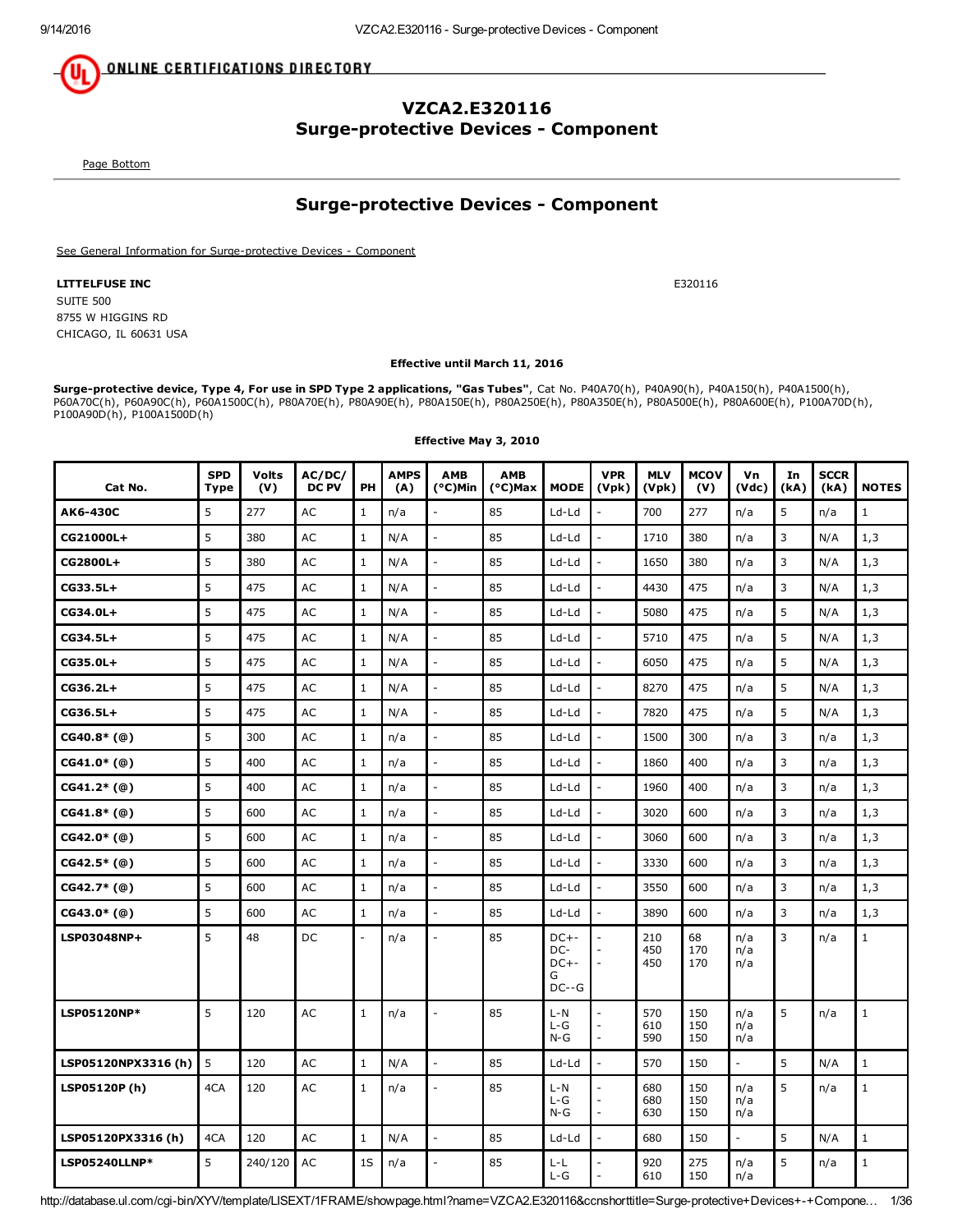| <b>LSP05240LLP (h)</b> | 4CA | 240/120 | AC            | 1S           | n/a | $\overline{a}$           | 85 | L-L<br>$L-G$              | $\overline{a}$<br>$\overline{\phantom{a}}$ | 1070<br>680          | 275<br>150        | n/a<br>n/a               | 5              | n/a | $\mathbf{1}$   |
|------------------------|-----|---------|---------------|--------------|-----|--------------------------|----|---------------------------|--------------------------------------------|----------------------|-------------------|--------------------------|----------------|-----|----------------|
| LSP05240NP*            | 5   | 240     | AC            | $\mathbf{1}$ | n/a | $\overline{\phantom{a}}$ | 85 | $L - N$<br>$L-G$<br>$N-G$ | $\overline{a}$<br>$\overline{a}$           | 920<br>950<br>940    | 275<br>275<br>275 | n/a<br>n/a<br>n/a        | 5              | n/a | $\mathbf{1}$   |
| LSP05240NPX3316 (h)    | 5   | 240     | AC            | $\mathbf{1}$ | N/A | $\overline{\phantom{a}}$ | 85 | Ld-Ld                     |                                            | 920                  | 275               | $\overline{a}$           | 5              | N/A | $\mathbf{1}$   |
| LSP05240P (h)          | 4CA | 240     | AC            | $1\,$        | n/a | $\frac{1}{2}$            | 85 | $L-N$<br>$L-G$<br>$N-G$   | $\overline{a}$<br>$\overline{a}$           | 1070<br>1050<br>1020 | 275<br>275<br>275 | n/a<br>n/a<br>n/a        | 5              | n/a | $\mathbf{1}$   |
| LSP05240PX3316 (h)     | 4CA | 240     | <b>AC</b>     | $1\,$        | N/A | $\overline{a}$           | 85 | Ld-Ld                     | L.                                         | 1070                 | 275               | $\overline{\phantom{a}}$ | 5              | N/A | $\mathbf{1}$   |
| LSP05277NP*            | 5   | 277     | AC            | $1\,$        | n/a | $\blacksquare$           | 85 | $L - N$<br>$L-G$<br>$N-G$ | $\overline{a}$                             | 1050<br>1110<br>1090 | 320<br>320<br>320 | n/a<br>n/a<br>n/a        | 5              | n/a | $\mathbf{1}$   |
| LSP05277NPX3316 (h)    | 5   | 277     | AC            | $\mathbf{1}$ | N/A | $\overline{a}$           | 85 | Ld-Ld                     | L.                                         | 1050                 | 320               | $\overline{\phantom{a}}$ | 5              | N/A | $\mathbf{1}$   |
| LSP05277P (h)          | 4CA | 277     | AC            | $1\,$        | n/a | $\frac{1}{2}$            | 85 | $L-N$<br>$L-G$<br>$N-G$   | $\overline{a}$<br>$\overline{\phantom{a}}$ | 1260<br>1280<br>1220 | 320<br>320<br>320 | n/a<br>n/a<br>n/a        | 5              | n/a | $\mathbf{1}$   |
| LSP05277PX3316 (h)     | 4CA | 277     | AC            | $\mathbf{1}$ | N/A | $\frac{1}{2}$            | 85 | Ld-Ld                     | $\overline{a}$                             | 1260                 | 320               | $\overline{\phantom{a}}$ | 5              | N/A | $\mathbf{1}$   |
| LSP05347NP*            | 5   | 347     | AC            | $1\,$        | n/a | $\overline{\phantom{a}}$ | 85 | $L-N$<br>$L-G$<br>$N-G$   | $\overline{a}$<br>$\overline{\phantom{a}}$ | 1380<br>1400<br>1420 | 420<br>420<br>420 | n/a<br>n/a<br>n/a        | 5              | n/a | $\mathbf{1}$   |
| LSP05347NPX3316 (h)    | 5   | 347     | AC            | $\mathbf{1}$ | N/A | $\overline{a}$           | 85 | Ld-Ld                     |                                            | 1380                 | 420               | $\overline{\phantom{a}}$ | 5              | N/A | $\mathbf{1}$   |
| LSP05347P (h)          | 4CA | 347     | AC            | $1\,$        | n/a | $\overline{a}$           | 85 | $L - N$<br>$L-G$<br>$N-G$ | $\overline{a}$<br>$\overline{\phantom{a}}$ | 1590<br>1590<br>1570 | 420<br>420<br>420 | n/a<br>n/a<br>n/a        | 5              | n/a | $\mathbf{1}$   |
| LSP05347PX3316 (h)     | 4CA | 347     | AC            | $\mathbf{1}$ | N/A | $\overline{a}$           | 85 | Ld-Ld                     |                                            | 1590                 | 420               | $\overline{\phantom{a}}$ | 5              | N/A | $\mathbf{1}$   |
| LSP05480LLNP*          | 5   | 480/277 | AC            | 3Y           | n/a | $\overline{a}$           | 85 | L-L<br>$L-G$              | $\overline{a}$<br>÷,                       | 1740<br>1110         | 510<br>320        | n/a<br>n/a               | 5              | n/a | $\mathbf{1}$   |
| <b>LSP05480LLP (h)</b> | 4CA | 480/277 | AC            | 3Y           | n/a | $\overline{\phantom{a}}$ | 85 | L-L<br>$L-G$              | $\overline{a}$<br>$\overline{a}$           | 1780<br>1280         | 510<br>320        | n/a<br>n/a               | 5              | n/a | $\mathbf{1}$   |
| LSP05480NP*            | 5   | 480     | AC            | $1\,$        | n/a | $\overline{a}$           | 85 | L-N<br>$L-G$<br>$N-G$     | $\overline{a}$<br>$\overline{\phantom{a}}$ | 1740<br>1790<br>1760 | 510<br>510<br>510 | n/a<br>n/a<br>n/a        | 5              | n/a | $\mathbf{1}$   |
| LSP05480NPX3316 (h)    | 5   | 480     | AC            | $\mathbf{1}$ | N/A | $\overline{a}$           | 85 | Ld-Ld                     |                                            | 1740                 | 510               | $\overline{a}$           | 5              | N/A | $\mathbf{1}$   |
| LSP05480P (h)          | 4CA | 480     | AC            | $\mathbf{1}$ | n/a | $\overline{a}$           | 85 | $L - N$<br>$L-G$<br>$N-G$ | $\overline{a}$<br>$\overline{\phantom{a}}$ | 1780<br>1800<br>1740 | 510<br>510<br>510 | n/a<br>n/a<br>n/a        | 5              | n/a | $\mathbf{1}$   |
| LSP05480PX3316 (h)     | 4CA | 480     | AC            | 1            | N/A | $\overline{\phantom{0}}$ | 85 | Ld-Ld                     |                                            | 1780                 | 510               |                          | 5              | N/A | 1              |
| LSP05G120P+            | 4CA | 120     | AC            | $\mathbf{1}$ | n/a | -40                      | 85 | $L-N$<br>L-G<br>$N-G$     | $\bar{\phantom{a}}$                        | 600<br>1410<br>1410  | 150<br>150<br>150 | n/a<br>n/a<br>n/a        | 5 <sup>5</sup> | n/a | $\overline{2}$ |
| LSP05G120PX3316 (h)    | 4CA | 120     | AC            | $1\,$        | n/a | $-40$                    | 85 | Ld-Ld                     |                                            | 600                  | 150               | n/a                      | 5              | n/a | $\overline{2}$ |
| LSP05G120S+            | 4CA | 120     | AC            | $\mathbf{1}$ | 5   | $-40$                    | 25 | $L-N$<br>L-G<br>$N-G$     | $\overline{a}$<br>$\overline{\phantom{a}}$ | 600<br>1410<br>1410  | 150<br>150<br>150 | n/a<br>n/a<br>n/a        | 5              | n/a | $\overline{2}$ |
| LSP05G120SX3316 (h)    | 4CA | 120     | $\mathsf{AC}$ | $1\,$        | 5   | -40                      | 25 | Ld-Ld                     |                                            | 600                  | 150               | n/a                      | 5              | n/a | $\overline{2}$ |
| LSP05G240P+            | 4CA | 240     | $\mathsf{AC}$ | $\mathbf{1}$ | n/a | $-40$                    | 85 | L-N<br>L-G<br>$N-G$       | $\overline{\phantom{a}}$                   | 970<br>1410<br>1410  | 275<br>275<br>275 | n/a<br>n/a<br>n/a        | 5              | n/a | $\overline{2}$ |
| LSP05G240PX3316 (h)    | 4CA | 240     | AC            | $\mathbf{1}$ | n/a | -40                      | 85 | Ld-Ld                     |                                            | 970                  | 275               | n/a                      | 5              | n/a | $\overline{2}$ |
| LSP05G240S+            | 4CA | 240     | AC            | $\mathbf{1}$ | 5   | $-40$                    | 25 | L-N<br>L-G<br>$N-G$       | $\overline{a}$                             | 970<br>1410<br>1410  | 275<br>275<br>275 | n/a<br>n/a<br>n/a        | 5              | n/a | $\overline{2}$ |
| LSP05G240SX3316 (h)    | 4CA | 240     | AC            | $1\,$        | 5   | -40                      | 25 | Ld-Ld                     |                                            | 970                  | 275               | n/a                      | 5              | n/a | $\overline{2}$ |
| <b>LSP05G277P</b>      | 4CA | 277     | $\mathsf{AC}$ | $\mathbf{1}$ | N/A | $-40$                    | 85 | L-N<br>$L-G$<br>$N-G$     | $\overline{\phantom{a}}$                   | 1270<br>1400<br>1510 | 320<br>320<br>320 | N/A<br>N/A<br>N/A        | 5              | N/A | $\overline{2}$ |
| LSP05G277PX3316        | 4CA | 277     | AC            | $\mathbf{1}$ | N/A | -40                      | 85 | $L - N$                   | $\overline{\phantom{a}}$                   | 1270                 | 320               | N/A                      | 5              | N/A | $\overline{2}$ |
| <b>LSP05G277S</b>      | 4CA | 277     | AC            | $\mathbf{1}$ | 3.5 | $-40$                    | 40 | L-N<br>$L - G$<br>$N-G$   | $\overline{a}$                             | 1270<br>1400<br>1510 | 320<br>320<br>320 | N/A<br>N/A<br>N/A        | 5              | N/A | 2,4            |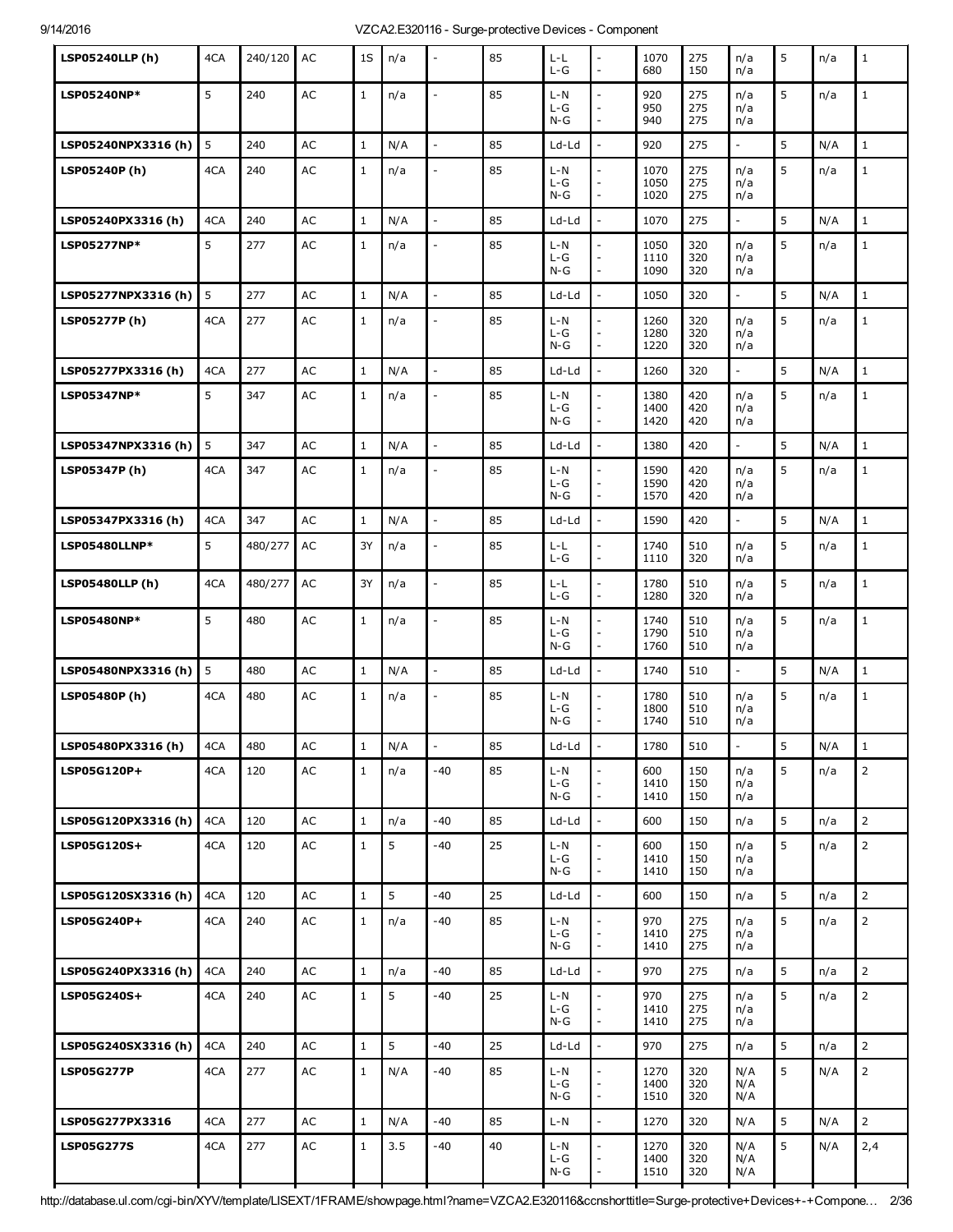| LSP05G277SX3316         | 4CA | 277           | AC            | $\mathbf{1}$  | 3.5 | $-40$                    | 40 | $L-N$                          | $\overline{\phantom{a}}$                                     | 1270                 | 320               | N/A                      | 5      | N/A | 2,4            |
|-------------------------|-----|---------------|---------------|---------------|-----|--------------------------|----|--------------------------------|--------------------------------------------------------------|----------------------|-------------------|--------------------------|--------|-----|----------------|
| LSP05GI120P             | 4CA | 120           | AC            | $\mathbf{1}$  | N/A | -40                      | 85 | $L-N$<br>$L-G$<br>$N-G$        | $\overline{a}$<br>$\overline{\phantom{a}}$                   | 650<br>1280<br>1230  | 150<br>150<br>150 | N/A<br>N/A<br>N/A        | 5      | N/A | $\overline{2}$ |
| LSP05GI120PH            | 4CA | 120           | AC            | $\mathbf{1}$  | N/A | $-40$                    | 85 | $L-N$<br>$L-G$<br>$N-G$        |                                                              | 650<br>3150<br>3210  | 150<br>150<br>150 | N/A<br>N/A<br>N/A        | 5      | N/A | $\overline{2}$ |
| <b>LSP05GI120PX3316</b> | 4CA | 120           | AC            | $\mathbf{1}$  | N/A | -40                      | 85 | $L-N$                          | $\overline{\phantom{a}}$                                     | 650                  | 150               | N/A                      | 5      | N/A | $\overline{2}$ |
| <b>LSP05GI120S</b>      | 4CA | 120           | AC            | $\mathbf{1}$  | 3.5 | -40                      | 40 | $L-N$<br>L-G<br>$N-G$          | $\overline{\phantom{a}}$                                     | 650<br>1280<br>1230  | 150<br>150<br>150 | N/A<br>N/A<br>N/A        | 5      | N/A | 2,4            |
| LSP05GI120SH            | 4CA | 120           | AC            | $\mathbf{1}$  | 3.5 | -40                      | 40 | $L - N$<br>$L-G$<br>N-G        | $\overline{a}$                                               | 650<br>3150<br>3210  | 150<br>150<br>150 | N/A<br>N/A<br>N/A        | 5      | N/A | 2,4            |
| LSP05GI120SX3316        | 4CA | 120           | AC            | $1\,$         | 3.5 | $-40$                    | 40 | $L - N$                        | $\overline{\phantom{a}}$                                     | 650                  | 150               | N/A                      | 5      | N/A | 2,4            |
| <b>LSP05GI240P</b>      | 4CA | 240           | AC            | $\mathbf{1}$  | N/A | -40                      | 85 | $L-N$<br>$L-G$<br>$N-G$        | $\overline{\phantom{a}}$                                     | 1080<br>1230<br>1340 | 275<br>275<br>275 | N/A<br>N/A<br>N/A        | 5      | N/A | $\overline{2}$ |
| LSP05GI240PH            | 4CA | 240           | AC            | $\mathbf{1}$  | N/A | $-40$                    | 85 | $L-N$<br>L-G<br>$N-G$          | $\overline{a}$<br>$\overline{\phantom{a}}$                   | 1080<br>3170<br>3430 | 275<br>275<br>275 | N/A<br>N/A<br>N/A        | 5      | N/A | $\overline{2}$ |
| LSP05GI240PX3316        | 4CA | 240           | AC            | $\mathbf{1}$  | N/A | -40                      | 85 | $L-N$                          |                                                              | 1080                 | 275               | N/A                      | 5      | N/A | $\overline{2}$ |
| <b>LSP05GI240S</b>      | 4CA | 240           | AC            | $\mathbf{1}$  | 3.5 | -40                      | 40 | L-N<br>$L-G$<br>$N-G$          | $\blacksquare$<br>$\bar{\phantom{a}}$                        | 1080<br>1230<br>1340 | 275<br>275<br>275 | N/A<br>N/A<br>N/A        | 5      | N/A | 2,4            |
| LSP05GI240SH            | 4CA | 240           | AC            | $\mathbf{1}$  | 3.5 | -40                      | 40 | $L-N$<br>$L-G$<br>$N-G$        | $\sim$<br>$\overline{\phantom{a}}$                           | 1080<br>3170<br>3430 | 275<br>275<br>275 | N/A<br>N/A<br>N/A        | 5      | N/A | 2,4            |
| LSP05GI240SX3316        | 4CA | 240           | AC            | $1\,$         | 3.5 | $-40$                    | 40 | $L-N$                          | $\overline{\phantom{a}}$                                     | 1080                 | 275               | N/A                      | 5      | N/A | 2,4            |
| <b>LSP05GI277P</b>      | 4CA | 277           | AC            | $\mathbf{1}$  | N/A | -40                      | 85 | $L-N$<br>L-G<br>$N-G$          | $\sim$                                                       | 1260<br>1260<br>1300 | 320<br>320<br>320 | N/A<br>N/A<br>N/A        | 5      | N/A | $\overline{2}$ |
| LSP05GI277PH            | 4CA | 277           | AC            | $\mathbf{1}$  | N/A | -40                      | 85 | $L-N$<br>$L-G$<br>$N-G$        | $\overline{\phantom{a}}$                                     | 1260<br>3160<br>3310 | 320<br>320<br>320 | N/A<br>N/A<br>N/A        | 5      | N/A | $\overline{2}$ |
| LSP05GI277PX3316        | 4CA | 277           | AC            | $\mathbf{1}$  | N/A | -40                      | 85 | $L-N$                          | $\overline{\phantom{a}}$                                     | 1260                 | 320               | N/A                      | 5      | N/A | $\overline{2}$ |
| <b>LSP05GI277S</b>      | 4CA | 277           | AC            | $\mathbf{1}$  | 3.5 | -40                      | 40 | $L-N$<br>L-G<br>$N-G$          | $\mathbb{L}$                                                 | 1260<br>1260<br>1300 | 320<br>320<br>320 | N/A<br>N/A<br>N/A        | 5      | N/A | 2,4            |
| LSP05GI277SH            | 4CA | 277           | AC            | $\mathbf 1$   | 3.5 | $-40$                    | 40 | $L-N$<br>$L-G$<br>$N-G$        | $\overline{a}$<br>$\overline{\phantom{a}}$<br>$\overline{a}$ | 1260<br>3160<br>3310 | 320<br>320<br>320 | N/A<br>N/A<br>N/A        | 5      | N/A | 2,4            |
| LSP05GI277SX3316        | 4CA | 277           | AC            | $\mathbf{1}$  | 3.5 | -40                      | 40 | $L-N$                          | $\overline{\phantom{a}}$                                     | 1260                 | 320               | N/A                      | 5      | N/A | 2,4            |
| LSP05HST277 (h)         | 5   | $\mathsf{AC}$ | $\mathsf{AC}$ | $\mathbf 1$   | N/A | -40                      | 85 | $L-N$<br>$L-G$<br>$N-G$        | $\overline{a}$<br>$\overline{\phantom{a}}$<br>$\frac{1}{2}$  | 1230<br>1380<br>1360 | 320<br>320<br>320 | n/a<br>n/a<br>n/a        | 5      | n/a | $1\,$          |
| LSP10120P(h)            | 4CA | 120           | $\mathsf{AC}$ | $\mathbf 1$   | n/a | $\Box$                   | 85 | $L-N$<br>$L-G$<br>$N-G$        | $\frac{1}{2}$<br>$\overline{\phantom{a}}$                    | 740<br>740<br>670    | 150<br>150<br>150 | n/a<br>n/a<br>n/a        | 10     | n/a | $\mathbf{1}$   |
| LSP10120PX3316 (h)      | 4CA | 120           | AC            | $\mathbf{1}$  | N/A | $\bar{z}$                | 85 | Ld-Ld                          | $\overline{a}$                                               | 740                  | 150               | $\overline{\phantom{a}}$ | 10     | N/A | $\mathbf{1}$   |
| LSP10120S(h)            | 4CA | 120           | $\mathsf{AC}$ | $\mathbf{1}$  | 5   | $\overline{\phantom{a}}$ | 85 | $L-N$<br>L-G<br>$N-G$          | $\frac{1}{2}$<br>$\overline{\phantom{a}}$                    | 740<br>740<br>670    | 150<br>150<br>150 | n/a<br>n/a<br>n/a        | 10     | n/a | $\mathbf{1}$   |
| LSP10120SA (h)          | 4CA | 120           | AC            | $\mathbf 1$   | 5   | $\overline{a}$           | 85 | $L-N$<br>L-G<br>$N-G$          | $\overline{\phantom{a}}$<br>$\overline{\phantom{a}}$         | 740<br>740<br>670    | 150<br>150<br>150 | n/a<br>n/a<br>n/a        | 10     | n/a | $\mathbf{1}$   |
| LSP10120SAX3316(h)      | 4CA | 120           | AC            | $\mathbf{1}$  | 5   | $\overline{a}$           | 85 | Ld-Ld                          |                                                              | 740                  | 150               | $\overline{\phantom{a}}$ | 10     | N/A | $\mathbf{1}$   |
| LSP10120SX3316 (h)      | 4CA | 120           | $\mathsf{AC}$ | $\mathbf 1$   | 5   | $\frac{1}{2}$            | 85 | Ld-Ld                          |                                                              | 740                  | 150               | $\overline{\phantom{a}}$ | 10     | N/A | $1\,$          |
| LSP10240LLP (h)         | 4CA | 240/120       | $\sf AC$      | 1S            | n/a | $\overline{a}$           | 85 | $L-L$<br>L-N                   | $\overline{a}$<br>$\overline{a}$                             | 1130<br>740          | 275<br>150        | n/a<br>n/a               | 10     | n/a | $\mathbf{1}$   |
| <b>LSP10240LLS (h)</b>  | 4CA | 240/120       | AC            | 1S            | 5   | $\frac{1}{2}$            | 85 | L-L<br>L-N                     | $\overline{a}$                                               | 1260<br>740          | 275<br>150        | n/a<br>n/a               | 10     | n/a | $1\,$          |
| <b>LSP10240LLSA (h)</b> | 4CA | 240/120 AC    |               | $1\mathrm{S}$ | 5   | $\frac{1}{2}$            | 85 | $\mathsf{L}\text{-}\mathsf{L}$ | $\overline{\phantom{a}}$                                     | 1260                 | 275               | n/a                      | $10\,$ | n/a | $\mathbf 1$    |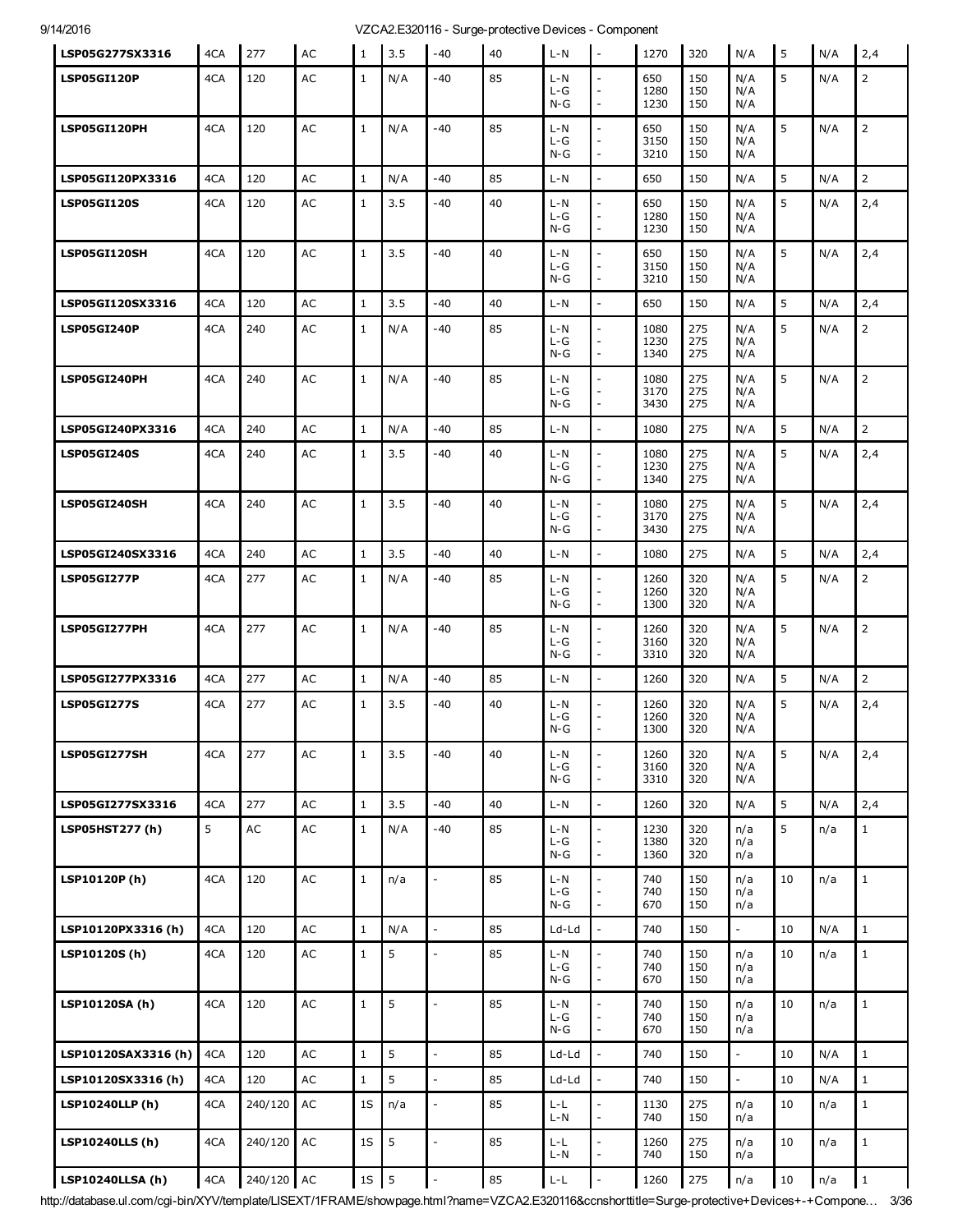|                         |     |         |               |              |     |                          |    | $L-G$                 |                                                                            | 740<br>2020                  | 150<br>510               | n/a                      |    |     |                |
|-------------------------|-----|---------|---------------|--------------|-----|--------------------------|----|-----------------------|----------------------------------------------------------------------------|------------------------------|--------------------------|--------------------------|----|-----|----------------|
|                         |     |         |               |              |     |                          |    |                       | $\overline{\phantom{a}}$                                                   | 1960                         | 510                      | n/a<br>n/a               |    |     |                |
| LSP10240P(h)            | 4CA | 240     | AC            | $\mathbf{1}$ | n/a |                          | 85 | L-N<br>L-G<br>N-G     |                                                                            | 1130<br>1130<br>1060         | 275<br>275<br>275        | n/a<br>n/a<br>n/a        | 10 | n/a | $\mathbf{1}$   |
| LSP10240PX3316 (h)      | 4CA | 240     | AC            | $\mathbf{1}$ | N/A | $\frac{1}{2}$            | 85 | Ld-Ld                 | $\overline{\phantom{a}}$                                                   | 1130                         | 275                      | $\overline{\phantom{a}}$ | 10 | N/A | $\mathbf 1$    |
| LSP10240S (h)           | 4CA | 240     | AC            | $\mathbf{1}$ | 5   | $\overline{\phantom{a}}$ | 85 | L-N<br>L-G<br>$N-G$   | $\overline{a}$                                                             | 1130<br>1130<br>1060         | 275<br>275<br>275        | n/a<br>n/a<br>n/a        | 10 | n/a | $1\,$          |
| LSP10240SA (h)          | 4CA | 240     | AC            | $\mathbf{1}$ | 5   | $\overline{a}$           | 85 | L-N<br>L-G<br>$N-G$   | $\overline{a}$<br>$\frac{1}{2}$                                            | 1130<br>1130<br>1060         | 275<br>275<br>275        | n/a<br>n/a<br>n/a        | 10 | n/a | $\mathbf{1}$   |
| LSP10240SAX3316 (h)     | 4CA | 240     | AC            | $\mathbf{1}$ | 5   | $\overline{a}$           | 85 | Ld-Ld                 |                                                                            | 1130                         | 275                      | $\overline{\phantom{a}}$ | 10 | N/A | $\mathbf{1}$   |
| LSP10240SX3316 (h)      | 4CA | 240     | AC            | $\mathbf{1}$ | 5   | $\overline{a}$           | 85 | Ld-Ld                 |                                                                            | 1130                         | 275                      | $\overline{\phantom{a}}$ | 10 | N/A | $1\,$          |
| LSP10277P (h)           | 4CA | 277     | AC            | $\mathbf{1}$ | n/a | $\overline{a}$           | 85 | L-N<br>L-G<br>$N-G$   | $\overline{a}$                                                             | 1330<br>1330<br>1260         | 320<br>320<br>320        | n/a<br>n/a<br>n/a        | 10 | n/a | $1\,$          |
| LSP10277PX3316 (h)      | 4CA | 277     | AC            | $\mathbf{1}$ | N/A | $\overline{a}$           | 85 | Ld-Ld                 |                                                                            | 1330                         | 320                      | $\overline{\phantom{a}}$ | 10 | N/A | $1\,$          |
| LSP10277S (h)           | 4CA | 277     | AC            | $\,1\,$      | 5   | $\overline{a}$           | 85 | L-N<br>L-G<br>$N-G$   | $\qquad \qquad \blacksquare$<br>$\overline{a}$                             | 1330<br>1330<br>1260         | 320<br>320<br>320        | n/a<br>n/a<br>n/a        | 10 | n/a | $\mathbf{1}$   |
| LSP10277SA (h)          | 4CA | 277     | AC            | $\mathbf{1}$ | 5   | $\overline{a}$           | 85 | $L - N$<br>L-G<br>N-G | $\overline{a}$<br>$\overline{\phantom{a}}$                                 | 1330<br>1330<br>1260         | 320<br>320<br>320        | n/a<br>n/a<br>n/a        | 10 | n/a | $\mathbf{1}$   |
| LSP10277SAX3316 (h)     | 4CA | 277     | AC            | $\mathbf{1}$ | 5   | $\overline{a}$           | 85 | Ld-Ld                 |                                                                            | 1330                         | 320                      | $\mathcal{L}$            | 10 | N/A | $\mathbf{1}$   |
| LSP10277SX3316 (h)      | 4CA | 277     | AC            | $\mathbf{1}$ | 5   | $\overline{a}$           | 85 | Ld-Ld                 |                                                                            | 1330                         | 320                      | $\overline{\phantom{a}}$ | 10 | N/A | $\mathbf{1}$   |
| LSP10347P (h)           | 4CA | 347     | AC            | $\,1\,$      | n/a | $\overline{a}$           | 85 | L-N<br>$L-G$<br>$N-G$ | $\overline{a}$<br>$\frac{1}{2}$                                            | 1750<br>1750<br>1680         | 420<br>420<br>420        | n/a<br>n/a<br>n/a        | 10 | n/a | $\mathbf{1}$   |
| LSP10347PX3316 (h)      | 4CA | 347     | AC            | $\mathbf{1}$ | N/A | $\frac{1}{2}$            | 85 | Ld-Ld                 | $\overline{\phantom{a}}$                                                   | 1750                         | 420                      | $\blacksquare$           | 10 | N/A | $\mathbf{1}$   |
| LSP10347S (h)           | 4CA | 347     | AC            | $\mathbf{1}$ | 5   | $\overline{a}$           | 85 | L-N<br>$L-G$<br>$N-G$ | $\qquad \qquad \blacksquare$<br>$\overline{a}$<br>$\overline{\phantom{a}}$ | 1750<br>1750<br>1680         | 420<br>420<br>420        | n/a<br>n/a<br>n/a        | 10 | n/a | $1\,$          |
| LSP10347SA (h)          | 4CA | 347     | AC            | $\mathbf{1}$ | 5   | $\overline{a}$           | 85 | L-N<br>$L-G$<br>N-G   | $\overline{a}$                                                             | 1750<br>1750<br>1680         | 420<br>420<br>420        | n/a<br>n/a<br>n/a        | 10 | n/a | $\mathbf{1}$   |
| LSP10347SAX3316 (h)     | 4CA | 347     | AC            | $\mathbf{1}$ | 5   |                          | 85 | Ld-Ld                 |                                                                            | 1750                         | 420                      |                          | 10 | N/A | $\mathbf{1}$   |
| LSP10347SX3316 (h)      | 4CA | 347     | AC            | $\mathbf{1}$ | 5   | $\overline{a}$           | 85 | Ld-Ld                 | $\overline{a}$                                                             | 1750                         | 420                      | $\overline{a}$           | 10 | N/A | $\mathbf{1}$   |
| LSP10480LLP (h)         | 4CA | 480/277 | AC            | 3Y           | n/a | $\overline{a}$           | 85 | L-L<br>$L-N$          | $\frac{1}{2}$<br>$\overline{a}$                                            | 2020<br>1330                 | 510<br>320               | n/a<br>n/a               | 10 | n/a | $1\,$          |
| <b>LSP10480LLS (h)</b>  | 4CA | 480/277 | AC            | 3Y           | 5   | $\overline{a}$           | 85 | L-L<br>$L-N$          | $\frac{1}{2}$<br>$\frac{1}{2}$                                             | 2030<br>1480                 | 510<br>320               | n/a<br>n/a               | 10 | n/a | $\mathbf{1}$   |
| <b>LSP10480LLSA (h)</b> | 4CA | 480/277 | AC            | 3Y           | 5   | $\overline{a}$           | 85 | L-L<br>$L-G$          | $\overline{a}$<br>$\frac{1}{2}$<br>$\overline{a}$                          | 2030<br>1480<br>2020<br>1960 | 510<br>320<br>510<br>510 | n/a<br>n/a<br>n/a<br>n/a | 10 | n/a | $\mathbf{1}$   |
| LSP10480P(h)            | 4CA | 480     | AC            | $\mathbf 1$  | n/a | $\overline{a}$           | 85 | L-N<br>L-G<br>$N-G$   | $\overline{a}$<br>$\overline{a}$                                           | 2020<br>2020<br>1960         | 510<br>510<br>510        | n/a<br>n/a<br>n/a        | 10 | n/a | $\mathbf{1}$   |
| LSP10480PX3316 (h)      | 4CA | 480     | AC            | $\mathbf{1}$ | N/A | $\overline{a}$           | 85 | Ld-Ld                 |                                                                            | 2020                         | 510                      | $\overline{\phantom{a}}$ | 10 | N/A | $\mathbf{1}$   |
| LSP10480S(h)            | 4CA | 480     | AC            | $\mathbf{1}$ | 5   | $\overline{a}$           | 85 | L-N<br>L-G<br>$N-G$   | $\qquad \qquad \blacksquare$<br>$\frac{1}{2}$                              | 2020<br>2020<br>1960         | 510<br>510<br>510        | n/a<br>n/a<br>n/a        | 10 | n/a | $\mathbf{1}$   |
| LSP10480SA (h)          | 4CA | 480     | AC            | $\mathbf{1}$ | 5   | $\overline{a}$           | 85 | $L-N$<br>$L-G$<br>N-G | $\overline{a}$<br>$\overline{\phantom{a}}$                                 | 2020<br>2020<br>1960         | 510<br>510<br>510        | n/a<br>n/a<br>n/a        | 10 | n/a | $\mathbf{1}$   |
| LSP10480SAX3316 (h)     | 4CA | 480     | AC            | $\mathbf{1}$ | 5   | $\overline{a}$           | 85 | Ld-Ld                 |                                                                            | 2020                         | 510                      | $\mathcal{L}$            | 10 | N/A | $\mathbf{1}$   |
| LSP10480SX3316 (h)      | 4CA | 480     | AC            | $\mathbf{1}$ | 5   | $\overline{a}$           | 85 | Ld-Ld                 | $\overline{\phantom{a}}$                                                   | 2020                         | 510                      | $\overline{\phantom{a}}$ | 10 | N/A | $\mathbf{1}$   |
| <b>LSP10GI120P</b>      | 4CA | 120     | $\mathsf{AC}$ | $\mathbf{1}$ | N/A | $-40$                    | 85 | L-N<br>$L-G$<br>$N-G$ | $\frac{1}{2}$<br>$\qquad \qquad \blacksquare$                              | 770<br>1330<br>1570          | 150<br>150<br>150        | N/A<br>n/a<br>n/a        | 10 | N/A | $\overline{2}$ |
|                         |     |         |               |              |     |                          |    |                       |                                                                            |                              |                          |                          |    |     |                |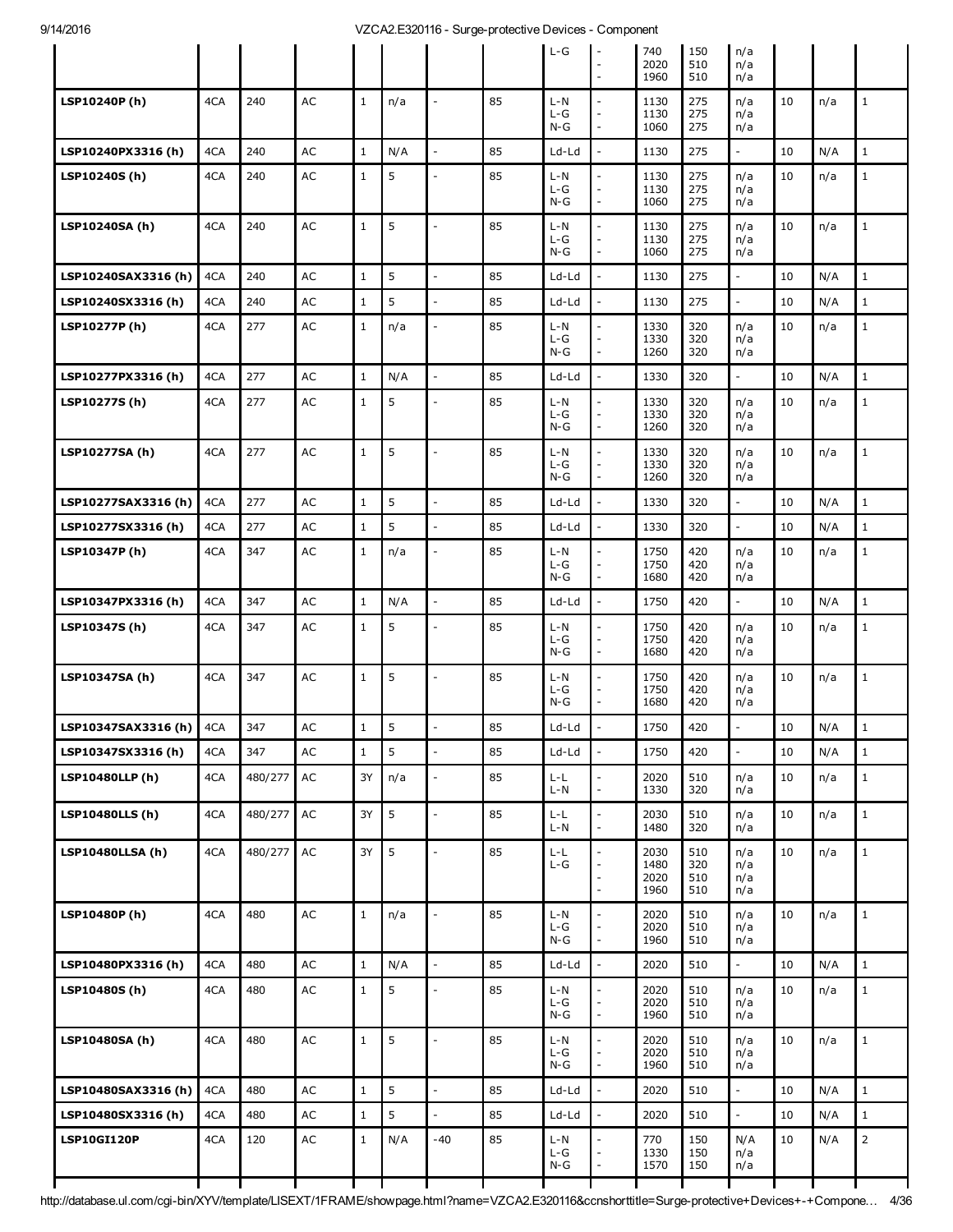| LSP10GI120PX3316   | 4CA | 120 | AC        | 1            | n/a | $-40$                    | 85 | $L-N$                     | $\overline{\phantom{a}}$       | 770                  | 150               | N/A               | 10 | N/A | $\overline{2}$ |
|--------------------|-----|-----|-----------|--------------|-----|--------------------------|----|---------------------------|--------------------------------|----------------------|-------------------|-------------------|----|-----|----------------|
| <b>LSP10GI120S</b> | 4CA | 120 | AC        | $\mathbf{1}$ | N/A | -40                      | 40 | L-N<br>$L-G$<br>$N-G$     | $\overline{a}$                 | 770<br>1330<br>1570  | 150<br>150<br>150 | N/A<br>N/A<br>N/A | 10 | N/A | 2,4            |
| LSP10GI120SX3316   | 4CA | 120 | AC        | $\mathbf{1}$ | N/A | -40                      | 40 | L-N                       | $\overline{a}$                 | 770                  | 150               | N/A               | 10 | N/A | 2, 4           |
| LSP10GI240P        | 4CA | 240 | AC        | $\mathbf{1}$ | N/A | -40                      | 85 | L-N<br>$L-G$<br>$N-G$     |                                | 1190<br>1530<br>1570 | 275<br>275<br>275 | N/A<br>N/A<br>N/A | 10 | N/A | $\overline{2}$ |
| LSP10GI240PX3316   | 4CA | 240 | AC        | $\mathbf{1}$ | 5   | $-40$                    | 85 | $L - N$                   | $\overline{\phantom{a}}$       | 1190                 | 275               | N/A               | 10 | N/A | $\overline{2}$ |
| <b>LSP10GI240S</b> | 4CA | 240 | AC        | $\mathbf{1}$ | N/A | -40                      | 40 | L-N<br>$L-G$<br>N-G       | $\overline{a}$                 | 1190<br>1530<br>1570 | 275<br>275<br>275 | N/A<br>N/A<br>N/A | 10 | N/A | 2,4            |
| LSP10GI240SX3316   | 4CA | 240 | AC        | $\mathbf{1}$ | N/A | $-40$                    | 40 | $L - N$                   | $\overline{a}$                 | 1190                 | 275               | N/A               | 10 | N/A | 2, 4           |
| <b>LSP10GI277P</b> | 4CA | 277 | AC        | $\mathbf{1}$ | N/A | -40                      | 85 | $L - N$<br>$L-G$<br>N-G   |                                | 1360<br>1470<br>1570 | 320<br>320<br>320 | N/A<br>N/A<br>N/A | 10 | N/A | $\overline{2}$ |
| LSP10GI277PX3316   | 4CA | 277 | AC        | $\mathbf{1}$ | 5   | -40                      | 85 | $L - N$                   | $\overline{\phantom{a}}$       | 1360                 | 320               | N/A               | 10 | N/A | $\overline{2}$ |
| <b>LSP10GI277S</b> | 4CA | 277 | AC        | 1            | N/A | -40                      | 40 | $L - N$<br>$L-G$<br>$N-G$ | ٠                              | 1360<br>1470<br>1570 | 320<br>320<br>320 | N/A<br>N/A<br>N/A | 10 | N/A | 2,4            |
| LSP10GI277SX3316   | 4CA | 277 | AC        | 1            | N/A | $-40$                    | 40 | $L - N$                   | $\overline{\phantom{a}}$       | 1360                 | 320               | N/A               | 10 | N/A | 2, 4           |
| <b>LSP10GI347P</b> | 4CA | 347 | AC        | $\mathbf{1}$ | N/A | -40                      | 85 | $L - N$<br>L-G<br>$N-G$   | L,<br>$\overline{a}$           | 1750<br>1870<br>1570 | 420<br>420<br>420 | N/A<br>N/A<br>N/A | 10 | N/A | $\overline{2}$ |
| LSP10GI347PX3316   | 4CA | 347 | AC        | 1            | 5   | $-40$                    | 85 | $L - N$                   | $\overline{\phantom{a}}$       | 1750                 | 420               | N/A               | 10 | N/A | $\overline{2}$ |
| <b>LSP10GI347S</b> | 4CA | 347 | AC        | $\mathbf{1}$ | N/A | -40                      | 40 | $L - N$<br>$L-G$<br>$N-G$ | L,<br>$\overline{\phantom{a}}$ | 1750<br>1870<br>1570 | 420<br>420<br>420 | N/A<br>N/A<br>N/A | 10 | N/A | 2,4            |
| LSP10GI347SX3316   | 4CA | 347 | AC        | $\mathbf{1}$ | N/A | -40                      | 40 | $L - N$                   | $\overline{a}$                 | 1750                 | 420               | N/A               | 10 | N/A | 2, 4           |
| <b>LSP10GI480P</b> | 4CA | 480 | AC        | $\mathbf{1}$ | N/A | -40                      | 85 | $L - N$<br>$L-G$<br>$N-G$ | $\overline{\phantom{a}}$       | 2070<br>2170<br>1570 | 510<br>510<br>510 | N/A<br>N/A<br>N/A | 10 | N/A | $\overline{2}$ |
| LSP10GI480PX3316   | 4CA | 480 | AC        | $\mathbf{1}$ | 5   | $-40$                    | 85 | $L - N$                   | $\overline{a}$                 | 2070                 | 510               | N/A               | 10 | N/A | $\overline{2}$ |
| <b>LSP10GI480S</b> | 4CA | 480 | AC        | $\mathbf{1}$ | N/A | -40                      | 40 | L-N<br>$L-G$<br>$N-G$     | $\overline{\phantom{a}}$       | 2070<br>2170<br>1570 | 510<br>510<br>510 | N/A<br>N/A<br>N/A | 10 | N/A | 2,4            |
| LSP10GI480SX3316   | 4CA | 480 | AC        | $1\,$        | N/A | $-40$                    | 40 | $L - N$                   |                                | 2070                 | 510               | N/A               | 10 | N/A | 2, 4           |
| LSP10GIHP277S      | 4CA | 277 | AC        | 1            | 5   | -40                      | 75 | L-N<br>L-G<br>$N-G$       | $\overline{\phantom{a}}$       | 810<br>1560<br>1570  | 320<br>320<br>320 | n/a<br>n/a<br>n/a | 10 | N/A | 2,4            |
| LSP10GIHP277SX3316 | 4CA | 277 | <b>AC</b> | $\mathbf{1}$ | 5   | $-40$                    | 75 | $L-N$                     | $\overline{a}$                 | 810                  | 320               | N/A               | 10 | N/A | 2, 4           |
| LSP10GIHP480S      | 4CA | 480 | AC        | $\mathbf{1}$ | N/A | -40                      | 40 | L-N<br>L-G<br>$N-G$       | $\overline{\phantom{a}}$       | 1400<br>1560<br>1570 | 510<br>510<br>510 | N/A<br>N/A<br>N/A | 10 | N/A | 2,4            |
| LSP10GIHP480SX3316 | 4CA | 480 | <b>AC</b> | $\mathbf{1}$ | 5   | $-40$                    | 40 | $L - N$                   |                                | 1400                 | 510               | N/A               | 10 | N/A | 2, 4           |
| SMOV25S111MP+      | 4CA | 110 | <b>AC</b> | 1            | n/a | $\overline{\phantom{a}}$ | 75 | $Ld-Ld$                   |                                | 1240                 | 115               | 182.5             | 10 | n/a | $\mathbf{1}$   |
| SMOV25S111NP+      | 4CA | 110 | AC        | $\mathbf{1}$ | n/a | $\frac{1}{2}$            | 75 | Ld-Ld                     | $\overline{a}$                 | 1240                 | 115               | 182.5             | 10 | n/a | $\mathbf{1}$   |
| SMOV25S131MP+      | 4CA | 110 | AC        | $\mathbf{1}$ | n/a |                          | 75 | Ld-Ld                     |                                | 1300                 | 130               | 206               | 10 | n/a | $\mathbf{1}$   |
| SMOV25S131NP+      | 4CA | 110 | AC        | 1            | n/a | $\overline{\phantom{a}}$ | 75 | Ld-Ld                     |                                | 1300                 | 130               | 206               | 10 | n/a | $\mathbf{1}$   |
| SMOV25S151MP+      | 4CA | 130 | AC        | $\mathbf{1}$ | n/a | $\overline{\phantom{a}}$ | 75 | Ld-Ld                     | $\overline{a}$                 | 1430                 | 150               | 240               | 10 | n/a | $\mathbf{1}$   |
| SMOV25S151NP+      | 4CA | 130 | AC        | $\mathbf{1}$ | n/a |                          | 75 | Ld-Ld                     |                                | 1430                 | 150               | 240               | 10 | n/a | $\mathbf{1}$   |
| SMOV25S181MP+      | 4CA | 150 | AC        | $\mathbf{1}$ | n/a |                          | 75 | Ld-Ld                     |                                | 1530                 | 180               | 283               | 10 | n/a | $\mathbf{1}$   |
| SMOV25S181NP+      | 4CA | 150 | AC        | $\mathbf{1}$ | n/a | $\overline{a}$           | 75 | Ld-Ld                     | $\overline{a}$                 | 1530                 | 180               | 283               | 10 | n/a | $\mathbf{1}$   |
| SMOV25S251MP+      | 4CA | 220 | AC        | $\mathbf{1}$ | n/a |                          | 75 | Ld-Ld                     |                                | 1600                 | 250               | 391.5             | 10 | n/a | $\mathbf{1}$   |
| SMOV25S251NP+      | 4CA | 220 | AC        | $\mathbf{1}$ | n/a | $\overline{\phantom{a}}$ | 75 | Ld-Ld                     |                                | 1600                 | 250               | 391.5             | 10 | n/a | $\mathbf{1}$   |
| SMOV25S271MP+      | 4CA | 240 | AC        | 1            | n/a | $\overline{a}$           | 75 | Ld-Ld                     |                                | 1710                 | 275               | 431               | 10 | n/a | $\mathbf{1}$   |
| SMOV25S271NP+      | 4CA | 240 | AC        | $\mathbf{1}$ | n/a | $\overline{\phantom{a}}$ | 75 | Ld-Ld                     |                                | 1710                 | 275               | 431               | 10 | n/a | $1\,$          |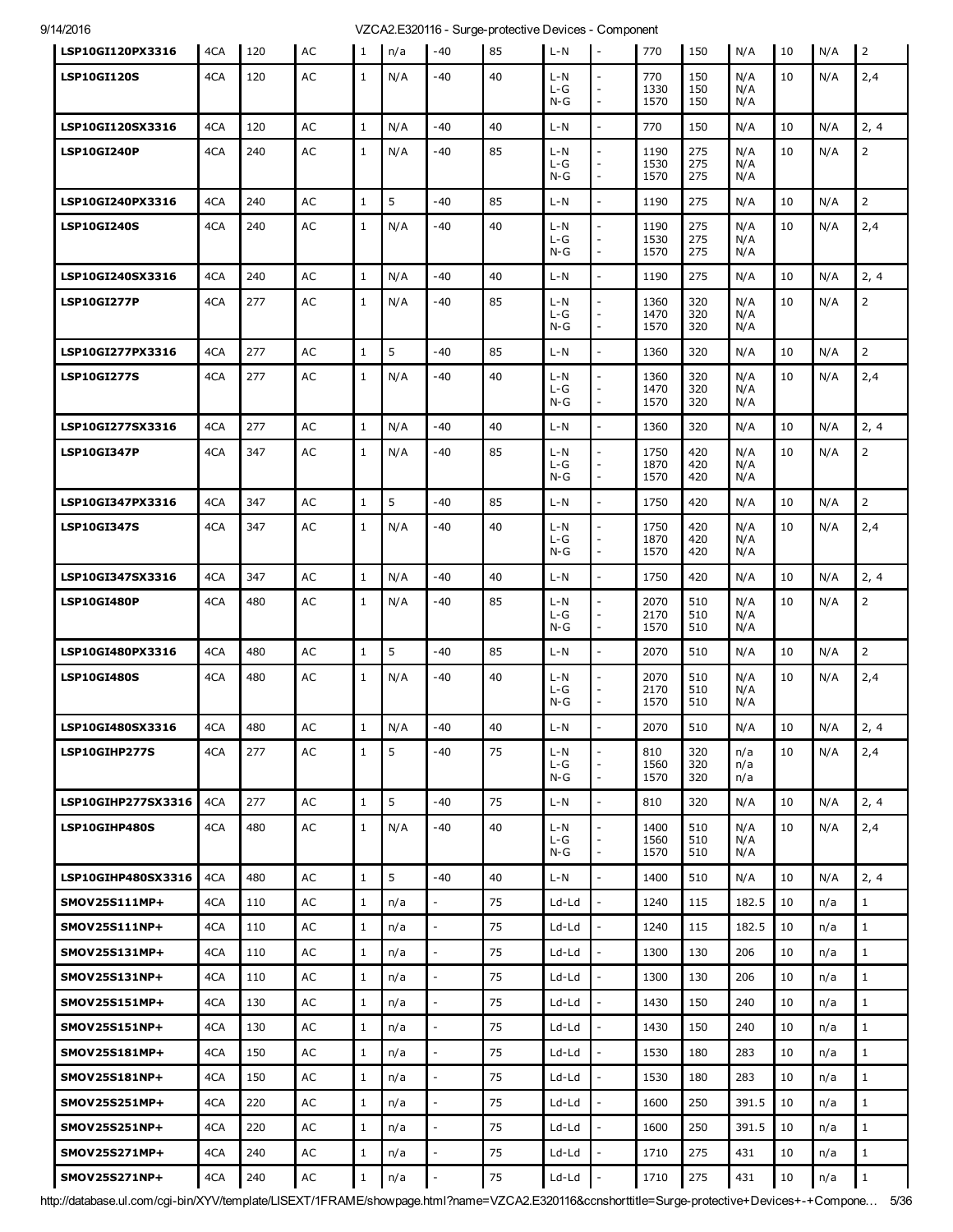| SMOV25S301MP+        | 4CA | 254 | AC | $\mathbf{1}$ | n/a |                          | 75 | Ld-Ld |                          | 1910 | 300 | 480.5 | 10 | n/a | $\mathbf{1}$ |
|----------------------|-----|-----|----|--------------|-----|--------------------------|----|-------|--------------------------|------|-----|-------|----|-----|--------------|
| SMOV25S301NP+        | 4CA | 254 | AC | $\mathbf{1}$ | n/a |                          | 75 | Ld-Ld | $\overline{a}$           | 1910 | 300 | 480.5 | 10 | n/a | $\mathbf{1}$ |
| SMOV25S321MP+        | 4CA | 277 | AC | $\mathbf{1}$ | n/a | $\overline{\phantom{a}}$ | 75 | Ld-Ld | $\overline{\phantom{a}}$ | 2070 | 320 | 511.5 | 10 | n/a | $\mathbf{1}$ |
| SMOV25S321NP+        | 4CA | 277 | AC | $\mathbf{1}$ | n/a |                          | 75 | Ld-Ld |                          | 2070 | 320 | 511.5 | 10 | n/a | $\mathbf{1}$ |
| SMOV25S421MP+        | 4CA | 347 | AC | $\mathbf{1}$ | n/a |                          | 75 | Ld-Ld | $\overline{a}$           | 2240 | 420 | 679   | 10 | n/a | $\mathbf{1}$ |
| SMOV25S421NP+        | 4CA | 347 | AC | $\mathbf{1}$ | n/a | $\sim$                   | 75 | Ld-Ld | $\overline{a}$           | 2240 | 420 | 679   | 10 | n/a | $\mathbf{1}$ |
| SMOV25S461MP+        | 4CA | 415 | AC | $\mathbf{1}$ | n/a |                          | 75 | Ld-Ld |                          | 2370 | 460 | 712.5 | 10 | n/a | $\mathbf{1}$ |
| SMOV25S461NP+        | 4CA | 415 | AC | $\mathbf{1}$ | n/a |                          | 75 | Ld-Ld | L.                       | 2370 | 460 | 712.5 | 10 | n/a | $\mathbf{1}$ |
| SMOV25S511MP+        | 4CA | 440 | AC | $\mathbf{1}$ | n/a |                          | 75 | Ld-Ld | $\overline{a}$           | 2520 | 510 | 822.5 | 10 | n/a | $\mathbf{1}$ |
| SMOV25S511NP+        | 4CA | 440 | AC | $\mathbf{1}$ | n/a |                          | 75 | Ld-Ld | $\overline{a}$           | 2520 | 510 | 822.5 | 10 | n/a | $\mathbf{1}$ |
| SMOV25S551MP+        | 4CA | 480 | AC | $\mathbf{1}$ | n/a |                          | 75 | Ld-Ld |                          | 2670 | 550 | 854.5 | 10 | n/a | $\mathbf{1}$ |
| SMOV25S551NP+        | 4CA | 480 | AC | $\mathbf{1}$ | n/a |                          | 75 | Ld-Ld |                          | 2670 | 550 | 854.5 | 10 | n/a | $\mathbf{1}$ |
| SMOV25S621MP+        | 4CA | 550 | AC | $\mathbf{1}$ | n/a |                          | 75 | Ld-Ld | $\overline{a}$           | 2880 | 620 | 977   | 10 | n/a | $\mathbf{1}$ |
| SMOV25S621NP+        | 4CA | 550 | AC | $\mathbf{1}$ | n/a |                          | 75 | Ld-Ld |                          | 2880 | 620 | 977   | 10 | n/a | $\mathbf{1}$ |
| SMOV25S751MP+        | 4CA | 600 | AC | $\mathbf{1}$ | n/a |                          | 75 | Ld-Ld |                          | 3250 | 750 | 1200  | 10 | n/a | $\mathbf{1}$ |
| <b>SMOV25S751NP+</b> | 4CA | 600 | AC | $\mathbf{1}$ | n/a |                          | 75 | Ld-Ld | $\overline{a}$           | 3250 | 750 | 1200  | 10 | n/a | $\mathbf{1}$ |
| SMOV34S111MP+        | 4CA | 110 | AC | $\mathbf{1}$ | n/a |                          | 75 | Ld-Ld |                          | 1860 | 115 | 182.5 | 20 | n/a | $\mathbf{1}$ |
| SMOV34S111NP+        | 4CA | 110 | AC | $\mathbf{1}$ | n/a |                          | 75 | Ld-Ld |                          | 1860 | 115 | 182.5 | 20 | n/a | $\mathbf{1}$ |
| SMOV34S131MP+        | 4CA | 110 | AC | $\mathbf{1}$ | n/a | $\overline{\phantom{a}}$ | 75 | Ld-Ld | $\overline{\phantom{a}}$ | 1920 | 130 | 206   | 20 | n/a | $\mathbf{1}$ |
| SMOV34S131NP+        | 4CA | 110 | AC | $\mathbf{1}$ | n/a |                          | 75 | Ld-Ld |                          | 1920 | 130 | 206   | 20 | n/a | $\mathbf{1}$ |
| SMOV34S151MP+        | 4CA | 130 | AC | $\mathbf{1}$ | n/a |                          | 75 | Ld-Ld |                          | 2000 | 150 | 240   | 20 | n/a | $\mathbf{1}$ |
| SMOV34S151NP+        | 4CA | 130 | AC | $\mathbf{1}$ | n/a | $\overline{\phantom{a}}$ | 75 | Ld-Ld | $\overline{\phantom{a}}$ | 2000 | 150 | 240   | 20 | n/a | $\mathbf{1}$ |
| SMOV34S181MP+        | 4CA | 150 | AC | $\mathbf{1}$ | n/a |                          | 75 | Ld-Ld |                          | 2100 | 180 | 283   | 20 | n/a | $\mathbf{1}$ |
| SMOV34S181NP+        | 4CA | 150 | AC | $\mathbf{1}$ | n/a |                          | 75 | Ld-Ld | $\overline{a}$           | 2100 | 180 | 283   | 20 | n/a | $\mathbf{1}$ |
| SMOV34S251MP+        | 4CA | 220 | AC | $\mathbf{1}$ | n/a | $\overline{\phantom{a}}$ | 75 | Ld-Ld | $\overline{\phantom{a}}$ | 2330 | 250 | 391.5 | 20 | n/a | $\mathbf{1}$ |
| SMOV34S251NP+        | 4CA | 220 | AC | $\mathbf{1}$ | n/a |                          | 75 | Ld-Ld |                          | 2330 | 250 | 391.5 | 20 | n/a | $\mathbf{1}$ |
| SMOV34S271MP+        | 4CA | 240 | AC | 1            | n/a |                          | 75 | Ld-Ld |                          | 2480 | 275 | 431   | 20 | n/a | $\mathbf{1}$ |
| SMOV34S271NP+        | 4CA | 240 | AC | $\mathbf 1$  | n/a |                          | 75 | Ld-Ld |                          | 2480 | 275 | 431   | 20 | n/a | $\mathbf 1$  |
| SMOV34S301MP+        | 4CA | 254 | AC | $\mathbf{1}$ | n/a |                          | 75 | Ld-Ld |                          | 2670 | 300 | 480.5 | 20 | n/a | $\mathbf{1}$ |
| SMOV34S301NP+        | 4CA | 254 | AC | $\mathbf{1}$ | n/a | $\overline{a}$           | 75 | Ld-Ld | L.                       | 2670 | 300 | 480.5 | 20 | n/a | $\mathbf{1}$ |
| SMOV34S321MP+        | 4CA | 277 | AC | $\mathbf{1}$ | n/a | $\overline{\phantom{a}}$ | 75 | Ld-Ld | $\frac{1}{2}$            | 2780 | 320 | 511.5 | 20 | n/a | $\mathbf{1}$ |
| SMOV34S321NP+        | 4CA | 277 | AC | $\mathbf{1}$ | n/a |                          | 75 | Ld-Ld |                          | 2780 | 320 | 511.5 | 20 | n/a | $\mathbf{1}$ |
| SMOV34S421MP+        | 4CA | 347 | AC | $\mathbf{1}$ | n/a | $\overline{a}$           | 75 | Ld-Ld | L.                       | 2900 | 420 | 679   | 20 | n/a | $\mathbf{1}$ |
| SMOV34S421NP+        | 4CA | 347 | AC | $\mathbf{1}$ | n/a | $\overline{a}$           | 75 | Ld-Ld | $\overline{a}$           | 2900 | 420 | 679   | 20 | n/a | $\mathbf{1}$ |
| SMOV34S461MP+        | 4CA | 415 | AC | $\mathbf{1}$ | n/a | $\overline{\phantom{a}}$ | 75 | Ld-Ld | ÷,                       | 3000 | 460 | 712.5 | 10 | n/a | $\mathbf{1}$ |
| SMOV34S461NP+        | 4CA | 415 | AC | $\mathbf{1}$ | n/a |                          | 75 | Ld-Ld |                          | 3000 | 460 | 712.5 | 10 | n/a | $\mathbf{1}$ |
| SMOV34S511MP+        | 4CA | 440 | AC | $\mathbf{1}$ | n/a |                          | 75 | Ld-Ld |                          | 3030 | 510 | 822.5 | 10 | n/a | $\mathbf{1}$ |
| SMOV34S511NP+        | 4CA | 440 | AC | $\mathbf{1}$ | n/a | $\overline{a}$           | 75 | Ld-Ld | $\overline{a}$           | 3030 | 510 | 822.5 | 10 | n/a | $\mathbf{1}$ |
| SMOV34S551MP+        | 4CA | 480 | AC | $\mathbf{1}$ | n/a |                          | 75 | Ld-Ld |                          | 3040 | 550 | 854.5 | 10 | n/a | $\mathbf{1}$ |
| SMOV34S551NP+        | 4CA | 480 | AC | $\mathbf{1}$ | n/a |                          | 75 | Ld-Ld |                          | 3040 | 550 | 854.5 | 10 | n/a | $\mathbf{1}$ |
| SMOV34S621MP+        | 4CA | 550 | AC | $\mathbf{1}$ | n/a | $\overline{\phantom{a}}$ | 75 | Ld-Ld | $\overline{\phantom{a}}$ | 3080 | 620 | 977   | 10 | n/a | $\mathbf{1}$ |
| SMOV34S621NP+        | 4CA | 550 | AC | $\mathbf{1}$ | n/a |                          | 75 | Ld-Ld | L,                       | 3080 | 620 | 977   | 10 | n/a | $\mathbf{1}$ |
| SMOV34S751MP+        | 4CA | 600 | AC | $\mathbf{1}$ | n/a |                          | 75 | Ld-Ld | $\overline{\phantom{a}}$ | 3140 | 750 | 1200  | 10 | n/a | $\mathbf{1}$ |
| SMOV34S751NP+        | 4CA | 600 | AC | $\mathbf{1}$ | n/a | $\overline{\phantom{a}}$ | 75 | Ld-Ld | $\overline{\phantom{a}}$ | 3140 | 750 | 1200  | 10 | n/a | $\mathbf{1}$ |
| TMOV14RP115 (d)      | 4CA | 100 | AC | 1            | n/a |                          | 85 | Ld-Ld |                          | 520  | 115 | 180   | 3  | n/a | $\mathbf{1}$ |
|                      |     |     |    |              |     |                          |    |       |                          |      |     |       |    |     |              |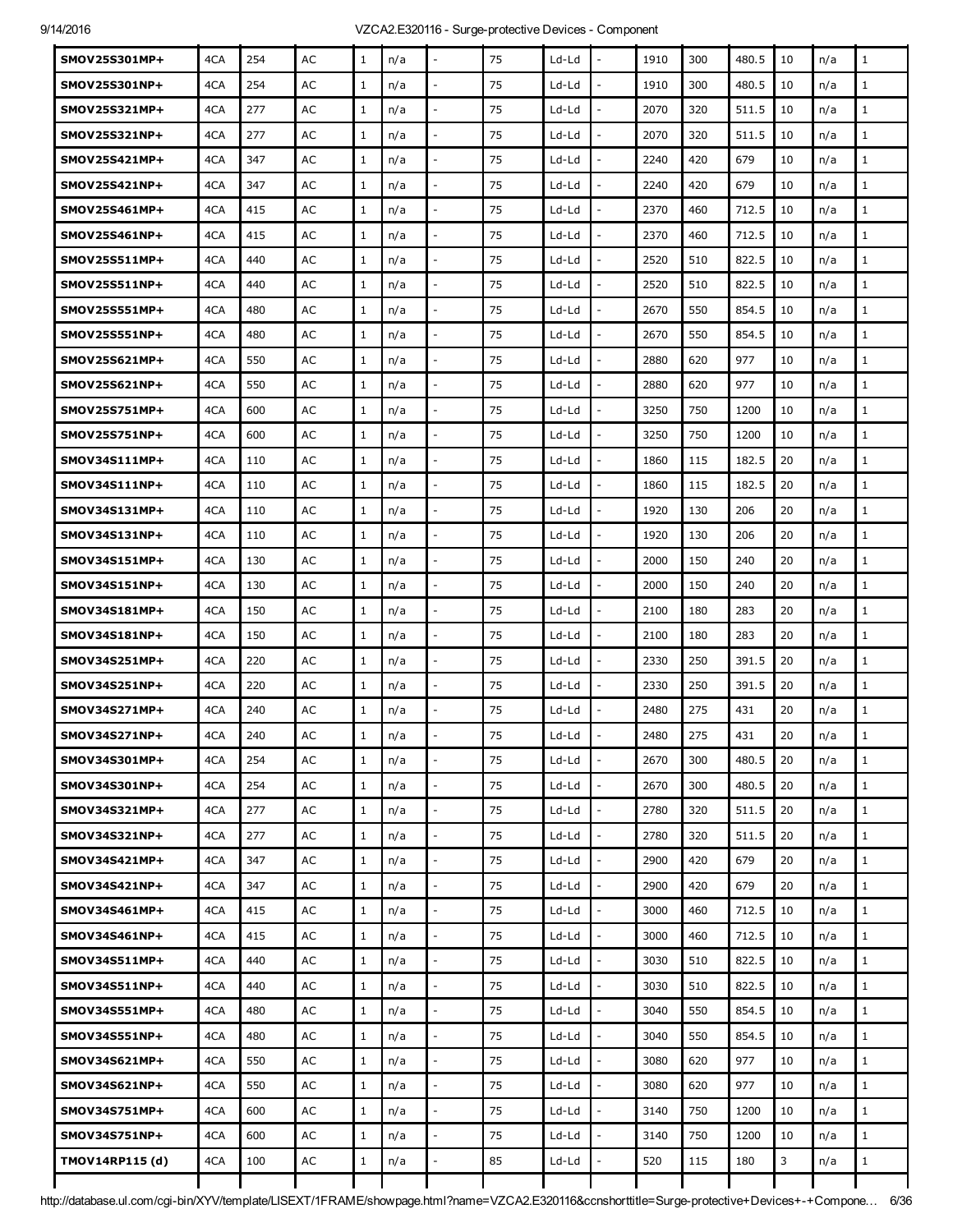| TMOV14RP130 (d) | 4CA | 110 | AC            | 1            | n/a | $\overline{\phantom{a}}$ | 85 | $Ld-Ld$ | $\mathbf{I}$             | 570  | 130 | 205   | 3  | n/a | 1            |
|-----------------|-----|-----|---------------|--------------|-----|--------------------------|----|---------|--------------------------|------|-----|-------|----|-----|--------------|
| TMOV14RP140 (d) | 4CA | 120 | AC            | $\mathbf{1}$ | n/a |                          | 85 | Ld-Ld   |                          | 630  | 140 | 220   | 3  | n/a | $\mathbf{1}$ |
| TMOV14RP150 (d) | 4CA | 130 | AC            | $\mathbf{1}$ | n/a |                          | 85 | Ld-Ld   |                          | 700  | 150 | 240   | 3  | n/a | $\mathbf{1}$ |
| TMOV14RP175 (d) | 4CA | 150 | AC            | $\mathbf{1}$ | n/a | $\overline{\phantom{a}}$ | 85 | $Ld-Ld$ | $\overline{a}$           | 810  | 175 | 270   | 3  | n/a | $\mathbf{1}$ |
| TMOV14RP200 (d) | 4CA | 170 | AC            | $\mathbf{1}$ | n/a |                          | 85 | Ld-Ld   |                          | 820  | 200 | 312.5 | 3  | n/a | $\mathbf{1}$ |
| TMOV14RP230 (d) | 4CA | 200 | AC            | 1            | n/a |                          | 85 | Ld-Ld   |                          | 850  | 230 | 360   | 3  | n/a | $\mathbf{1}$ |
| TMOV14RP250 (d) | 4CA | 210 | AC            | $\mathbf{1}$ | n/a | $\overline{\phantom{a}}$ | 85 | Ld-Ld   | $\overline{a}$           | 930  | 250 | 390   | 3  | n/a | $\mathbf{1}$ |
| TMOV14RP275 (d) | 4CA | 230 | AC            | $\mathbf{1}$ | n/a |                          | 85 | Ld-Ld   |                          | 1040 | 275 | 430   | 3  | n/a | $\mathbf{1}$ |
| TMOV14RP300 (d) | 4CA | 250 | AC            | 1            | n/a |                          | 85 | Ld-Ld   |                          | 1190 | 300 | 470   | 3  | n/a | $\mathbf{1}$ |
| TMOV14RP320 (d) | 4CA | 270 | AC            | $\mathbf{1}$ | n/a | $\sim$                   | 85 | Ld-Ld   | $\overline{a}$           | 1340 | 320 | 510   | 3  | n/a | $\mathbf{1}$ |
| TMOV14RP385 (d) | 4CA | 320 | AC            | $\mathbf{1}$ | n/a |                          | 85 | Ld-Ld   |                          | 1740 | 385 | 620   | 3  | n/a | $\mathbf{1}$ |
| TMOV14RP420 (d) | 4CA | 360 | AC            | $\mathbf{1}$ | n/a |                          | 85 | Ld-Ld   |                          | 1950 | 420 | 680   | 3  | n/a | $\mathbf{1}$ |
| TMOV14RP460 (d) | 4CA | 390 | AC            | $\mathbf{1}$ | n/a |                          | 85 | Ld-Ld   |                          | 2000 | 460 | 750   | 3  | n/a | $\mathbf{1}$ |
| TMOV14RP510 (d) | 4CA | 430 | AC            | $\mathbf{1}$ | n/a |                          | 85 | Ld-Ld   |                          | 2050 | 510 | 820   | 3  | n/a | $\mathbf{1}$ |
| TMOV14RP550 (d) | 4CA | 470 | AC            | 1            | n/a |                          | 85 | Ld-Ld   |                          | 2110 | 550 | 910   | 3  | n/a | $\mathbf{1}$ |
| TMOV14RP575 (d) | 4CA | 490 | AC            | $\mathbf{1}$ | n/a |                          | 85 | Ld-Ld   |                          | 2130 | 575 | 952   | 3  | n/a | $\mathbf{1}$ |
| TMOV14RP625 (d) | 4CA | 530 | AC            | $\mathbf{1}$ | n/a |                          | 85 | Ld-Ld   |                          | 2160 | 625 | 1000  | 3  | n/a | $\mathbf{1}$ |
| TMOV14RP750 (d) | 4CA | 640 | AC            | $\mathbf{1}$ | n/a |                          | 85 | Ld-Ld   |                          | 2610 | 750 | 1200  | 3  | n/a | $\mathbf{1}$ |
| TMOV20RP115 (d) | 4CA | 115 | AC            | $\mathbf{1}$ | n/a | $\sim$                   | 85 | Ld-Ld   |                          | 390  | 115 | n/a   | 5  | n/a | $\mathbf{1}$ |
| TMOV20RP130 (d) | 4CA | 130 | AC            | $\mathbf{1}$ | n/a | $\overline{\phantom{a}}$ | 85 | Ld-Ld   | $\overline{a}$           | 450  | 130 | n/a   | 5  | n/a | $\mathbf{1}$ |
| TMOV20RP140 (d) | 4CA | 140 | AC            | $\mathbf{1}$ | n/a |                          | 85 | Ld-Ld   |                          | 520  | 140 | 220   | 5  | n/a | $\mathbf{1}$ |
| TMOV20RP150 (d) | 4CA | 150 | AC            | $\mathbf{1}$ | n/a |                          | 85 | Ld-Ld   |                          | 620  | 150 | 240   | 5  | n/a | $\mathbf{1}$ |
| TMOV20RP175 (d) | 4CA | 175 | AC            | $\mathbf{1}$ | n/a | $\overline{\phantom{a}}$ | 85 | Ld-Ld   | $\overline{a}$           | 750  | 175 | 270   | 5  | n/a | $\mathbf{1}$ |
| TMOV20RP200 (d) | 4CA | 200 | AC            | 1            | n/a |                          | 85 | Ld-Ld   |                          | 760  | 200 | 313   | 5  | n/a | $\mathbf{1}$ |
| TMOV20RP230 (d) | 4CA | 230 | AC            | $\mathbf{1}$ | n/a |                          | 85 | Ld-Ld   |                          | 790  | 230 | 360   | 5  | n/a | $\mathbf{1}$ |
| TMOV20RP250 (d) | 4CA | 250 | AC            | $\mathbf{1}$ | n/a | $\overline{\phantom{a}}$ | 85 | Ld-Ld   | $\overline{a}$           | 880  | 250 | 390   | 5  | n/a | $\mathbf{1}$ |
| TMOV20RP275 (d) | 4CA | 275 | AC            | $\mathbf{1}$ | n/a |                          | 85 | Ld-Ld   |                          | 970  | 275 | 430   | 5  | n/a | $\mathbf{1}$ |
| TMOV20RP300 (d) | 4CA | 300 | AC            | 1            | n/a |                          | 85 | Ld-Ld   |                          | 1050 | 300 | 470   | 5  | n/a | $\mathbf{1}$ |
| TMOV20RP320 (d) | 4CA | 320 | AC            | $\mathbf{1}$ | n/a | $\overline{\phantom{a}}$ | 85 | Ld-Ld   | $\overline{\phantom{a}}$ | 1140 | 320 | 510   | 5  | n/a | $\mathbf{1}$ |
| TMOV20RP385 (d) | 4CA | 385 | $\mathsf{AC}$ | $\mathbf{1}$ | n/a |                          | 85 | Ld-Ld   |                          | 1360 | 385 | 620   | 5  | n/a | $\mathbf{1}$ |
| TMOV20RP420 (d) | 4CA | 420 | $\mathsf{AC}$ | $\mathbf{1}$ | n/a | $\overline{a}$           | 85 | Ld-Ld   |                          | 1450 | 420 | 680   | 5  | n/a | $\mathbf{1}$ |
| TMOV20RP460 (d) | 4CA | 460 | AC            | $\mathbf{1}$ | n/a | $\mathbb{L}$             | 85 | Ld-Ld   | $\overline{a}$           | 1650 | 460 | 750   | 5  | n/a | $\mathbf{1}$ |
| TMOV20RP510 (d) | 4CA | 510 | $\mathsf{AC}$ | $\mathbf{1}$ | n/a |                          | 85 | Ld-Ld   |                          | 1840 | 510 | 820   | 5  | n/a | $\mathbf{1}$ |
| TMOV20RP550 (d) | 4CA | 550 | AC            | $\mathbf{1}$ | n/a | $\overline{a}$           | 85 | Ld-Ld   |                          | 2020 | 550 | 910   | 5  | n/a | $\mathbf{1}$ |
| TMOV20RP575 (d) | 4CA | 575 | AC            | $\mathbf{1}$ | n/a | $\overline{\phantom{a}}$ | 85 | Ld-Ld   | $\overline{a}$           | 2100 | 575 | 952   | 5  | n/a | $\mathbf{1}$ |
| TMOV20RP625 (d) | 4CA | 625 | $\mathsf{AC}$ | $\mathbf{1}$ | n/a |                          | 85 | Ld-Ld   |                          | 2190 | 625 | 1000  | 5  | n/a | $\mathbf{1}$ |
| TMOV20RP750 (d) | 4CA | 750 | AC            | $\mathbf{1}$ | n/a |                          | 85 | Ld-Ld   |                          | 2640 | 750 | 1200  | 5  | n/a | $\mathbf{1}$ |
| TMOV25SP115 (d) | 4CA | 115 | AC            | $\mathbf{1}$ | n/a | $\overline{\phantom{a}}$ | 85 | Ld-Ld   | $\overline{a}$           | 720  | 115 | 180   | 10 | n/a | $\mathbf{1}$ |
| TMOV25SP130 (d) | 4CA | 130 | AC            | $\mathbf{1}$ | n/a | $\overline{a}$           | 85 | Ld-Ld   | $\overline{a}$           | 770  | 130 | 205   | 10 | n/a | $\mathbf{1}$ |
| TMOV25SP140 (d) | 4CA | 140 | AC            | $\mathbf{1}$ | n/a |                          | 85 | Ld-Ld   |                          | 800  | 140 | 220   | 10 | n/a | $\mathbf{1}$ |
| TMOV25SP150 (d) | 4CA | 150 | $\mathsf{AC}$ | $\mathbf{1}$ | n/a | $\overline{a}$           | 85 | Ld-Ld   | $\overline{a}$           | 830  | 150 | 240   | 10 | n/a | $\mathbf{1}$ |
| TMOV25SP175 (d) | 4CA | 175 | AC            | $\mathbf{1}$ | n/a | $\overline{\phantom{a}}$ | 85 | Ld-Ld   |                          | 880  | 175 | 270   | 10 | n/a | $\mathbf{1}$ |
| TMOV25SP200 (d) | 4CA | 200 | AC            | $\mathbf{1}$ | n/a |                          | 85 | Ld-Ld   |                          | 960  | 200 | 312.5 | 10 | n/a | $\mathbf{1}$ |
| TMOV25SP230 (d) | 4CA | 230 | AC            | $\mathbf{1}$ | n/a |                          | 85 | Ld-Ld   |                          | 1040 | 230 | 360   | 10 | n/a | $\mathbf{1}$ |
| TMOV25SP250 (d) | 4CA | 250 | AC            | $\mathbf{1}$ | n/a | $\overline{\phantom{a}}$ | 85 | Ld-Ld   |                          | 1120 | 250 | 390   | 10 | n/a | $\mathbf{1}$ |
| TMOV25SP275 (d) | 4CA | 275 | $\sf AC$      | 1            | n/a |                          | 85 | Ld-Ld   |                          | 1210 | 275 | 430   | 10 | n/a | $1\,$        |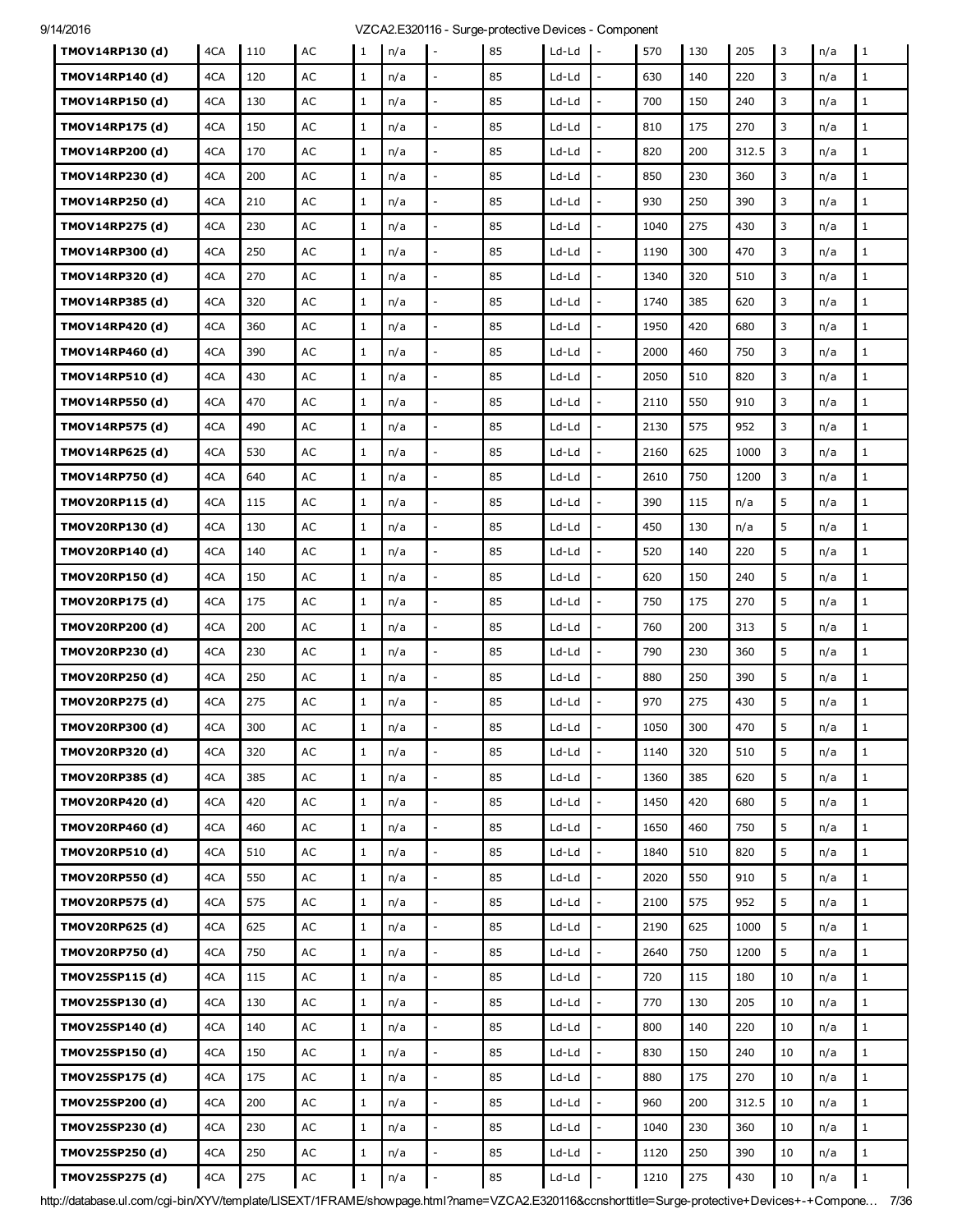| TMOV25SP300 (d) | 4CA | 300 | AC            | $\mathbf{1}$ | n/a |                          | 85 | Ld-Ld   |                          | 1310 | 300 | 470   | 10  | n/a | $\mathbf{1}$ |
|-----------------|-----|-----|---------------|--------------|-----|--------------------------|----|---------|--------------------------|------|-----|-------|-----|-----|--------------|
| TMOV25SP320 (d) | 4CA | 320 | AC            | $\mathbf{1}$ | n/a |                          | 85 | Ld-Ld   | ÷,                       | 1410 | 320 | 510   | 10  | n/a | $\mathbf{1}$ |
| TMOV25SP330 (d) | 4CA | 330 | AC            | $\mathbf{1}$ | n/a | $\overline{\phantom{a}}$ | 85 | Ld-Ld   | $\overline{a}$           | 1450 | 330 | 525.5 | 10  | n/a | $\mathbf 1$  |
| TMOV25SP385 (d) | 4CA | 385 | AC            | $\mathbf{1}$ | n/a |                          | 85 | Ld-Ld   |                          | 1690 | 385 | 620   | 10  | n/a | $\mathbf{1}$ |
| TMOV25SP420 (d) | 4CA | 420 | AC            | $\mathbf{1}$ | n/a | $\overline{a}$           | 85 | Ld-Ld   | $\overline{a}$           | 1830 | 420 | 680   | 10  | n/a | $\mathbf{1}$ |
| TMOV25SP440 (d) | 4CA | 440 | AC            | $\mathbf{1}$ | n/a | $\sim$                   | 85 | Ld-Ld   | $\overline{a}$           | 1920 | 440 | 715   | 10  | n/a | $\mathbf{1}$ |
| TMOV25SP460 (d) | 4CA | 460 | AC            | $\mathbf{1}$ | n/a |                          | 85 | Ld-Ld   | L,                       | 2010 | 460 | 744.5 | 10  | n/a | $\mathbf{1}$ |
| TMOV25SP510 (d) | 4CA | 510 | AC            | $\mathbf{1}$ | n/a |                          | 85 | Ld-Ld   |                          | 2190 | 510 | 822.5 | 10  | n/a | $1\,$        |
| TMOV25SP550 (d) | 4CA | 550 | AC            | $\mathbf{1}$ | n/a | $\overline{a}$           | 85 | Ld-Ld   | L,                       | 2420 | 550 | 910   | 10  | n/a | $\mathbf{1}$ |
| TMOV25SP575 (d) | 4CA | 575 | AC            | $\mathbf{1}$ | n/a |                          | 85 | Ld-Ld   | $\overline{a}$           | 2530 | 575 | 951.5 | 10  | n/a | $\mathbf{1}$ |
| TMOV25SP625 (d) | 4CA | 625 | AC            | $\mathbf{1}$ | n/a |                          | 85 | Ld-Ld   |                          | 2650 | 625 | 1000  | 10  | n/a | $1\,$        |
| TMOV25SP750 (d) | 4CA | 750 | AC            | $\mathbf{1}$ | n/a | $\overline{a}$           | 85 | Ld-Ld   |                          | 3160 | 750 | 1200  | 10  | n/a | $\mathbf{1}$ |
| TMOV34S111 (f)  | 4CA | 115 | AC            | $\mathbf{1}$ | n/a | $\overline{\phantom{a}}$ | 85 | Ld-Ld   | ÷,                       | 720  | 115 | 182.5 | 20  | n/a | $\mathbf{1}$ |
| TMOV34S131 (f)  | 4CA | 130 | AC            | $\mathbf{1}$ | n/a |                          | 85 | Ld-Ld   |                          | 790  | 130 | 206   | 20  | n/a | $1\,$        |
| TMOV34S141 (f)  | 4CA | 140 | AC            | $\mathbf{1}$ | n/a |                          | 85 | $Ld-Ld$ |                          | 830  | 140 | 223   | 20  | n/a | $\mathbf{1}$ |
| TMOV34S151 (f)  | 4CA | 150 | AC            | $\mathbf{1}$ | n/a | $\overline{\phantom{a}}$ | 85 | Ld-Ld   | $\frac{1}{2}$            | 880  | 150 | 240   | 20  | n/a | $\mathbf{1}$ |
| TMOV34S181 (f)  | 4CA | 180 | AC            | $\mathbf{1}$ | n/a |                          | 85 | Ld-Ld   |                          | 990  | 180 | 283   | 20  | n/a | $\mathbf{1}$ |
| TMOV34S201 (f)  | 4CA | 200 | AC            | $\mathbf{1}$ | n/a |                          | 85 | Ld-Ld   | L,                       | 1090 | 200 | 320   | 20  | n/a | $\mathbf{1}$ |
| TMOV34S251 (f)  | 4CA | 250 | AC            | $\mathbf{1}$ | n/a | $\overline{\phantom{a}}$ | 85 | Ld-Ld   | $\overline{a}$           | 1270 | 250 | 391.5 | 20  | n/a | $\mathbf{1}$ |
| TMOV34S271 (f)  | 4CA | 275 | AC            | $\mathbf{1}$ | n/a |                          | 85 | Ld-Ld   |                          | 1320 | 275 | 431   | 20  | n/a | $\mathbf{1}$ |
| TMOV34S301 (f)  | 4CA | 300 | AC            | $\mathbf{1}$ | n/a |                          | 85 | Ld-Ld   | $\overline{\phantom{a}}$ | 1370 | 300 | 480.5 | 20  | n/a | $\mathbf{1}$ |
| TMOV34S321 (f)  | 4CA | 320 | AC            | $\mathbf{1}$ | n/a | $\overline{a}$           | 85 | Ld-Ld   | $\overline{\phantom{a}}$ | 1410 | 320 | 511.5 | 20  | n/a | $\mathbf 1$  |
| TMOV34S331 (f)  | 4CA | 330 | AC            | $\mathbf{1}$ | n/a |                          | 85 | Ld-Ld   |                          | 1430 | 330 | 528.5 | 20  | n/a | $\mathbf{1}$ |
| TMOV34S351 (f)  | 4CA | 350 | AC            | $\mathbf 1$  | n/a |                          | 85 | Ld-Ld   | L,                       | 1460 | 350 | 560.5 | 20  | n/a | $\mathbf{1}$ |
| TMOV34S391 (f)  | 4CA | 385 | AC            | $\mathbf{1}$ | n/a | $\overline{a}$           | 85 | Ld-Ld   | $\frac{1}{2}$            | 1680 | 385 | 616.5 | 20  | n/a | $\mathbf 1$  |
| TMOV34S421 (f)  | 4CA | 420 | AC            | $\mathbf{1}$ | n/a |                          | 85 | Ld-Ld   |                          | 1920 | 420 | 679   | 20  | n/a | $\mathbf{1}$ |
| TMOV34S461 (f)  | 4CA | 460 | AC            | $\mathbf{1}$ | n/a |                          | 85 | Ld-Ld   |                          | 2020 | 460 | 712.5 | 20  | n/a | $\mathbf{1}$ |
| TMOV34S481 (f)  | 4CA | 480 | $\mathsf{AC}$ | $\mathbf 1$  | n/a |                          | 85 | Ld-Ld   |                          | 2110 | 480 | 747.5 | 20  | n/a | $\mathbf 1$  |
| TMOV34S511 (f)  | 4CA | 510 | AC            | $\,1$        | n/a | $\frac{1}{2}$            | 85 | Ld-Ld   | $\overline{a}$           | 2310 | 510 | 822.5 | 20  | n/a | $\mathbf{1}$ |
| TMOV34S551 (f)  | 4CA | 550 | $\mathsf{AC}$ | $\mathbf{1}$ | n/a |                          | 85 | Ld-Ld   |                          | 2380 | 550 | 854.5 | 20  | n/a | $1\,$        |
| TMOV34S571 (f)  | 4CA | 575 | $\mathsf{AC}$ | $\mathbf{1}$ | n/a | $\overline{\phantom{a}}$ | 85 | Ld-Ld   | $\overline{a}$           | 2460 | 575 | 902.5 | 20  | n/a | $\mathbf 1$  |
| TMOV34S621 (f)  | 4CA | 580 | $\mathsf{AC}$ | $\mathbf{1}$ | n/a | $\frac{1}{2}$            | 85 | Ld-Ld   | ÷,                       | 2600 | 620 | 977   | 20  | n/a | $1\,$        |
| TMOV34S661 (f)  | 4CA | 590 | $\mathsf{AC}$ | $\mathbf{1}$ | n/a |                          | 85 | Ld-Ld   | $\overline{\phantom{a}}$ | 2740 | 660 | 1050  | 20  | n/a | $\mathbf{1}$ |
| TMOV34S681 (f)  | 4CA | 590 | $\mathsf{AC}$ | $\mathbf{1}$ | n/a | $\overline{\phantom{a}}$ | 85 | $Ld-Ld$ | $\overline{a}$           | 2810 | 680 | 1088  | 20  | n/a | $1\,$        |
| TMOV34S751 (f)  | 4CA | 600 | AC            | $\mathbf{1}$ | n/a | $\blacksquare$           | 85 | Ld-Ld   | $\overline{a}$           | 3010 | 750 | 1200  | 20  | n/a | $\mathbf{1}$ |
| V07E130(c)      | 5   | 130 | $\mathsf{AC}$ | $\mathbf{1}$ | n/a |                          | 85 | Ld-Ld   |                          | 460  | 130 | 205   | 0.5 | n/a | $\,1$        |
| V07E130P (c)    | 5   | 130 | AC            | $\mathbf{1}$ | n/a |                          | 85 | Ld-Ld   |                          | 460  | 130 | 205   | 0.5 | n/a | $\mathbf{1}$ |
| V07E140 (c)     | 5   | 140 | AC            | $\mathbf{1}$ | n/a | $\mathbb{L}$             | 85 | Ld-Ld   | $\overline{\phantom{a}}$ | 540  | 140 | 221   | 0.5 | n/a | $1\,$        |
| V07E140P (c)    | 5   | 140 | $\mathsf{AC}$ | $\mathbf{1}$ | n/a |                          | 85 | Ld-Ld   | $\overline{a}$           | 540  | 140 | 221   | 0.5 | n/a | $1\,$        |
| V07E150(c)      | 5   | 150 | $\mathsf{AC}$ | $\mathbf{1}$ | n/a | $\bar{\phantom{a}}$      | 85 | $Ld-Ld$ | $\overline{a}$           | 610  | 150 | 241   | 0.5 | n/a | $1\,$        |
| V07E150P (c)    | 5   | 150 | AC            | $\mathbf{1}$ | n/a | $\mathbb{L}$             | 85 | Ld-Ld   | $\frac{1}{2}$            | 610  | 150 | 241   | 0.5 | n/a | $\mathbf 1$  |
| V07E175(c)      | 5   | 175 | $\mathsf{AC}$ | $\mathbf{1}$ | n/a |                          | 85 | Ld-Ld   | $\overline{a}$           | 690  | 175 | 271   | 0.5 | n/a | $\mathbf{1}$ |
| V07E175P (c)    | 5   | 175 | $\mathsf{AC}$ | $\mathbf{1}$ | n/a | $\frac{1}{2}$            | 85 | Ld-Ld   | $\overline{a}$           | 690  | 175 | 271   | 0.5 | n/a | $\mathbf{1}$ |
| V07E230 (c)     | 5   | 230 | AC            | $\mathbf{1}$ | n/a | $\overline{\phantom{a}}$ | 85 | Ld-Ld   | $\overline{\phantom{a}}$ | 760  | 230 | 361   | 0.5 | n/a | $1\,$        |
| V07E230P (c)    | 5   | 230 | $\mathsf{AC}$ | $\mathbf{1}$ | n/a |                          | 85 | Ld-Ld   |                          | 760  | 230 | 361   | 0.5 | n/a | $\mathbf{1}$ |
|                 |     |     |               |              |     |                          |    |         |                          |      |     |       |     |     |              |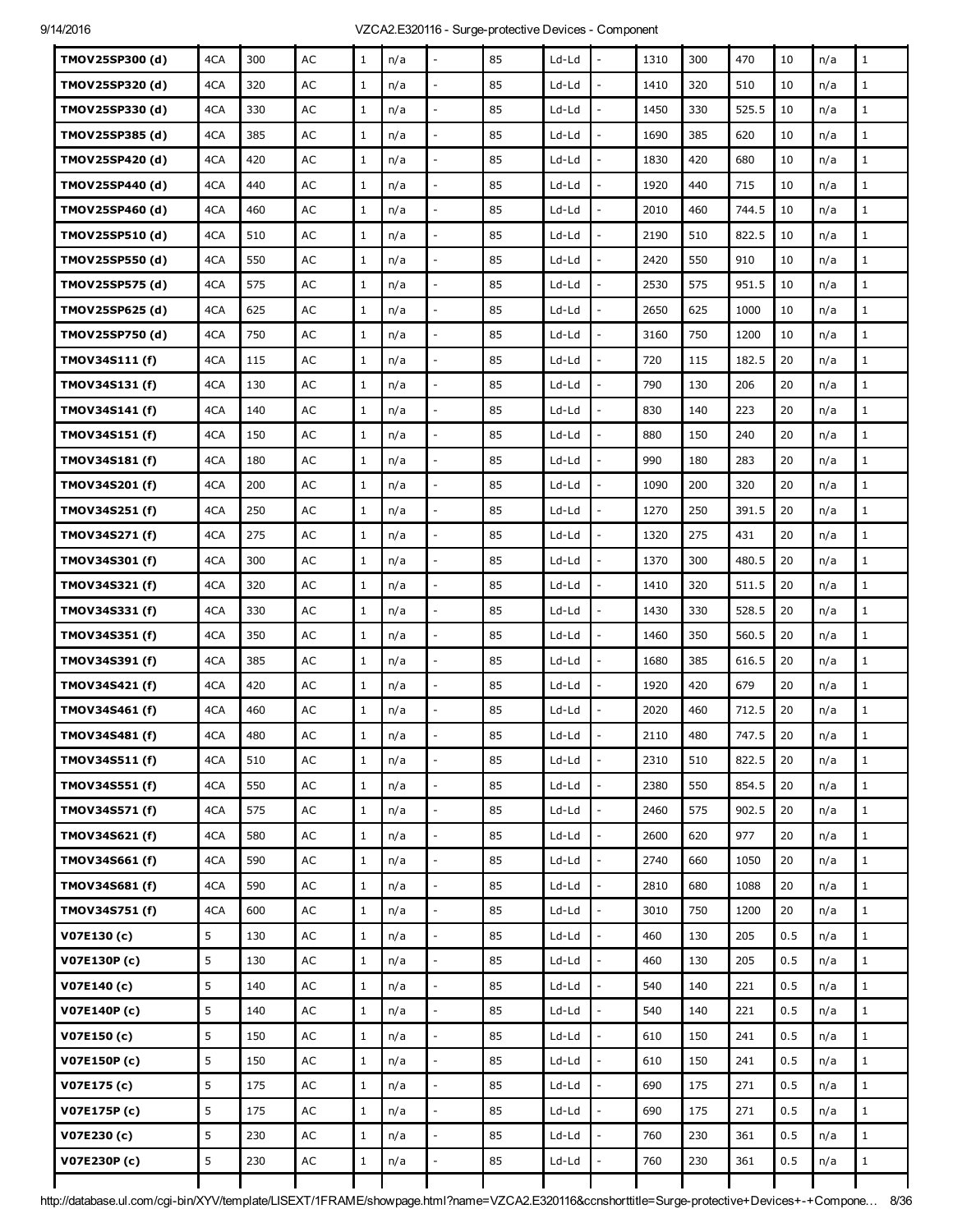| V07E250 (c)        | 5 | 250  | AC            | 1            | n/a | $\overline{\phantom{a}}$ | 85 | Ld-Ld   | $\mathbf{I}$ –           | 830  | 250  | 391   | 0.5            | n/a | 1            |
|--------------------|---|------|---------------|--------------|-----|--------------------------|----|---------|--------------------------|------|------|-------|----------------|-----|--------------|
| V07E250P (c)       | 5 | 250  | AC            | $\mathbf{1}$ | n/a |                          | 85 | Ld-Ld   |                          | 830  | 250  | 391   | 0.5            | n/a | $\mathbf{1}$ |
| V07E275 (c)        | 5 | 275  | AC            | $\mathbf{1}$ | n/a | $\overline{\phantom{a}}$ | 85 | Ld-Ld   |                          | 930  | 275  | 431   | 0.5            | n/a | $\mathbf{1}$ |
| V07E275P (c)       | 5 | 275  | AC            | $\mathbf{1}$ | n/a | $\overline{\phantom{a}}$ | 85 | Ld-Ld   | $\overline{a}$           | 930  | 275  | 431   | 0.5            | n/a | $\mathbf{1}$ |
| V07E300 (c)        | 5 | 300  | AC            | $\mathbf{1}$ | n/a | $\overline{\phantom{a}}$ | 85 | Ld-Ld   | $\overline{a}$           | 1030 | 300  | 471   | 0.5            | n/a | $\mathbf{1}$ |
| V07E300P (c)       | 5 | 300  | AC            | $\mathbf{1}$ | n/a |                          | 85 | Ld-Ld   |                          | 1030 | 300  | 471   | 0.5            | n/a | $\mathbf{1}$ |
| V07E320 (c)        | 5 | 320  | AC            | $\mathbf{1}$ | n/a | $\overline{a}$           | 85 | Ld-Ld   |                          | 1130 | 320  | 511   | 0.5            | n/a | $\mathbf{1}$ |
| V07E320P (c)       | 5 | 320  | AC            | $\mathbf{1}$ | n/a | $\qquad \qquad -$        | 85 | Ld-Ld   |                          | 1130 | 320  | 511   | 0.5            | n/a | $\mathbf{1}$ |
| V07E385 (c)        | 5 | 385  | AC            | $\mathbf{1}$ | n/a |                          | 85 | Ld-Ld   |                          | 1220 | 385  | 621   | 0.5            | n/a | $\mathbf{1}$ |
| V07E385P (c)       | 5 | 385  | AC            | $\mathbf{1}$ | n/a | $\overline{a}$           | 85 | Ld-Ld   |                          | 1220 | 385  | 621   | 0.5            | n/a | $\mathbf{1}$ |
| V07E420 (c)        | 5 | 420  | AC            | $\mathbf{1}$ | n/a | $\overline{\phantom{a}}$ | 85 | Ld-Ld   | $\overline{a}$           | 1320 | 420  | 681   | 0.5            | n/a | $\mathbf{1}$ |
| V07E420P (c)       | 5 | 420  | АC            | $\mathbf{1}$ | n/a |                          | 85 | Ld-Ld   |                          | 1320 | 420  | 681   | 0.5            | n/a | $\mathbf{1}$ |
| V07E440 (c)        | 5 | 440  | AC            | $\mathbf{1}$ | n/a | $\overline{\phantom{a}}$ | 85 | Ld-Ld   |                          | 1420 | 440  | 715   | 0.5            | n/a | $\mathbf{1}$ |
| V07E440P (c)       | 5 | 440  | AC            | $\mathbf{1}$ | n/a | $\overline{\phantom{a}}$ | 85 | Ld-Ld   | $\overline{a}$           | 1420 | 440  | 715   | 0.5            | n/a | $\mathbf{1}$ |
| V07E460 (c)        | 5 | 460  | AC            | $\mathbf{1}$ | n/a |                          | 85 | Ld-Ld   |                          | 1520 | 460  | 751   | 0.5            | n/a | $\mathbf{1}$ |
| V07E460P (c)       | 5 | 460  | AC            | $\mathbf{1}$ | n/a | $\overline{\phantom{a}}$ | 85 | Ld-Ld   |                          | 1520 | 460  | 751   | 0.5            | n/a | $1\,$        |
| V07E510(c)         | 5 | 510  | AC            | $\mathbf{1}$ | n/a | $\Box$                   | 85 | Ld-Ld   | $\overline{a}$           | 1610 | 510  | 821   | 0.5            | n/a | $\mathbf{1}$ |
| <b>V07E510P(c)</b> | 5 | 510  | AC            | $\mathbf{1}$ | n/a |                          | 85 | Ld-Ld   |                          | 1610 | 510  | 821   | 0.5            | n/a | $\mathbf{1}$ |
| V1000LA160#PW(k)   | 5 | 1000 | AC            | $\mathbf{1}$ | n/a | $\overline{\phantom{a}}$ | 85 | Ld-Ld   |                          | 2940 | 1000 | 1512  | 3              | n/a | $\mathbf{1}$ |
| V1000LA80#P(k)     | 5 | 1000 | AC            | $\mathbf{1}$ | n/a | $\Box$                   | 85 | Ld-Ld   | $\overline{a}$           | 3080 | 1000 | 1650  | $\overline{2}$ | n/a | $\mathbf{1}$ |
| V1000LA80#PW(k)    | 5 | 1000 | АC            | $\mathbf{1}$ | n/a |                          | 85 | Ld-Ld   |                          | 3230 | 1000 | 1650  | $\overline{2}$ | n/a | $\mathbf{1}$ |
| V100ZA05(b)        | 5 | 60   | AC            | $\mathbf{1}$ | n/a | $\overline{\phantom{a}}$ | 85 | Ld-Ld   |                          | 210  | 60   | 103.5 | 0.1            | n/a | $\mathbf{1}$ |
| V100ZA15(b)        | 5 | 60   | AC            | $\mathbf{1}$ | n/a | $\overline{\phantom{a}}$ | 85 | Ld-Ld   | $\overline{a}$           | 310  | 60   | 100   | $\overline{2}$ | n/a | $\mathbf{1}$ |
| V100ZA20(b)        | 5 | 60   | AC            | $\mathbf{1}$ | n/a |                          | 85 | Ld-Ld   |                          | 340  | 60   | 100   | 3              | n/a | $\mathbf{1}$ |
| V100ZA3(b)         | 5 | 60   | AC            | $\mathbf{1}$ | n/a | $\overline{\phantom{a}}$ | 85 | Ld-Ld   |                          | 250  | 60   | 100   | 0.5            | n/a | $\mathbf{1}$ |
| V100ZA4(b)         | 5 | 60   | AC            | $\mathbf{1}$ | n/a | $\overline{\phantom{a}}$ | 85 | Ld-Ld   | $\overline{a}$           | 280  | 60   | 100   | $\mathbf{1}$   | n/a | $\mathbf{1}$ |
| V10E130 (c)        | 5 | 130  | AC            | $\mathbf{1}$ | n/a |                          | 85 | Ld-Ld   |                          | 540  | 130  | 205   | 1.5            | n/a | $1\,$        |
| V10E130P(c)        | 5 | 130  | AC            | $\mathbf{1}$ | n/a |                          | 85 | Ld-Ld   |                          | 540  | 130  | 205   | 1.5            | n/a | $1\,$        |
| V10E140 (c)        | 5 | 140  | $\mathsf{AC}$ | $\mathbf{1}$ | n/a | $\overline{\phantom{a}}$ | 85 | Ld-Ld   | $\frac{1}{2}$            | 630  | 140  | 221   | 1.5            | n/a | $\mathbf{1}$ |
| V10E140P (c)       | 5 | 140  | AC            | $\mathbf{1}$ | n/a | $\overline{\phantom{a}}$ | 85 | $Ld-Ld$ |                          | 630  | 140  | 221   | 1.5            | n/a | $\mathbf{1}$ |
| V10E150(c)         | 5 | 150  | AC            | $\mathbf{1}$ | n/a | $\overline{a}$           | 85 | Ld-Ld   | $\overline{a}$           | 710  | 150  | 241   | 1.5            | n/a | $\mathbf{1}$ |
| V10E150P(c)        | 5 | 150  | $\mathsf{AC}$ | $\mathbf{1}$ | n/a | $\overline{\phantom{a}}$ | 85 | $Ld-Ld$ | $\overline{a}$           | 710  | 150  | 241   | 1.5            | n/a | $\mathbf{1}$ |
| V10E175(c)         | 5 | 175  | $\mathsf{AC}$ | $\mathbf{1}$ | n/a | $\blacksquare$           | 85 | Ld-Ld   | $\frac{1}{2}$            | 800  | 175  | 271   | 1.5            | n/a | $\mathbf{1}$ |
| V10E175P (c)       | 5 | 175  | AC            | $\mathbf{1}$ | n/a | $\overline{\phantom{a}}$ | 85 | Ld-Ld   | $\overline{a}$           | 800  | 175  | 271   | 1.5            | n/a | $\mathbf{1}$ |
| V10E230(c)         | 5 | 230  | AC            | $\mathbf{1}$ | n/a | $\overline{\phantom{a}}$ | 85 | Ld-Ld   | $\overline{a}$           | 880  | 230  | 361   | 1.5            | n/a | $\mathbf{1}$ |
| V10E230P (c)       | 5 | 230  | AC            | $\mathbf{1}$ | n/a | $\Box$                   | 85 | Ld-Ld   | $\overline{\phantom{a}}$ | 880  | 230  | 361   | 1.5            | n/a | $\mathbf{1}$ |
| V10E250(c)         | 5 | 250  | $\mathsf{AC}$ | $\mathbf{1}$ | n/a | $\overline{\phantom{a}}$ | 85 | $Ld-Ld$ | $\overline{a}$           | 960  | 250  | 391   | 1.5            | n/a | $\mathbf{1}$ |
| V10E250P (c)       | 5 | 250  | AC            | $\mathbf{1}$ | n/a | $\overline{\phantom{a}}$ | 85 | Ld-Ld   | $\overline{a}$           | 960  | 250  | 391   | 1.5            | n/a | $\mathbf{1}$ |
| V10E275 (c)        | 5 | 275  | AC            | $\mathbf{1}$ | n/a | $\Box$                   | 85 | Ld-Ld   | $\overline{\phantom{a}}$ | 1060 | 275  | 430   | 1.5            | n/a | $\mathbf{1}$ |
| V10E275P (c)       | 5 | 275  | $\mathsf{AC}$ | $\mathbf{1}$ | n/a | $\overline{a}$           | 85 | Ld-Ld   |                          | 1060 | 275  | 430   | 1.5            | n/a | $\mathbf{1}$ |
| V10E300 (c)        | 5 | 300  | AC            | $\mathbf{1}$ | n/a | $\overline{\phantom{a}}$ | 85 | Ld-Ld   | $\overline{a}$           | 1150 | 300  | 470   | 1.5            | n/a | $\mathbf{1}$ |
| V10E300P (c)       | 5 | 300  | AC            | $\mathbf{1}$ | n/a | $\overline{\phantom{a}}$ | 85 | Ld-Ld   | $\overline{a}$           | 1150 | 300  | 470   | 1.5            | n/a | $\mathbf{1}$ |
| V10E320 (c)        | 5 | 320  | $\mathsf{AC}$ | $\mathbf{1}$ | n/a | $\overline{a}$           | 85 | Ld-Ld   |                          | 1250 | 320  | 510   | 1.5            | n/a | $\mathbf{1}$ |
| V10E320P (c)       | 5 | 320  | $\mathsf{AC}$ | $\mathbf{1}$ | n/a | $\overline{\phantom{a}}$ | 85 | Ld-Ld   |                          | 1250 | 320  | 510   | 1.5            | n/a | $\mathbf{1}$ |
| V10E385(c)         | 5 | 385  | $\mathsf{AC}$ | $\mathbf{1}$ | n/a | $\overline{\phantom{a}}$ | 85 | Ld-Ld   | $\frac{1}{2}$            | 1510 | 385  | 620   | 1.5            | n/a | $\mathbf{1}$ |
| V10E385P (c)       | 5 | 385  | $\mathsf{AC}$ | $\mathbf{1}$ | n/a | $\bar{\phantom{a}}$      | 85 | Ld-Ld   | $\overline{a}$           | 1510 | 385  | 620   | $1.5$          | n/a | $\mathbf{1}$ |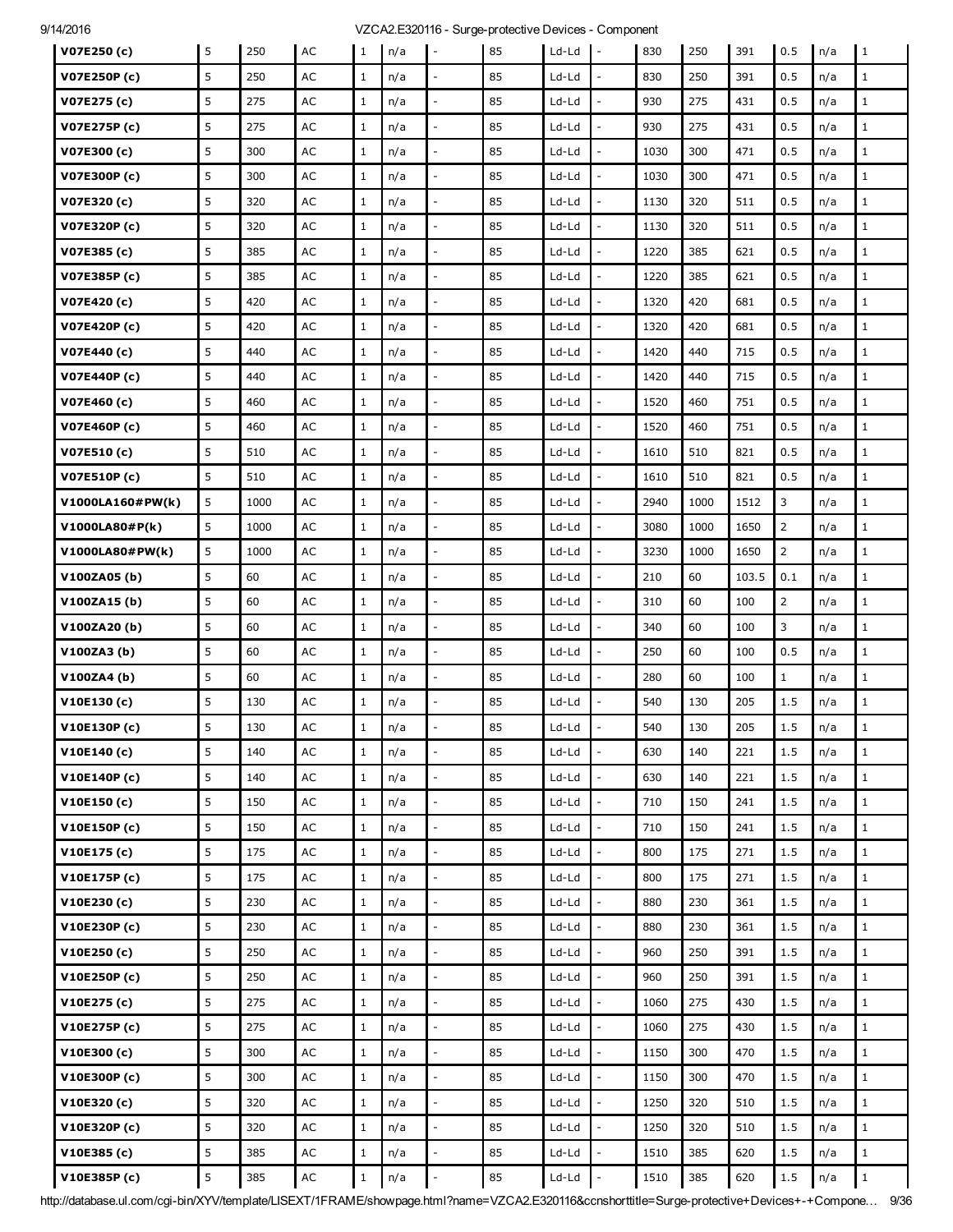| V10E420 (c)  | 5 | 420    | AC            | $\mathbf{1}$ | n/a |                          | 85  | Ld-Ld   |                          | 1650 | 420    | 680  | 1.5            | n/a | $\mathbf{1}$ |
|--------------|---|--------|---------------|--------------|-----|--------------------------|-----|---------|--------------------------|------|--------|------|----------------|-----|--------------|
| V10E420P(c)  | 5 | 420    | AC            | $\mathbf{1}$ | n/a |                          | 85  | Ld-Ld   | $\overline{\phantom{a}}$ | 1650 | 420    | 680  | 1.5            | n/a | $\mathbf{1}$ |
| V10E440 (c)  | 5 | 440    | AC            | $\mathbf{1}$ | n/a | $\overline{\phantom{a}}$ | 85  | Ld-Ld   | $\frac{1}{2}$            | 1740 | 440    | 715  | 1.5            | n/a | $1\,$        |
| V10E440P (c) | 5 | 440    | AC            | $\mathbf{1}$ | n/a |                          | 85  | Ld-Ld   |                          | 1740 | 440    | 715  | 1.5            | n/a | $\mathbf{1}$ |
| V10E460 (c)  | 5 | 460    | AC            | $\mathbf{1}$ | n/a |                          | 85  | Ld-Ld   | ÷,                       | 1800 | 460    | 750  | 1.5            | n/a | $\mathbf{1}$ |
| V10E460P(c)  | 5 | 460    | AC            | $\mathbf{1}$ | n/a | $\overline{a}$           | 85  | Ld-Ld   | $\overline{a}$           | 1800 | 460    | 750  | 1.5            | n/a | $\mathbf 1$  |
| V10E510(c)   | 5 | 510    | AC            | $\mathbf{1}$ | n/a |                          | 85  | Ld-Ld   |                          | 1930 | 510    | 820  | 1.5            | n/a | $\mathbf{1}$ |
| V10E510P(c)  | 5 | 510    | AC            | $\mathbf{1}$ | n/a | $\overline{a}$           | 85  | Ld-Ld   | $\overline{a}$           | 1930 | 510    | 820  | 1.5            | n/a | $\mathbf{1}$ |
| V10E550 (c)  | 5 | 550    | AC            | $\mathbf{1}$ | n/a | $\sim$                   | 85  | Ld-Ld   | $\overline{a}$           | 2000 | 550    | 910  | 1.5            | n/a | $\mathbf{1}$ |
| V10E550P(c)  | 5 | 550    | AC            | $\mathbf{1}$ | n/a |                          | 85  | Ld-Ld   |                          | 2000 | 550    | 910  | 1.5            | n/a | $\mathbf 1$  |
| V10E625 (c)  | 5 | 625    | AC            | $\mathbf{1}$ | n/a | $\overline{a}$           | 85  | Ld-Ld   | L,                       | 2070 | 625    | 1000 | 1.5            | n/a | $\mathbf 1$  |
| V10E625P (c) | 5 | 625    | AC            | $\mathbf{1}$ | n/a | $\sim$                   | 85  | Ld-Ld   | $\overline{a}$           | 2070 | 625    | 1000 | 1.5            | n/a | $\mathbf{1}$ |
| V10H115P(c)  | 5 | 115    | AC            | $\mathbf{1}$ | N/A | $\overline{a}$           | 125 | Ld-Ld   | ÷,                       | 490  | 115    | 180  | $\overline{2}$ | N/A | $\mathbf{1}$ |
| V10H11P(c)   | 5 | 11     | AC            | $\mathbf{1}$ | N/A |                          | 125 | Ld-Ld   |                          | 70   | 11     | 18   | 0.5            | N/A | $1\,$        |
| V10H130P(c)  | 5 | 130    | AC            | $\mathbf{1}$ | N/A | $\sim$                   | 125 | Ld-Ld   | $\overline{a}$           | 550  | 130    | 205  | $\overline{2}$ | N/A | $\mathbf{1}$ |
| V10H140P(c)  | 5 | 140    | AC            | $\mathbf{1}$ | N/A | $\overline{a}$           | 125 | Ld-Ld   | ÷,                       | 590  | 140    | 220  | $\overline{2}$ | N/A | $\mathbf{1}$ |
| V10H14P(c)   | 5 | 14     | AC            | $\mathbf{1}$ | N/A |                          | 125 | Ld-Ld   | $\overline{a}$           | 80   | 14     | 22   | 0.5            | N/A | $\mathbf 1$  |
| V10H150P (c) | 5 | 150    | AC            | $\mathbf{1}$ | N/A |                          | 125 | Ld-Ld   | L,                       | 630  | 150    | 240  | $\overline{2}$ | N/A | $\mathbf{1}$ |
| V10H175P (c) | 5 | 175    | AC            | $\mathbf{1}$ | N/A | $\overline{\phantom{a}}$ | 125 | Ld-Ld   | $\overline{\phantom{a}}$ | 730  | 175    | 270  | $\overline{2}$ | N/A | $\mathbf{1}$ |
| V10H17P(c)   | 5 | 17     | AC            | $\mathbf{1}$ | N/A |                          | 125 | Ld-Ld   |                          | 90   | 17     | 27   | 0.5            | N/A | $\mathbf{1}$ |
| V10H20P (c)  | 5 | 20     | AC            | $\mathbf{1}$ | N/A |                          | 125 | Ld-Ld   | ÷,                       | 110  | 20     | 33   | 0.5            | N/A | $\mathbf{1}$ |
| V10H230P(c)  | 5 | 230    | AC            | $\mathbf{1}$ | N/A | $\overline{\phantom{a}}$ | 125 | Ld-Ld   | $\overline{\phantom{a}}$ | 940  | 230    | 360  | $\overline{2}$ | N/A | $\mathbf{1}$ |
| V10H23P (c)  | 5 | 23     | AC            | $\mathbf{1}$ | N/A |                          | 125 | Ld-Ld   |                          | 120  | 23     | 36   | 0.5            | N/A | $\mathbf{1}$ |
| V10H250P (c) | 5 | 250    | AC            | $\mathbf{1}$ | N/A |                          | 125 | Ld-Ld   | L,                       | 1020 | 250    | 390  | $\overline{2}$ | N/A | $\mathbf{1}$ |
| V10H25P (c)  | 5 | 25     | AC            | $\mathbf{1}$ | N/A | $\mathbb{L}$             | 125 | Ld-Ld   | $\frac{1}{2}$            | 130  | 25     | 39   | 0.5            | N/A | $\mathbf 1$  |
| V10H275P (c) | 5 | 275    | AC            | $\mathbf{1}$ | N/A |                          | 125 | Ld-Ld   |                          | 1120 | 275    | 430  | $\overline{2}$ | N/A | $\mathbf{1}$ |
| V10H300P (c) | 5 | 300    | AC            | $1\,$        | N/A |                          | 125 | Ld-Ld   |                          | 1220 | 300    | 470  | $\overline{2}$ | N/A | $\,1\,$      |
| V10H30P (c)  | 5 | $30\,$ | AC            | $\mathbf 1$  | N/A |                          | 125 | Ld-Ld   |                          | 150  | $30\,$ | 47   | 0.5            | N/A |              |
| V10H320P (c) | 5 | 320    | AC            | $\mathbf{1}$ | N/A |                          | 125 | Ld-Ld   |                          | 1300 | 320    | 510  | $\overline{2}$ | N/A | $\mathbf{1}$ |
| V10H35P (c)  | 5 | 35     | $\mathsf{AC}$ | $\mathbf{1}$ | N/A | $\overline{a}$           | 125 | Ld-Ld   | $\overline{a}$           | 170  | 35     | 56   | 0.5            | N/A | $1\,$        |
| V10H385P (c) | 5 | 385    | $\mathsf{AC}$ | $\mathbf{1}$ | N/A | $\Box$                   | 125 | $Ld-Ld$ | $\frac{1}{2}$            | 1530 | 385    | 620  | $\overline{2}$ | N/A | $\,1$        |
| V10H40P (c)  | 5 | 40     | $\mathsf{AC}$ | $\mathbf{1}$ | N/A |                          | 125 | Ld-Ld   | $\overline{a}$           | 190  | 40     | 68   | 0.5            | N/A | $\mathbf{1}$ |
| V10H420P (c) | 5 | 420    | AC            | $\,1$        | N/A | $\overline{a}$           | 125 | Ld-Ld   | $\frac{1}{2}$            | 1650 | 420    | 680  | $\overline{2}$ | N/A | $\mathbf{1}$ |
| V10H440P (c) | 5 | 440    | $\mathsf{AC}$ | $\mathbf{1}$ | N/A | $\overline{\phantom{a}}$ | 125 | $Ld-Ld$ | $\overline{\phantom{a}}$ | 1720 | 440    | 715  | $\overline{2}$ | N/A | $\mathbf 1$  |
| V10H460P (c) | 5 | 460    | $\mathsf{AC}$ | $\,1$        | N/A | $\frac{1}{2}$            | 125 | Ld-Ld   | $\overline{a}$           | 1790 | 460    | 750  | $\overline{2}$ | N/A | $\mathbf 1$  |
| V10H50P (c)  | 5 | 50     | $\mathsf{AC}$ | $\mathbf{1}$ | N/A |                          | 125 | Ld-Ld   | $\overline{a}$           | 210  | 50     | 82   | $\mathbf 1$    | N/A | $\mathbf{1}$ |
| V10H510P (c) | 5 | 510    | $\mathsf{AC}$ | $\mathbf{1}$ | N/A | $\overline{\phantom{a}}$ | 125 | $Ld-Ld$ | $\overline{a}$           | 1960 | 510    | 820  | $\overline{2}$ | N/A | $1\,$        |
| V10H550P (c) | 5 | 550    | $\mathsf{AC}$ | $\mathbf{1}$ | N/A | $\frac{1}{2}$            | 125 | Ld-Ld   | $\overline{a}$           | 2100 | 550    | 910  | $\overline{2}$ | N/A | $1\,$        |
| V10H60P (c)  | 5 | 60     | $\mathsf{AC}$ | $\mathbf{1}$ | N/A |                          | 125 | Ld-Ld   | $\overline{a}$           | 240  | 60     | 100  | $\mathbf{1}$   | N/A | $\mathbf{1}$ |
| V10H625P (c) | 5 | 625    | $\mathsf{AC}$ | $\mathbf{1}$ | N/A | $\frac{1}{2}$            | 125 | $Ld-Ld$ | $\overline{a}$           | 2360 | 625    | 1000 | $\overline{2}$ | N/A | $1\,$        |
| V10H75P (c)  | 5 | 75     | AC            | $\mathbf{1}$ | N/A | $\overline{\phantom{a}}$ | 125 | Ld-Ld   | $\overline{\phantom{a}}$ | 290  | 75     | 120  | $\mathbf{1}$   | N/A | $1\,$        |
| V10H95P (c)  | 5 | 95     | $\mathsf{AC}$ | $\mathbf{1}$ | N/A |                          | 125 | Ld-Ld   | $\overline{a}$           | 350  | 95     | 150  | $\mathbf{1}$   | N/A | $\mathbf{1}$ |
| V10P115P(c)  | 5 | 115    | $\mathsf{AC}$ | $\mathbf{1}$ | N/A | $\frac{1}{2}$            | 125 | Ld-Ld   | $\frac{1}{2}$            | 490  | 115    | 180  | $\overline{2}$ | N/A | $1\,$        |
| V10P11P(c)   | 5 | 11     | AC            | $\mathbf{1}$ | N/A | $\overline{\phantom{a}}$ | 125 | Ld-Ld   | $\overline{\phantom{a}}$ | 70   | 11     | 18   | 0.5            | N/A | $\mathbf{1}$ |
| V10P130P(c)  | 5 | 130    | $\mathsf{AC}$ | $\mathbf{1}$ | N/A |                          | 125 | Ld-Ld   |                          | 550  | 130    | 205  | $\overline{2}$ | N/A | $\mathbf{1}$ |
|              |   |        |               |              |     |                          |     |         |                          |      |        |      |                |     |              |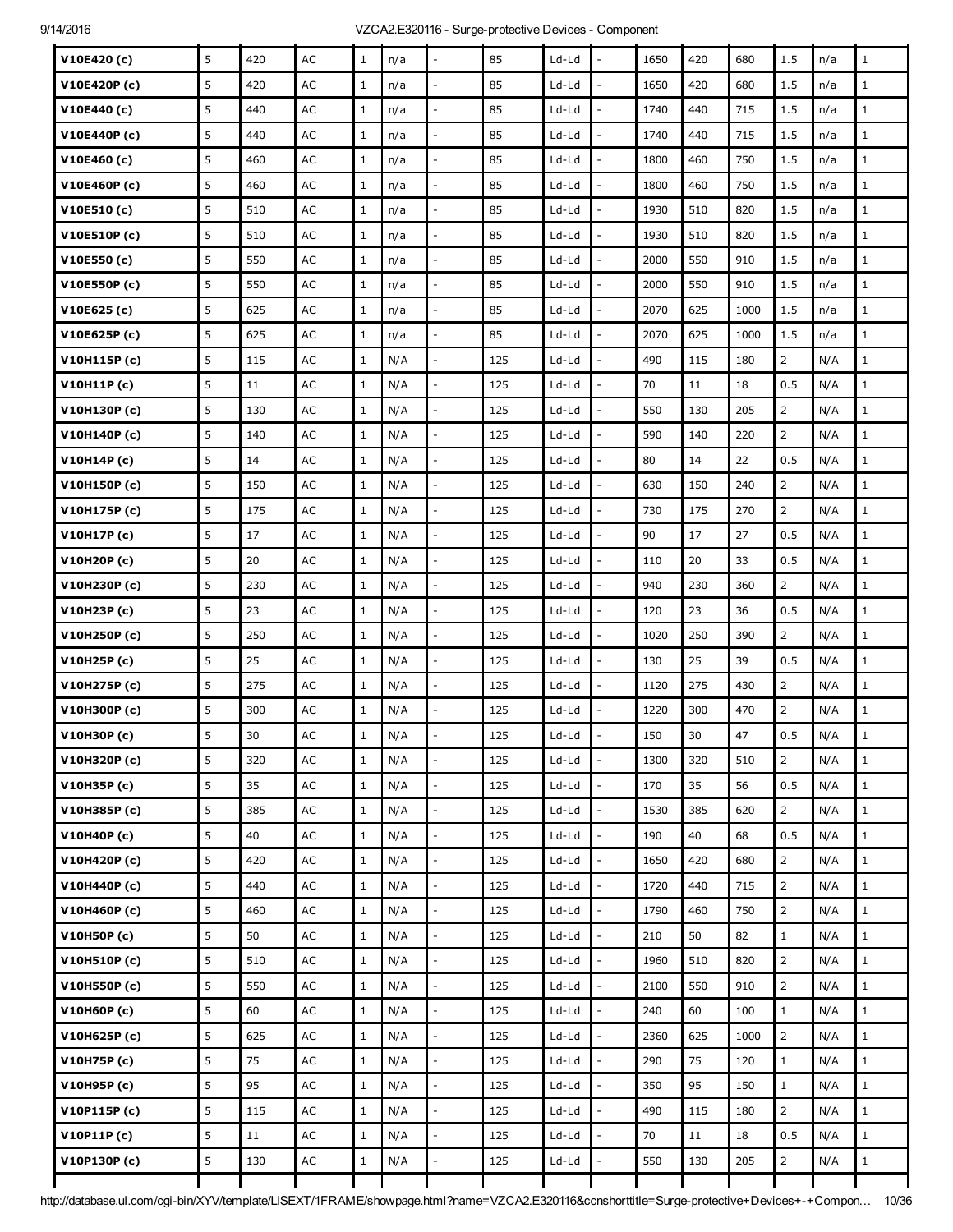| V10P140P(c)     | 5              | 140 | AC            | 1            | N/A | $\overline{\phantom{a}}$ | 125 | Ld-Ld   | $\mathbf{I}$ -           | 590  | 140 | 220  | $\overline{2}$ | N/A | I 1          |
|-----------------|----------------|-----|---------------|--------------|-----|--------------------------|-----|---------|--------------------------|------|-----|------|----------------|-----|--------------|
| V10P14P(c)      | 5              | 14  | AC            | $\mathbf{1}$ | N/A |                          | 125 | Ld-Ld   |                          | 80   | 14  | 22   | 0.5            | N/A | $\mathbf{1}$ |
| V10P150P(c)     | 5              | 150 | AC            | $\mathbf{1}$ | N/A | $\overline{a}$           | 125 | Ld-Ld   |                          | 630  | 150 | 240  | $\overline{2}$ | N/A | $\mathbf{1}$ |
| V10P175P(c)     | 5              | 175 | AC            | $\mathbf{1}$ | N/A | $\bar{\phantom{a}}$      | 125 | Ld-Ld   | $\overline{a}$           | 730  | 175 | 270  | $\overline{2}$ | N/A | $\mathbf{1}$ |
| V10P17P(c)      | 5              | 17  | AC            | $\mathbf{1}$ | N/A |                          | 125 | Ld-Ld   |                          | 90   | 17  | 27   | 0.5            | N/A | $\mathbf{1}$ |
| V10P20P (c)     | 5              | 20  | AC            | 1            | N/A |                          | 125 | Ld-Ld   |                          | 110  | 20  | 33   | 0.5            | N/A | $\mathbf{1}$ |
| V10P230P(c)     | 5              | 230 | AC            | $\mathbf{1}$ | N/A | $\bar{z}$                | 125 | Ld-Ld   | $\overline{\phantom{a}}$ | 940  | 230 | 360  | $2^{\circ}$    | N/A | $\mathbf{1}$ |
| V10P23P(c)      | 5              | 23  | AC            | $\mathbf{1}$ | N/A |                          | 125 | Ld-Ld   |                          | 120  | 23  | 36   | 0.5            | N/A | $\mathbf{1}$ |
| V10P250P(c)     | 5              | 250 | AC            | $\mathbf{1}$ | N/A | $\overline{\phantom{a}}$ | 125 | Ld-Ld   |                          | 1020 | 250 | 390  | $\overline{2}$ | N/A | $\mathbf{1}$ |
| V10P25P(c)      | 5              | 25  | AC            | $\mathbf{1}$ | N/A | $\mathbb{L}$             | 125 | Ld-Ld   | $\overline{a}$           | 130  | 25  | 39   | 0.5            | N/A | $\mathbf{1}$ |
| V10P275P(c)     | 5              | 275 | AC            | $\mathbf{1}$ | N/A |                          | 125 | Ld-Ld   |                          | 1120 | 275 | 430  | $\overline{2}$ | N/A | $\mathbf{1}$ |
| V10P300P(c)     | 5              | 300 | AC            | $\mathbf{1}$ | N/A | $\overline{a}$           | 125 | Ld-Ld   |                          | 1220 | 300 | 470  | $\overline{2}$ | N/A | $\mathbf{1}$ |
| V10P30P (c)     | 5              | 30  | AC            | $\mathbf{1}$ | N/A | $\overline{\phantom{a}}$ | 125 | Ld-Ld   | $\overline{a}$           | 150  | 30  | 47   | 0.5            | N/A | $\mathbf{1}$ |
| V10P320P (c)    | 5              | 320 | AC            | $\mathbf{1}$ | N/A | $\overline{\phantom{a}}$ | 125 | Ld-Ld   | $\overline{a}$           | 1300 | 320 | 510  | $\overline{2}$ | N/A | $\mathbf{1}$ |
| V10P35P (c)     | 5              | 35  | AC            | $\mathbf{1}$ | N/A |                          | 125 | Ld-Ld   |                          | 170  | 35  | 56   | 0.5            | N/A | $\mathbf{1}$ |
| V10P385P (c)    | 5              | 385 | AC            | $\mathbf{1}$ | N/A | $\overline{a}$           | 125 | Ld-Ld   |                          | 1530 | 385 | 620  | $\overline{2}$ | N/A | $\mathbf{1}$ |
| V10P40P (c)     | 5              | 40  | AC            | $\mathbf{1}$ | N/A | $\overline{\phantom{a}}$ | 125 | Ld-Ld   |                          | 200  | 40  | 68   | 0.5            | N/A | $\mathbf{1}$ |
| V10P420P(c)     | 5              | 420 | AC            | $\mathbf{1}$ | N/A |                          | 125 | Ld-Ld   |                          | 1650 | 420 | 680  | $\overline{2}$ | N/A | $\mathbf{1}$ |
| V10P440P (c)    | 5              | 440 | AC            | $\mathbf 1$  | N/A | $\overline{a}$           | 125 | Ld-Ld   |                          | 1720 | 440 | 715  | $\overline{2}$ | N/A | $\mathbf{1}$ |
| V10P460P (c)    | 5              | 460 | AC            | $\mathbf{1}$ | N/A | $\overline{\phantom{a}}$ | 125 | Ld-Ld   |                          | 1790 | 460 | 750  | $\overline{2}$ | N/A | $\mathbf{1}$ |
| V10P50P(c)      | 5              | 50  | AC            | $\mathbf{1}$ | N/A |                          | 125 | Ld-Ld   |                          | 210  | 50  | 82   | $\mathbf{1}$   | N/A | $\mathbf{1}$ |
| V10P510P(c)     | 5              | 510 | AC            | $\mathbf{1}$ | N/A | $\overline{\phantom{a}}$ | 125 | Ld-Ld   |                          | 1960 | 510 | 820  | $\overline{2}$ | N/A | $\mathbf{1}$ |
| V10P550P (c)    | 5              | 550 | AC            | $\mathbf{1}$ | N/A | $\mathbb{L}^2$           | 125 | Ld-Ld   | $\overline{a}$           | 2100 | 550 | 910  | $\overline{2}$ | N/A | $\mathbf{1}$ |
| V10P60P(c)      | 5              | 60  | AC            | $\mathbf{1}$ | N/A |                          | 125 | Ld-Ld   |                          | 240  | 60  | 100  | $\mathbf{1}$   | N/A | $\mathbf{1}$ |
| V10P625P (c)    | 5              | 625 | AC            | $\mathbf{1}$ | N/A | $\overline{\phantom{a}}$ | 125 | Ld-Ld   |                          | 2370 | 625 | 1000 | $\overline{2}$ | N/A | $1\,$        |
| V10P75P(c)      | 5              | 75  | AC            | $\mathbf{1}$ | N/A | $\mathbb{L}$             | 125 | Ld-Ld   | $\overline{a}$           | 290  | 75  | 120  | $\mathbf{1}$   | N/A | $\mathbf{1}$ |
| V10P95P (c)     | 5              | 95  | AC            | $\mathbf{1}$ | N/A |                          | 125 | Ld-Ld   |                          | 350  | 95  | 150  | $\mathbf{1}$   | N/A | $\mathbf{1}$ |
| V115SM7*        | 5              | 115 | AC            | $\mathbf 1$  | n/a |                          | 85  | Ld-Ld   |                          | 420  | 115 | 180  | 0.5            | n/a | $1\,$        |
| V120CH8(M)      | 5              | 75  | AC            | $1\,$        | n/a | $-40$                    | 85  | Ld-Ld   | $\overline{\phantom{a}}$ | 290  | 75  | 120  | 0.25           | N/A | $\mathbf{1}$ |
| V120CH8*        | 5              | 75  | AC            | $1\,$        | N/A |                          | 85  | $Ld-Ld$ |                          | 290  | 75  | 120  | 0.25           | N/A | $\mathbf{1}$ |
| <b>V120CH8G</b> | 5              | 75  | AC            | $\mathbf{1}$ | n/a | $-40$                    | 125 | Ld-Ld   |                          | 310  | 75  | 120  | 0.25           | N/A | $\mathbf{1}$ |
| <b>V120CH8N</b> | 5              | 75  | AC            | $\mathbf 1$  | n/a | $-40$                    | 85  | $Ld-Ld$ | $\overline{\phantom{a}}$ | 310  | 75  | 120  | 0.25           | N/A | $\,1$        |
| V120ZA05(b)     | 5              | 75  | AC            | $1\,$        | n/a | $\overline{\phantom{a}}$ | 85  | $Ld-Ld$ |                          | 250  | 75  | 123  | 0.1            | n/a | $\mathbf{1}$ |
| V120ZA1(b)      | 5              | 75  | AC            | $\mathbf{1}$ | n/a | $\mathcal{L}$            | 85  | $Ld-Ld$ | $\overline{a}$           | 290  | 75  | 120  | 0.5            | n/a | $\mathbf{1}$ |
| V120ZA20(b)     | 5              | 75  | AC            | $1\,$        | n/a | $\bar{\phantom{a}}$      | 85  | $Ld-Ld$ | $\overline{a}$           | 380  | 75  | 120  | $\mathbf{3}$   | n/a | $1\,$        |
| V120ZA4(b)      | 5              | 75  | AC            | $1\,$        | n/a | $\overline{\phantom{a}}$ | 85  | $Ld-Ld$ |                          | 320  | 75  | 120  | $\mathbf 1$    | n/a | $\mathbf{1}$ |
| V120ZA6(b)      | 5              | 75  | AC            | $\mathbf{1}$ | n/a | $\overline{a}$           | 85  | $Ld-Ld$ |                          | 350  | 75  | 120  | $\overline{2}$ | n/a | $\mathbf{1}$ |
| V12E250(c)      | 5              | AC  | AC            | $\mathbf{1}$ | N/A | $-40$                    | 85  | $Ld-Ld$ | $\overline{a}$           | 990  | 250 | 390  | $\overline{2}$ | N/A | $\mathbf{1}$ |
| V12E320(c)      | 5              | AC  | AC            | $1\,$        | N/A | -40                      | 85  | Ld-Ld   | $\overline{a}$           | 1310 | 320 | 510  | $\overline{2}$ | N/A | $\mathbf{1}$ |
| V130LA1&P(k)    | 5              | 130 | $\mathsf{AC}$ | $\mathbf{1}$ | n/a | $\overline{\phantom{a}}$ | 85  | $Ld-Ld$ |                          | 450  | 130 | 220  | 0.5            | n/a | $\mathbf{1}$ |
| V130LA1&PW(k)   | 5              | 130 | AC            | $1\,$        | n/a | $\mathbb{L}$             | 85  | $Ld-Ld$ | $\overline{a}$           | 490  | 130 | 220  | 0.5            | n/a | $\mathbf{1}$ |
| V130LA10#P(k)   | 5              | 130 | AC            | $1\,$        | n/a | $\overline{\phantom{a}}$ | 85  | Ld-Ld   | $\overline{a}$           | 450  | 130 | 205  | $\mathbf{2}$   | n/a | $\mathbf{1}$ |
| V130LA10#PW(k)  | 5              | 130 | AC            | $1\,$        | n/a |                          | 85  | Ld-Ld   |                          | 470  | 130 | 205  | $\mathbf{2}$   | n/a | $\mathbf{1}$ |
| V130LA2&P(k)    | 5              | 130 | AC            | $\mathbf{1}$ | n/a | $\overline{\phantom{a}}$ | 85  | Ld-Ld   |                          | 420  | 130 | 205  | 0.5            | n/a | $\mathbf{1}$ |
| V130LA2&PW(k)   | $\overline{5}$ | 130 | AC            | $1\,$        | n/a | $\overline{\phantom{a}}$ | 85  | Ld-Ld   | $\frac{1}{2}$            | 440  | 130 | 205  | 0.5            | n/a | $\mathbf{1}$ |
| V130LA20#PW(k)  | 5              | 130 | $\mathsf{AC}$ | $\mathbf 1$  | n/a | $\overline{a}$           | 85  | Ld-Ld   |                          | 500  | 130 | 205  | $\mathbf{3}$   | n/a | $\,1$        |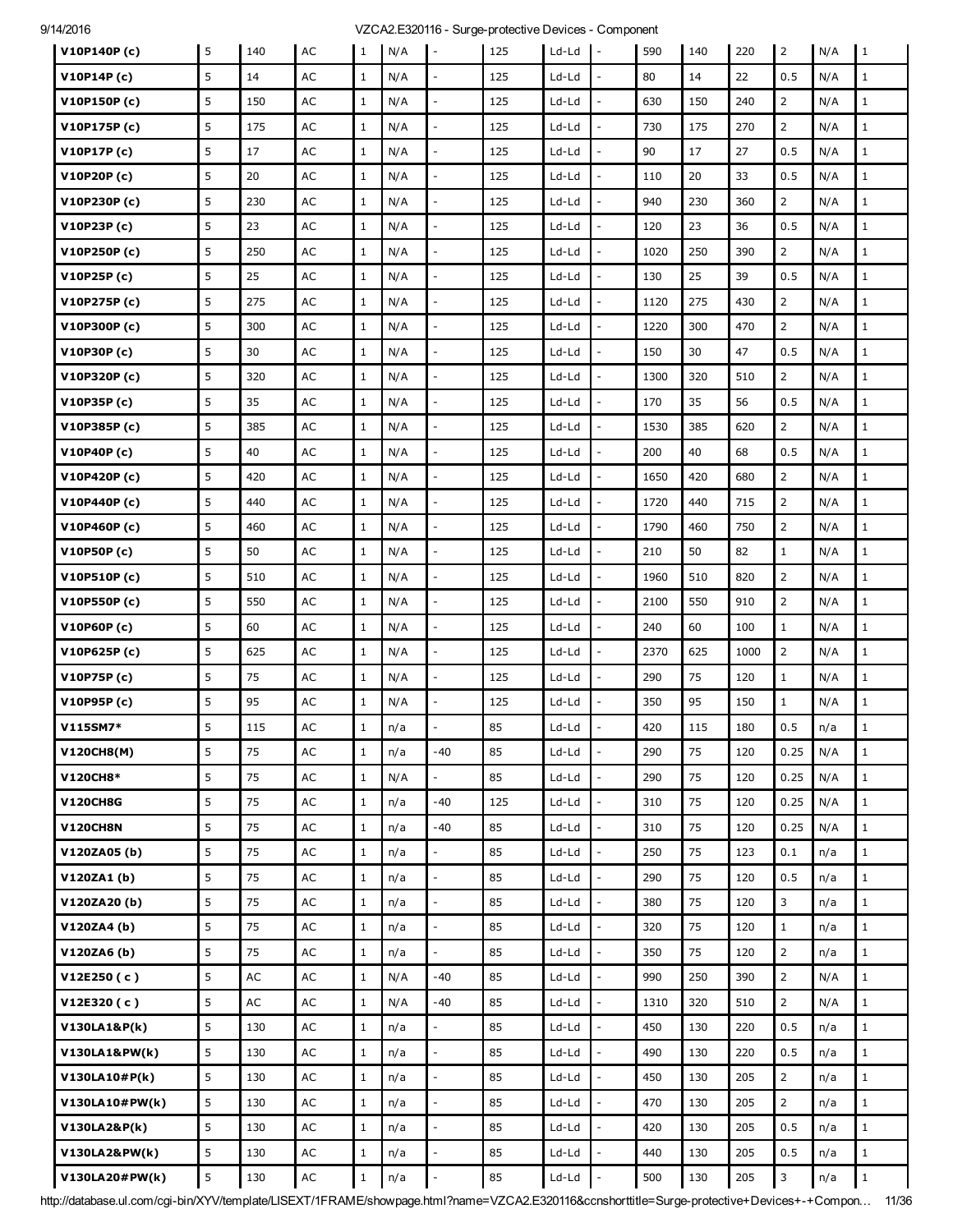| V130LA5&P(k)   | 5 | 130 | AC            | $\mathbf{1}$ | n/a |                          | 85  | Ld-Ld   |                          | 450  | 130 | 205  | $\mathbf{1}$   | n/a | $\mathbf{1}$ |
|----------------|---|-----|---------------|--------------|-----|--------------------------|-----|---------|--------------------------|------|-----|------|----------------|-----|--------------|
| V130LA5&PW(k)  | 5 | 130 | AC            | $\mathbf{1}$ | n/a | $\overline{a}$           | 85  | Ld-Ld   | ÷,                       | 480  | 130 | 205  | $\mathbf{1}$   | n/a | $\mathbf{1}$ |
| V130SM7*       | 5 | 130 | AC            | $\mathbf{1}$ | n/a | $\bar{\phantom{a}}$      | 85  | Ld-Ld   | $\overline{a}$           | 490  | 130 | 205  | 0.5            | n/a | $\mathbf 1$  |
| V140LA10#P(k)  | 5 | 140 | AC            | $\mathbf{1}$ | n/a |                          | 85  | Ld-Ld   |                          | 490  | 140 | 220  | $\overline{2}$ | n/a | $\mathbf{1}$ |
| V140LA10#PW(k) | 5 | 140 | AC            | $\mathbf{1}$ | n/a | $\overline{a}$           | 85  | Ld-Ld   | $\overline{a}$           | 520  | 140 | 220  | $\overline{2}$ | n/a | $\mathbf{1}$ |
| V140LA2&P(k)   | 5 | 140 | AC            | $\mathbf{1}$ | n/a | $\sim$                   | 85  | Ld-Ld   | $\overline{a}$           | 460  | 140 | 220  | 0.5            | n/a | $\mathbf{1}$ |
| V140LA2&PW(k)  | 5 | 140 | AC            | $\mathbf{1}$ | n/a |                          | 85  | Ld-Ld   | $\overline{a}$           | 460  | 140 | 220  | 0.5            | n/a | $\mathbf{1}$ |
| V140LA20#PW(k) | 5 | 140 | AC            | $\mathbf{1}$ | n/a |                          | 85  | Ld-Ld   |                          | 500  | 140 | 220  | 3              | n/a | $1\,$        |
| V140LA5&P(k)   | 5 | 140 | AC            | $\mathbf{1}$ | n/a | $\sim$                   | 85  | Ld-Ld   | $\overline{a}$           | 500  | 140 | 220  | $\mathbf{1}$   | n/a | $\mathbf{1}$ |
| V140LA5&PW(k)  | 5 | 140 | AC            | $\mathbf{1}$ | n/a | $\overline{a}$           | 85  | Ld-Ld   | $\overline{a}$           | 530  | 140 | 220  | $\mathbf{1}$   | n/a | $\mathbf{1}$ |
| V140SM7*       | 5 | 140 | AC            | $\mathbf{1}$ | n/a |                          | 85  | Ld-Ld   |                          | 520  | 140 | 220  | 0.5            | n/a | $\mathbf 1$  |
| V14H115P(c)    | 5 | 115 | AC            | $\mathbf{1}$ | N/A | $\sim$                   | 125 | Ld-Ld   | L,                       | 460  | 115 | 180  | 3              | N/A | $\mathbf{1}$ |
| V14H11P(c)     | 5 | 11  | AC            | $\mathbf{1}$ | N/A | $\overline{\phantom{a}}$ | 125 | Ld-Ld   | ÷,                       | 80   | 11  | 18   | $\mathbf{1}$   | N/A | $\mathbf{1}$ |
| V14H130P(c)    | 5 | 130 | AC            | $\mathbf{1}$ | N/A |                          | 125 | Ld-Ld   |                          | 510  | 130 | 205  | 3              | N/A | $\mathbf 1$  |
| V14H140P(c)    | 5 | 140 | AC            | $\mathbf{1}$ | N/A | $\overline{a}$           | 125 | Ld-Ld   | $\overline{a}$           | 550  | 140 | 220  | 3              | N/A | $\mathbf{1}$ |
| V14H14P (c)    | 5 | 14  | AC            | $\mathbf{1}$ | N/A | $\overline{\phantom{a}}$ | 125 | Ld-Ld   | $\frac{1}{2}$            | 90   | 14  | 22   | $\mathbf{1}$   | N/A | $\mathbf 1$  |
| V14H150P (c)   | 5 | 150 | AC            | $\mathbf{1}$ | N/A |                          | 125 | Ld-Ld   |                          | 580  | 150 | 240  | 3              | N/A | $\mathbf{1}$ |
| V14H175P (c)   | 5 | 175 | AC            | $\mathbf{1}$ | N/A | $\overline{a}$           | 125 | Ld-Ld   | L,                       | 660  | 175 | 270  | 3              | N/A | $\mathbf 1$  |
| V14H17P(c)     | 5 | 17  | AC            | $\mathbf{1}$ | N/A | $\overline{\phantom{a}}$ | 125 | Ld-Ld   | $\overline{a}$           | 100  | 17  | 27   | $\mathbf{1}$   | N/A | $\mathbf{1}$ |
| V14H20P (c)    | 5 | 20  | AC            | $\mathbf{1}$ | N/A |                          | 125 | Ld-Ld   |                          | 120  | 20  | 33   | $\mathbf{1}$   | N/A | $\mathbf{1}$ |
| V14H230P (c)   | 5 | 230 | AC            | $\mathbf{1}$ | N/A |                          | 125 | Ld-Ld   | L,                       | 850  | 230 | 360  | 3              | N/A | $\mathbf{1}$ |
| V14H23P(c)     | 5 | 23  | AC            | $\mathbf{1}$ | N/A | $\overline{a}$           | 125 | Ld-Ld   | $\overline{\phantom{a}}$ | 130  | 23  | 36   | $1\,$          | N/A | $\mathbf 1$  |
| V14H250P (c)   | 5 | 250 | AC            | $\mathbf{1}$ | N/A |                          | 125 | Ld-Ld   |                          | 920  | 250 | 390  | 3              | N/A | $\mathbf{1}$ |
| V14H25P (c)    | 5 | 25  | AC            | $\mathbf{1}$ | N/A |                          | 125 | Ld-Ld   | L,                       | 140  | 25  | 39   | $\mathbf{1}$   | N/A | $\mathbf{1}$ |
| V14H275P (c)   | 5 | 275 | AC            | $\mathbf{1}$ | N/A | $\bar{\phantom{a}}$      | 125 | Ld-Ld   | $\frac{1}{2}$            | 1010 | 275 | 430  | 3              | N/A | $\mathbf{1}$ |
| V14H300P (c)   | 5 | 300 | AC            | $\mathbf{1}$ | N/A |                          | 125 | Ld-Ld   |                          | 1090 | 300 | 470  | 3              | N/A | $\mathbf{1}$ |
| V14H30P (c)    | 5 | 30  | AC            | $\mathbf{1}$ | N/A |                          | 125 | Ld-Ld   |                          | 160  | 30  | 47   | $\mathbf{1}$   | N/A | $\mathbf 1$  |
| V14H320P (c)   | 5 | 320 | $\mathsf{AC}$ | $\mathbf 1$  | N/A |                          | 125 | Ld-Ld   |                          | 1160 | 320 | 510  | 3              | N/A |              |
| V14H35P (c)    | 5 | 35  | AC            | $\mathbf{1}$ | N/A | $\overline{\phantom{a}}$ | 125 | Ld-Ld   | $\overline{a}$           | 180  | 35  | 56   | $\mathbf{1}$   | N/A | $\mathbf{1}$ |
| V14H385P (c)   | 5 | 385 | AC            | $\mathbf{1}$ | N/A |                          | 125 | Ld-Ld   | $\overline{\phantom{a}}$ | 1390 | 385 | 620  | 3              | N/A | $1\,$        |
| V14H40P (c)    | 5 | 40  | $\mathsf{AC}$ | $\mathbf{1}$ | N/A | $\overline{\phantom{a}}$ | 125 | $Ld-Ld$ | $\overline{\phantom{a}}$ | 200  | 40  | 68   | $\mathbf{1}$   | N/A | $\mathbf 1$  |
| V14H420P (c)   | 5 | 420 | $\mathsf{AC}$ | $\mathbf{1}$ | N/A | $\overline{\phantom{a}}$ | 125 | Ld-Ld   | $\overline{a}$           | 1520 | 420 | 680  | 3              | N/A | $\mathbf{1}$ |
| V14H440P (c)   | 5 | 440 | AC            | $\mathbf{1}$ | N/A |                          | 125 | Ld-Ld   | $\overline{a}$           | 1590 | 440 | 715  | 3              | N/A | $\mathbf{1}$ |
| V14H460P (c)   | 5 | 460 | $\mathsf{AC}$ | $\mathbf{1}$ | N/A | $\overline{\phantom{a}}$ | 125 | $Ld-Ld$ | $\overline{a}$           | 1660 | 460 | 750  | 3              | N/A | $\mathbf 1$  |
| V14H50P (c)    | 5 | 50  | AC            | $\mathbf{1}$ | N/A | $\overline{\phantom{a}}$ | 125 | Ld-Ld   | $\overline{\phantom{a}}$ | 220  | 50  | 82   | $\overline{2}$ | N/A | $1\,$        |
| V14H510P (c)   | 5 | 510 | $\mathsf{AC}$ | $\mathbf{1}$ | N/A |                          | 125 | Ld-Ld   | $\overline{a}$           | 1850 | 510 | 820  | 3              | N/A | $\mathbf{1}$ |
| V14H550P (c)   | 5 | 550 | AC            | $\mathbf{1}$ | N/A |                          | 125 | $Ld-Ld$ | $\overline{a}$           | 1990 | 550 | 910  | 3              | N/A | $1\,$        |
| V14H60P (c)    | 5 | 60  | AC            | $\mathbf{1}$ | N/A | $\overline{\phantom{a}}$ | 125 | Ld-Ld   | $\overline{\phantom{a}}$ | 260  | 60  | 100  | $\overline{2}$ | N/A | $1\,$        |
| V14H625P (c)   | 5 | 625 | $\mathsf{AC}$ | $\mathbf{1}$ | N/A |                          | 125 | Ld-Ld   | $\overline{a}$           | 2260 | 625 | 1000 | 3              | N/A | $\mathbf{1}$ |
| V14H75P (c)    | 5 | 75  | $\mathsf{AC}$ | $\mathbf{1}$ | N/A | $\bar{\phantom{a}}$      | 125 | $Ld-Ld$ | $\overline{a}$           | 310  | 75  | 120  | $\overline{2}$ | N/A | $\mathbf 1$  |
| V14H95P (c)    | 5 | 95  | AC            | $\mathbf{1}$ | N/A | $\mathbb{L}$             | 125 | Ld-Ld   | $\frac{1}{2}$            | 360  | 95  | 150  | $\overline{2}$ | N/A | $\mathbf 1$  |
| V14MLA0805(L)  | 5 | 10  | $\mathsf{AC}$ | $\mathbf{1}$ | n/a | $-40$                    | 125 | Ld-Ld   | $\overline{a}$           | 50   | 10  | 18.1 | 0.01           | N/A | $\mathbf{1}$ |
| V14P115P(c)    | 5 | 115 | $\mathsf{AC}$ | $\mathbf{1}$ | N/A | $\frac{1}{2}$            | 125 | Ld-Ld   | $\frac{1}{2}$            | 460  | 115 | 180  | 3              | N/A | $1\,$        |
| V14P11P(c)     | 5 | 11  | AC            | $\mathbf{1}$ | N/A | $\overline{\phantom{a}}$ | 125 | Ld-Ld   | $\overline{\phantom{a}}$ | 80   | 11  | 18   | $\mathbf{1}$   | N/A | $\mathbf{1}$ |
| V14P130P(c)    | 5 | 130 | $\mathsf{AC}$ | $\mathbf{1}$ | N/A |                          | 125 | Ld-Ld   |                          | 510  | 130 | 205  | 3              | N/A | $\mathbf{1}$ |
|                |   |     |               |              |     |                          |     |         |                          |      |     |      |                |     |              |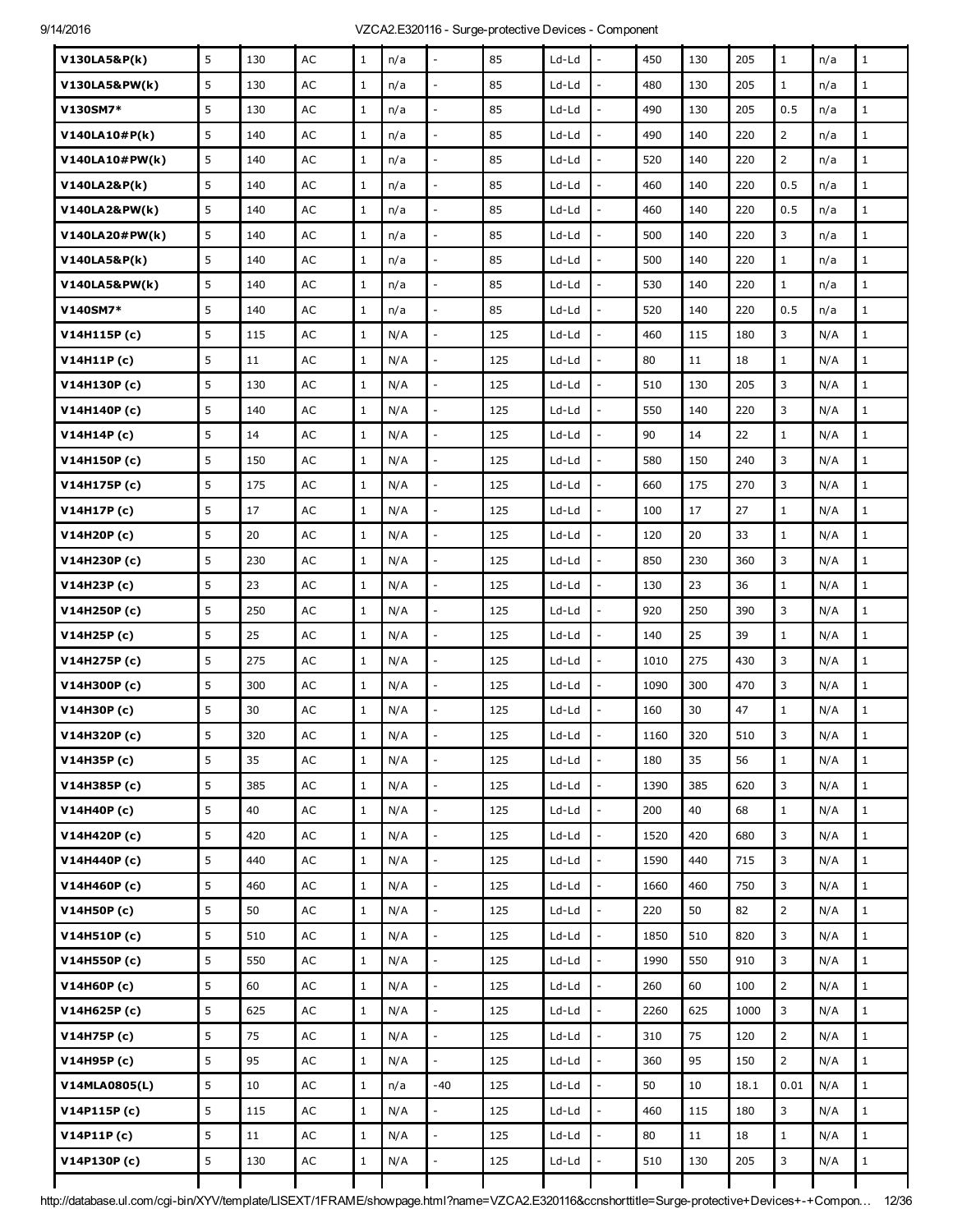| V14P140P(c)     | 5 | 140 | AC            | $\mathbf{1}$ | N/A | $\overline{\phantom{a}}$ | 125 | Ld-Ld   | $\overline{\phantom{a}}$ | 550  | 140 | 220  | 3              | N/A | $\mathbf{1}$ |
|-----------------|---|-----|---------------|--------------|-----|--------------------------|-----|---------|--------------------------|------|-----|------|----------------|-----|--------------|
| V14P14P(c)      | 5 | 14  | AC            | $\mathbf{1}$ | N/A |                          | 125 | Ld-Ld   |                          | 90   | 14  | 22   | $\mathbf{1}$   | N/A | $\mathbf{1}$ |
| V14P150P(c)     | 5 | 150 | AC            | $\mathbf{1}$ | N/A |                          | 125 | Ld-Ld   |                          | 580  | 150 | 240  | 3              | N/A | $\mathbf{1}$ |
| V14P175P(c)     | 5 | 175 | AC            | $\mathbf{1}$ | N/A | $\overline{\phantom{a}}$ | 125 | Ld-Ld   | $\overline{\phantom{a}}$ | 660  | 175 | 270  | 3              | N/A | $\mathbf{1}$ |
| V14P17P(c)      | 5 | 17  | AC            | $\mathbf{1}$ | N/A |                          | 125 | Ld-Ld   |                          | 100  | 17  | 27   | $\mathbf{1}$   | N/A | $\mathbf{1}$ |
| V14P20P(c)      | 5 | 20  | AC            | $\mathbf{1}$ | N/A |                          | 125 | Ld-Ld   | ÷,                       | 120  | 20  | 33   | $\mathbf{1}$   | N/A | $\mathbf{1}$ |
| V14P230P(c)     | 5 | 230 | AC            | $\mathbf{1}$ | N/A | $\overline{\phantom{a}}$ | 125 | Ld-Ld   | $\frac{1}{2}$            | 850  | 230 | 360  | 3              | N/A | $\mathbf{1}$ |
| V14P23P (c)     | 5 | 23  | AC            | $\mathbf{1}$ | N/A |                          | 125 | Ld-Ld   |                          | 130  | 23  | 36   | $\mathbf{1}$   | N/A | $\mathbf{1}$ |
| V14P250P (c)    | 5 | 250 | AC            | $\mathbf{1}$ | N/A |                          | 125 | Ld-Ld   | L,                       | 920  | 250 | 390  | 3              | N/A | $\mathbf{1}$ |
| V14P25P (c)     | 5 | 25  | AC            | $\mathbf{1}$ | N/A | $\mathbb{L}$             | 125 | Ld-Ld   | $\overline{\phantom{a}}$ | 140  | 25  | 39   | $\mathbf{1}$   | N/A | $1\,$        |
| V14P275P(c)     | 5 | 275 | AC            | $\mathbf{1}$ | N/A |                          | 125 | Ld-Ld   |                          | 1010 | 275 | 430  | 3              | N/A | $\mathbf{1}$ |
| V14P300P(c)     | 5 | 300 | AC            | $\mathbf{1}$ | N/A |                          | 125 | Ld-Ld   | ÷,                       | 1090 | 300 | 470  | 3              | N/A | $\mathbf{1}$ |
| V14P30P(c)      | 5 | 30  | AC            | $\mathbf{1}$ | N/A | $\mathbb{L}$             | 125 | Ld-Ld   | $\frac{1}{2}$            | 160  | 30  | 47   | $\mathbf{1}$   | N/A | $1\,$        |
| V14P320P(c)     | 5 | 320 | AC            | $\mathbf{1}$ | N/A |                          | 125 | Ld-Ld   |                          | 1160 | 320 | 510  | 3              | N/A | $\mathbf{1}$ |
| V14P35P (c)     | 5 | 35  | AC            | $\mathbf{1}$ | N/A |                          | 125 | Ld-Ld   |                          | 180  | 35  | 56   | $\mathbf{1}$   | N/A | $\mathbf{1}$ |
| V14P385P (c)    | 5 | 385 | AC            | $\mathbf{1}$ | N/A | $\sim$                   | 125 | Ld-Ld   | $\overline{a}$           | 1390 | 385 | 620  | 3              | N/A | $\mathbf{1}$ |
| V14P40P(c)      | 5 | 40  | AC            | $\mathbf{1}$ | N/A |                          | 125 | Ld-Ld   | L,                       | 200  | 40  | 68   | $\mathbf{1}$   | N/A | $\mathbf{1}$ |
| V14P420P(c)     | 5 | 420 | AC            | $\mathbf{1}$ | N/A | $\overline{a}$           | 125 | Ld-Ld   | L,                       | 1520 | 420 | 680  | 3              | N/A | $\mathbf{1}$ |
| V14P440P (c)    | 5 | 440 | AC            | $\mathbf{1}$ | N/A | $\sim$                   | 125 | Ld-Ld   | $\frac{1}{2}$            | 1590 | 440 | 715  | 3              | N/A | $\mathbf{1}$ |
| V14P460P (c)    | 5 | 460 | AC            | $\mathbf{1}$ | N/A | $\overline{a}$           | 125 | Ld-Ld   | ÷,                       | 1660 | 460 | 750  | 3              | N/A | $\mathbf{1}$ |
| V14P50P(c)      | 5 | 50  | AC            | $\mathbf{1}$ | N/A |                          | 125 | Ld-Ld   |                          | 220  | 50  | 82   | $\overline{2}$ | N/A | $1\,$        |
| V14P510P(c)     | 5 | 510 | AC            | $\mathbf{1}$ | N/A | $\overline{\phantom{a}}$ | 125 | Ld-Ld   | $\overline{a}$           | 1850 | 510 | 820  | 3              | N/A | $\mathbf{1}$ |
| V14P550P(c)     | 5 | 550 | AC            | $\mathbf{1}$ | N/A | $\overline{a}$           | 125 | Ld-Ld   | $\overline{a}$           | 1990 | 550 | 910  | 3              | N/A | $\mathbf{1}$ |
| V14P60P(c)      | 5 | 60  | AC            | $\mathbf{1}$ | N/A |                          | 125 | Ld-Ld   |                          | 260  | 60  | 100  | $\overline{2}$ | N/A | $1\,$        |
| V14P625P (c)    | 5 | 625 | AC            | $\mathbf{1}$ | N/A |                          | 125 | Ld-Ld   |                          | 2320 | 625 | 1000 | 3              | N/A | $\mathbf{1}$ |
| V14P75P(c)      | 5 | 75  | AC            | $\mathbf{1}$ | N/A | $\overline{\phantom{a}}$ | 125 | Ld-Ld   | $\overline{\phantom{a}}$ | 310  | 75  | 120  | $\overline{2}$ | N/A | $\mathbf{1}$ |
| V14P95P(c)      | 5 | 95  | AC            | $\mathbf 1$  | N/A |                          | 125 | Ld-Ld   |                          | 350  | 95  | 150  | $\overline{2}$ | N/A | $1\,$        |
| V150CH8(M)      | 5 | 95  | AC            | $\mathbf{1}$ | n/a | -40                      | 85  | Ld-Ld   |                          | 370  | 95  | 150  | 0.25           | N/A | $\mathbf{1}$ |
| V150CH8*        | 5 | 95  | $\mathsf{AC}$ | $\mathbf{1}$ | N/A | $\mathbb{L}$             | 85  | Ld-Ld   | $\overline{\phantom{a}}$ | 370  | 95  | 150  | 0.25           | N/A | $\mathbf 1$  |
| <b>V150CH8G</b> | 5 | 95  | $\mathsf{AC}$ | $\mathbf{1}$ | n/a | $-40$                    | 125 | Ld-Ld   |                          | 380  | 95  | 150  | 0.25           | N/A | $\mathbf{1}$ |
| <b>V150CH8N</b> | 5 | 95  | AC            | $\,1$        | n/a | $-40$                    | 85  | Ld-Ld   | $\overline{a}$           | 380  | 95  | 150  | 0.25           | N/A | $\mathbf{1}$ |
| V150LA1&P(k)    | 5 | 150 | AC            | $\mathbf{1}$ | n/a | $\overline{\phantom{a}}$ | 85  | $Ld-Ld$ | $\overline{\phantom{a}}$ | 500  | 150 | 250  | 0.5            | n/a | $\mathbf 1$  |
| V150LA1&PW(k)   | 5 | 150 | $\mathsf{AC}$ | $\mathbf{1}$ | n/a |                          | 85  | Ld-Ld   |                          | 480  | 150 | 250  | 0.5            | n/a | $\mathbf{1}$ |
| V150LA10#P(k)   | 5 | 150 | $\mathsf{AC}$ | $\mathbf{1}$ | n/a | $\overline{a}$           | 85  | Ld-Ld   | L,                       | 520  | 150 | 240  | $\overline{2}$ | n/a | $\mathbf{1}$ |
| V150LA10#PW(k)  | 5 | 150 | $\mathsf{AC}$ | $\mathbf{1}$ | n/a | $\bar{\mathcal{L}}$      | 85  | $Ld-Ld$ | $\frac{1}{2}$            | 570  | 150 | 240  | $\overline{2}$ | n/a | $\mathbf 1$  |
| V150LA2&P(k)    | 5 | 150 | AC            | $\mathbf{1}$ | n/a |                          | 85  | Ld-Ld   | $\overline{a}$           | 530  | 150 | 240  | 0.5            | n/a | $\mathbf{1}$ |
| V150LA2&PW(k)   | 5 | 150 | AC            | $\mathbf{1}$ | n/a | $\overline{a}$           | 85  | Ld-Ld   | $\overline{a}$           | 470  | 150 | 240  | 0.5            | n/a | $1\,$        |
| V150LA20#PW(k)  | 5 | 150 | $\mathsf{AC}$ | $1\,$        | n/a | $\mathbb{L}$             | 85  | $Ld-Ld$ | $\frac{1}{2}$            | 510  | 150 | 240  | $\mathbf{3}$   | n/a | $\,1$        |
| V150LA5&P(k)    | 5 | 150 | $\mathsf{AC}$ | $\mathbf{1}$ | n/a |                          | 85  | Ld-Ld   | $\overline{a}$           | 550  | 150 | 240  | $\mathbf{1}$   | n/a | $\mathbf{1}$ |
| V150LA5&PW(k)   | 5 | 150 | AC            | $\,1$        | n/a | $\overline{a}$           | 85  | Ld-Ld   | $\frac{1}{2}$            | 580  | 150 | 240  | $\mathbf{1}$   | n/a | $\mathbf{1}$ |
| V150SM7*        | 5 | 150 | AC            | $\mathbf{1}$ | n/a | $\overline{\phantom{a}}$ | 85  | $Ld-Ld$ | $\overline{a}$           | 570  | 150 | 240  | 0.5            | n/a | $\mathbf 1$  |
| V150ZA05(b)     | 5 | 92  | AC            | $\mathbf{1}$ | n/a | $\overline{a}$           | 85  | Ld-Ld   |                          | 300  | 92  | 154  | 0.1            | n/a | $1\,$        |
| V150ZA1(b)      | 5 | 95  | AC            | $\mathbf{1}$ | n/a |                          | 85  | $Ld-Ld$ |                          | 350  | 95  | 150  | 0.5            | n/a | $\mathbf{1}$ |
| V150ZA20(b)     | 5 | 95  | $\mathsf{AC}$ | $\mathbf{1}$ | n/a | $\overline{a}$           | 85  | $Ld-Ld$ | $\overline{a}$           | 430  | 95  | 150  | 3              | n/a | $1\,$        |
| V150ZA4(b)      | 5 | 95  | AC            | $1\,$        | n/a | $\overline{\phantom{a}}$ | 85  | Ld-Ld   | $\overline{a}$           | 390  | 95  | 150  | $\mathbf{1}$   | n/a | $1\,$        |
| V150ZA8 (b)     | 5 | 95  | $\mathsf{AC}$ | $\mathbf 1$  | n/a | $\blacksquare$           | 85  | Ld-Ld   | $\frac{1}{2}$            | 410  | 95  | 150  | $\overline{2}$ | n/a | $\mathbf 1$  |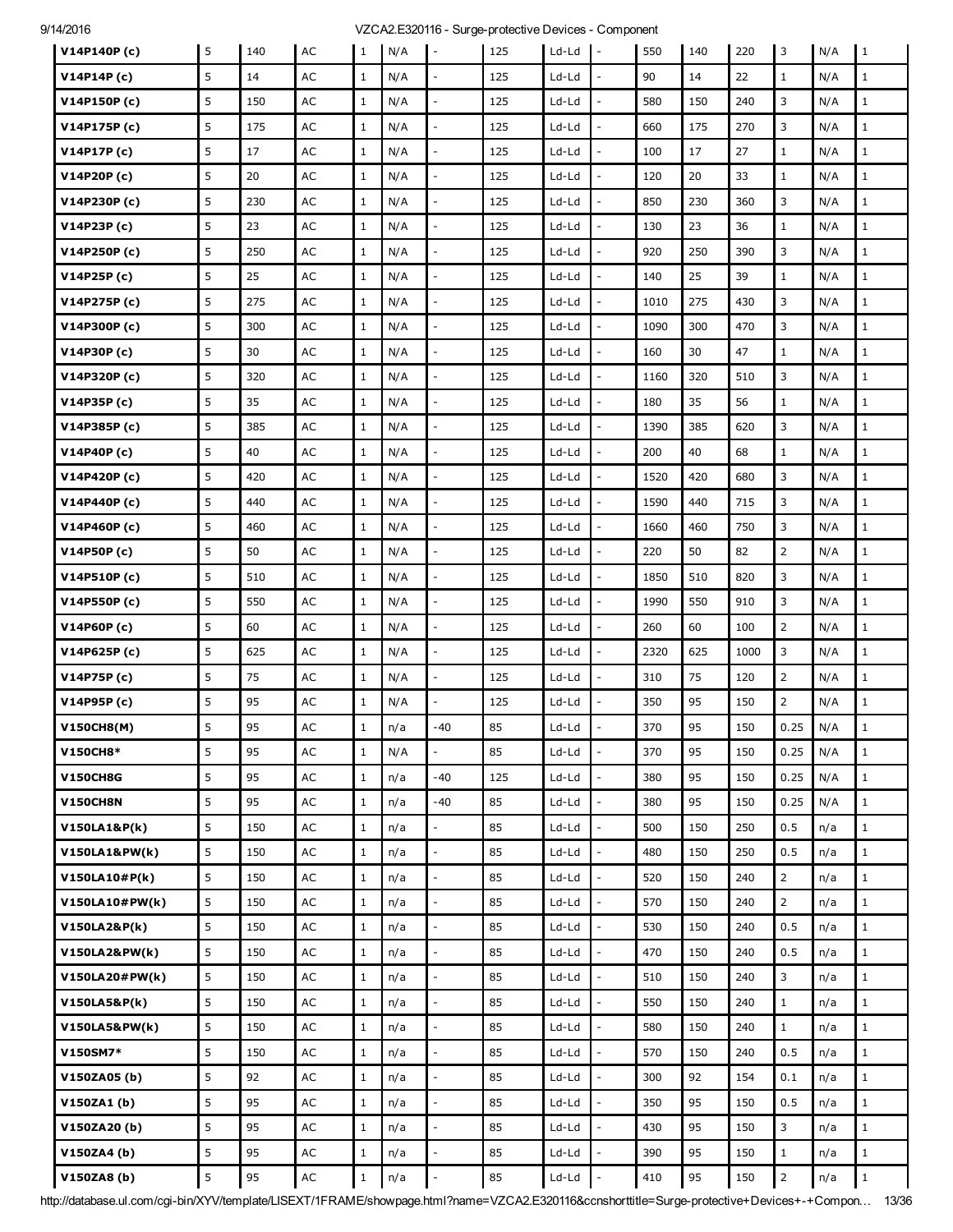| V175LA10#P(k)   | 5 | 175 | AC            | $\mathbf{1}$ | n/a |                          | 85  | Ld-Ld   |                          | 590  | 175 | 270   | $\overline{2}$ | n/a | $\mathbf{1}$ |
|-----------------|---|-----|---------------|--------------|-----|--------------------------|-----|---------|--------------------------|------|-----|-------|----------------|-----|--------------|
| V175LA10#PW(k)  | 5 | 175 | AC            | $\mathbf{1}$ | n/a |                          | 85  | Ld-Ld   |                          | 630  | 175 | 270   | $\overline{2}$ | n/a | $\mathbf{1}$ |
| V175LA2&P(k)    | 5 | 175 | AC            | $\mathbf{1}$ | n/a | $\overline{\phantom{a}}$ | 85  | Ld-Ld   | $\frac{1}{2}$            | 550  | 175 | 270   | 0.5            | n/a | $\mathbf 1$  |
| V175LA2&PW(k)   | 5 | 175 | AC            | $\mathbf{1}$ | n/a |                          | 85  | Ld-Ld   |                          | 600  | 175 | 270   | 0.5            | n/a | $\mathbf{1}$ |
| V175LA20#PW(k)  | 5 | 175 | AC            | $\mathbf{1}$ | n/a |                          | 85  | Ld-Ld   | L,                       | 630  | 175 | 270   | 3              | n/a | $\mathbf{1}$ |
| V175LA5&P(k)    | 5 | 175 | AC            | $\mathbf{1}$ | n/a | $\overline{a}$           | 85  | Ld-Ld   | $\overline{a}$           | 610  | 175 | 270   | $\mathbf{1}$   | n/a | $\mathbf 1$  |
| V175LA5&PW(k)   | 5 | 175 | AC            | $\mathbf{1}$ | n/a |                          | 85  | Ld-Ld   |                          | 640  | 175 | 270   | $\mathbf{1}$   | n/a | $\mathbf{1}$ |
| V175SM20_       | 5 | 175 | AC            | $\mathbf{1}$ | n/a | $-40$                    | 85  | Ld-Ld   | $\overline{a}$           | 540  | 175 | 275   | $\overline{2}$ | N/A | 1,5a         |
| V175SM7*        | 5 | 175 | AC            | $\mathbf{1}$ | n/a | $\overline{a}$           | 85  | Ld-Ld   | $\overline{a}$           | 650  | 175 | 270   | 0.5            | n/a | $\mathbf{1}$ |
| V180CH8(M)      | 5 | 115 | AC            | $\mathbf{1}$ | n/a | $-40$                    | 85  | Ld-Ld   |                          | 430  | 115 | 180   | 0.25           | N/A | $1\,$        |
| V180CH8*        | 5 | 115 | AC            | $\mathbf{1}$ | N/A | $\overline{a}$           | 85  | Ld-Ld   | L,                       | 430  | 115 | 180   | 0.25           | N/A | $\mathbf 1$  |
| <b>V180CH8G</b> | 5 | 115 | AC            | $\mathbf{1}$ | n/a | -40                      | 125 | Ld-Ld   | ÷,                       | 440  | 115 | 180   | 0.25           | N/A | $\mathbf{1}$ |
| <b>V180CH8N</b> | 5 | 115 | AC            | $\mathbf{1}$ | n/a | -40                      | 85  | Ld-Ld   |                          | 440  | 115 | 180   | 0.25           | N/A | $\mathbf{1}$ |
| V180ZA05(b)     | 5 | 110 | AC            | $\mathbf{1}$ | n/a |                          | 85  | Ld-Ld   |                          | 350  | 110 | 184.5 | 0.1            | n/a | $1\,$        |
| V180ZA1(b)      | 5 | 115 | AC            | $\mathbf{1}$ | n/a | $\overline{a}$           | 85  | Ld-Ld   | $\overline{a}$           | 400  | 115 | 180   | 0.5            | n/a | $\mathbf{1}$ |
| V180ZA10(b)     | 5 | 115 | AC            | $\mathbf{1}$ | n/a | $\overline{a}$           | 85  | Ld-Ld   | $\overline{a}$           | 460  | 115 | 180   | $\overline{2}$ | n/a | $\mathbf{1}$ |
| V180ZA20(b)     | 5 | 115 | AC            | $\mathbf{1}$ | n/a |                          | 85  | Ld-Ld   | $\overline{a}$           | 480  | 115 | 180   | 3              | n/a | $\mathbf 1$  |
| V180ZA5(b)      | 5 | 115 | AC            | $\mathbf{1}$ | n/a |                          | 85  | Ld-Ld   |                          | 420  | 115 | 180   | $\mathbf{1}$   | n/a | $\mathbf{1}$ |
| V18ZA05 (b)     | 5 | 10  | AC            | $\mathbf{1}$ | n/a | $\overline{\phantom{a}}$ | 85  | Ld-Ld   | ÷,                       | 60   | 10  | 18.5  | 0.05           | n/a | $\mathbf{1}$ |
| V18ZA1(b)       | 5 | 10  | AC            | $\mathbf{1}$ | n/a |                          | 85  | Ld-Ld   |                          | 70   | 10  | 20    | 0.1            | n/a | $\mathbf{1}$ |
| V18ZA2(b)       | 5 | 10  | AC            | $\mathbf{1}$ | n/a |                          | 85  | Ld-Ld   | $\overline{a}$           | 70   | 10  | 20    | 0.15           | n/a | $\mathbf{1}$ |
| V18ZA20 (b)     | 5 | 10  | AC            | $\mathbf{1}$ | n/a | $\overline{\phantom{a}}$ | 85  | Ld-Ld   | ÷,                       | 100  | 10  | 18    | $1\,$          | n/a | $\mathbf 1$  |
| V18ZA3 (b)      | 5 | 10  | AC            | $\mathbf{1}$ | n/a |                          | 85  | Ld-Ld   |                          | 90   | 10  | 19    | 0.5            | n/a | $\mathbf{1}$ |
| V18ZA40(b)      | 5 | 10  | AC            | $\mathbf{1}$ | n/a |                          | 85  | Ld-Ld   | $\overline{a}$           | 100  | 10  | 18    | $\mathbf{1}$   | n/a | $\mathbf{1}$ |
| V200CH8(M)      | 5 | 130 | AC            | $\mathbf{1}$ | n/a | $-40$                    | 85  | Ld-Ld   | $\overline{a}$           | 470  | 130 | 200   | 0.25           | N/A | $\mathbf{1}$ |
| V200CH8*        | 5 | 130 | AC            | $\mathbf{1}$ | N/A |                          | 85  | Ld-Ld   |                          | 470  | 130 | 200   | 0.25           | N/A | N/A          |
| <b>V200CH8G</b> | 5 | 130 | AC            | $\mathbf 1$  | n/a | $-40$                    | 125 | Ld-Ld   |                          | 520  | 130 | 200   | 0.25           | N/A | $1\,$        |
| <b>V200CH8N</b> | 5 | 130 | $\mathsf{AC}$ | $\mathbf 1$  | n/a | $-40$                    | 85  | $Ld-Ld$ |                          | 520  | 130 | 200   | 0.25           | N/A | $\mathbf 1$  |
| V205ZA05 (b)    | 5 | 130 | AC            | $\mathbf{1}$ | n/a |                          | 85  | Ld-Ld   |                          | 380  | 130 | 205   | 0.1            | n/a | $\mathbf{1}$ |
| V20H115P (c)    | 5 | 115 | $\mathsf{AC}$ | $\mathbf{1}$ | N/A | $\overline{a}$           | 125 | Ld-Ld   | $\overline{a}$           | 490  | 115 | 180   | 5              | N/A | $1\,$        |
| V20H11P(c)      | 5 | 11  | $\mathsf{AC}$ | $1\,$        | N/A | $\Box$                   | 125 | $Ld-Ld$ | $\frac{1}{2}$            | 90   | 11  | 18    | 1.5            | N/A | $\,1$        |
| V20H130P (c)    | 5 | 130 | AC            | $\mathbf{1}$ | N/A |                          | 125 | Ld-Ld   | $\overline{a}$           | 550  | 130 | 205   | 5              | N/A | $1\,$        |
| V20H140P (c)    | 5 | 140 | AC            | $\,1$        | N/A | $\overline{a}$           | 125 | Ld-Ld   | $\overline{a}$           | 580  | 140 | 220   | 5              | N/A | $\mathbf{1}$ |
| V20H14P (c)     | 5 | 14  | $\mathsf{AC}$ | $\mathbf{1}$ | N/A | $\overline{\phantom{a}}$ | 125 | $Ld-Ld$ | $\frac{1}{2}$            | 100  | 14  | 22    | 1.5            | N/A | $\mathbf 1$  |
| V20H150P (c)    | 5 | 150 | AC            | $\mathbf{1}$ | N/A | $\frac{1}{2}$            | 125 | Ld-Ld   | $\overline{a}$           | 620  | 150 | 240   | 5              | N/A | $\mathbf 1$  |
| V20H175P (c)    | 5 | 175 | AC            | $\mathbf{1}$ | N/A |                          | 125 | Ld-Ld   | $\overline{a}$           | 720  | 175 | 270   | 5              | N/A | $\mathbf{1}$ |
| V20H17P (c)     | 5 | 17  | $\mathsf{AC}$ | $\,1$        | N/A | $\overline{\phantom{a}}$ | 125 | $Ld-Ld$ | $\overline{a}$           | 110  | 17  | 27    | 1.5            | N/A | $1\,$        |
| V20H20P (c)     | 5 | 20  | $\mathsf{AC}$ | $\mathbf{1}$ | N/A | $\frac{1}{2}$            | 125 | Ld-Ld   | $\overline{a}$           | 120  | 20  | 33    | 1.5            | N/A | $1\,$        |
| V20H230P (c)    | 5 | 230 | AC            | $\mathbf{1}$ | N/A |                          | 125 | Ld-Ld   | $\overline{a}$           | 920  | 230 | 360   | 5              | N/A | $\mathbf{1}$ |
| V20H23P (c)     | 5 | 23  | AC            | $\mathbf{1}$ | N/A | $\frac{1}{2}$            | 125 | $Ld-Ld$ | $\overline{a}$           | 140  | 23  | 36    | 1.5            | N/A | $1\,$        |
| V20H250P (c)    | 5 | 250 | AC            | $\mathbf{1}$ | N/A | $\overline{\phantom{a}}$ | 125 | Ld-Ld   | $\overline{\phantom{a}}$ | 1000 | 250 | 390   | 5              | N/A | $1\,$        |
| V20H25P (c)     | 5 | 25  | AC            | $\mathbf{1}$ | N/A |                          | 125 | Ld-Ld   | $\overline{a}$           | 140  | 25  | 39    | 1.5            | N/A | $\mathbf{1}$ |
| V20H275P (c)    | 5 | 275 | $\mathsf{AC}$ | $\mathbf{1}$ | N/A | $\frac{1}{2}$            | 125 | Ld-Ld   | $\frac{1}{2}$            | 1090 | 275 | 430   | 5              | N/A | $1\,$        |
| V20H300P (c)    | 5 | 300 | AC            | $\mathbf{1}$ | N/A | $\overline{\phantom{a}}$ | 125 | Ld-Ld   | $\overline{\phantom{a}}$ | 1180 | 300 | 470   | 5              | N/A | $1\,$        |
| V20H30P (c)     | 5 | 30  | $\mathsf{AC}$ | $\mathbf{1}$ | N/A |                          | 125 | Ld-Ld   |                          | 160  | 30  | 47    | $1.5\,$        | N/A | $\mathbf{1}$ |
|                 |   |     |               |              |     |                          |     |         |                          |      |     |       |                |     |              |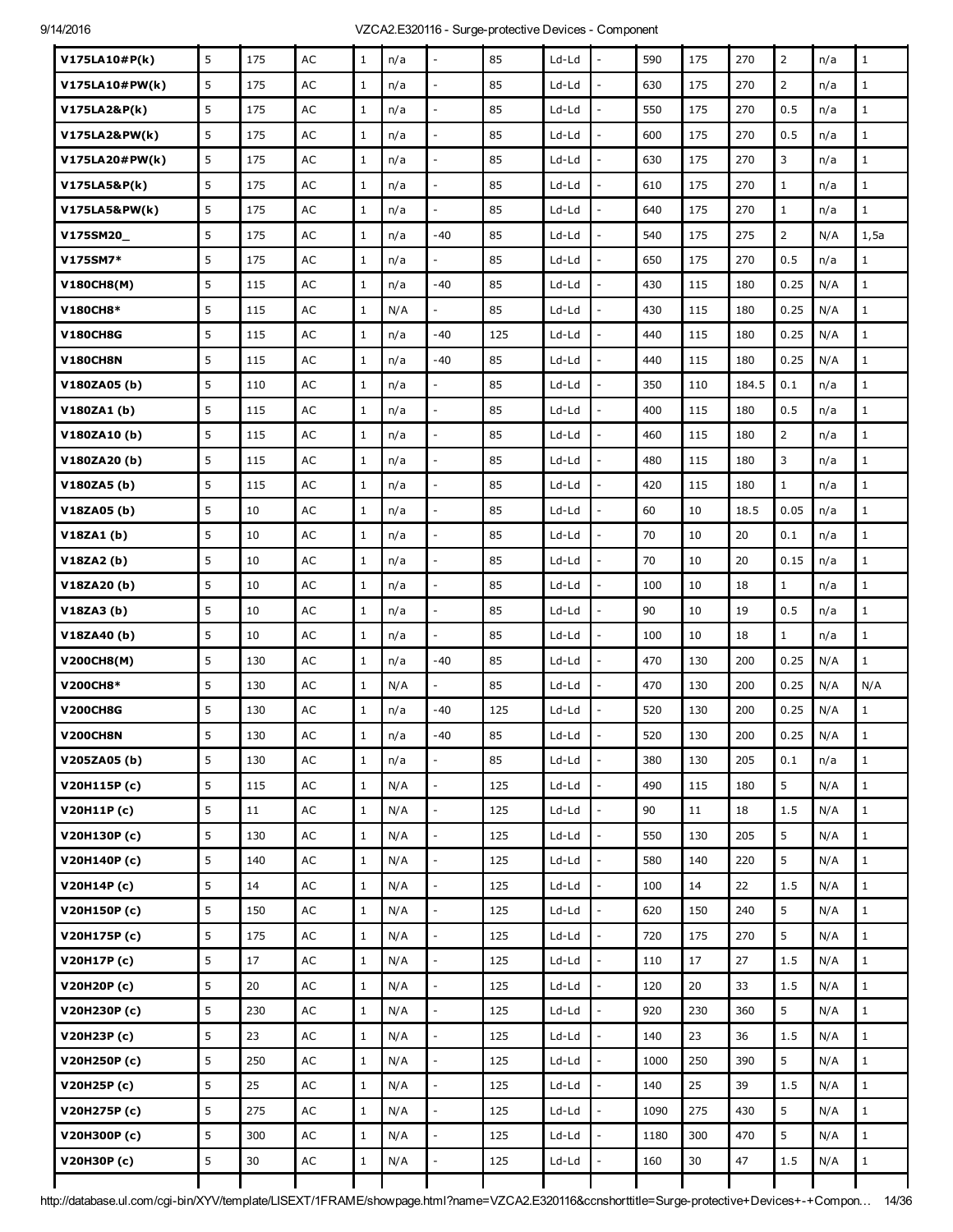| V20H320P (c)    | 5 | 320 | AC            | $\mathbf{1}$ | N/A | $\overline{\phantom{a}}$ | 125 | Ld-Ld   | $\mathbf{I}$ –               | 1260 | 320 | 510  | 5    | N/A | 1            |
|-----------------|---|-----|---------------|--------------|-----|--------------------------|-----|---------|------------------------------|------|-----|------|------|-----|--------------|
| V20H35P (c)     | 5 | 35  | AC            | $\mathbf{1}$ | N/A |                          | 125 | $Ld-Ld$ |                              | 180  | 35  | 56   | 1.5  | N/A | $\mathbf{1}$ |
| V20H385P (c)    | 5 | 385 | AC            | $\mathbf{1}$ | N/A | $\overline{\phantom{a}}$ | 125 | Ld-Ld   |                              | 1450 | 385 | 620  | 5    | N/A | $\mathbf{1}$ |
| V20H40P (c)     | 5 | 40  | AC            | $\mathbf{1}$ | N/A | $\overline{\phantom{a}}$ | 125 | Ld-Ld   | $\overline{\phantom{a}}$     | 200  | 40  | 68   | 1.5  | N/A | $\mathbf{1}$ |
| V20H420P (c)    | 5 | 420 | AC            | $\mathbf{1}$ | N/A |                          | 125 | Ld-Ld   |                              | 1560 | 420 | 680  | 5    | N/A | $\mathbf{1}$ |
| V20H440P (c)    | 5 | 440 | AC            | $\mathbf{1}$ | N/A | $\overline{\phantom{a}}$ | 125 | Ld-Ld   |                              | 1620 | 440 | 715  | 5    | N/A | $\mathbf{1}$ |
| V20H460P (c)    | 5 | 460 | AC            | $\mathbf{1}$ | N/A | $\overline{\phantom{a}}$ | 125 | Ld-Ld   | $\frac{1}{2}$                | 1680 | 460 | 750  | 5    | N/A | $\mathbf{1}$ |
| V20H50P (c)     | 5 | 50  | AC            | $\mathbf{1}$ | N/A |                          | 125 | Ld-Ld   |                              | 210  | 50  | 82   | 3    | N/A | $\mathbf{1}$ |
| V20H510P (c)    | 5 | 510 | AC            | $\mathbf{1}$ | N/A | $\overline{\phantom{a}}$ | 125 | Ld-Ld   |                              | 1830 | 510 | 820  | 5    | N/A | $\mathbf{1}$ |
| V20H550P (c)    | 5 | 550 | AC            | $\mathbf{1}$ | N/A | $\Box$                   | 125 | Ld-Ld   | $\frac{1}{2}$                | 1950 | 550 | 910  | 5    | N/A | $\mathbf{1}$ |
| V20H60P (c)     | 5 | 60  | AC            | $\mathbf{1}$ | N/A |                          | 125 | Ld-Ld   |                              | 240  | 60  | 100  | 3    | N/A | $\mathbf{1}$ |
| V20H625P (c)    | 5 | 625 | AC            | 1            | N/A | $\overline{\phantom{a}}$ | 125 | Ld-Ld   |                              | 2170 | 625 | 1000 | 5    | N/A | $\mathbf{1}$ |
| V20H75P (c)     | 5 | 75  | AC            | $\mathbf{1}$ | N/A | $\frac{1}{2}$            | 125 | Ld-Ld   | $\frac{1}{2}$                | 290  | 75  | 120  | 3    | N/A | $\mathbf{1}$ |
| V20H95P (c)     | 5 | 95  | AC            | $\mathbf{1}$ | N/A |                          | 125 | Ld-Ld   |                              | 360  | 95  | 150  | 3    | N/A | $\mathbf{1}$ |
| V20P115P(c)     | 5 | 115 | AC            | $\mathbf{1}$ | N/A | $\overline{\phantom{a}}$ | 125 | Ld-Ld   |                              | 490  | 115 | 180  | 5    | N/A | $\mathbf{1}$ |
| V20P11P(c)      | 5 | 11  | AC            | $\mathbf{1}$ | N/A | $\overline{\phantom{a}}$ | 125 | Ld-Ld   | $\overline{a}$               | 90   | 11  | 18   | 1.5  | N/A | $\mathbf{1}$ |
| V20P130P(c)     | 5 | 130 | AC            | $\mathbf{1}$ | N/A | $\blacksquare$           | 125 | Ld-Ld   |                              | 550  | 130 | 205  | 5    | N/A | $\mathbf{1}$ |
| V20P140P(c)     | 5 | 140 | AC            | $\mathbf{1}$ | N/A |                          | 125 | Ld-Ld   |                              | 580  | 140 | 220  | 5    | N/A | $\mathbf{1}$ |
| V20P14P (c)     | 5 | 14  | AC            | $\mathbf{1}$ | N/A | $\blacksquare$           | 125 | Ld-Ld   | $\overline{a}$               | 100  | 14  | 22   | 1.5  | N/A | $\mathbf{1}$ |
| V20P150P(c)     | 5 | 150 | AC            | $\mathbf{1}$ | N/A | $\overline{\phantom{a}}$ | 125 | Ld-Ld   | $\overline{a}$               | 620  | 150 | 240  | 5    | N/A | $\mathbf{1}$ |
| V20P175P (c)    | 5 | 175 | AC            | $\mathbf{1}$ | N/A |                          | 125 | Ld-Ld   |                              | 720  | 175 | 270  | 5    | N/A | $\mathbf{1}$ |
| V20P17P(c)      | 5 | 17  | AC            | $\mathbf{1}$ | N/A | $\overline{\phantom{a}}$ | 125 | Ld-Ld   | $\overline{a}$               | 110  | 17  | 27   | 1.5  | N/A | $\mathbf{1}$ |
| V20P20P(c)      | 5 | 20  | AC            | $\mathbf{1}$ | N/A | $\qquad \qquad -$        | 125 | Ld-Ld   | $\qquad \qquad \blacksquare$ | 120  | 20  | 33   | 1.5  | N/A | $\mathbf{1}$ |
| V20P230P (c)    | 5 | 230 | AC            | $\mathbf{1}$ | N/A |                          | 125 | Ld-Ld   |                              | 920  | 230 | 360  | 5    | N/A | $\mathbf{1}$ |
| V20P23P(c)      | 5 | 23  | AC            | $\mathbf{1}$ | N/A |                          | 125 | Ld-Ld   |                              | 140  | 23  | 36   | 1.5  | N/A | $\mathbf{1}$ |
| V20P250P (c)    | 5 | 250 | AC            | $\mathbf{1}$ | N/A | $\overline{\phantom{a}}$ | 125 | Ld-Ld   | $\overline{a}$               | 1000 | 250 | 390  | 5    | N/A | $\mathbf{1}$ |
| V20P25P(c)      | 5 | 25  | AC            | $\mathbf{1}$ | N/A |                          | 125 | Ld-Ld   |                              | 140  | 25  | 39   | 1.5  | N/A | $\mathbf{1}$ |
| V20P275P (c)    | 5 | 275 | AC            | $\mathbf{1}$ | N/A |                          | 125 | Ld-Ld   |                              | 1090 | 275 | 430  | 5    | N/A | $1\,$        |
| V20P300P (c)    | 5 | 300 | AC            | $\mathbf{1}$ | N/A | $\overline{\phantom{a}}$ | 125 | Ld-Ld   | $\overline{\phantom{a}}$     | 1180 | 300 | 470  | 5    | N/A | $\mathbf{1}$ |
| V20P30P (c)     | 5 | 30  | $\mathsf{AC}$ | $\mathbf{1}$ | N/A | $\overline{a}$           | 125 | Ld-Ld   |                              | 160  | 30  | 47   | 1.5  | N/A | $\mathbf{1}$ |
| V20P320P (c)    | 5 | 320 | AC            | $\mathbf{1}$ | N/A | $\overline{\phantom{a}}$ | 125 | Ld-Ld   | $\overline{a}$               | 1260 | 320 | 510  | 5    | N/A | $\mathbf{1}$ |
| V20P35P (c)     | 5 | 35  | AC            | $\mathbf{1}$ | N/A | $\mathbb{L}$             | 125 | Ld-Ld   | $\overline{\phantom{a}}$     | 180  | 35  | 56   | 1.5  | N/A | $\mathbf{1}$ |
| V20P385P (c)    | 5 | 385 | $\mathsf{AC}$ | $\mathbf{1}$ | N/A |                          | 125 | Ld-Ld   |                              | 1450 | 385 | 620  | 5    | N/A | $\mathbf{1}$ |
| V20P40P(c)      | 5 | 40  | AC            | $\mathbf{1}$ | N/A | $\overline{\phantom{a}}$ | 125 | Ld-Ld   |                              | 200  | 40  | 68   | 1.5  | N/A | $\mathbf{1}$ |
| V20P420P (c)    | 5 | 420 | $\mathsf{AC}$ | $\mathbf{1}$ | N/A | $\overline{\phantom{a}}$ | 125 | $Ld-Ld$ | $\overline{a}$               | 1560 | 420 | 680  | 5    | N/A | $\mathbf{1}$ |
| V20P440P (c)    | 5 | 440 | AC            | $\mathbf{1}$ | N/A | $\blacksquare$           | 125 | $Ld-Ld$ |                              | 1620 | 440 | 715  | 5    | N/A | $\mathbf{1}$ |
| V20P460P (c)    | 5 | 460 | AC            | $\mathbf{1}$ | N/A | $\overline{\phantom{a}}$ | 125 | Ld-Ld   |                              | 1680 | 460 | 750  | 5    | N/A | $\mathbf{1}$ |
| V20P50P(c)      | 5 | 50  | AC            | $\mathbf{1}$ | N/A | $\overline{\phantom{a}}$ | 125 | $Ld-Ld$ | $\overline{\phantom{a}}$     | 210  | 50  | 82   | 3    | N/A | $\mathbf{1}$ |
| V20P510P (c)    | 5 | 510 | AC            | $\mathbf{1}$ | N/A | $\overline{\phantom{a}}$ | 125 | Ld-Ld   |                              | 1830 | 510 | 820  | 5    | N/A | $\mathbf{1}$ |
| V20P60P(c)      | 5 | 60  | AC            | $\mathbf{1}$ | N/A | $\overline{\phantom{a}}$ | 125 | Ld-Ld   | $\overline{a}$               | 240  | 60  | 100  | 3    | N/A | $\mathbf{1}$ |
| V20P625P (c)    | 5 | 625 | $\mathsf{AC}$ | $\mathbf{1}$ | N/A | $\Box$                   | 125 | $Ld-Ld$ | $\frac{1}{2}$                | 2240 | 625 | 1000 | 5    | N/A | $\mathbf{1}$ |
| V20P75P (c)     | 5 | 75  | AC            | $\mathbf{1}$ | N/A | $\overline{\phantom{a}}$ | 125 | Ld-Ld   | $\frac{1}{2}$                | 290  | 75  | 120  | 3    | N/A | $\mathbf{1}$ |
| V20P95P(c)      | 5 | 95  | AC            | $\mathbf{1}$ | N/A | $\overline{a}$           | 125 | Ld-Ld   |                              | 350  | 95  | 150  | 3    | N/A | $\mathbf{1}$ |
| V220CH8(M)      | 5 | 140 | AC            | $\mathbf{1}$ | n/a | $-40$                    | 85  | Ld-Ld   | $\overline{a}$               | 510  | 140 | 220  | 0.25 | N/A | $\mathbf{1}$ |
| <b>V220CH8*</b> | 5 | 140 | AC            | $\mathbf{1}$ | N/A | $\blacksquare$           | 85  | Ld-Ld   | $\overline{a}$               | 510  | 140 | 220  | 0.25 | N/A | $\mathbf{1}$ |
| <b>V220CH8G</b> | 5 | 140 | $\mathsf{AC}$ | $\mathbf{1}$ | n/a | $-40$                    | 125 | Ld-Ld   |                              | 550  | 140 | 220  | 0.25 | N/A | $\mathbf{1}$ |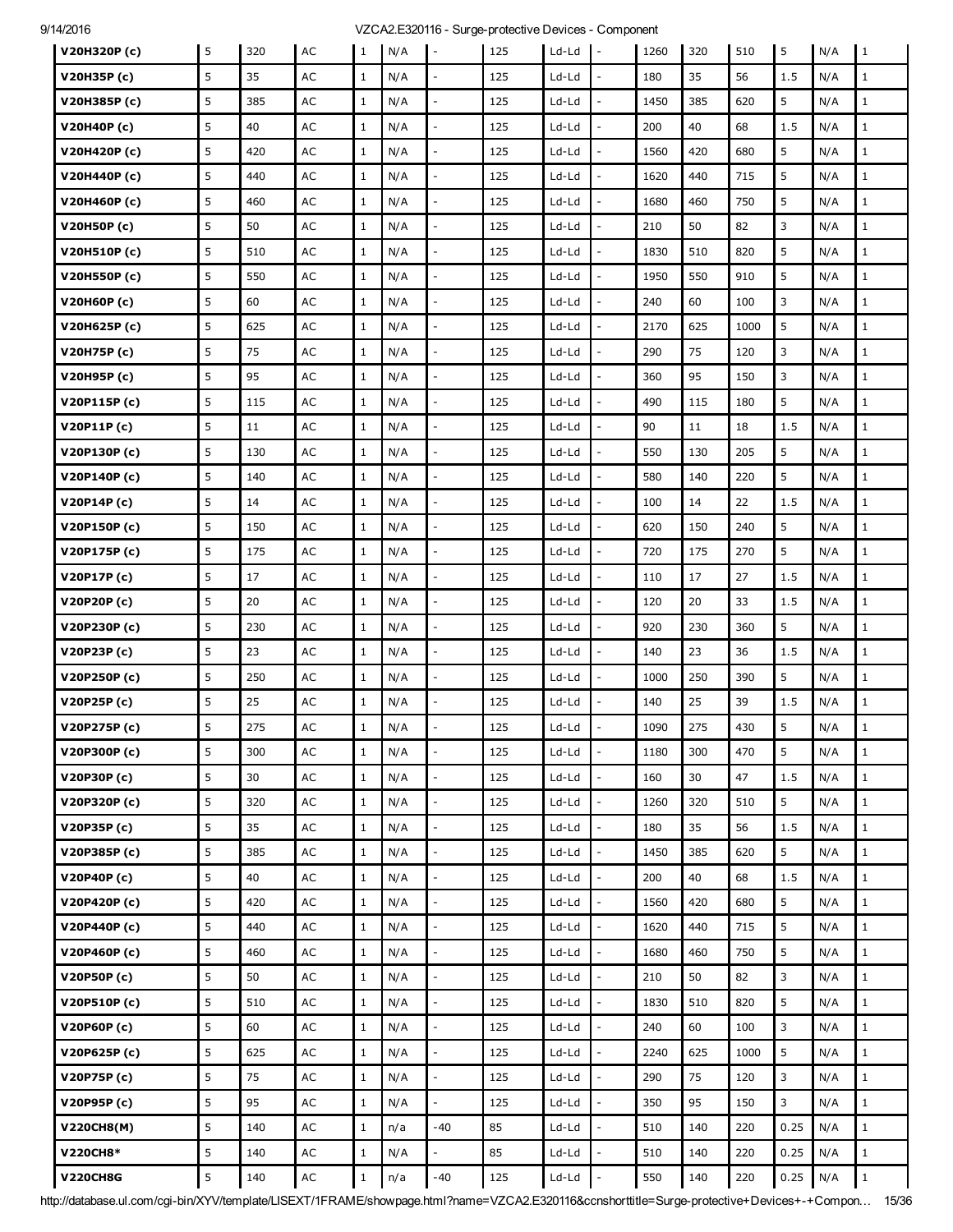| <b>V220CH8N</b>  | 5 | 140 | AC            | $\mathbf{1}$ | n/a | $-40$                    | 85  | $Ld-Ld$ |                          | 550 | 140 | 220   | 0.25           | N/A | $\mathbf{1}$ |
|------------------|---|-----|---------------|--------------|-----|--------------------------|-----|---------|--------------------------|-----|-----|-------|----------------|-----|--------------|
| V220ZA05(b)      | 5 | 140 | AC            | $\mathbf{1}$ | n/a |                          | 85  | Ld-Ld   |                          | 420 | 140 | 225.5 | 0.1            | n/a | $\mathbf{1}$ |
| <b>V22CH8(M)</b> | 5 | 14  | AC            | $\mathbf{1}$ | n/a | $-40$                    | 85  | Ld-Ld   | $\frac{1}{2}$            | 90  | 14  | 22    | 0.05           | N/A | $\mathbf 1$  |
| <b>V22CH8*</b>   | 5 | 14  | AC            | $\mathbf{1}$ | N/A |                          | 85  | Ld-Ld   |                          | 90  | 14  | 22    | 0.05           | N/A | $\mathbf{1}$ |
| V22CH8G          | 5 | 14  | AC            | $\mathbf{1}$ | n/a | $-40$                    | 125 | Ld-Ld   | $\overline{a}$           | 80  | 14  | 22    | 0.05           | N/A | $\mathbf{1}$ |
| V22CH8N          | 5 | 14  | AC            | $\mathbf{1}$ | n/a | $-40$                    | 85  | Ld-Ld   | $\overline{a}$           | 80  | 14  | 22    | 0.05           | N/A | $\mathbf 1$  |
| V22ZA05 (b)      | 5 | 14  | AC            | $\mathbf{1}$ | n/a |                          | 85  | Ld-Ld   |                          | 70  | 14  | 22.4  | 0.05           | n/a | $\mathbf{1}$ |
| V22ZA1(b)        | 5 | 14  | AC            | $\mathbf{1}$ | n/a |                          | 85  | Ld-Ld   | L,                       | 80  | 14  | 22.4  | 0.1            | n/a | $1\,$        |
| V22ZA2(b)        | 5 | 14  | AC            | $\mathbf{1}$ | n/a | $\bar{\phantom{a}}$      | 85  | Ld-Ld   | $\overline{a}$           | 80  | 14  | 22.4  | 0.15           | n/a | $\mathbf 1$  |
| V22ZA3(b)        | 5 | 14  | AC            | $\mathbf{1}$ | n/a |                          | 85  | Ld-Ld   |                          | 100 | 14  | 22.4  | 0.5            | n/a | $\mathbf{1}$ |
| V230LA10&P(k)    | 5 | 230 | AC            | $\mathbf{1}$ | n/a | $\overline{a}$           | 85  | Ld-Ld   | $\overline{a}$           | 790 | 230 | 360   | $\mathbf{1}$   | n/a | $\mathbf{1}$ |
| V230LA10&PW(k)   | 5 | 230 | AC            | $\mathbf{1}$ | n/a | $\bar{\phantom{a}}$      | 85  | Ld-Ld   | $\frac{1}{2}$            | 810 | 230 | 360   | $\mathbf{1}$   | n/a | $\mathbf 1$  |
| V230LA20#P(k)    | 5 | 230 | AC            | $\mathbf{1}$ | n/a |                          | 85  | Ld-Ld   |                          | 740 | 230 | 360   | $\overline{2}$ | n/a | $\mathbf{1}$ |
| V230LA20#PW(k)   | 5 | 230 | AC            | $\mathbf{1}$ | n/a | $\overline{a}$           | 85  | Ld-Ld   | $\overline{a}$           | 780 | 230 | 360   | $\overline{2}$ | n/a | $\mathbf{1}$ |
| V230LA4&P(k)     | 5 | 230 | AC            | $\mathbf{1}$ | n/a | $\overline{a}$           | 85  | Ld-Ld   | $\overline{a}$           | 710 | 230 | 360   | 0.5            | n/a | $\mathbf{1}$ |
| V230LA4&PW(k)    | 5 | 230 | AC            | $\mathbf{1}$ | n/a |                          | 85  | Ld-Ld   |                          | 720 | 230 | 360   | 0.5            | n/a | $\mathbf{1}$ |
| V230LA40#PW(k)   | 5 | 230 | AC            | $\mathbf{1}$ | n/a |                          | 85  | Ld-Ld   |                          | 710 | 230 | 360   | 3              | n/a | $\mathbf{1}$ |
| V230SM20_        | 5 | 230 | AC            | $\mathbf{1}$ | n/a | $-40$                    | 85  | Ld-Ld   | L,                       | 710 | 230 | 360   | $\overline{2}$ | N/A | 1,5a         |
| V230SM7*         | 5 | 230 | AC            | $\mathbf{1}$ | n/a | ÷,                       | 85  | Ld-Ld   | ÷,                       | 690 | 230 | 360   | 0.5            | n/a | $\mathbf{1}$ |
| V240CH8(M)       | 5 | 150 | AC            | $\mathbf{1}$ | n/a | $-40$                    | 85  | Ld-Ld   |                          | 550 | 150 | 240   | 0.25           | N/A | $\mathbf 1$  |
| V240CH8*         | 5 | 150 | AC            | $\mathbf{1}$ | N/A | $\overline{a}$           | 85  | Ld-Ld   | L,                       | 550 | 150 | 240   | 0.25           | N/A | $\mathbf{1}$ |
| <b>V240CH8G</b>  | 5 | 150 | AC            | $\mathbf{1}$ | n/a | $-40$                    | 125 | Ld-Ld   | $\overline{a}$           | 570 | 150 | 240   | 0.25           | N/A | $\mathbf{1}$ |
| <b>V240CH8N</b>  | 5 | 150 | AC            | $\mathbf{1}$ | n/a | $-40$                    | 85  | Ld-Ld   |                          | 570 | 150 | 240   | 0.25           | N/A | $1\,$        |
| V240ZA05&P(j)    | 5 | 150 | AC            | $\mathbf{1}$ | n/a |                          | 85  | Ld-Ld   |                          | 470 | 150 | 240   | 0.25           | n/a | $\mathbf{1}$ |
| V240ZA05&PW(j)   | 5 | 150 | AC            | $\mathbf{1}$ | n/a | $\overline{\phantom{a}}$ | 85  | Ld-Ld   | $\overline{\phantom{a}}$ | 510 | 150 | 240   | 0.25           | n/a | $\mathbf{1}$ |
| V24ZA20(b)       | 5 | 14  | AC            | $\mathbf{1}$ | n/a |                          | 85  | Ld-Ld   |                          | 110 | 14  | 22.4  | $\mathbf{1}$   | n/a | $1\,$        |
| V24ZA50(b)       | 5 | 14  | AC            | $\mathbf{1}$ | n/a |                          | 85  | Ld-Ld   |                          | 110 | 14  | 22.6  | $\mathbf{1}$   | n/a | $\mathbf{1}$ |
| V250LA10&P(k)    | 5 | 250 | AC            | $\mathbf{1}$ | n/a |                          | 85  | Ld-Ld   |                          | 890 | 250 | 390   | $\mathbf{1}$   | n/a | $\mathbf{1}$ |
| V250LA10&PW(k)   | 5 | 250 | $\mathsf{AC}$ | $\mathbf{1}$ | n/a |                          | 85  | Ld-Ld   |                          | 890 | 250 | 390   | $\mathbf{1}$   | n/a | $\mathbf{1}$ |
| V250LA2&P(k)     | 5 | 250 | $\mathsf{AC}$ | $\mathbf{1}$ | n/a |                          | 85  | Ld-Ld   |                          | 870 | 250 | 410   | 0.5            | n/a | $\mathbf{1}$ |
| V250LA2&PW(k)    | 5 | 250 | $\mathsf{AC}$ | $1\,$        | n/a | $\overline{\phantom{a}}$ | 85  | $Ld-Ld$ | $\overline{\phantom{a}}$ | 780 | 250 | 410   | 0.5            | n/a | $\,1$        |
| V250LA20#P(k)    | 5 | 250 | $\mathsf{AC}$ | $\mathbf{1}$ | n/a |                          | 85  | Ld-Ld   |                          | 840 | 250 | 390   | $\overline{2}$ | n/a | $\mathbf{1}$ |
| V250LA20#PW(k)   | 5 | 250 | $\mathsf{AC}$ | $\mathbf{1}$ | n/a | $\overline{a}$           | 85  | Ld-Ld   | $\overline{a}$           | 880 | 250 | 390   | $\overline{2}$ | n/a | $\mathbf{1}$ |
| V250LA4&P(k)     | 5 | 250 | $\mathsf{AC}$ | $\mathbf{1}$ | n/a | $\mathbb{L}$             | 85  | $Ld-Ld$ | $\overline{a}$           | 790 | 250 | 390   | 0.5            | n/a | $\,1$        |
| V250LA4&PW(k)    | 5 | 250 | $\mathsf{AC}$ | $\mathbf{1}$ | n/a |                          | 85  | $Ld-Ld$ |                          | 750 | 250 | 390   | 0.5            | n/a | $\mathbf{1}$ |
| V250LA40#PW(k)   | 5 | 250 | $\mathsf{AC}$ | $\,1$        | n/a | $\overline{a}$           | 85  | Ld-Ld   | $\overline{a}$           | 800 | 250 | 390   | 3              | n/a | $\mathbf 1$  |
| V250SM20_        | 5 | 250 | $\mathsf{AC}$ | $\mathbf{1}$ | n/a | $-40$                    | 85  | $Ld-Ld$ | $\overline{a}$           | 770 | 250 | 391.5 | $\overline{2}$ | N/A | 1,5a         |
| V250SM7*         | 5 | 250 | $\mathsf{AC}$ | $1\,$        | n/a |                          | 85  | Ld-Ld   | $\overline{a}$           | 740 | 250 | 390   | 0.5            | n/a | $\mathbf{1}$ |
| V26MLA1206(L)    | 5 | 20  | $\mathsf{AC}$ | $\mathbf{1}$ | n/a | -40                      | 125 | Ld-Ld   |                          | 100 | 20  | 34    | 0.05           | N/A | $\mathbf{1}$ |
| V26SM20_         | 5 | 26  | $\mathsf{AC}$ | $\mathbf{1}$ | n/a | $-40$                    | 85  | $Ld-Ld$ | $\overline{a}$           | 120 | 26  | 36    | 0.5            | N/A | 1,5a         |
| V270ZA05&P(j)    | 5 | 175 | $\mathsf{AC}$ | $\mathbf{1}$ | n/a | $\frac{1}{2}$            | 85  | Ld-Ld   | $\overline{a}$           | 550 | 175 | 270   | 0.25           | n/a | $1\,$        |
| V270ZA05&PW(j)   | 5 | 175 | $\mathsf{AC}$ | $\mathbf{1}$ | n/a | $\overline{a}$           | 85  | $Ld-Ld$ | $\overline{a}$           | 600 | 175 | 270   | 0.25           | n/a | $1\,$        |
| V275LA10&P(k)    | 5 | 275 | $\mathsf{AC}$ | $\mathbf{1}$ | n/a | $\overline{a}$           | 85  | $Ld-Ld$ | $\overline{a}$           | 990 | 275 | 430   | $\mathbf{1}$   | n/a | $\mathbf{1}$ |
| V275LA10&PW(k)   | 5 | 275 | AC            | $\mathbf{1}$ | n/a | $\frac{1}{2}$            | 85  | Ld-Ld   | ÷,                       | 970 | 275 | 430   | $\mathbf{1}$   | n/a | $\mathbf{1}$ |
| V275LA2&P(k)     | 5 | 275 | $\mathsf{AC}$ | $1\,$        | n/a |                          | 85  | $Ld-Ld$ | $\overline{a}$           | 900 | 275 | 450   | 0.5            | n/a | $\,1$        |
|                  |   |     |               |              |     |                          |     |         |                          |     |     |       |                |     |              |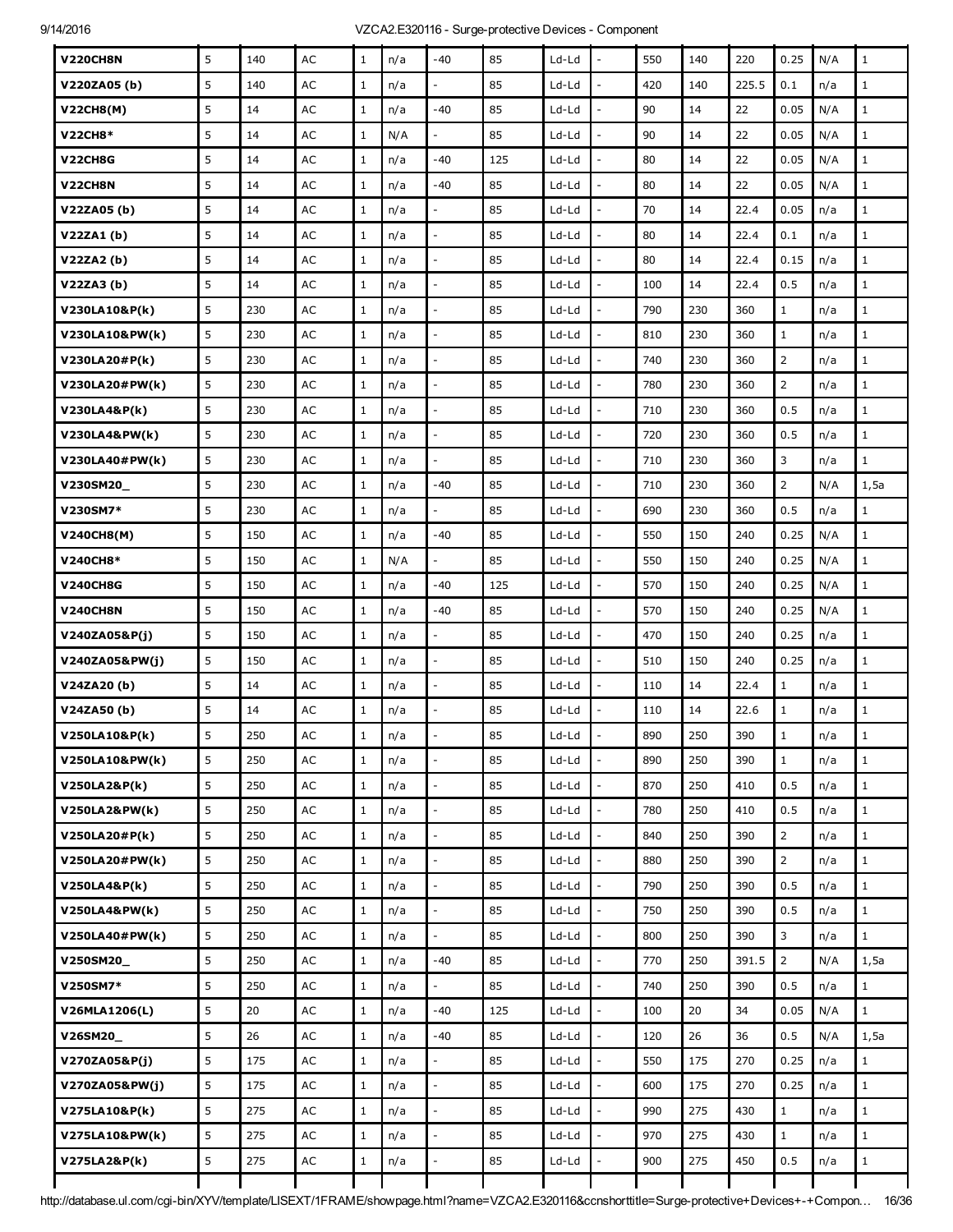| V275LA2&PW(k)    | 5 | 275    | AC            | 1            | n/a | l –                      | 85  | Ld-Ld   | $\mathbf{I}$ -           | 850  | 275 | 450   | 0.5            | n/a | $\vert$ 1    |
|------------------|---|--------|---------------|--------------|-----|--------------------------|-----|---------|--------------------------|------|-----|-------|----------------|-----|--------------|
| V275LA20#P(k)    | 5 | 275    | AC            | $\mathbf{1}$ | n/a |                          | 85  | Ld-Ld   |                          | 940  | 275 | 430   | $\overline{2}$ | n/a | $\mathbf{1}$ |
| V275LA20#PW(k)   | 5 | 275    | AC            | $\mathbf{1}$ | n/a |                          | 85  | Ld-Ld   | ÷,                       | 980  | 275 | 430   | $\overline{2}$ | n/a | $\mathbf{1}$ |
| V275LA4&P(k)     | 5 | 275    | AC            | $\mathbf{1}$ | n/a | $\bar{\phantom{a}}$      | 85  | Ld-Ld   | $\frac{1}{2}$            | 900  | 275 | 430   | 0.5            | n/a | $\mathbf 1$  |
| V275LA4&PW(k)    | 5 | 275    | AC            | $\mathbf{1}$ | n/a |                          | 85  | Ld-Ld   |                          | 850  | 275 | 430   | 0.5            | n/a | $\mathbf{1}$ |
| V275LA40#PW(k)   | 5 | 275    | AC            | $\mathbf{1}$ | n/a | $\overline{a}$           | 85  | Ld-Ld   | $\overline{a}$           | 880  | 275 | 430   | 3              | n/a | $\mathbf{1}$ |
| V275SM20_        | 5 | 275    | AC            | $\mathbf{1}$ | n/a | $-40$                    | 85  | Ld-Ld   | $\overline{a}$           | 880  | 275 | 431   | $\overline{2}$ | N/A | 1,5a         |
| V275SM7*         | 5 | 275    | AC            | $\mathbf{1}$ | n/a |                          | 85  | Ld-Ld   |                          | 850  | 275 | 430   | 0.5            | n/a | $\mathbf{1}$ |
| V27CH8(M)        | 5 | 17     | AC            | $\mathbf{1}$ | n/a | $-40$                    | 85  | Ld-Ld   | L,                       | 100  | 17  | 27    | 0.05           | N/A | $\mathbf 1$  |
| <b>V27CH8*</b>   | 5 | 17     | AC            | $\mathbf{1}$ | N/A | $\overline{a}$           | 85  | Ld-Ld   | $\overline{a}$           | 100  | 17  | 27    | 0.05           | N/A | $\mathbf{1}$ |
| V27CH8G          | 5 | 17     | AC            | $\mathbf{1}$ | n/a | $-40$                    | 125 | Ld-Ld   |                          | 90   | 17  | 27    | 0.05           | N/A | $\mathbf{1}$ |
| V27CH8N          | 5 | 17     | AC            | $\mathbf{1}$ | n/a | $-40$                    | 85  | Ld-Ld   |                          | 90   | 17  | 27    | 0.05           | N/A | $1\,$        |
| V27ZA05 (b)      | 5 | 17     | AC            | $\mathbf{1}$ | n/a | $\sim$                   | 85  | Ld-Ld   | $\overline{a}$           | 80   | 17  | 27.1  | 0.05           | n/a | $\mathbf{1}$ |
| V27ZA1(b)        | 5 | 17     | AC            | $\mathbf{1}$ | n/a | $\overline{a}$           | 85  | Ld-Ld   | $\overline{a}$           | 90   | 17  | 27.1  | 0.1            | n/a | $\mathbf{1}$ |
| V27ZA2(b)        | 5 | 17     | AC            | $\mathbf{1}$ | n/a |                          | 85  | Ld-Ld   | $\overline{a}$           | 90   | 17  | 27.1  | 0.15           | n/a | $\mathbf 1$  |
| V27ZA20(b)       | 5 | 17     | AC            | $\mathbf{1}$ | n/a |                          | 85  | Ld-Ld   | $\overline{a}$           | 120  | 17  | 27.1  | $\mathbf{1}$   | n/a | $\mathbf{1}$ |
| V27ZA4 (b)       | 5 | 17     | AC            | $\mathbf{1}$ | n/a | $\overline{\phantom{a}}$ | 85  | Ld-Ld   | $\overline{\phantom{a}}$ | 110  | 17  | 27.1  | 0.5            | n/a | $\mathbf{1}$ |
| V27ZA60(b)       | 5 | 17     | AC            | $\mathbf{1}$ | n/a |                          | 85  | Ld-Ld   |                          | 120  | 17  | 27.1  | $\mathbf{1}$   | n/a | $1\,$        |
| V300LA10&P(k)    | 5 | 300    | AC            | $\mathbf{1}$ | n/a | $\overline{a}$           | 85  | Ld-Ld   | $\overline{a}$           | 1090 | 300 | 470   | $\mathbf{1}$   | n/a | $\mathbf{1}$ |
| V300LA10&PW(k)   | 5 | 300    | AC            | $\mathbf{1}$ | n/a | $\overline{\phantom{a}}$ | 85  | Ld-Ld   | $\overline{\phantom{a}}$ | 1060 | 300 | 470   | $\mathbf{1}$   | n/a | $\mathbf 1$  |
| V300LA2&P(k)     | 5 | 300    | $\mathsf{AC}$ | $\mathbf{1}$ | n/a |                          | 85  | Ld-Ld   |                          | 1010 | 300 | 490   | 0.5            | n/a | $\mathbf{1}$ |
| V300LA2&PW(k)    | 5 | 300    | AC            | $\mathbf{1}$ | n/a |                          | 85  | Ld-Ld   | L,                       | 960  | 300 | 490   | 0.5            | n/a | $\mathbf{1}$ |
| V300LA20#P(k)    | 5 | 300    | AC            | $\mathbf{1}$ | n/a | $\sim$                   | 85  | Ld-Ld   | $\overline{a}$           | 1040 | 300 | 470   | $\overline{2}$ | n/a | $\mathbf 1$  |
| V300LA20#PW(k)   | 5 | 300    | $\mathsf{AC}$ | $\mathbf{1}$ | n/a |                          | 85  | Ld-Ld   |                          | 1090 | 300 | 470   | $\overline{2}$ | n/a | $\mathbf{1}$ |
| V300LA4&P(k)     | 5 | 300    | AC            | $\mathbf{1}$ | n/a |                          | 85  | Ld-Ld   | ÷,                       | 970  | 300 | 470   | 0.5            | n/a | $1\,$        |
| V300LA4&PW(k)    | 5 | 300    | AC            | $\mathbf{1}$ | n/a | $\bar{\phantom{a}}$      | 85  | Ld-Ld   | $\frac{1}{2}$            | 950  | 300 | 470   | 0.5            | n/a | $\mathbf 1$  |
| V300LA40#PW(k)   | 5 | 300    | AC            | $\mathbf{1}$ | n/a |                          | 85  | Ld-Ld   |                          | 980  | 300 | 470   | 3              | n/a | $\mathbf{1}$ |
| <b>V300SM20</b>  | 5 | 300    | AC            | $1\,$        | n/a | -40                      | 85  | Ld-Ld   |                          | 990  | 300 | 468.5 | $\overline{2}$ | N/A | 1,5a         |
| V300SM7*         | 5 | 300    | AC            | $\mathbf{1}$ | n/a | $\bar{\phantom{a}}$      | 85  | Ld-Ld   | $\frac{1}{2}$            | 1000 | 300 | 470   | 0.5            | n/a | $\mathbf{1}$ |
| V320LA10&P(k)    | 5 | 320    | $\mathsf{AC}$ | $\mathbf{1}$ | n/a |                          | 85  | Ld-Ld   |                          | 1200 | 320 | 510   | $\mathbf{1}$   | n/a | $\mathbf{1}$ |
| V320LA10&PW(k)   | 5 | 320    | $\mathsf{AC}$ | $\,1$        | n/a | $\overline{a}$           | 85  | Ld-Ld   | $\overline{a}$           | 1150 | 320 | 510   | $1\,$          | n/a | $\mathbf{1}$ |
| V320LA20#P(k)    | 5 | 320    | $\mathsf{AC}$ | $\mathbf{1}$ | n/a | $\overline{\phantom{a}}$ | 85  | $Ld-Ld$ | $\overline{a}$           | 1140 | 320 | 510   | $\overline{2}$ | n/a | $1\,$        |
| V320LA20#PW(k)   | 5 | 320    | AC            | $\,1$        | n/a | $\overline{\phantom{a}}$ | 85  | Ld-Ld   | $\overline{a}$           | 1200 | 320 | 510   | $\overline{2}$ | n/a | $1\,$        |
| V320LA40#PW(k)   | 5 | 320    | AC            | $\mathbf{1}$ | n/a |                          | 85  | Ld-Ld   | $\overline{a}$           | 1080 | 320 | 501   | 3              | n/a | $1\,$        |
| V320LA7&P(k)     | 5 | 320    | $\mathsf{AC}$ | $\mathbf{1}$ | n/a | $\overline{\phantom{a}}$ | 85  | $Ld-Ld$ | $\overline{a}$           | 1060 | 320 | 510   | 0.5            | n/a | $1\,$        |
| V320LA7&PW(k)    | 5 | 320    | $\mathsf{AC}$ | $\mathbf{1}$ | n/a | $\overline{a}$           | 85  | Ld-Ld   | ÷,                       | 1030 | 320 | 510   | 0.5            | n/a | $\mathbf{1}$ |
| V320SM20_        | 5 | 320    | AC            | $\mathbf{1}$ | n/a | $-40$                    | 85  | Ld-Ld   | $\overline{a}$           | 1080 | 320 | 501   | $\overline{2}$ | N/A | 1,5a         |
| V320SM7*         | 5 | 320    | $\mathsf{AC}$ | $\mathbf{1}$ | n/a | $\overline{\phantom{a}}$ | 85  | $Ld-Ld$ | $\overline{a}$           | 1110 | 320 | 510   | 0.5            | n/a | $\mathbf 1$  |
| V330ZA05&P(j)    | 5 | 210    | AC            | $\mathbf{1}$ | n/a | $\overline{\phantom{a}}$ | 85  | Ld-Ld   | $\overline{\phantom{a}}$ | 630  | 210 | 340   | 0.25           | n/a | $\mathbf{1}$ |
| V330ZA05&PW(j)   | 5 | 210    | AC            | $\mathbf{1}$ | n/a |                          | 85  | Ld-Ld   | $\overline{a}$           | 690  | 210 | 340   | 0.25           | n/a | $1\,$        |
| <b>V33CH8(M)</b> | 5 | 20     | AC            | $\mathbf{1}$ | n/a | $-40$                    | 85  | Ld-Ld   | $\overline{a}$           | 140  | 20  | 33    | 0.25           | N/A | $\mathbf{1}$ |
| <b>V33CH8*</b>   | 5 | 20     | AC            | $\,1$        | N/A | $\bar{\phantom{a}}$      | 85  | Ld-Ld   | $\frac{1}{2}$            | 140  | 20  | 33    | 0.25           | N/A | $1\,$        |
| V33CH8G          | 5 | 20     | $\mathsf{AC}$ | $\mathbf{1}$ | n/a | $-40$                    | 125 | Ld-Ld   | ÷,                       | 130  | 20  | 33    | 0.25           | N/A | $\mathbf{1}$ |
| V33CH8N          | 5 | 20     | AC            | $\mathbf{1}$ | n/a | $-40$                    | 85  | Ld-Ld   | $\overline{a}$           | 130  | 20  | 33    | 0.25           | N/A | $\mathbf 1$  |
| V33ZA05 (b)      | 5 | 20     | AC            | $\mathbf{1}$ | n/a | $\overline{\phantom{a}}$ | 85  | Ld-Ld   | $\frac{1}{2}$            | 90   | 20  | 33.8  | 0.05           | n/a | $\,1$        |
| V33ZA1(b)        | 5 | $20\,$ | $\sf AC$      | $1\,$        | n/a |                          | 85  | Ld-Ld   | ÷,                       | 100  | 20  | 33    | 0.1            | n/a | $\mathbf 1$  |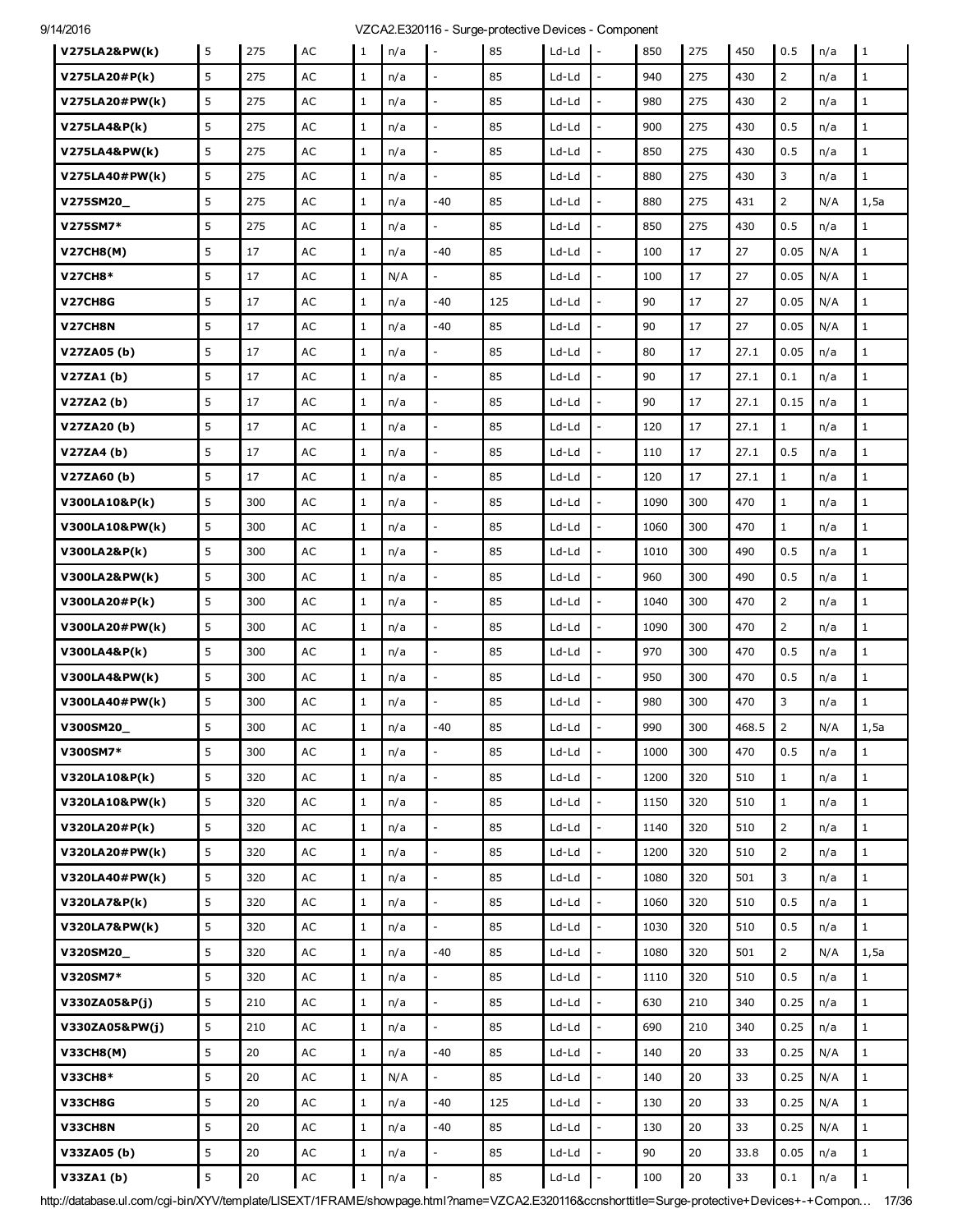| V33ZA2(b)         | 5 | 20  | AC            | $\mathbf{1}$ | n/a |                          | 85  | Ld-Ld   |                          | 100  | 20  | 33   | 0.15           | n/a | $\mathbf{1}$ |
|-------------------|---|-----|---------------|--------------|-----|--------------------------|-----|---------|--------------------------|------|-----|------|----------------|-----|--------------|
| V33ZA20(b)        | 5 | 20  | AC            | $\mathbf{1}$ | n/a | $\overline{a}$           | 85  | Ld-Ld   |                          | 130  | 20  | 33   | $\mathbf{1}$   | n/a | $\mathbf{1}$ |
| V33ZA5 (b)        | 5 | 20  | AC            | $\mathbf{1}$ | n/a | $\overline{\phantom{a}}$ | 85  | Ld-Ld   | $\frac{1}{2}$            | 120  | 20  | 33   | 0.5            | n/a | $\mathbf 1$  |
| V33ZA70(b)        | 5 | 21  | AC            | $\mathbf{1}$ | n/a |                          | 85  | Ld-Ld   |                          | 130  | 21  | 33   | $\mathbf{1}$   | n/a | $\mathbf{1}$ |
| <b>V360CH8(M)</b> | 5 | 230 | AC            | $\mathbf{1}$ | n/a | $-40$                    | 85  | Ld-Ld   | $\overline{a}$           | 820  | 230 | 360  | 0.25           | N/A | $1\,$        |
| V360CH8*          | 5 | 230 | AC            | $\mathbf{1}$ | N/A | $\overline{\phantom{a}}$ | 85  | Ld-Ld   | $\overline{a}$           | 820  | 230 | 360  | 0.25           | N/A | $\mathbf 1$  |
| <b>V360CH8G</b>   | 5 | 230 | AC            | $\mathbf{1}$ | n/a | -40                      | 125 | Ld-Ld   |                          | 780  | 230 | 360  | 0.25           | N/A | $\mathbf{1}$ |
| <b>V360CH8N</b>   | 5 | 230 | AC            | $\mathbf{1}$ | n/a | -40                      | 85  | Ld-Ld   | $\overline{a}$           | 780  | 230 | 360  | 0.25           | N/A | $\mathbf{1}$ |
| V360ZA05&P(j)     | 5 | 230 | AC            | $\mathbf{1}$ | n/a | $\bar{\phantom{a}}$      | 85  | Ld-Ld   | $\overline{\phantom{a}}$ | 710  | 230 | 360  | 0.25           | n/a | $\mathbf 1$  |
| V360ZA05&PW(j)    | 5 | 230 | AC            | $\mathbf{1}$ | n/a |                          | 85  | Ld-Ld   |                          | 780  | 230 | 360  | 0.25           | n/a | $\mathbf{1}$ |
| V36ZA20(b)        | 5 | 23  | AC            | $\mathbf{1}$ | n/a | $\overline{a}$           | 85  | Ld-Ld   | L,                       | 140  | 23  | 36   | $\mathbf{1}$   | n/a | $\mathbf{1}$ |
| V36ZA80(b)        | 5 | 23  | AC            | $\mathbf{1}$ | n/a | $\bar{\phantom{a}}$      | 85  | Ld-Ld   | $\overline{a}$           | 140  | 23  | 36   | $1\,$          | n/a | $\mathbf 1$  |
| V385LA10&P(k)     | 5 | 385 | AC            | $\mathbf{1}$ | n/a |                          | 85  | Ld-Ld   |                          | 1310 | 385 | 620  | $\mathbf{1}$   | n/a | $\mathbf{1}$ |
| V385LA10&PW(k)    | 5 | 385 | AC            | $\mathbf{1}$ | n/a |                          | 85  | Ld-Ld   | L,                       | 1300 | 385 | 620  | $\mathbf{1}$   | n/a | $\mathbf 1$  |
| V385LA20#P(k)     | 5 | 385 | AC            | $\mathbf{1}$ | n/a | $\overline{a}$           | 85  | Ld-Ld   | $\overline{a}$           | 1250 | 385 | 620  | $\overline{2}$ | n/a | $\mathbf{1}$ |
| V385LA20#PW(k)    | 5 | 385 | AC            | $\mathbf{1}$ | n/a |                          | 85  | Ld-Ld   |                          | 1310 | 385 | 620  | $\overline{2}$ | n/a | $\mathbf{1}$ |
| V385LA40#PW(k)    | 5 | 385 | AC            | $\mathbf{1}$ | n/a |                          | 85  | Ld-Ld   |                          | 1190 | 385 | 620  | 3              | n/a | $\mathbf 1$  |
| V385LA7&P(k)      | 5 | 385 | AC            | $\mathbf{1}$ | n/a | $\overline{a}$           | 85  | Ld-Ld   | L,                       | 1130 | 385 | 620  | 0.5            | n/a | $\mathbf{1}$ |
| V385LA7&PW(k)     | 5 | 385 | AC            | $\mathbf{1}$ | n/a | $\overline{a}$           | 85  | Ld-Ld   | $\overline{a}$           | 1110 | 385 | 620  | 0.5            | n/a | $\mathbf{1}$ |
| V385SM7*          | 5 | 385 | AC            | $\mathbf{1}$ | n/a |                          | 85  | Ld-Ld   |                          | 1260 | 385 | 620  | 0.5            | n/a | $\mathbf 1$  |
| V390CH8(M)        | 5 | 250 | AC            | $\mathbf{1}$ | n/a | $-40$                    | 85  | Ld-Ld   | L,                       | 880  | 250 | 390  | 0.25           | N/A | $\mathbf{1}$ |
| V390CH8*          | 5 | 250 | AC            | $\mathbf{1}$ | N/A | $\overline{a}$           | 85  | Ld-Ld   | $\overline{a}$           | 880  | 250 | 390  | 0.25           | N/A | $\mathbf{1}$ |
| <b>V390CH8G</b>   | 5 | 250 | AC            | $\mathbf{1}$ | n/a | $-40$                    | 125 | Ld-Ld   |                          | 830  | 250 | 390  | 0.25           | N/A | $\mathbf 1$  |
| <b>V390CH8N</b>   | 5 | 250 | AC            | $\mathbf{1}$ | n/a | -40                      | 85  | Ld-Ld   |                          | 830  | 250 | 390  | 0.25           | N/A | $\mathbf{1}$ |
| V390ZA05&P(j)     | 5 | 250 | AC            | $\mathbf{1}$ | n/a | $\overline{\phantom{a}}$ | 85  | Ld-Ld   | ÷,                       | 800  | 250 | 400  | 0.25           | n/a | $\mathbf{1}$ |
| V390ZA05&PW(j)    | 5 | 250 | AC            | $\mathbf{1}$ | n/a |                          | 85  | Ld-Ld   |                          | 880  | 250 | 400  | 0.25           | n/a | $\mathbf 1$  |
| <b>V39CH8(M)</b>  | 5 | 25  | AC            | $\mathbf{1}$ | n/a | $-40$                    | 85  | Ld-Ld   |                          | 180  | 25  | 39   | 0.25           | N/A | $1\,$        |
| <b>V39CH8*</b>    | 5 | 25  | AC            | $\mathbf{1}$ | N/A |                          | 85  | $Ld-Ld$ |                          | 180  | 25  | 39   | 0.25           | N/A | $\mathbf{1}$ |
| V39CH8G           | 5 | 25  | $\mathsf{AC}$ | $\mathbf{1}$ | n/a | -40                      | 125 | Ld-Ld   |                          | 160  | 25  | 39   | 0.25           | N/A | $\mathbf{1}$ |
| V39CH8N           | 5 | 25  | $\mathsf{AC}$ | $\mathbf{1}$ | n/a | $-40$                    | 85  | Ld-Ld   | $\overline{a}$           | 160  | 25  | 39   | 0.25           | N/A | $\mathbf{1}$ |
| V39ZA05 (b)       | 5 | 25  | AC            | $1\,$        | n/a | $\overline{\phantom{a}}$ | 85  | $Ld-Ld$ | $\overline{\phantom{a}}$ | 120  | 25  | 40.5 | 0.05           | n/a | $\,1$        |
| V39ZA1(b)         | 5 | 25  | $\mathsf{AC}$ | $\mathbf{1}$ | n/a |                          | 85  | Ld-Ld   |                          | 110  | 25  | 39   | 0.1            | n/a | $\mathbf{1}$ |
| V39ZA20(b)        | 5 | 25  | $\mathsf{AC}$ | $\mathbf{1}$ | n/a | $\overline{a}$           | 85  | Ld-Ld   | $\overline{a}$           | 150  | 25  | 39   | $\mathbf{1}$   | n/a | $\mathbf{1}$ |
| V39ZA3 (b)        | 5 | 25  | $\mathsf{AC}$ | $1\,$        | n/a | $\mathbb{L}$             | 85  | $Ld-Ld$ | $\frac{1}{2}$            | 110  | 25  | 39   | 0.15           | n/a | $\,1$        |
| V39ZA6 (b)        | 5 | 25  | $\mathsf{AC}$ | $\mathbf{1}$ | n/a |                          | 85  | Ld-Ld   | $\overline{a}$           | 130  | 25  | 39   | 0.5            | n/a | $\mathbf{1}$ |
| V420LA10&P(k)     | 5 | 420 | $\mathsf{AC}$ | $\,1$        | n/a | $\overline{a}$           | 85  | Ld-Ld   | $\overline{a}$           | 1340 | 420 | 680  | $\mathbf{1}$   | n/a | $1\,$        |
| V420LA10&PW(k)    | 5 | 420 | $\mathsf{AC}$ | $1\,$        | n/a | $\overline{\phantom{a}}$ | 85  | $Ld-Ld$ | $\overline{a}$           | 1300 | 420 | 680  | $1\,$          | n/a | $1\,$        |
| V420LA20#P(k)     | 5 | 420 | $\mathsf{AC}$ | $1\,$        | n/a | $\overline{a}$           | 85  | Ld-Ld   | $\overline{a}$           | 1360 | 420 | 680  | $\overline{2}$ | n/a | $\mathbf 1$  |
| V420LA20#PW(k)    | 5 | 420 | $\mathsf{AC}$ | $\mathbf{1}$ | n/a |                          | 85  | Ld-Ld   |                          | 1420 | 420 | 680  | $\overline{2}$ | n/a | $\mathbf{1}$ |
| V420LA40#PW(k)    | 5 | 420 | $\mathsf{AC}$ | $\mathbf{1}$ | n/a | $\sim$                   | 85  | Ld-Ld   | $\overline{a}$           | 1300 | 420 | 665  | 3              | n/a | $1\,$        |
| V420LA7&P(k)      | 5 | 420 | $\mathsf{AC}$ | $\mathbf{1}$ | n/a | $\overline{a}$           | 85  | Ld-Ld   | $\overline{a}$           | 1210 | 420 | 680  | 0.5            | n/a | $1\,$        |
| V420LA7&PW(k)     | 5 | 420 | $\mathsf{AC}$ | $\mathbf{1}$ | n/a | $\overline{a}$           | 85  | $Ld-Ld$ | $\overline{\phantom{a}}$ | 1200 | 420 | 680  | 0.5            | n/a | $1\,$        |
| V420SM7*          | 5 | 420 | $\mathsf{AC}$ | $\mathbf{1}$ | n/a | $\overline{a}$           | 85  | $Ld-Ld$ | $\overline{a}$           | 1170 | 420 | 680  | 0.25           | n/a | $1\,$        |
| <b>V430CH8(M)</b> | 5 | 275 | AC            | $\mathbf{1}$ | n/a | $-40$                    | 85  | Ld-Ld   | $\overline{\phantom{a}}$ | 900  | 275 | 430  | 0.25           | N/A | $\mathbf{1}$ |
| V430CH8*          | 5 | 275 | $\mathsf{AC}$ | $\,1$        | N/A |                          | 85  | $Ld-Ld$ | $\overline{a}$           | 900  | 275 | 430  | 0.25           | N/A | $\,1$        |
|                   |   |     |               |              |     |                          |     |         |                          |      |     |      |                |     |              |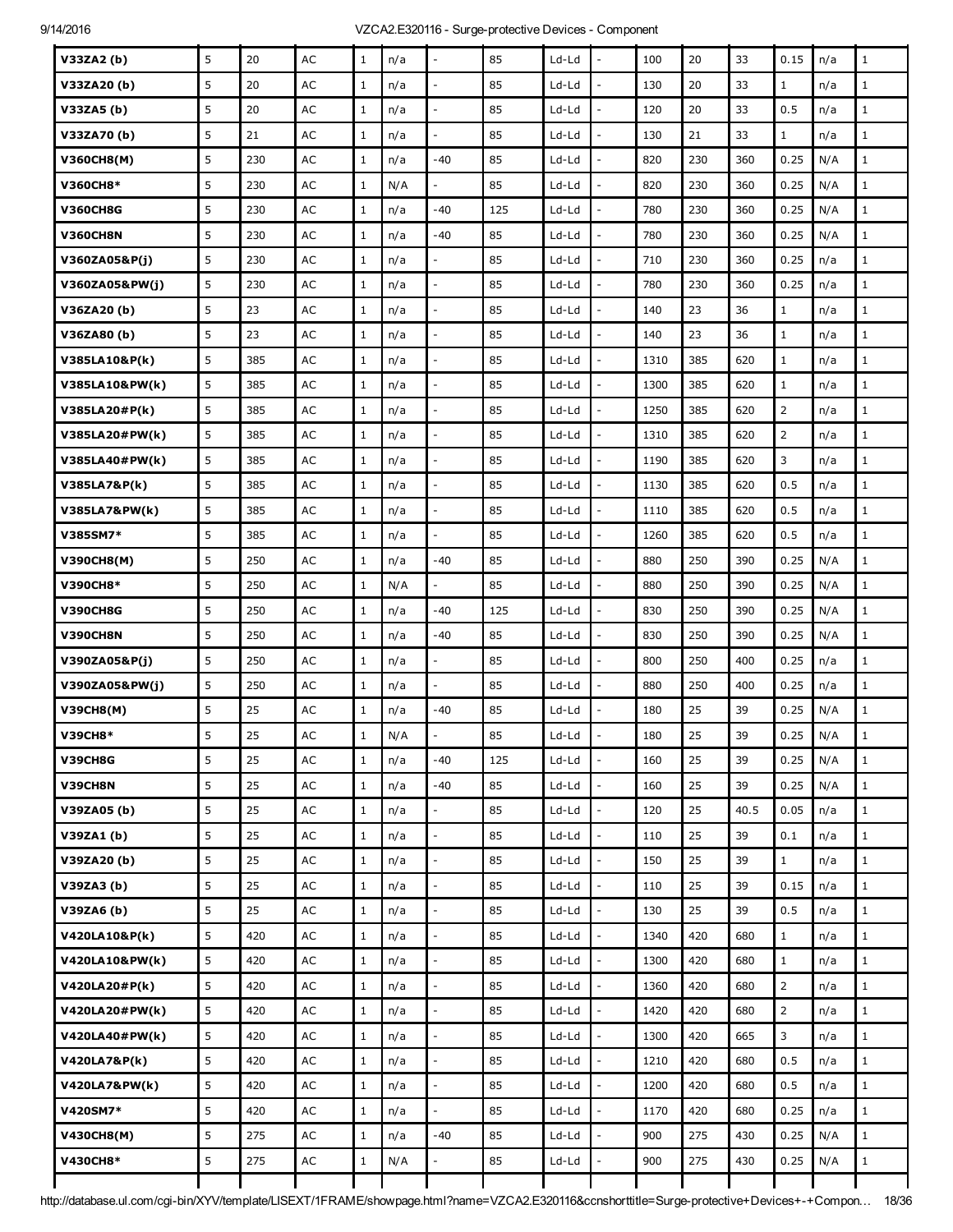| <b>V430CH8G</b>          | 5 | 275 | AC            | $\mathbf{1}$ | n/a | $-40$                    | 125 | Ld-Ld   | $\overline{\phantom{a}}$ | 900  | 275 | 430   | 0.25           | N/A        | $\mathbf{1}$ |
|--------------------------|---|-----|---------------|--------------|-----|--------------------------|-----|---------|--------------------------|------|-----|-------|----------------|------------|--------------|
| <b>V430CH8N</b>          | 5 | 275 | AC            | $\mathbf{1}$ | n/a | -40                      | 85  | Ld-Ld   | L.                       | 900  | 275 | 430   | 0.25           | N/A        | $1\,$        |
| V430ZA05&P(j)            | 5 | 275 | AC            | $\mathbf{1}$ | n/a |                          | 85  | Ld-Ld   |                          | 890  | 275 | 440   | 0.25           | n/a        | $\mathbf{1}$ |
| V430ZA05&PW(j)           | 5 | 275 | AC            | $\mathbf{1}$ | n/a | $\overline{a}$           | 85  | Ld-Ld   |                          | 970  | 275 | 440   | 0.25           | n/a        | $\mathbf{1}$ |
| V440LA10&P(k)            | 5 | 440 | AC            | $\mathbf{1}$ | n/a | $\overline{a}$           | 85  | Ld-Ld   | $\overline{a}$           | 1370 | 440 | 715   | $\mathbf{1}$   | n/a        | $1\,$        |
| V440LA10&PW(k)           | 5 | 440 | AC            | $\mathbf{1}$ | n/a |                          | 85  | Ld-Ld   |                          | 1370 | 440 | 715   | $\mathbf{1}$   | n/a        | $\mathbf{1}$ |
| V440LA20#P(k)            | 5 | 440 | AC            | $\mathbf{1}$ | n/a |                          | 85  | Ld-Ld   |                          | 1400 | 440 | 715   | $\overline{2}$ |            | $\mathbf{1}$ |
| V440LA20#PW(k)           | 5 | 440 | AC            | $\mathbf{1}$ | n/a | $\overline{a}$           | 85  | Ld-Ld   | $\overline{a}$           | 1430 | 440 | 715   | $\overline{2}$ | n/a<br>n/a | $\mathbf 1$  |
| V440LA40#PW(k)           | 5 | 440 | AC            | $\mathbf{1}$ | n/a |                          | 85  | Ld-Ld   |                          | 1310 | 440 | 715   | 3              | n/a        | $\mathbf{1}$ |
| V440LA7&P(k)             | 5 | 440 | AC            | $\mathbf{1}$ | n/a | $\overline{\phantom{a}}$ | 85  | Ld-Ld   |                          | 1290 | 440 | 715   | 0.5            | n/a        | $\mathbf{1}$ |
| <b>V440LA7&amp;PW(k)</b> | 5 | 440 | AC            | $\mathbf{1}$ | n/a | $\overline{a}$           | 85  | Ld-Ld   | $\overline{a}$           | 1290 | 440 | 715   | 0.5            | n/a        | $\mathbf{1}$ |
| V440SM7*                 | 5 | 440 | AC            | $\mathbf{1}$ | n/a |                          | 85  | Ld-Ld   |                          | 1250 | 440 | 715.5 | 0.25           | n/a        | $\mathbf{1}$ |
| V460LA10&P(k)            | 5 | 460 | AC            | $\mathbf{1}$ | n/a | $\overline{a}$           | 85  | Ld-Ld   |                          | 1400 | 460 | 715   | $\mathbf{1}$   | n/a        | $\mathbf{1}$ |
| V460LA10&PW(k)           | 5 | 460 | AC            | $\mathbf{1}$ | n/a | $\overline{a}$           | 85  | Ld-Ld   |                          | 1450 | 460 | 715   | $\mathbf{1}$   | n/a        | $\mathbf{1}$ |
| V460LA20#P(k)            | 5 | 460 | AC            | $\mathbf{1}$ | n/a | $\overline{a}$           | 85  | Ld-Ld   | $\overline{a}$           | 1450 | 460 | 715   | $\overline{2}$ | n/a        | $\mathbf{1}$ |
| V460LA20#PW(k)           | 5 | 460 | AC            | $\mathbf{1}$ | n/a |                          | 85  | Ld-Ld   |                          | 1430 | 460 | 715   | $\overline{2}$ | n/a        | $\mathbf{1}$ |
| V460LA40#PW(k)           | 5 | 460 | AC            | $\mathbf{1}$ | n/a | $\overline{a}$           | 85  | Ld-Ld   |                          | 1330 | 460 | 699.5 | 3              | n/a        | $\mathbf{1}$ |
| V460LA7&P(k)             | 5 | 460 | AC            | $\mathbf{1}$ | n/a | $\overline{\phantom{a}}$ | 85  | Ld-Ld   |                          | 1370 | 460 | 715   | 0.5            | n/a        | $\mathbf{1}$ |
| V460LA7&PW(k)            | 5 | 460 | AC            | $\mathbf{1}$ | n/a |                          | 85  | Ld-Ld   |                          | 1390 | 460 | 715   | 0.5            | n/a        | $\mathbf{1}$ |
| V460SM7*                 | 5 | 460 | AC            | $\mathbf{1}$ | n/a | $\overline{a}$           | 85  | Ld-Ld   |                          | 1350 | 460 | 750   | 0.25           | n/a        | $\mathbf{1}$ |
| V470ZA05&P(j)            | 5 | 300 | AC            | $\mathbf{1}$ | n/a | $\overline{\phantom{a}}$ | 85  | Ld-Ld   |                          | 980  | 300 | 470   | 0.25           | n/a        | $1\,$        |
| V470ZA05&PW(j)           | 5 | 300 | AC            | $\mathbf{1}$ | n/a |                          | 85  | Ld-Ld   |                          | 1060 | 300 | 470   | 0.25           | n/a        | $\mathbf{1}$ |
| <b>V47CH8(M)</b>         | 5 | 30  | AC            | $\mathbf{1}$ | n/a | -40                      | 85  | Ld-Ld   |                          | 210  | 30  | 47    | 0.25           | N/A        | $\mathbf{1}$ |
| <b>V47CH8*</b>           | 5 | 30  | AC            | $\mathbf{1}$ | N/A | $\overline{\phantom{a}}$ | 85  | Ld-Ld   | $\frac{1}{2}$            | 210  | 30  | 47    | 0.25           | N/A        | $\mathbf{1}$ |
| <b>V47CH8G</b>           | 5 | 30  | AC            | $\mathbf{1}$ | n/a | -40                      | 125 | Ld-Ld   |                          | 190  | 30  | 47    | 0.25           | N/A        | $\mathbf{1}$ |
| V47CH8N                  | 5 | 30  | AC            | $\mathbf{1}$ | n/a | -40                      | 85  | Ld-Ld   |                          | 170  | 30  | 47    | 0.25           | N/A        | $\mathbf{1}$ |
| V47ZA05(b)               | 5 | 30  | AC            | $\mathbf{1}$ | n/a | $\overline{\phantom{a}}$ | 85  | Ld-Ld   |                          | 130  | 30  | 48.5  | 0.05           | n/a        | $\mathbf{1}$ |
| V47ZA1(b)                | 5 | 30  | AC            | $\mathbf{1}$ | n/a |                          | 85  | Ld-Ld   |                          | 130  | 30  | 47    | 0.1            | n/a        | $\mathbf{1}$ |
| V47ZA20(b)               | 5 | 30  | AC            | $\mathbf{1}$ | n/a | $\overline{a}$           | 85  | Ld-Ld   | $\overline{\phantom{a}}$ | 170  | 30  | 47    | $\mathbf{1}$   | n/a        | $\mathbf{1}$ |
| V47ZA3(b)                | 5 | 30  | AC            | $\mathbf{1}$ | n/a | $\mathcal{L}$            | 85  | $Ld-Ld$ | $\overline{\phantom{a}}$ | 130  | 30  | 47    | 0.15           | n/a        | $\mathbf{1}$ |
| V47ZA7(b)                | 5 | 30  | $\mathsf{AC}$ | $\mathbf{1}$ | n/a | $\overline{a}$           | 85  | $Ld-Ld$ |                          | 140  | 30  | 47    | 0.5            | n/a        | $\mathbf{1}$ |
| V480LA10&P(k)            | 5 | 480 | $\mathsf{AC}$ | $\mathbf{1}$ | n/a | $\overline{\phantom{a}}$ | 85  | $Ld-Ld$ |                          | 1430 | 480 | 750   | $\mathbf{1}$   | n/a        | $\mathbf{1}$ |
| V480LA10&PW(k)           | 5 | 480 | AC            | $\mathbf{1}$ | n/a | $\mathcal{L}$            | 85  | Ld-Ld   | $\overline{a}$           | 1530 | 480 | 750   | $\mathbf{1}$   | n/a        | $\mathbf{1}$ |
| V480LA40#P(k)            | 5 | 480 | AC            | $\mathbf{1}$ | n/a | $\overline{\phantom{a}}$ | 85  | $Ld-Ld$ |                          | 1500 | 480 | 750   | $\overline{2}$ | n/a        | $\mathbf{1}$ |
| V480LA40#PW(k)           | 5 | 480 | AC            | $\,1$        | n/a | $\overline{\phantom{a}}$ | 85  | $Ld-Ld$ |                          | 1440 | 480 | 750   | $\overline{2}$ | n/a        | $\mathbf{1}$ |
| V480LA7&P(k)             | 5 | 480 | $\mathsf{AC}$ | $\mathbf{1}$ | n/a | $\overline{\phantom{a}}$ | 85  | Ld-Ld   |                          | 1430 | 480 | 750   | 0.5            | n/a        | $\mathbf{1}$ |
| <b>V480LA7&amp;PW(k)</b> | 5 | 480 | AC            | $1\,$        | n/a | $\overline{\phantom{a}}$ | 85  | Ld-Ld   |                          | 1490 | 480 | 750   | 0.5            | n/a        | $\mathbf{1}$ |
| V480LA80#PW(k)           | 5 | 480 | $\mathsf{AC}$ | $\,1$        | n/a | $\overline{a}$           | 85  | $Ld-Ld$ |                          | 1350 | 480 | 732.5 | 3              | n/a        | $1\,$        |
| V480SM7*                 | 5 | 480 | $\mathsf{AC}$ | $\mathbf{1}$ | n/a | $\overline{a}$           | 85  | Ld-Ld   |                          | 1390 | 480 | 747.5 | 0.25           | n/a        | $1\,$        |
| <b>V50SM7*</b>           | 5 | 50  | $\mathsf{AC}$ | $1\,$        | n/a | $\Box$                   | 85  | Ld-Ld   |                          | 200  | 50  | 82    | 0.5            | n/a        | $\mathbf{1}$ |
| V510LA10&P(k)            | 5 | 510 | AC            | $\mathbf{1}$ | n/a | $\overline{a}$           | 85  | $Ld-Ld$ |                          | 1570 | 510 | 820   | $\mathbf{1}$   | n/a        | $\mathbf{1}$ |
| V510LA10&PW(k)           | 5 | 510 | $\mathsf{AC}$ | $\mathbf{1}$ | n/a | $\overline{a}$           | 85  | Ld-Ld   |                          | 1670 | 510 | 820   | $1\,$          | n/a        | $1\,$        |
| V510LA40#P(k)            | 5 | 510 | $\mathsf{AC}$ | $1\,$        | n/a | $\overline{\phantom{a}}$ | 85  | Ld-Ld   | $\overline{\phantom{a}}$ | 1760 | 510 | 820   | $\overline{2}$ | n/a        | $\mathbf{1}$ |
| V510LA40#PW(k)           | 5 | 510 | AC            | $\mathbf{1}$ | n/a |                          | 85  | Ld-Ld   |                          | 1730 | 510 | 820   | $\overline{2}$ | n/a        | $\mathbf{1}$ |
| V510LA80#PW(k)           | 5 | 510 | AC            | $\mathbf{1}$ | n/a | $\overline{\phantom{a}}$ | 85  | Ld-Ld   |                          | 1610 | 510 | 799   | 3              | n/a        | $\mathbf{1}$ |
| V510SM7*                 | 5 | 510 | AC            | $\mathbf 1$  | n/a | $\overline{\phantom{a}}$ | 85  | $Ld-Ld$ | $\overline{\phantom{a}}$ | 1530 | 510 | 820   | 0.25           | n/a        | $1\,$        |

http://database.ul.com/cgi-bin/XYV/template/LISEXT/1FRAME/showpage.html?name=VZCA2.E320116&ccnshorttitle=Surge-protective+Devices+-+Compon… 19/36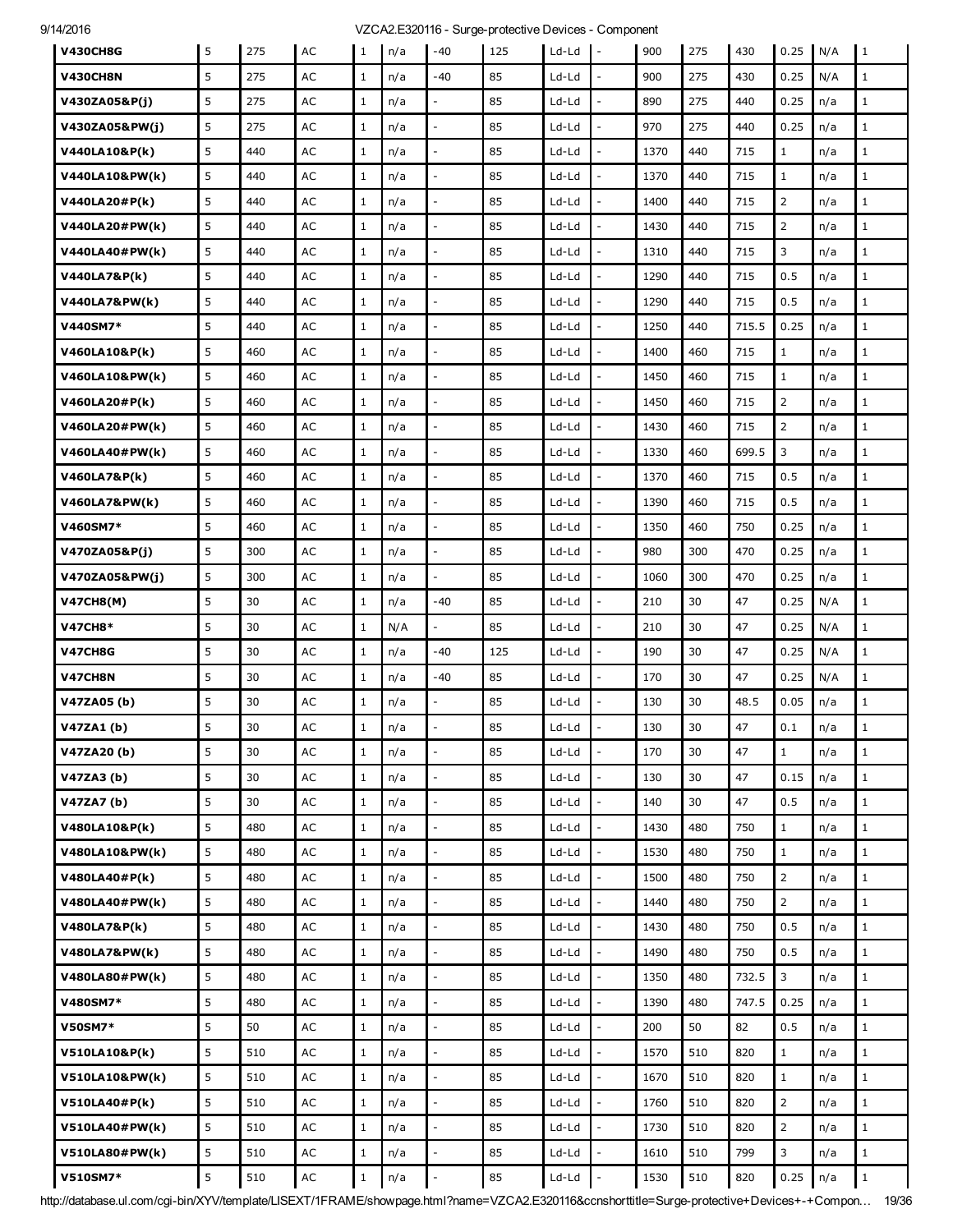| <b>V56CH8(M)</b>          | 5 | 35  | AC            | $\mathbf 1$  | n/a | -40                      | 85  | Ld-Ld   |                          | 250  | 35  | 56    | 0.25           | N/A | $\mathbf{1}$ |
|---------------------------|---|-----|---------------|--------------|-----|--------------------------|-----|---------|--------------------------|------|-----|-------|----------------|-----|--------------|
| <b>V56CH8*</b>            | 5 | 35  | AC            | $\mathbf 1$  | N/A |                          | 85  | Ld-Ld   |                          | 250  | 35  | 56    | 0.25           | N/A | $\mathbf{1}$ |
| V56CH8G                   | 5 | 35  | AC            | $\mathbf 1$  | n/a | -40                      | 125 | Ld-Ld   | $\overline{a}$           | 210  | 35  | 56    | 0.25           | N/A | $\mathbf{1}$ |
| V56CH8N                   | 5 | 35  | AC            | $\mathbf 1$  | n/a | -40                      | 85  | Ld-Ld   |                          | 210  | 35  | 56    | 0.25           | N/A | $1\,$        |
| <b>V56MLA1206(L)</b>      | 5 | 40  | AC            | $\mathbf 1$  | n/a | -40                      | 125 | Ld-Ld   | $\overline{a}$           | 190  | 40  | 69    | 0.05           | N/A | $\mathbf{1}$ |
| V56ZA05 (b)               | 5 | 35  | AC            | $\mathbf 1$  | n/a |                          | 85  | Ld-Ld   | $\overline{a}$           | 140  | 35  | 58    | 0.05           | n/a | $1\,$        |
| V56ZA2(b)                 | 5 | 35  | AC            | $\mathbf 1$  | n/a |                          | 85  | Ld-Ld   |                          | 150  | 35  | 56    | 0.1            | n/a | $\mathbf 1$  |
| V56ZA20(b)                | 5 | 35  | AC            | $\mathbf{1}$ | n/a |                          | 85  | Ld-Ld   | $\overline{a}$           | 190  | 35  | 56    | $\mathbf{1}$   | n/a | $\mathbf{1}$ |
| V56ZA3 (b)                | 5 | 35  | AC            | $1\,$        | n/a | $\overline{\phantom{a}}$ | 85  | Ld-Ld   | $\overline{a}$           | 150  | 35  | 56    | 0.15           | n/a | $\mathbf 1$  |
| V56ZA8 (b)                | 5 | 35  | AC            | $\mathbf 1$  | n/a |                          | 85  | Ld-Ld   |                          | 150  | 35  | 56    | 0.5            | n/a | $1\,$        |
| V575LA10&P(k)             | 5 | 575 | AC            | $\mathbf 1$  | n/a | $\overline{a}$           | 85  | Ld-Ld   | $\overline{a}$           | 1710 | 575 | 910   | $\mathbf{1}$   | n/a | $\mathbf{1}$ |
| V575LA10&PW(k)            | 5 | 575 | AC            | $\mathbf 1$  | n/a | $\overline{\phantom{a}}$ | 85  | Ld-Ld   | $\overline{a}$           | 1710 | 575 | 910   | $\mathbf{1}$   | n/a | $\mathbf 1$  |
| V575LA40#P(k)             | 5 | 575 | AC            | $\mathbf{1}$ | n/a |                          | 85  | Ld-Ld   |                          | 2020 | 575 | 910   | $\overline{2}$ | n/a | $\mathbf{1}$ |
| V575LA40#PW(k)            | 5 | 575 | AC            | $1\,$        | n/a |                          | 85  | Ld-Ld   | $\overline{\phantom{a}}$ | 2020 | 575 | 910   | $\overline{2}$ | n/a | $\mathbf{1}$ |
| V575LA80#PW(k)            | 5 | 575 | AC            | $\mathbf 1$  | n/a | $\overline{a}$           | 85  | Ld-Ld   | $\overline{a}$           | 1870 | 575 | 889.5 | 3              | n/a | $\mathbf 1$  |
| <b>V60SM7*</b>            | 5 | 60  | AC            | $\mathbf 1$  | n/a |                          | 85  | Ld-Ld   |                          | 240  | 60  | 100   | 0.5            | n/a | $\mathbf{1}$ |
| V620ZA05&P(j)             | 5 | 385 | AC            | $1\,$        | n/a |                          | 85  | Ld-Ld   | $\overline{\phantom{a}}$ | 1070 | 385 | 620   | 0.25           | n/a | $\mathbf{1}$ |
| V620ZA05&PW(j)            | 5 | 385 | AC            | $\mathbf 1$  | n/a | $\overline{\phantom{a}}$ | 85  | Ld-Ld   | $\overline{a}$           | 1160 | 385 | 620   | 0.25           | n/a | $\mathbf 1$  |
| V625LA10&P(k)             | 5 | 625 | AC            | $\mathbf{1}$ | n/a |                          | 85  | Ld-Ld   |                          | 1860 | 625 | 1000  | $\mathbf{1}$   | n/a | $\mathbf{1}$ |
| V625LA10&PW(k)            | 5 | 625 | AC            | $\mathbf{1}$ | n/a |                          | 85  | Ld-Ld   | $\overline{a}$           | 1960 | 625 | 1000  | $\mathbf{1}$   | n/a | $\mathbf{1}$ |
| V625LA40#P(k)             | 5 | 625 | AC            | $\mathbf 1$  | n/a | $\overline{\phantom{a}}$ | 85  | Ld-Ld   | $\overline{a}$           | 2280 | 625 | 1000  | $\overline{2}$ | n/a | $\mathbf 1$  |
| V625LA40#PW(k)            | 5 | 625 | AC            | $\mathbf 1$  | n/a |                          | 85  | Ld-Ld   |                          | 2320 | 625 | 1000  | $\overline{2}$ | n/a | $\mathbf{1}$ |
| V625LA80#PW(k)            | 5 | 625 | AC            | $1\,$        | n/a | $\overline{a}$           | 85  | Ld-Ld   | $\overline{a}$           | 2130 | 625 | 1000  | 3              | n/a | $1\,$        |
| V660LA10&P(k)             | 5 | 660 | AC            | $\mathbf 1$  | n/a | $\overline{a}$           | 85  | Ld-Ld   | $\overline{a}$           | 2010 | 660 | 1080  | $\mathbf{1}$   | n/a | $\mathbf{1}$ |
| V660LA10&PW(k)            | 5 | 660 | AC            | $\mathbf 1$  | n/a |                          | 85  | Ld-Ld   | L,                       | 2110 | 660 | 1080  | $\mathbf{1}$   | n/a | $\mathbf{1}$ |
| V660LA100#PW(k)           | 5 | 660 | AC            | $\mathbf{1}$ | n/a |                          | 85  | Ld-Ld   |                          | 2390 | 660 | 1020  | 3              | n/a | $1\,$        |
| V660LA50#P(k)             | 5 | 660 | AC            | $\mathbf 1$  | n/a |                          | 85  | Ld-Ld   |                          | 2550 | 660 | 1080  | $\overline{2}$ | n/a | $\mathbf{1}$ |
| V660LA50#PW(k)            | 5 | 660 | $\mathsf{AC}$ | $\mathbf{1}$ | n/a |                          | 85  | Ld-Ld   |                          | 2620 | 660 | 1080  | $\overline{2}$ | n/a | $\mathbf{1}$ |
| V680LA10&P(k)             | 5 | 680 | AC            | $\mathbf 1$  | n/a |                          | 85  | Ld-Ld   | $\overline{a}$           | 2170 | 680 | 1100  | $\mathbf{1}$   | n/a | $\mathbf 1$  |
| <b>V680LA10&amp;PW(k)</b> | 5 | 680 | $\mathsf{AC}$ | $\mathbf 1$  | n/a | $\overline{a}$           | 85  | Ld-Ld   | $\overline{a}$           | 2260 | 680 | 1100  | $\mathbf{1}$   | n/a | $\mathbf{1}$ |
| V680LA100#PW(k)           | 5 | 680 | AC            | $\mathbf 1$  | n/a | $\blacksquare$           | 85  | Ld-Ld   | $\overline{a}$           | 2680 | 680 | 1060  | 3              | n/a | $\mathbf{1}$ |
| V680LA80#P(k)             | 5 | 680 | AC            | $\mathbf 1$  | n/a |                          | 85  | $Ld-Ld$ | $\overline{a}$           | 2810 | 680 | 1100  | $\overline{2}$ | n/a | $1\,$        |
| V680LA80#PW(k)            | 5 | 680 | $\mathsf{AC}$ | $\mathbf 1$  | n/a | $\overline{a}$           | 85  | Ld-Ld   | $\overline{a}$           | 2920 | 680 | 1100  | $\overline{2}$ | n/a | $\mathbf{1}$ |
| V680ZA05&P(j)             | 5 | 420 | $\mathsf{AC}$ | $\,1$        | n/a | $\overline{\phantom{a}}$ | 85  | Ld-Ld   | $\overline{a}$           | 1170 | 420 | 680   | 0.25           | n/a | $1\,$        |
| V680ZA05&PW(j)            | 5 | 420 | AC            | $\mathbf 1$  | n/a |                          | 85  | $Ld-Ld$ | $\overline{a}$           | 1260 | 420 | 680   | 0.25           | n/a | $\mathbf{1}$ |
| <b>V68CH8(M)</b>          | 5 | 40  | AC            | $\mathbf 1$  | n/a | $-40$                    | 85  | Ld-Ld   | $\overline{a}$           | 260  | 40  | 68    | 0.25           | N/A | $\mathbf{1}$ |
| <b>V68CH8*</b>            | 5 | 40  | $\mathsf{AC}$ | $\,1$        | N/A | $\frac{1}{2}$            | 85  | $Ld-Ld$ | $\overline{a}$           | 260  | 40  | 68    | 0.25           | N/A | $1\,$        |
| <b>V68CH8G</b>            | 5 | 40  | AC            | $\mathbf 1$  | n/a | -40                      | 125 | Ld-Ld   |                          | 240  | 40  | 68    | 0.25           | N/A | $\mathbf{1}$ |
| <b>V68CH8N</b>            | 5 | 40  | AC            | $\mathbf 1$  | n/a | $-40$                    | 85  | Ld-Ld   |                          | 240  | 40  | 68    | 0.25           | N/A | $\mathbf{1}$ |
| V68ZA05(b)                | 5 | 40  | AC            | $\mathbf 1$  | n/a | $\frac{1}{2}$            | 85  | $Ld-Ld$ | $\overline{a}$           | 170  | 40  | 70.5  | 0.05           | n/a | $\mathbf 1$  |
| V68ZA10(b)                | 5 | 40  | AC            | $\mathbf 1$  | n/a |                          | 85  | Ld-Ld   | $\overline{a}$           | 200  | 40  | 68    | 0.5            | n/a | $\mathbf{1}$ |
| V68ZA2(b)                 | 5 | 40  | AC            | $\mathbf 1$  | n/a | $\overline{a}$           | 85  | Ld-Ld   | $\overline{\phantom{a}}$ | 170  | 40  | 68    | 0.1            | n/a | $\mathbf{1}$ |
| V68ZA20(b)                | 5 | 40  | AC            | $\mathbf 1$  | n/a | $\overline{\phantom{a}}$ | 85  | $Ld-Ld$ | $\overline{a}$           | 220  | 40  | 68    | $\mathbf{1}$   | n/a | $\mathbf 1$  |
| V68ZA3(b)                 | 5 | 40  | AC            | $1\,$        | n/a |                          | 85  | Ld-Ld   | $\overline{a}$           | 170  | 40  | 68    | 0.15           | n/a | $\mathbf{1}$ |
| V715ZA05&P(j)             | 5 | 440 | $\mathsf{AC}$ | $\mathbf 1$  | n/a | $\overline{a}$           | 85  | $Ld-Ld$ | $\overline{a}$           | 1270 | 440 | 715   | 0.25           | n/a | $\,1\,$      |
|                           |   |     |               |              |     |                          |     |         |                          |      |     |       |                |     |              |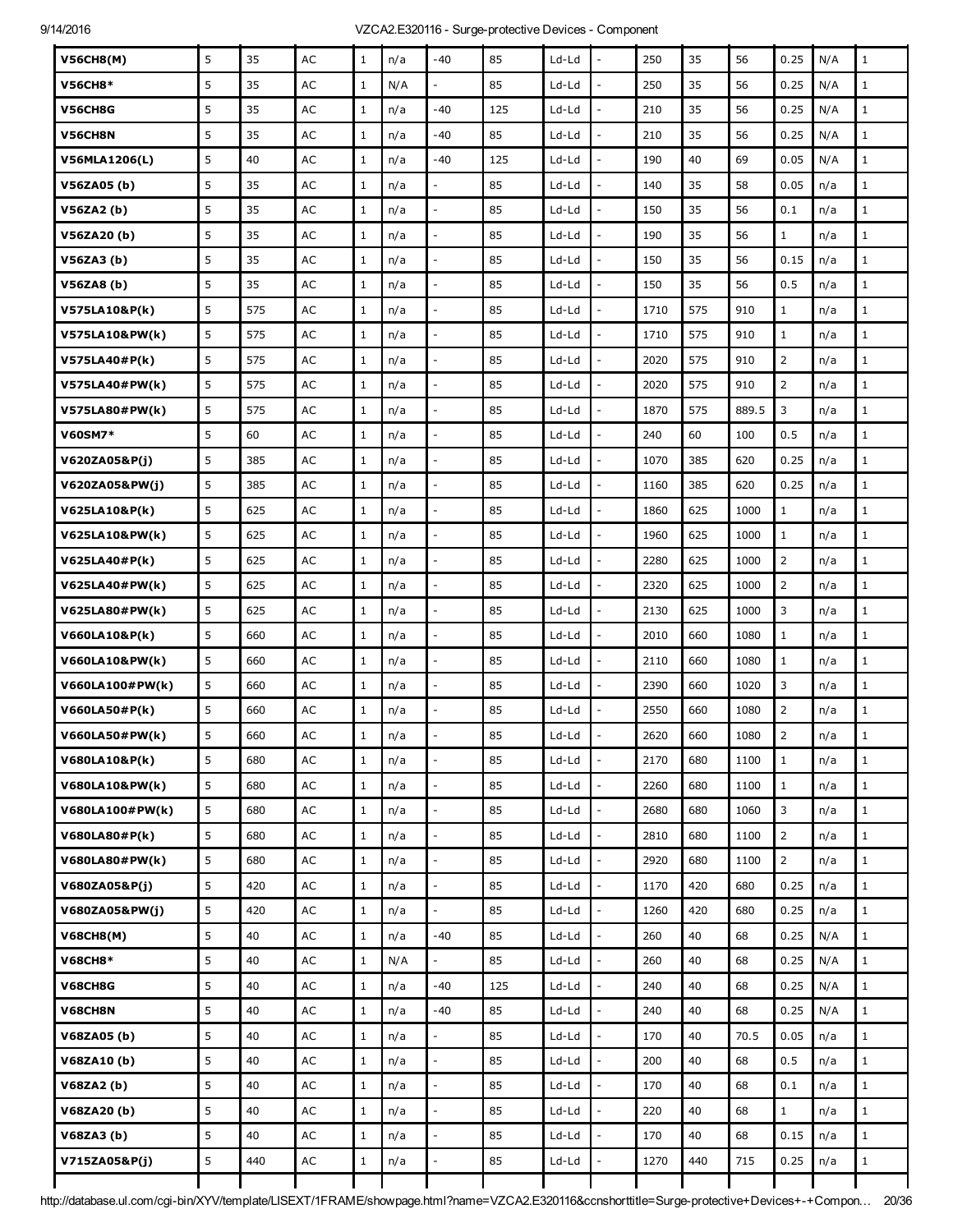| V715ZA05&PW(j)         | 5 | 440 | AC            | 1            | n/a | $\sim$                   | 85  | Ld-Ld   | $\blacksquare$               | 1370 | 440 | 715  | 0.25           | n/a | 1            |
|------------------------|---|-----|---------------|--------------|-----|--------------------------|-----|---------|------------------------------|------|-----|------|----------------|-----|--------------|
| V750ZA05&P(j)          | 5 | 460 | AC            | $\mathbf{1}$ | n/a | $\overline{\phantom{a}}$ | 85  | Ld-Ld   | $\overline{\phantom{a}}$     | 1370 | 460 | 750  | 0.25           | n/a | $\mathbf{1}$ |
| V750ZA05&PW(j)         | 5 | 460 | AC            | $\mathbf{1}$ | n/a |                          | 85  | Ld-Ld   |                              | 1480 | 460 | 750  | 0.25           | n/a | $\mathbf{1}$ |
| V82ZA05 (b)            | 5 | 50  | AC            | $\mathbf{1}$ | n/a |                          | 85  | Ld-Ld   |                              | 170  | 50  | 85   | 0.1            | n/a | $\mathbf{1}$ |
| V82ZA12(b)             | 5 | 50  | AC            | $\mathbf{1}$ | n/a | $\mathbb{L}^2$           | 85  | Ld-Ld   | $\overline{\phantom{a}}$     | 260  | 50  | 82   | $\overline{2}$ | n/a | $\mathbf{1}$ |
| V82ZA2(b)              | 5 | 50  | AC            | $\mathbf{1}$ | n/a |                          | 85  | Ld-Ld   |                              | 210  | 50  | 82   | 0.5            | n/a | $\mathbf{1}$ |
| V82ZA20(b)             | 5 | 50  | AC            | $\mathbf{1}$ | n/a |                          | 85  | Ld-Ld   |                              | 300  | 50  | 82   | 3              | n/a | $\mathbf{1}$ |
| V82ZA4 (b)             | 5 | 50  | AC            | $\mathbf{1}$ | n/a | $\mathbb{L}$             | 85  | Ld-Ld   | $\overline{\phantom{a}}$     | 240  | 50  | 82   | $\mathbf{1}$   | n/a | $\mathbf{1}$ |
| <b>ULTRAMOV Series</b> |   |     |               |              |     |                          |     |         |                              |      |     |      |                |     |              |
| V14E230P(c)            | 5 | 230 | AC            | $\mathbf{1}$ | n/a | $\sim$                   | 105 | Ld-Ld   | $\overline{\phantom{a}}$     | 920  | 230 | 361  | 3              | n/a | $\mathbf{1}$ |
| V14E250P (c)           | 5 | 250 | AC            | $\mathbf{1}$ | n/a | $\mathbb{Z}^2$           | 105 | Ld-Ld   | $\overline{\phantom{0}}$     | 1010 | 250 | 391  | 3              | n/a | $\mathbf{1}$ |
| V14E275P (c)           | 5 | 275 | AC            | $\mathbf{1}$ | n/a |                          | 105 | Ld-Ld   |                              | 1120 | 275 | 431  | 3              | n/a | $\mathbf{1}$ |
| V14E300P (c)           | 5 | 300 | AC            | $\mathbf{1}$ | n/a | $\mathcal{L}$            | 105 | Ld-Ld   |                              | 1230 | 300 | 471  | 3              | n/a | $\mathbf{1}$ |
| V14E320P(c)            | 5 | 320 | AC            | $\mathbf{1}$ | n/a | $\mathcal{L}$            | 105 | Ld-Ld   | $\overline{a}$               | 1330 | 320 | 511  | 3              | n/a | $\mathbf{1}$ |
| V14E385P (c)           | 5 | 385 | AC            | $\mathbf{1}$ | n/a |                          | 105 | Ld-Ld   |                              | 1580 | 385 | 621  | 3              | n/a | $\mathbf{1}$ |
| V14E420P (c)           | 5 | 420 | AC            | $\mathbf{1}$ | n/a | $\overline{a}$           | 105 | Ld-Ld   |                              | 1710 | 420 | 681  | 3              | n/a | $\mathbf{1}$ |
| V14E440P (c)           | 5 | 440 | AC            | $\mathbf{1}$ | n/a | $\overline{\phantom{a}}$ | 105 | Ld-Ld   |                              | 1780 | 440 | 715  | 3              | n/a | $\mathbf{1}$ |
| V20E130P(c)            | 5 | 130 | AC            | $\mathbf{1}$ | n/a |                          | 105 | Ld-Ld   | $\overline{a}$               | 610  | 130 | 205  | 5              | n/a | $1\,$        |
| V20E140P (c)           | 5 | 140 | AC            | $\mathbf{1}$ | n/a | $\overline{a}$           | 105 | Ld-Ld   |                              | 680  | 140 | 221  | 5              | n/a | $1\,$        |
| V20E150P (c)           | 5 | 150 | AC            | $\mathbf{1}$ | n/a | $\overline{a}$           | 105 | Ld-Ld   |                              | 770  | 150 | 241  | 5              | n/a | $\mathbf{1}$ |
| V20E175P (c)           | 5 | 175 | AC            | $\mathbf{1}$ | n/a | $\overline{\phantom{a}}$ | 105 | Ld-Ld   | $\overline{a}$               | 910  | 175 | 271  | 5              | n/a | $\mathbf{1}$ |
| V20E230P (c)           | 5 | 230 | AC            | $\mathbf{1}$ | n/a |                          | 105 | Ld-Ld   |                              | 960  | 230 | 361  | 5              | n/a | $\mathbf{1}$ |
| V20E250P (c)           | 5 | 250 | AC            | $\mathbf{1}$ | n/a | $\overline{a}$           | 105 | Ld-Ld   |                              | 1030 | 250 | 391  | 5              | n/a | $\mathbf{1}$ |
| V20E275P (c)           | 5 | 275 | AC            | $\mathbf{1}$ | n/a | $\overline{\phantom{a}}$ | 105 | Ld-Ld   | $\qquad \qquad \blacksquare$ | 1130 | 275 | 431  | 5              | n/a | $\mathbf{1}$ |
| V20E300P (c)           | 5 | 300 | AC            | $\mathbf{1}$ | n/a |                          | 105 | Ld-Ld   |                              | 1220 | 300 | 511  | 5              | n/a | $\mathbf{1}$ |
| V20E320P (c)           | 5 | 320 | AC            | $\mathbf{1}$ | n/a | $\overline{\phantom{a}}$ | 105 | Ld-Ld   | $\mathbb{L}$                 | 1300 | 320 | 511  | 5              | n/a | $\mathbf{1}$ |
| V20E385P (c)           | 5 | 385 | AC            | $\mathbf{1}$ | n/a | $\mathbb{L}$             | 105 | Ld-Ld   | $\overline{a}$               | 1490 | 385 | 621  | 5              | n/a | $\mathbf{1}$ |
| V20E420P (c)           | 5 | 420 | AC            | $\mathbf{1}$ | n/a |                          | 105 | Ld-Ld   |                              | 1590 | 420 | 681  | 5              | n/a | $\mathbf{1}$ |
| V20E440P (c)           | 5 | 440 | AC            | $\mathbf{1}$ | n/a | $\overline{\phantom{a}}$ | 105 | Ld-Ld   | $\overline{a}$               | 1640 | 440 | 715  | 5              | n/a | $\mathbf{1}$ |
| V20E460P (c)           | 5 | 460 | AC            | $\mathbf{1}$ | n/a | $\mathbb{Z}^2$           | 105 | Ld-Ld   | $\overline{\phantom{a}}$     | 1700 | 460 | 751  | 5              | n/a | $1\,$        |
| V20E510P(c)            | 5 | 510 | AC            | $\mathbf{1}$ | n/a |                          | 105 | Ld-Ld   |                              | 2170 | 510 | 821  | 5              | n/a | $\mathbf{1}$ |
| V20E550P (c)           | 5 | 550 | $\mathsf{AC}$ | $\mathbf{1}$ | n/a | $\overline{\phantom{a}}$ | 105 | $Ld-Ld$ |                              | 2390 | 550 | 911  | 5              | n/a | $\mathbf{1}$ |
| V20E625P (c)           | 5 | 625 | AC            | $\mathbf{1}$ | n/a | $\mathbb{L}^2$           | 105 | Ld-Ld   | $\overline{\phantom{a}}$     | 2600 | 625 | 1001 | 5              | n/a | $\mathbf{1}$ |
| <b>UltraMOV</b>        |   |     |               |              |     |                          |     |         |                              |      |     |      |                |     |              |
| P14V130(c)             | 5 | 130 | AC            | $\mathbf{1}$ | N/A | $-40$                    | 105 | Ld-Ld   | $\overline{\phantom{a}}$     | 540  | 130 | 205  | 3              | N/A | $\mathbf{1}$ |
| P14V140 (c)            | 5 | 140 | $\mathsf{AC}$ | $\mathbf{1}$ | N/A | $-40$                    | 105 | Ld-Ld   | $\overline{\phantom{0}}$     | 570  | 140 | 220  | 3              | N/A | $\mathbf{1}$ |
| P14V150(c)             | 5 | 150 | $\mathsf{AC}$ | $\mathbf{1}$ | N/A | -40                      | 105 | Ld-Ld   |                              | 610  | 150 | 240  | 3              | N/A | $\mathbf{1}$ |
| P14V175 (c)            | 5 | 175 | AC            | $\mathbf{1}$ | N/A | -40                      | 105 | Ld-Ld   | $\overline{a}$               | 670  | 175 | 270  | 3              | N/A | $1\,$        |
| P14V460 (c)            | 5 | 460 | $\mathsf{AC}$ | $\mathbf{1}$ | N/A | $-40$                    | 105 | Ld-Ld   | $\overline{a}$               | 1820 | 460 | 750  | 3              | N/A | $\mathbf{1}$ |
| P14V510(c)             | 5 | 510 | AC            | $\mathbf{1}$ | N/A | -40                      | 105 | Ld-Ld   | $\overline{a}$               | 1970 | 510 | 820  | 3              | N/A | $\mathbf{1}$ |
| P14V550 (c)            | 5 | 550 | AC            | $\,1$        | N/A | $-40$                    | 105 | Ld-Ld   | $\overline{a}$               | 2170 | 550 | 910  | 3              | N/A | $\mathbf{1}$ |
| P14V625 (c)            | 5 | 625 | $\mathsf{AC}$ | $\mathbf{1}$ | N/A | -40                      | 105 | Ld-Ld   | $\overline{a}$               | 2370 | 625 | 1000 | 3              | N/A | $\mathbf{1}$ |
| V14E130P(c)            | 5 | 130 | AC            | $\,1$        | N/A | -40                      | 105 | Ld-Ld   | $\overline{\phantom{a}}$     | 540  | 130 | 205  | 3              | N/A | $\mathbf{1}$ |
| V14E140P (c)           | 5 | 140 | AC            | $\mathbf{1}$ | N/A | -40                      | 105 | Ld-Ld   | $\overline{a}$               | 570  | 140 | 220  | 3              | N/A | $\mathbf{1}$ |
| V14E150P(c)            | 5 | 150 | AC            | $\mathbf{1}$ | N/A | -40                      | 105 | Ld-Ld   |                              | 610  | 150 | 240  | 3              | N/A | $1\,$        |
| V14E175P (c)           | 5 | 175 | $\mathsf{AC}$ | $1\,$        | N/A | $-40$                    | 105 | Ld-Ld   |                              | 670  | 175 | 270  | 3              | N/A | $\mathbf 1$  |

http://database.ul.com/cgi-bin/XYV/template/LISEXT/1FRAME/showpage.html?name=VZCA2.E320116&ccnshorttitle=Surge-protective+Devices+-+Compon… 21/36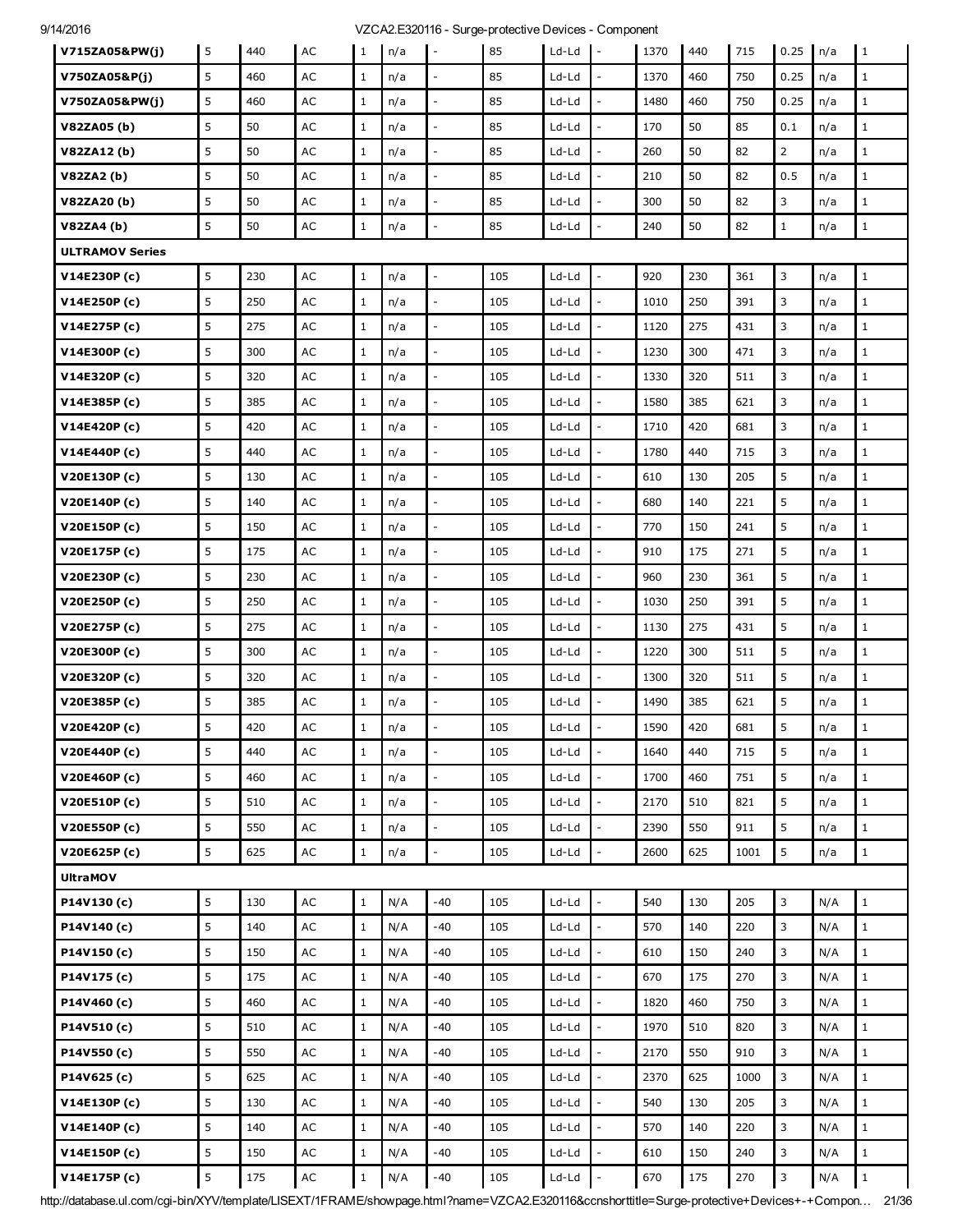| V14E460P(c)  | 5 | 460 | AC            | $\mathbf{1}$ | N/A | -40            | 105 | Ld-Ld   |                          | 1820 | 460 | 750  | 3              | N/A | $\mathbf{1}$ |
|--------------|---|-----|---------------|--------------|-----|----------------|-----|---------|--------------------------|------|-----|------|----------------|-----|--------------|
| V14E510P(c)  | 5 | 510 | AC            | $\mathbf{1}$ | N/A | $-40$          | 105 | Ld-Ld   | ÷,                       | 1970 | 510 | 820  | 3              | N/A | $\mathbf{1}$ |
| V14E550P (c) | 5 | 550 | AC            | $\mathbf{1}$ | N/A | -40            | 105 | Ld-Ld   | $\frac{1}{2}$            | 2170 | 550 | 910  | 3              | N/A | $\mathbf{1}$ |
| V14E625P (c) | 5 | 625 | AC            | $\mathbf{1}$ | N/A | -40            | 105 | Ld-Ld   |                          | 2370 | 625 | 1000 | 3              | N/A | $\mathbf{1}$ |
| V20P550P (c) | 5 | 550 | AC            | $\,1$        | N/A | $\overline{a}$ | 125 | Ld-Ld   | $\overline{\phantom{a}}$ | 1950 | 550 | 910  | 5              | N/A | $\mathbf 1$  |
| UltramMOV25  |   |     |               |              |     |                |     |         |                          |      |     |      |                |     |              |
| V25S115P(c)  | 5 | 115 | AC            | $\mathbf{1}$ | N/A | $-40$          | 85  | Ld-Ld   | $\frac{1}{2}$            | 540  | 115 | 180  | 10             | N/A | $\mathbf{1}$ |
| V25S130P (c) | 5 | 130 | AC            | $\mathbf{1}$ | N/A | $-40$          | 85  | Ld-Ld   |                          | 580  | 130 | 205  | 10             | N/A | $1\,$        |
| V25S140P (c) | 5 | 140 | AC            | $\mathbf{1}$ | N/A | -40            | 85  | Ld-Ld   | ÷,                       | 610  | 140 | 220  | 10             | N/A | $\mathbf{1}$ |
| V25S150P (c) | 5 | 150 | AC            | $\mathbf{1}$ | N/A | -40            | 85  | Ld-Ld   | $\overline{a}$           | 670  | 150 | 240  | 10             | N/A | $\mathbf{1}$ |
| V25S175P (c) | 5 | 175 | AC            | $\mathbf{1}$ | N/A | $-40$          | 85  | Ld-Ld   |                          | 740  | 175 | 270  | 10             | N/A | $1\,$        |
| V25S230P (c) | 5 | 230 | AC            | $\mathbf{1}$ | N/A | -40            | 85  | Ld-Ld   | L,                       | 960  | 230 | 360  | 10             | N/A | $\mathbf{1}$ |
| V25S250P (c) | 5 | 250 | AC            | $\mathbf{1}$ | N/A | -40            | 85  | Ld-Ld   | ÷,                       | 1030 | 250 | 390  | 10             | N/A | $\mathbf{1}$ |
| V25S275P (c) | 5 | 275 | AC            | $\mathbf{1}$ | N/A | $-40$          | 85  | Ld-Ld   | $\overline{a}$           | 1120 | 275 | 430  | 10             | N/A | $1\,$        |
| V25S300P(c)  | 5 | 300 | AC            | $\mathbf{1}$ | N/A | -40            | 85  | Ld-Ld   | $\overline{a}$           | 1200 | 300 | 470  | 10             | N/A | $\mathbf{1}$ |
| V25S320P(c)  | 5 | 320 | AC            | $\mathbf{1}$ | N/A | -40            | 85  | Ld-Ld   | $\frac{1}{2}$            | 1270 | 320 | 510  | 10             | N/A | $\mathbf{1}$ |
| V25S385P (c) | 5 | 385 | AC            | $\mathbf{1}$ | N/A | -40            | 85  | Ld-Ld   |                          | 1550 | 385 | 620  | 10             | N/A | $\mathbf{1}$ |
| V25S420P (c) | 5 | 420 | AC            | $\mathbf{1}$ | N/A | $-40$          | 85  | Ld-Ld   | ÷,                       | 1720 | 420 | 680  | 10             | N/A | $\mathbf{1}$ |
| V25S440P (c) | 5 | 440 | AC            | $\mathbf{1}$ | N/A | -40            | 85  | Ld-Ld   | $\overline{a}$           | 1800 | 440 | 715  | 10             | N/A | $\mathbf{1}$ |
| V25S460P (c) | 5 | 460 | AC            | $\mathbf{1}$ | N/A | -40            | 85  | Ld-Ld   |                          | 1890 | 460 | 750  | 10             | N/A | $\mathbf{1}$ |
| V25S510P (c) | 5 | 510 | AC            | $\mathbf{1}$ | N/A | -40            | 85  | Ld-Ld   | L,                       | 2090 | 510 | 820  | 10             | N/A | $\mathbf{1}$ |
| V25S550P (c) | 5 | 550 | AC            | $\mathbf{1}$ | N/A | -40            | 85  | Ld-Ld   | $\overline{\phantom{a}}$ | 2280 | 550 | 910  | 10             | N/A | $\mathbf 1$  |
| V25S625P (c) | 5 | 625 | AC            | $\mathbf{1}$ | N/A | -40            | 85  | Ld-Ld   |                          | 2540 | 625 | 1000 | 10             | N/A | $\mathbf{1}$ |
| V25S750P (c) | 5 | 750 | AC            | $\mathbf 1$  | N/A | $-40$          | 85  | Ld-Ld   | $\frac{1}{2}$            | 2940 | 750 | 1200 | 10             | N/A | $\mathbf{1}$ |
| <b>RA</b>    |   |     |               |              |     |                |     |         |                          |      |     |      |                |     |              |
| 200R22(h)    | 5 | 130 | AC            | $\mathbf{1}$ | N/A | -40            | 105 | Ld-Ld   | ÷,                       | 480  | 130 | 205  | 3              | N/A | $\mathbf{1}$ |
| 220R (h)     | 5 | 140 | AC            | $\mathbf{1}$ | N/A | -40            | 105 | Ld-Ld   |                          | 510  | 140 | 220  | 0.5            | N/A | $\,1\,$      |
| 220R16(h)    | 5 | 140 | $\mathsf{AC}$ | $\mathbf 1$  | N/A | $-40$          | 105 | Ld-Ld   |                          | 510  | 140 | 220  | $\overline{2}$ | N/A | $\mathbf{1}$ |
| 240R (h)     | 5 | 150 | $\mathsf{AC}$ | $\mathbf{1}$ | N/A | -40            | 105 | Ld-Ld   | $\overline{a}$           | 580  | 150 | 240  | 0.5            | N/A | $1\,$        |
| 240R16(h)    | 5 | 150 | $\mathsf{AC}$ | $\,1$        | N/A | $-40$          | 105 | $Ld-Ld$ | $\overline{a}$           | 570  | 150 | 240  | $\overline{2}$ | N/A | $\mathbf 1$  |
| 240R22(h)    | 5 | 150 | $\mathsf{AC}$ | $1\,$        | N/A | $-40$          | 105 | $Ld-Ld$ | $\overline{a}$           | 560  | 150 | 240  | 3              | N/A | $\mathbf 1$  |
| 270R(h)      | 5 | 175 | $\mathsf{AC}$ | $\mathbf{1}$ | N/A | -40            | 105 | Ld-Ld   | $\overline{a}$           | 660  | 175 | 270  | 0.5            | N/A | $\mathbf 1$  |
| 270R16(h)    | 5 | 175 | $\mathsf{AC}$ | $\,1$        | N/A | $-40$          | 105 | $Ld-Ld$ | $\overline{a}$           | 650  | 175 | 270  | $\overline{2}$ | N/A | $\mathbf{1}$ |
| 270R22(h)    | 5 | 175 | $\mathsf{AC}$ | $1\,$        | N/A | $-40$          | 105 | $Ld-Ld$ | $\overline{a}$           | 630  | 175 | 270  | 3              | N/A | $1\,$        |
| 360R (h)     | 5 | 230 | AC            | $1\,$        | N/A | -40            | 105 | Ld-Ld   | $\overline{a}$           | 770  | 230 | 360  | 0.5            | N/A | $1\,$        |
| 360R16(h)    | 5 | 230 | $\mathsf{AC}$ | $1\,$        | N/A | -40            | 105 | $Ld-Ld$ |                          | 750  | 230 | 360  | $\overline{2}$ | N/A | $\,1$        |
| 390R (h)     | 5 | 250 | $\mathsf{AC}$ | $\mathbf{1}$ | N/A | -40            | 105 | $Ld-Ld$ | $\overline{a}$           | 800  | 250 | 390  | 0.5            | N/A | $1\,$        |
| 390R16(h)    | 5 | 250 | AC            | $\mathbf{1}$ | N/A | -40            | 105 | Ld-Ld   | $\overline{\phantom{a}}$ | 760  | 250 | 390  | $\overline{2}$ | N/A | $\,1$        |
| 390R22(h)    | 5 | 250 | $\mathsf{AC}$ | $\mathbf{1}$ | N/A | $-40$          | 105 | $Ld-Ld$ | $\overline{a}$           | 790  | 250 | 390  | 3              | N/A | $\mathbf{1}$ |
| 430R (h)     | 5 | 275 | $\mathsf{AC}$ | $\mathbf{1}$ | N/A | $-40$          | 105 | $Ld-Ld$ | $\overline{a}$           | 1040 | 275 | 430  | 0.5            | N/A | $1\,$        |
| 430R16(h)    | 5 | 275 | AC            | $\mathbf{1}$ | N/A | -40            | 105 | Ld-Ld   | $\frac{1}{2}$            | 870  | 275 | 430  | $\overline{2}$ | N/A | $\mathbf 1$  |
| 430R22(h)    | 5 | 275 | $\mathsf{AC}$ | $\mathbf{1}$ | N/A | $-40$          | 105 | Ld-Ld   | $\overline{a}$           | 880  | 275 | 430  | 3              | N/A | $\mathbf{1}$ |
| V200RA22 (h) | 5 | 130 | $\mathsf{AC}$ | $\,1$        | N/A | $-40$          | 105 | $Ld-Ld$ | $\overline{a}$           | 480  | 130 | 205  | 3              | N/A | $\mathbf{1}$ |
| V220RA16(h)  | 5 | 140 | $\mathsf{AC}$ | $\mathbf{1}$ | N/A | -40            | 105 | $Ld-Ld$ | $\overline{\phantom{a}}$ | 510  | 140 | 220  | $\overline{2}$ | N/A | $\,1$        |
| V220RA8 (h)  | 5 | 140 | $\mathsf{AC}$ | $\mathbf{1}$ | N/A | -40            | 105 | $Ld-Ld$ |                          | 510  | 140 | 220  | 0.5            | N/A | $\mathbf 1$  |
|              |   |     |               |              |     |                |     |         |                          |      |     |      |                |     |              |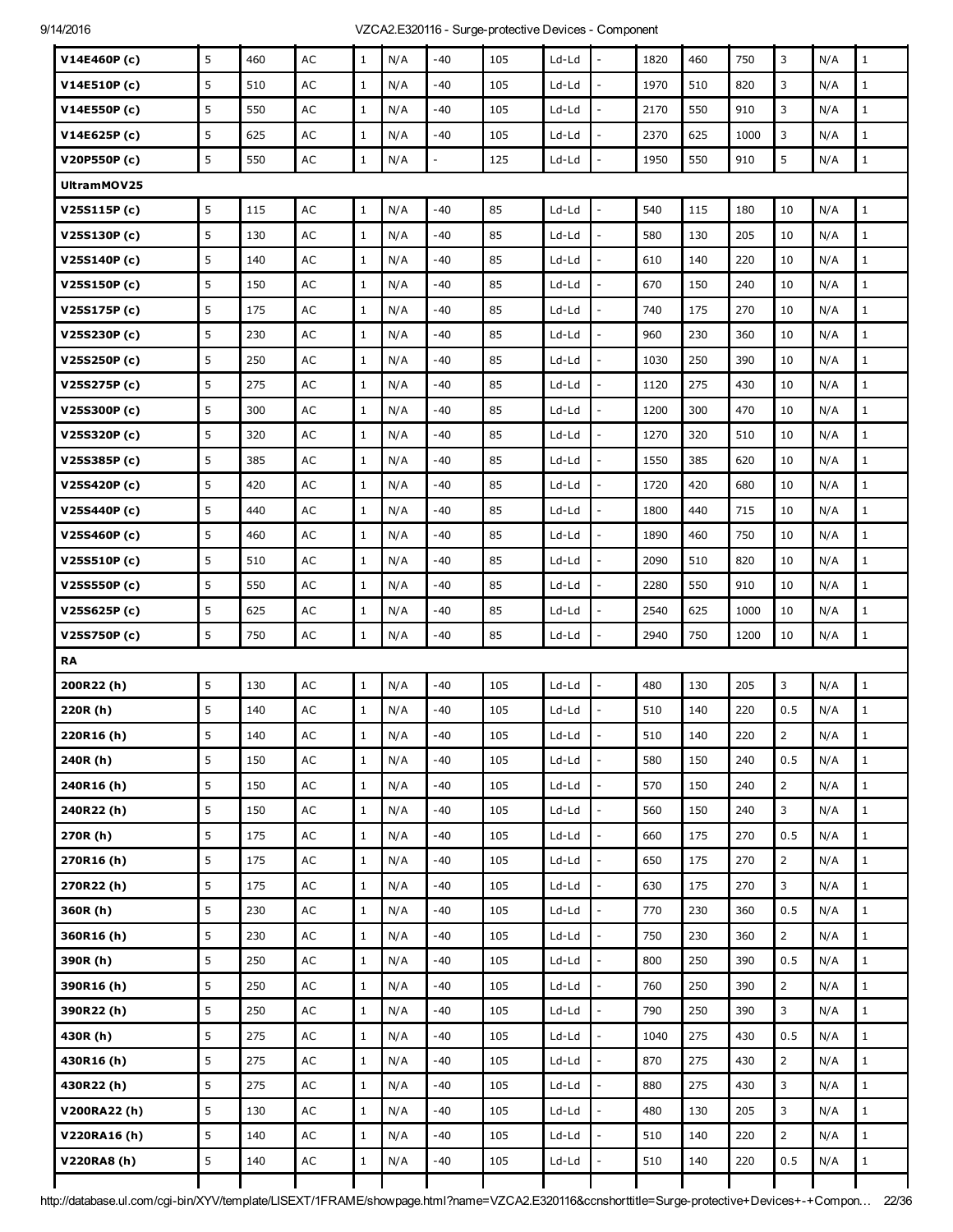| V240RA16(h)          | 5 | 150    | AC            | 1                        | N/A | $-40$ | 105 | Ld-Ld   | $\mathbf{I}$ -               | 570  | 150    | 240  | $\overline{2}$ | N/A | $\mathbf{1}$ |
|----------------------|---|--------|---------------|--------------------------|-----|-------|-----|---------|------------------------------|------|--------|------|----------------|-----|--------------|
| V240RA22(h)          | 5 | 150    | AC            | $\mathbf{1}$             | N/A | -40   | 105 | Ld-Ld   | $\overline{a}$               | 560  | 150    | 240  | 3              | N/A | $\mathbf{1}$ |
| V240RA8 (h)          | 5 | 150    | AC            | $\mathbf{1}$             | N/A | -40   | 105 | Ld-Ld   |                              | 580  | 150    | 240  | 0.5            | N/A | $\mathbf{1}$ |
| V270RA16(h)          | 5 | 175    | AC            | $\mathbf{1}$             | N/A | -40   | 105 | Ld-Ld   |                              | 650  | 175    | 270  | $\overline{2}$ | N/A | $1\,$        |
| V270RA22 (h)         | 5 | 175    | AC            | $\mathbf{1}$             | N/A | -40   | 105 | Ld-Ld   | $\qquad \qquad \blacksquare$ | 630  | 175    | 270  | 3              | N/A | $\mathbf{1}$ |
| V270RA8(h)           | 5 | 175    | $\mathsf{AC}$ | $\mathbf{1}$             | N/A | -40   | 105 | Ld-Ld   |                              | 660  | 175    | 270  | 0.5            | N/A | $\mathbf{1}$ |
| V360RA16(h)          | 5 | 230    | AC            | $\mathbf{1}$             | N/A | -40   | 105 | $Ld-Ld$ |                              | 750  | 230    | 360  | $\overline{2}$ | N/A | $\mathbf{1}$ |
| V360RA8(h)           | 5 | 230    | AC            | $\mathbf{1}$             | N/A | -40   | 105 | Ld-Ld   | $\overline{\phantom{a}}$     | 770  | 230    | 360  | 0.5            | N/A | $\mathbf{1}$ |
| V390RA16(h)          | 5 | 250    | AC            | $\mathbf{1}$             | N/A | $-40$ | 105 | Ld-Ld   |                              | 760  | 250    | 390  | $\overline{2}$ | N/A | $\mathbf{1}$ |
| V390RA22 (h)         | 5 | 250    | AC            | $\mathbf{1}$             | N/A | $-40$ | 105 | Ld-Ld   |                              | 790  | 250    | 390  | 3              | N/A | $\mathbf{1}$ |
| V390RA8 (h)          | 5 | 250    | AC            | $\mathbf{1}$             | N/A | -40   | 105 | Ld-Ld   | $\overline{\phantom{a}}$     | 800  | 250    | 390  | 0.5            | N/A | $\mathbf{1}$ |
| V430RA16(h)          | 5 | 275    | AC            | $\mathbf{1}$             | N/A | $-40$ | 105 | Ld-Ld   |                              | 870  | 275    | 430  | $\overline{2}$ | N/A | $\mathbf{1}$ |
| V430RA22 (h)         | 5 | 275    | $\mathsf{AC}$ | $\mathbf 1$              | N/A | -40   | 105 | Ld-Ld   |                              | 880  | 275    | 430  | 3              | N/A | $\mathbf{1}$ |
| V430RA8 (h)          | 5 | 275    | AC            | $1\,$                    | N/A | $-40$ | 105 | Ld-Ld   | $\overline{\phantom{a}}$     | 1040 | 275    | 430  | 0.5            | N/A | $\mathbf{1}$ |
| <b>LV VAR Series</b> |   |        |               |                          |     |       |     |         |                              |      |        |      |                |     |              |
| <b>V05E11P(c)</b>    | 5 | 11     | AC            | $\mathbf{1}$             | n/a | $-40$ | 85  | Ld-Ld   | $\overline{\phantom{a}}$     | 70   | 11     | 18   | 0.1            | n/a | $\mathbf{1}$ |
|                      | 5 | 14     | DC            | ÷.                       | n/a | -40   | 85  | Ld-Ld   | $\overline{\phantom{0}}$     | 70   | 14     | 18   | 0.1            | n/a | $\mathbf{1}$ |
| V05E14P (c)          | 5 | 14     | $\mathsf{AC}$ | $\,1$                    | n/a | -40   | 85  | Ld-Ld   |                              | 80   | 14     | 22   | 0.1            | n/a | $\mathbf{1}$ |
|                      | 5 | 18     | DC            | $\overline{\phantom{a}}$ | n/a | $-40$ | 85  | Ld-Ld   | $\overline{a}$               | 80   | 18     | 22   | 0.1            | n/a | $\mathbf{1}$ |
| V05E17P(c)           | 5 | 17     | $\mathsf{AC}$ | $\mathbf{1}$             | n/a | -40   | 85  | Ld-Ld   | $\overline{\phantom{0}}$     | 90   | 17     | 27   | 0.1            | n/a | $\mathbf{1}$ |
|                      | 5 | 22     | DC            | $\overline{\phantom{a}}$ | n/a | -40   | 85  | Ld-Ld   |                              | 90   | 22     | 27   | 0.1            | n/a | $\mathbf{1}$ |
| V05E20P (c)          | 5 | 20     | AC            | $\mathbf{1}$             | n/a | -40   | 85  | Ld-Ld   |                              | 110  | 20     | 33   | 0.1            | n/a | $\mathbf{1}$ |
|                      | 5 | 26     | DC            | $\blacksquare$           | n/a | -40   | 85  | Ld-Ld   | $\overline{a}$               | 110  | 26     | 33   | 0.1            | n/a | $\mathbf{1}$ |
| V05E23P (c)          | 5 | 23     | $\mathsf{AC}$ | $\mathbf{1}$             | n/a | -40   | 85  | Ld-Ld   | $\overline{a}$               | 120  | 23     | 36   | 0.1            | n/a | $\mathbf{1}$ |
|                      | 5 | 28     | DC            | $\blacksquare$           | n/a | -40   | 85  | Ld-Ld   |                              | 120  | 28     | 36   | 0.1            | n/a | $\mathbf{1}$ |
| V05E25P(c)           | 5 | 25     | AC            | $\mathbf{1}$             | n/a | -40   | 85  | Ld-Ld   | $\overline{a}$               | 120  | 25     | 39   | 0.1            | n/a | $\mathbf{1}$ |
|                      | 5 | 31     | DC            | $\overline{\phantom{a}}$ | n/a | -40   | 85  | Ld-Ld   |                              | 120  | 31     | 39   | 0.1            | n/a | $\mathbf{1}$ |
| V05E30P(c)           | 5 | 30     | AC            | $\mathbf 1$              | n/a | -40   | 85  | Ld-Ld   |                              | 140  | 30     | 47   | 0.1            | n/a | $\mathbf{1}$ |
|                      | 5 | 38     | DC            | $\overline{\phantom{a}}$ | n/a | -40   | 85  | Ld-Ld   |                              | 140  | 38     | 47   | 0.1            | n/a | $\mathbf{1}$ |
| V05E35P (c)          | 5 | 35     | $\mathsf{AC}$ | $\,1$                    | n/a | -40   | 85  | Ld-Ld   | $\frac{1}{2}$                | 160  | 35     | 56   | 0.1            | n/a | $\mathbf{1}$ |
|                      | 5 | 45     | DC            | $\bar{\phantom{a}}$      | n/a | $-40$ | 85  | Ld-Ld   |                              | 160  | 45     | 56   | 0.1            | n/a | $\mathbf{1}$ |
| <b>V05E40P (c)</b>   | 5 | 40     | $\mathsf{AC}$ | $\mathbf{1}$             | n/a | $-40$ | 85  | Ld-Ld   |                              | 180  | 40     | 68   | 0.1            | n/a | $\mathbf{1}$ |
|                      | 5 | 56     | DC            | ÷.                       | n/a | -40   | 85  | $Ld-Ld$ | $\overline{\phantom{a}}$     | 180  | 56     | 68   | 0.1            | n/a | $\mathbf{1}$ |
| <b>V05E50P(c)</b>    | 5 | 50     | $\mathsf{AC}$ | $\,1$                    | n/a | $-40$ | 85  | Ld-Ld   |                              | 190  | 50     | 82   | 0.25           | n/a | $\mathbf{1}$ |
|                      | 5 | 65     | DC            | $\overline{\phantom{a}}$ | n/a | $-40$ | 85  | Ld-Ld   | $\overline{a}$               | 190  | 65     | 82   | 0.25           | n/a | $\mathbf{1}$ |
| <b>V05E60P(c)</b>    | 5 | 60     | AC            | $\,1$                    | n/a | -40   | 85  | $Ld-Ld$ | $\overline{\phantom{0}}$     | 240  | 60     | 100  | 0.25           | n/a | $\mathbf{1}$ |
|                      | 5 | 85     | DC            | $\bar{\phantom{a}}$      | n/a | $-40$ | 85  | Ld-Ld   |                              | 240  | 85     | 100  | 0.25           | n/a | $\mathbf{1}$ |
| V05E75P (c)          | 5 | 75     | AC            | $\mathbf{1}$             | n/a | $-40$ | 85  | Ld-Ld   | $\overline{a}$               | 270  | 75     | 120  | 0.25           | n/a | $\mathbf{1}$ |
|                      | 5 | 100    | DC            | $\overline{\phantom{a}}$ | n/a | -40   | 85  | $Ld-Ld$ | $\overline{\phantom{0}}$     | 270  | 100    | 120  | 0.25           | n/a | $\mathbf{1}$ |
| V05E95P (c)          | 5 | 95     | $\mathsf{AC}$ | $\mathbf{1}$             | n/a | -40   | 85  | $Ld-Ld$ |                              | 310  | 95     | 150  | 0.25           | n/a | $\mathbf{1}$ |
|                      | 5 | 125    | DC            | $\bar{\phantom{a}}$      | n/a | $-40$ | 85  | $Ld-Ld$ | $\overline{\phantom{a}}$     | 310  | 125    | 150  | 0.25           | n/a | $\mathbf{1}$ |
| V07E11P(c)           | 5 | 11     | AC            | $\mathbf 1$              | n/a | $-40$ | 85  | Ld-Ld   | $\frac{1}{2}$                | 80   | 11     | 18   | 0.25           | n/a | $\mathbf{1}$ |
|                      | 5 | 14     | DC            | $\overline{\phantom{a}}$ | n/a | -40   | 85  | Ld-Ld   | $\overline{a}$               | 80   | 14     | 18   | 0.25           | n/a | $\mathbf{1}$ |
| V07E14P(c)           | 5 | 14     | $\mathsf{AC}$ | $\mathbf{1}$             | n/a | -40   | 85  | $Ld-Ld$ | $\overline{a}$               | 90   | 14     | 22   | 0.25           | n/a | $\mathbf{1}$ |
|                      | 5 | 18     | DC            | $\overline{\phantom{a}}$ | n/a | -40   | 85  | $Ld-Ld$ |                              | 90   | 18     | 18   | 0.25           | n/a | $\mathbf{1}$ |
| <b>V07E17P(c)</b>    | 5 | $17\,$ | $\mathsf{AC}$ | $\mathbf 1$              | n/a | $-40$ | 85  | $Ld-Ld$ |                              | 110  | $17\,$ | $27$ | 0.25           | n/a | $\mathbf 1$  |

http://database.ul.com/cgi-bin/XYV/template/LISEXT/1FRAME/showpage.html?name=VZCA2.E320116&ccnshorttitle=Surge-protective+Devices+-+Compon… 23/36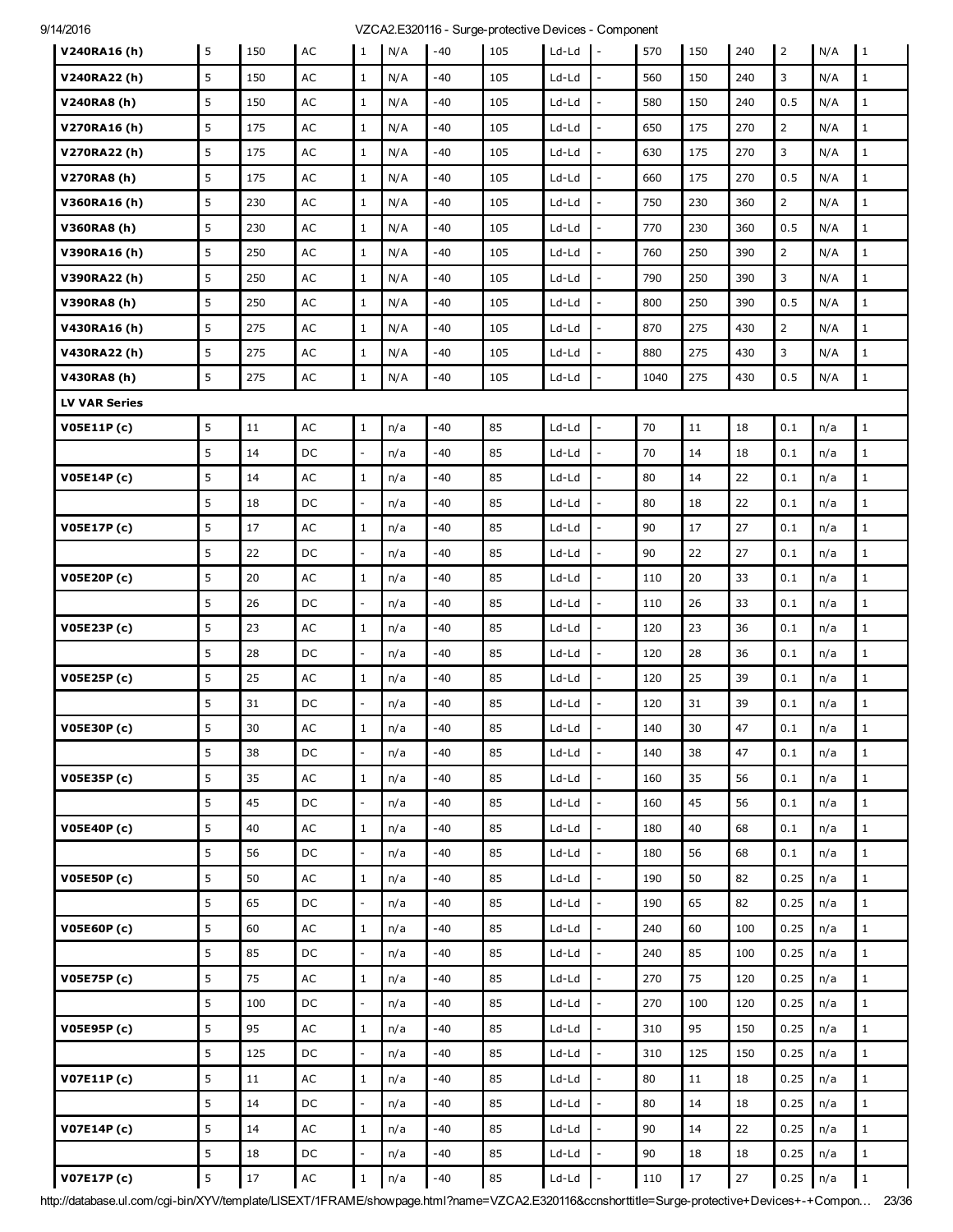|                    | 5           | 22  | DC            | $\blacksquare$           | n/a | $-40$ | 85 | Ld-Ld   | $\overline{a}$           | 110 | 22  | 27  | 0.25         | n/a | $\mathbf{1}$ |
|--------------------|-------------|-----|---------------|--------------------------|-----|-------|----|---------|--------------------------|-----|-----|-----|--------------|-----|--------------|
| V07E20P (c)        | 5           | 20  | AC            | $1\,$                    | n/a | -40   | 85 | Ld-Ld   | $\overline{a}$           | 120 | 20  | 33  | 0.25         | n/a | $\mathbf 1$  |
|                    | 5           | 26  | DC            | $\overline{\phantom{a}}$ | n/a | -40   | 85 | Ld-Ld   |                          | 120 | 26  | 33  | 0.25         | n/a | $1\,$        |
| V07E23P(c)         | 5           | 23  | $\mathsf{AC}$ | $\mathbf{1}$             | n/a | $-40$ | 85 | Ld-Ld   | L.                       | 130 | 23  | 36  | 0.25         | n/a | $\mathbf 1$  |
|                    | 5           | 28  | DC            | $\Box$                   | n/a | -40   | 85 | Ld-Ld   | $\overline{a}$           | 130 | 28  | 36  | 0.25         | n/a | $\mathbf 1$  |
| V07E25P (c)        | $\mathsf S$ | 25  | AC            | $\mathbf{1}$             | n/a | -40   | 85 | Ld-Ld   | ÷,                       | 130 | 25  | 39  | 0.25         | n/a | $\mathbf 1$  |
|                    | 5           | 31  | DC            | $\bar{\phantom{a}}$      | n/a | -40   | 85 | Ld-Ld   |                          | 130 | 31  | 39  | 0.25         | n/a | $\mathbf 1$  |
| V07E30P (c)        | 5           | 30  | AC            | $\mathbf{1}$             | n/a | -40   | 85 | Ld-Ld   | $\overline{a}$           | 150 | 30  | 47  | 0.25         | n/a | $\mathbf{1}$ |
|                    | 5           | 38  | DC            | $\overline{\phantom{a}}$ | n/a | -40   | 85 | Ld-Ld   | ÷,                       | 150 | 38  | 47  | 0.25         | n/a | $\mathbf{1}$ |
| V07E35P (c)        | 5           | 35  | AC            | $\mathbf{1}$             | n/a | $-40$ | 85 | Ld-Ld   |                          | 180 | 35  | 56  | 0.25         | n/a | $\mathbf 1$  |
|                    | 5           | 45  | DC            | $\overline{\phantom{a}}$ | n/a | -40   | 85 | Ld-Ld   | $\overline{a}$           | 180 | 45  | 56  | 0.25         | n/a | $\mathbf 1$  |
| V07E40P (c)        | 5           | 40  | AC            | $\mathbf{1}$             | n/a | -40   | 85 | Ld-Ld   | $\overline{a}$           | 210 | 40  | 68  | 0.25         | n/a | $\mathbf 1$  |
|                    | $\mathsf S$ | 56  | DC            | $\overline{\phantom{a}}$ | n/a | $-40$ | 85 | Ld-Ld   | $\overline{a}$           | 210 | 56  | 68  | 0.25         | n/a | $\mathbf 1$  |
| <b>V07E50P(c)</b>  | 5           | 50  | AC            | $\mathbf{1}$             | n/a | -40   | 85 | Ld-Ld   | $\overline{a}$           | 200 | 50  | 82  | 0.5          | n/a | $\mathbf{1}$ |
|                    | 5           | 65  | DC            | $\equiv$                 | n/a | -40   | 85 | Ld-Ld   | $\overline{\phantom{a}}$ | 200 | 65  | 82  | 0.5          | n/a | $\mathbf 1$  |
| <b>V07E60P (c)</b> | 5           | 60  | $\mathsf{AC}$ | $\mathbf{1}$             | n/a | -40   | 85 | Ld-Ld   |                          | 240 | 60  | 100 | 0.5          | n/a | $1\,$        |
|                    | 5           | 85  | DC            | $\overline{\phantom{a}}$ | n/a | $-40$ | 85 | Ld-Ld   | L.                       | 240 | 85  | 100 | 0.5          | n/a | $\mathbf{1}$ |
| V07E75P (c)        | 5           | 75  | AC            | $\mathbf{1}$             | n/a | -40   | 85 | Ld-Ld   | $\overline{\phantom{a}}$ | 280 | 75  | 120 | 0.5          | n/a | $\mathbf 1$  |
|                    | 5           | 100 | DC            | $\qquad \qquad -$        | n/a | $-40$ | 85 | Ld-Ld   |                          | 280 | 100 | 120 | 0.5          | n/a | $1\,$        |
| V07E95P (c)        | 5           | 95  | AC            | $\mathbf{1}$             | n/a | $-40$ | 85 | Ld-Ld   | ÷,                       | 340 | 95  | 150 | 0.5          | n/a | $\mathbf{1}$ |
|                    | 5           | 125 | DC            | ÷.                       | n/a | -40   | 85 | Ld-Ld   | $\overline{\phantom{a}}$ | 340 | 125 | 150 | 0.5          | n/a | $\mathbf 1$  |
| V10E11P(c)         | 5           | 11  | $\mathsf{AC}$ | $\mathbf{1}$             | n/a | -40   | 85 | Ld-Ld   |                          | 90  | 11  | 18  | 0.5          | n/a | $1\,$        |
|                    | 5           | 14  | DC            | $\overline{\phantom{a}}$ | n/a | -40   | 85 | Ld-Ld   | $\overline{\phantom{a}}$ | 90  | 14  | 18  | 0.5          | n/a | $\mathbf 1$  |
| V10E14P(c)         | 5           | 14  | AC            | $\mathbf{1}$             | n/a | $-40$ | 85 | Ld-Ld   | $\overline{\phantom{a}}$ | 110 | 14  | 22  | 0.5          | n/a | $\mathbf 1$  |
|                    | 5           | 18  | DC            | $\overline{\phantom{a}}$ | n/a | -40   | 85 | Ld-Ld   | $\overline{a}$           | 110 | 18  | 22  | 0.5          | n/a | $\mathbf{1}$ |
| V10E17P(c)         | 5           | 17  | AC            | $\mathbf{1}$             | n/a | -40   | 85 | Ld-Ld   | $\overline{a}$           | 120 | 17  | 27  | 0.5          | n/a | $\mathbf 1$  |
|                    | 5           | 22  | DC            | $\Box$                   | n/a | -40   | 85 | Ld-Ld   |                          | 120 | 22  | 27  | 0.5          | n/a | $\mathbf 1$  |
| V10E20P (c)        | 5           | 20  | $\sf AC$      | $\,1\,$                  | n/a | -40   | 85 | Ld-Ld   |                          | 140 | 20  | 33  | 0.5          | n/a | $\mathbf 1$  |
|                    | 5           | 26  | DC            | $\bar{\phantom{a}}$      | n/a | -40   | 85 | Ld-Ld   | $\overline{a}$           | 140 | 26  | 33  | 0.5          | n/a | $\mathbf{1}$ |
| V10E23P(c)         | 5           | 23  | AC            | $\mathbf{1}$             | n/a | -40   | 85 | Ld-Ld   | $\overline{a}$           | 150 | 23  | 36  | 0.5          | n/a | $1\,$        |
|                    | 5           | 28  | DC            | $\overline{\phantom{a}}$ | n/a | -40   | 85 | Ld-Ld   | $\overline{\phantom{a}}$ | 150 | 28  | 36  | 0.5          | n/a | $\mathbf 1$  |
| V10E25P(c)         | 5           | 25  | AC            | $\mathbf{1}$             | n/a | $-40$ | 85 | Ld-Ld   | $\overline{a}$           | 150 | 25  | 39  | 0.5          | n/a | $\mathbf{1}$ |
|                    | 5           | 31  | DC            | $\bar{\phantom{a}}$      | n/a | $-40$ | 85 | $Ld-Ld$ | $\overline{a}$           | 150 | 31  | 39  | 0.5          | n/a | $1\,$        |
| V10E30P(c)         | 5           | 30  | AC            | $1\,$                    | n/a | -40   | 85 | $Ld-Ld$ | $\overline{\phantom{a}}$ | 170 | 30  | 47  | 0.5          | n/a | $\mathbf 1$  |
|                    | 5           | 38  | DC            | $\overline{\phantom{a}}$ | n/a | $-40$ | 85 | Ld-Ld   | $\overline{a}$           | 170 | 38  | 47  | 0.5          | n/a | $\mathbf 1$  |
| V10E35P(c)         | 5           | 35  | $\mathsf{AC}$ | $\mathbf{1}$             | n/a | $-40$ | 85 | Ld-Ld   | $\overline{a}$           | 200 | 35  | 56  | 0.5          | n/a | $\mathbf{1}$ |
|                    | 5           | 45  | DC            | ÷.                       | n/a | -40   | 85 | $Ld-Ld$ | $\overline{\phantom{a}}$ | 200 | 45  | 56  | 0.5          | n/a | $\,1$        |
| V10E40P(c)         | 5           | 40  | $\mathsf{AC}$ | $\mathbf{1}$             | n/a | $-40$ | 85 | Ld-Ld   | $\overline{a}$           | 220 | 40  | 68  | 0.5          | n/a | $\mathbf{1}$ |
|                    | 5           | 56  | DC            | $\overline{\phantom{a}}$ | n/a | $-40$ | 85 | $Ld-Ld$ | $\overline{\phantom{a}}$ | 220 | 56  | 68  | 0.5          | n/a | $1\,$        |
| V10E50P(c)         | 5           | 50  | AC            | $1\,$                    | n/a | -40   | 85 | $Ld-Ld$ | $\overline{\phantom{a}}$ | 210 | 50  | 82  | $\mathbf 1$  | n/a | $\,1$        |
|                    | 5           | 65  | DC            | $\bar{\phantom{a}}$      | n/a | $-40$ | 85 | Ld-Ld   | $\overline{a}$           | 210 | 65  | 82  | $1\,$        | n/a | $\mathbf{1}$ |
| V10E60P(c)         | 5           | 60  | $\mathsf{AC}$ | $\mathbf{1}$             | n/a | $-40$ | 85 | Ld-Ld   | $\overline{\phantom{a}}$ | 250 | 60  | 100 | $\mathbf{1}$ | n/a | $1\,$        |
|                    | 5           | 85  | DC            | $\mathbb{Z}^2$           | n/a | $-40$ | 85 | $Ld-Ld$ | $\overline{a}$           | 250 | 85  | 100 | $\mathbf{1}$ | n/a | $\,1$        |
| V10E75P(c)         | 5           | 75  | $\sf AC$      | $\mathbf{1}$             | n/a | -40   | 85 | $Ld-Ld$ | L,                       | 290 | 75  | 120 | $\mathbf{1}$ | n/a | $\mathbf{1}$ |
|                    | 5           | 100 | DC            | $\bar{\phantom{a}}$      | n/a | $-40$ | 85 | Ld-Ld   | $\overline{a}$           | 290 | 100 | 120 | $\mathbf 1$  | n/a | $\mathbf 1$  |
|                    |             |     |               |                          |     |       |    |         |                          |     |     |     |              |     |              |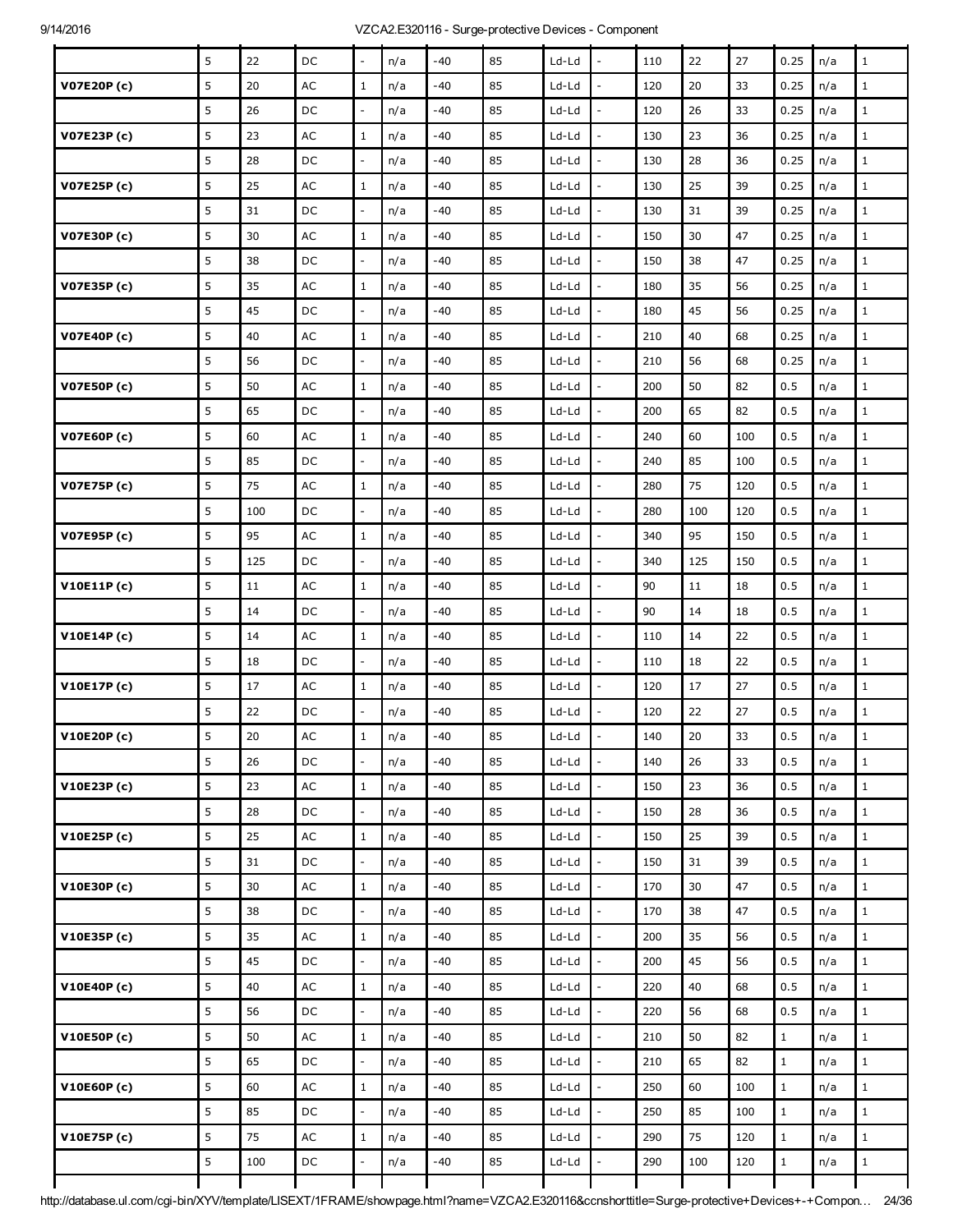| V10E95P(c)  | 5       | 95     | AC            | $\mathbf{1}$             | n/a | $-40$ | 85 | Ld-Ld   | $\mathbf{I}$             | 350 | 95     | 150 | $\vert$ 1      | n/a | $\mathbf{1}$ |
|-------------|---------|--------|---------------|--------------------------|-----|-------|----|---------|--------------------------|-----|--------|-----|----------------|-----|--------------|
|             | 5       | 125    | DC            | $\overline{\phantom{a}}$ | n/a | -40   | 85 | Ld-Ld   |                          | 350 | 125    | 150 | $\mathbf{1}$   | n/a | $\mathbf{1}$ |
| V14E11P(c)  | 5       | 11     | AC            | $\mathbf{1}$             | n/a | -40   | 85 | Ld-Ld   | $\overline{a}$           | 110 | 11     | 18  | $1\,$          | n/a | $\mathbf{1}$ |
|             | 5       | 14     | DC            | $\mathbb{Z}^2$           | n/a | $-40$ | 85 | Ld-Ld   | $\overline{\phantom{a}}$ | 110 | 14     | 18  | $\mathbf{1}$   | n/a | $\mathbf 1$  |
| V14E14P(c)  | 5       | 14     | AC            | $\mathbf{1}$             | n/a | -40   | 85 | Ld-Ld   | $\overline{a}$           | 120 | 14     | 22  | $\mathbf{1}$   | n/a | $\mathbf{1}$ |
|             | 5       | 18     | DC            | $\Box$                   | n/a | -40   | 85 | Ld-Ld   | $\overline{a}$           | 120 | 18     | 22  | $\mathbf 1$    | n/a | $\mathbf 1$  |
| V14E17P(c)  | 5       | 17     | $\mathsf{AC}$ | $\mathbf{1}$             | n/a | -40   | 85 | Ld-Ld   | $\overline{a}$           | 140 | 17     | 27  | $\mathbf 1$    | n/a | $\mathbf 1$  |
|             | 5       | 22     | DC            | $\overline{\phantom{a}}$ | n/a | -40   | 85 | Ld-Ld   | $\overline{a}$           | 140 | 22     | 27  | $\mathbf{1}$   | n/a | $\mathbf{1}$ |
| V14E20P(c)  | 5       | 20     | AC            | $\mathbf{1}$             | n/a | -40   | 85 | Ld-Ld   | $\overline{\phantom{a}}$ | 150 | 20     | 33  | $\mathbf{1}$   | n/a | $\mathbf 1$  |
|             | 5       | 26     | DC            | $\overline{\phantom{a}}$ | n/a | -40   | 85 | Ld-Ld   | $\overline{a}$           | 150 | 26     | 33  | $\mathbf{1}$   | n/a | $\mathbf 1$  |
| V14E23P(c)  | 5       | 23     | AC            | $\mathbf{1}$             | n/a | -40   | 85 | Ld-Ld   | L,                       | 160 | 23     | 36  | $\mathbf{1}$   | n/a | $\mathbf{1}$ |
|             | 5       | 28     | DC            | $\overline{\phantom{a}}$ | n/a | -40   | 85 | Ld-Ld   | $\overline{a}$           | 160 | 28     | 36  | $\mathbf 1$    | n/a | $1\,$        |
| V14E25P(c)  | 5       | 25     | AC            | $\mathbf{1}$             | n/a | -40   | 85 | Ld-Ld   | $\overline{a}$           | 160 | 25     | 39  | $\mathbf 1$    | n/a | $\mathbf 1$  |
|             | 5       | 31     | DC            | $\overline{\phantom{a}}$ | n/a | -40   | 85 | Ld-Ld   | $\overline{a}$           | 160 | 31     | 39  | $\mathbf{1}$   | n/a | $\mathbf 1$  |
| V14E30P(c)  | 5       | 30     | AC            | $\mathbf{1}$             | n/a | $-40$ | 85 | Ld-Ld   | $\overline{a}$           | 180 | 30     | 47  | $\mathbf 1$    | n/a | $\mathbf 1$  |
|             | 5       | 38     | DC            | $\Box$                   | n/a | -40   | 85 | Ld-Ld   | $\overline{a}$           | 180 | 38     | 47  | $\mathbf{1}$   | n/a | $\mathbf{1}$ |
| V14E35P(c)  | 5       | 35     | AC            | $\mathbf 1$              | n/a | -40   | 85 | Ld-Ld   | $\overline{\phantom{a}}$ | 210 | 35     | 56  | $\mathbf{1}$   | n/a | $\mathbf 1$  |
|             | 5       | 45     | DC            | $\overline{\phantom{a}}$ | n/a | -40   | 85 | Ld-Ld   | $\overline{a}$           | 210 | 45     | 56  | $\mathbf 1$    | n/a | $\mathbf 1$  |
| V14E40P(c)  | 5       | 40     | AC            | $\mathbf{1}$             | n/a | -40   | 85 | Ld-Ld   | $\overline{\phantom{a}}$ | 230 | 40     | 68  | $\mathbf 1$    | n/a | $\mathbf{1}$ |
|             | 5       | 56     | DC            | $\overline{\phantom{a}}$ | n/a | -40   | 85 | Ld-Ld   | $\overline{\phantom{a}}$ | 230 | 56     | 68  | $\mathbf{1}$   | n/a | $\mathbf 1$  |
| V14E50P(c)  | 5       | 50     | $\mathsf{AC}$ | $\mathbf{1}$             | n/a | -40   | 85 | Ld-Ld   | $\overline{a}$           | 210 | 50     | 82  | $\overline{2}$ | n/a | $\mathbf{1}$ |
|             | 5       | 65     | DC            | $\sim$                   | n/a | -40   | 85 | Ld-Ld   | $\overline{\phantom{a}}$ | 210 | 65     | 82  | $\overline{2}$ | n/a | $\mathbf{1}$ |
| V14E60P(c)  | 5       | 60     | AC            | $\mathbf{1}$             | n/a | -40   | 85 | Ld-Ld   | $\overline{a}$           | 250 | 60     | 100 | $\overline{2}$ | n/a | $1\,$        |
|             | 5       | 85     | DC            | $\overline{\phantom{a}}$ | n/a | -40   | 85 | Ld-Ld   |                          | 250 | 85     | 100 | $\overline{2}$ | n/a | $1\,$        |
| V14E75P (c) | 5       | 75     | AC            | $1\,$                    | n/a | -40   | 85 | Ld-Ld   | $\overline{a}$           | 300 | 75     | 120 | $\overline{2}$ | n/a | $1\,$        |
|             | 5       | 100    | DC            | $\bar{\phantom{a}}$      | n/a | -40   | 85 | Ld-Ld   | $\overline{\phantom{a}}$ | 300 | 100    | 120 | $\overline{2}$ | n/a | $\mathbf 1$  |
| V14E95P(c)  | 5       | 95     | AC            | $\mathbf{1}$             | n/a | -40   | 85 | Ld-Ld   |                          | 360 | 95     | 150 | $\overline{2}$ | n/a | $\mathbf{1}$ |
|             | 5       | 125    | DC            | $\blacksquare$           | n/a | -40   | 85 | Ld-Ld   |                          | 360 | 125    | 150 | $\overline{2}$ | n/a | $\,1\,$      |
| V20E11P(c)  | $\sf 5$ | $11\,$ | AC            | $\mathbf 1$              | n/a | $-40$ | 85 | Ld-Ld   | $\overline{\phantom{a}}$ | 130 | $11\,$ | 18  | 1.5            | n/a | $\mathbf 1$  |
|             | 5       | 14     | DC            | ÷.                       | n/a | -40   | 85 | Ld-Ld   | $\overline{a}$           | 130 | 14     | 18  | 1.5            | n/a | $\mathbf{1}$ |
| V20E14P(c)  | 5       | 14     | $\mathsf{AC}$ | $\,1\,$                  | n/a | $-40$ | 85 | $Ld-Ld$ | $\overline{\phantom{a}}$ | 140 | 14     | 22  | $1.5\,$        | n/a | $1\,$        |
|             | 5       | 18     | DC            | $\mathbb{Z}^2$           | n/a | -40   | 85 | $Ld-Ld$ | $\overline{\phantom{a}}$ | 140 | 18     | 22  | 1.5            | n/a | $\,1$        |
| V20E17P(c)  | 5       | 17     | $\mathsf{AC}$ | $\,1\,$                  | n/a | $-40$ | 85 | $Ld-Ld$ | $\overline{\phantom{a}}$ | 150 | $17\,$ | 27  | 1.5            | n/a | $\,1$        |
|             | 5       | 22     | DC            | $\equiv$                 | n/a | $-40$ | 85 | $Ld-Ld$ | $\overline{\phantom{a}}$ | 150 | 22     | 27  | 1.5            | n/a | $\mathbf 1$  |
| V20E20P(c)  | 5       | 20     | AC            | $\,1\,$                  | n/a | $-40$ | 85 | $Ld-Ld$ | $\overline{\phantom{a}}$ | 160 | $20\,$ | 33  | $1.5\,$        | n/a | $\mathbf 1$  |
|             | 5       | 26     | DC            | ÷.                       | n/a | -40   | 85 | $Ld-Ld$ | ÷,                       | 160 | 26     | 33  | 1.5            | n/a | $\mathbf 1$  |
| V20E23P(c)  | 5       | 23     | AC            | $\,1\,$                  | n/a | $-40$ | 85 | Ld-Ld   | $\overline{a}$           | 170 | 23     | 36  | 1.5            | n/a | $\mathbf 1$  |
|             | 5       | 28     | DC            | $\Box$                   | n/a | $-40$ | 85 | $Ld-Ld$ | $\overline{\phantom{a}}$ | 170 | 28     | 36  | 1.5            | n/a | $1\,$        |
| V20E25P (c) | 5       | 25     | $\mathsf{AC}$ | $\mathbf 1$              | n/a | -40   | 85 | $Ld-Ld$ | $\overline{\phantom{a}}$ | 170 | 25     | 39  | 1.5            | n/a | $\mathbf 1$  |
|             | 5       | 31     | DC            | ÷.                       | n/a | $-40$ | 85 | $Ld-Ld$ | $\overline{a}$           | 170 | 31     | 39  | 1.5            | n/a | $\mathbf 1$  |
| V20E30P(c)  | 5       | 30     | $\mathsf{AC}$ | $\,1\,$                  | n/a | $-40$ | 85 | $Ld-Ld$ | $\overline{\phantom{a}}$ | 190 | 30     | 47  | 1.5            | n/a | $1\,$        |
|             | 5       | 38     | DC            | ÷.                       | n/a | -40   | 85 | $Ld-Ld$ | $\overline{\phantom{a}}$ | 190 | 38     | 47  | 1.5            | n/a | $\,1$        |
| V20E35P (c) | 5       | 35     | $\mathsf{AC}$ | $\,1$                    | n/a | -40   | 85 | $Ld-Ld$ | $\overline{a}$           | 210 | 35     | 56  | 1.5            | n/a | $\mathbf{1}$ |
|             | 5       | 45     | DC            | $\mathbb{Z}^2$           | n/a | $-40$ | 85 | Ld-Ld   | $\overline{\phantom{a}}$ | 210 | 45     | 56  | $1.5$          | n/a | $\mathbf{1}$ |
| V20E40P(c)  | 5       | 40     | $\mathsf{AC}$ | $\mathbf 1$              | n/a | $-40$ | 85 | $Ld-Ld$ | $\blacksquare$           | 220 | 40     | 68  | 1.5            | n/a | $\,1$        |
|             | $\sf 5$ | 56     | $\mathsf{DC}$ | $\overline{\phantom{a}}$ | n/a | $-40$ | 85 | Ld-Ld   | $\overline{\phantom{a}}$ | 220 | 56     | 68  | $1.5\,$        | n/a | $\mathbf 1$  |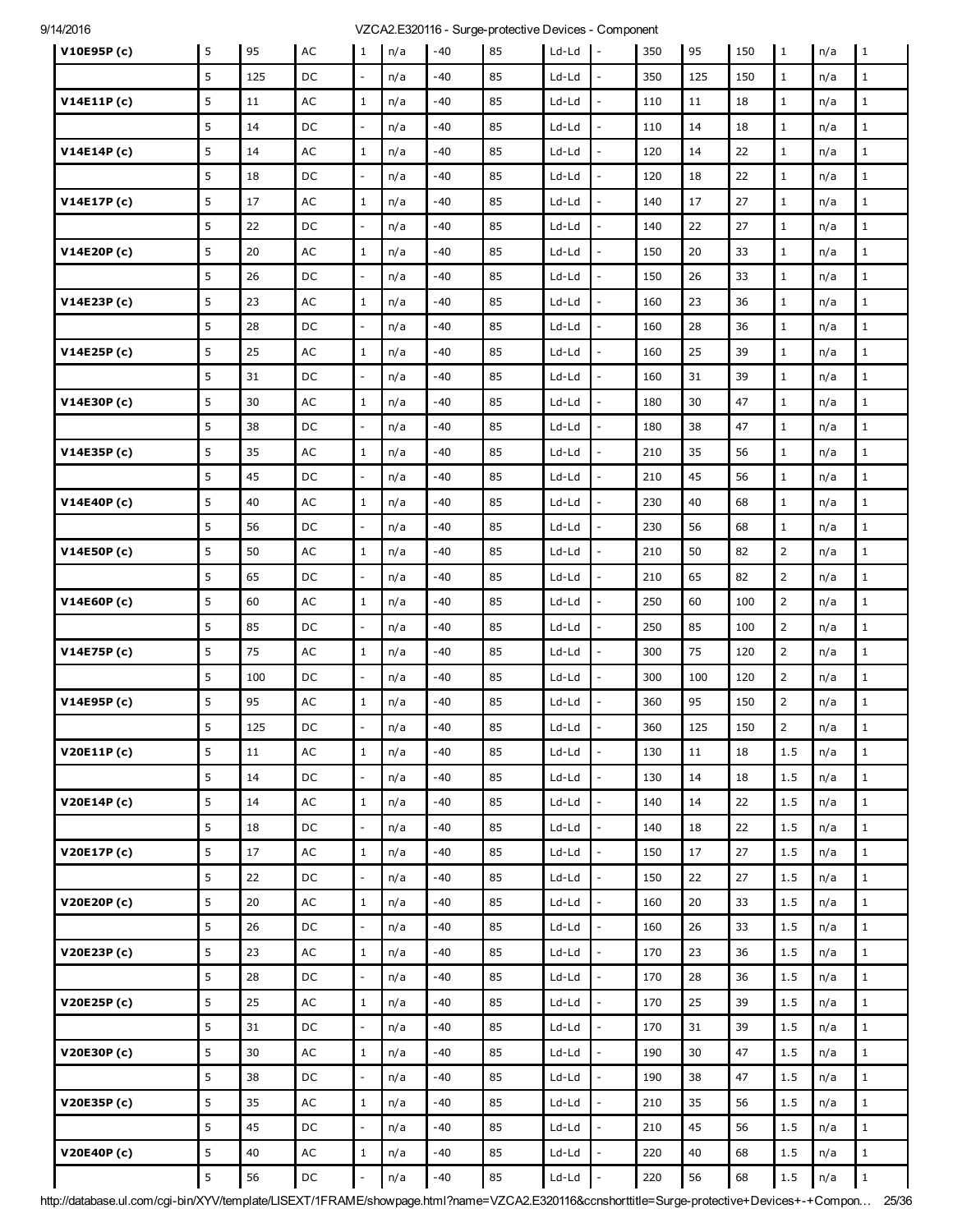| V20E50P(c)            | 5 | 50   | AC            | $\mathbf{1}$             | n/a | $-40$                    | 85  | Ld-Ld   | L,                       | 210  | 50   | 82   | 3 | n/a | $\mathbf{1}$ |
|-----------------------|---|------|---------------|--------------------------|-----|--------------------------|-----|---------|--------------------------|------|------|------|---|-----|--------------|
|                       | 5 | 65   | DC            | $\overline{\phantom{a}}$ | n/a | $-40$                    | 85  | Ld-Ld   | $\overline{a}$           | 210  | 65   | 82   | 3 | n/a | $\mathbf{1}$ |
| V20E60P (c)           | 5 | 60   | AC            | $\mathbf{1}$             | n/a | -40                      | 85  | Ld-Ld   |                          | 250  | 60   | 100  | 3 | n/a | $\mathbf{1}$ |
|                       | 5 | 85   | DC            | $\overline{\phantom{a}}$ | n/a | -40                      | 85  | Ld-Ld   | L,                       | 250  | 85   | 100  | 3 | n/a | $\mathbf{1}$ |
| V20E75P(c)            | 5 | 75   | AC            | $\mathbf{1}$             | n/a | -40                      | 85  | Ld-Ld   | $\overline{a}$           | 280  | 75   | 120  | 3 | n/a | $\mathbf{1}$ |
|                       | 5 | 100  | DC            | $\overline{\phantom{a}}$ | n/a | -40                      | 85  | Ld-Ld   | $\overline{a}$           | 280  | 100  | 120  | 3 | n/a | $\mathbf{1}$ |
| V20E95P (c)           | 5 | 95   | AC            | $\mathbf{1}$             | n/a | -40                      | 85  | Ld-Ld   |                          | 340  | 95   | 150  | 3 | n/a | $\mathbf{1}$ |
|                       | 5 | 125  | DC            | $\overline{a}$           | n/a | -40                      | 85  | Ld-Ld   | ÷,                       | 340  | 125  | 150  | 3 | n/a | $\mathbf{1}$ |
| <b>LA Series</b>      |   |      |               |                          |     |                          |     |         |                          |      |      |      |   |     |              |
| V1000LA160AP(e)       | 5 | 1000 | AC            | $\mathbf{1}$             | n/a |                          | 105 | $Ld-Ld$ | $\overline{a}$           | 3650 | 1000 | 1513 | 5 | n/a | $\mathbf{1}$ |
| V1000LA160BP (e)      | 5 | 1000 | AC            | $\mathbf{1}$             | n/a | $\overline{a}$           | 105 | Ld-Ld   |                          | 3650 | 1000 | 1513 | 5 | n/a | $\mathbf{1}$ |
| V130LA20AP (e)        | 5 | 130  | AC            | $\mathbf{1}$             | n/a | $\overline{\phantom{a}}$ | 105 | Ld-Ld   | $\overline{\phantom{a}}$ | 610  | 130  | 206  | 5 | n/a | $\mathbf{1}$ |
| V130LA20BP (e)        | 5 | 130  | AC            | $\mathbf{1}$             | n/a |                          | 105 | Ld-Ld   |                          | 610  | 130  | 206  | 5 | n/a | $\mathbf 1$  |
| V140LA20AP (e)        | 5 | 140  | AC            | $\mathbf{1}$             | n/a |                          | 105 | Ld-Ld   | L,                       | 650  | 140  | 220  | 5 | n/a | $\mathbf{1}$ |
| V140LA20BP (e)        | 5 | 140  | AC            | $\mathbf{1}$             | n/a | $\mathbb{L}$             | 105 | Ld-Ld   | $\frac{1}{2}$            | 650  | 140  | 220  | 5 | n/a | $\mathbf 1$  |
| V150LA20AP (e)        | 5 | 150  | AC            | $\mathbf{1}$             | n/a |                          | 105 | Ld-Ld   |                          | 690  | 150  | 240  | 5 | n/a | $\mathbf{1}$ |
| V150LA20BP (e)        | 5 | 150  | AC            | $\mathbf{1}$             | n/a | $\overline{a}$           | 105 | Ld-Ld   | ÷,                       | 690  | 150  | 240  | 5 | n/a | $\mathbf{1}$ |
| V175LA20AP (e)        | 5 | 175  | AC            | $\mathbf{1}$             | n/a | $\overline{\phantom{a}}$ | 105 | Ld-Ld   | $\frac{1}{2}$            | 770  | 175  | 275  | 5 | n/a | $\mathbf{1}$ |
| V175LA20BP (e)        | 5 | 175  | AC            | $\mathbf{1}$             | n/a |                          | 105 | Ld-Ld   |                          | 770  | 175  | 275  | 5 | n/a | $\mathbf{1}$ |
| V230LA40AP (e)        | 5 | 230  | AC            | $\mathbf{1}$             | n/a |                          | 105 | Ld-Ld   | $\overline{\phantom{a}}$ | 950  | 230  | 361  | 5 | n/a | $\mathbf{1}$ |
| V230LA40BP (e)        | 5 | 230  | AC            | $\mathbf{1}$             | n/a | $\mathbb{L}$             | 105 | Ld-Ld   | $\frac{1}{2}$            | 950  | 230  | 361  | 5 | n/a | $\mathbf 1$  |
| <b>V250LA40AP (e)</b> | 5 | 250  | AC            | $\mathbf{1}$             | n/a |                          | 105 | Ld-Ld   |                          | 1170 | 250  | 392  | 5 | n/a | $\mathbf{1}$ |
| V250LA40BP (e)        | 5 | 250  | AC            | $\mathbf{1}$             | n/a |                          | 105 | Ld-Ld   | ÷,                       | 1170 | 250  | 392  | 5 | n/a | $\mathbf{1}$ |
| <b>V275LA40AP (e)</b> | 5 | 275  | AC            | $\mathbf{1}$             | n/a | $\mathbb{L}$             | 105 | Ld-Ld   | $\frac{1}{2}$            | 1440 | 275  | 431  | 5 | n/a | $\mathbf 1$  |
| V275LA40BP (e)        | 5 | 275  | AC            | $\mathbf{1}$             | n/a |                          | 105 | Ld-Ld   |                          | 1440 | 275  | 431  | 5 | n/a | $\mathbf{1}$ |
| <b>V300LA40AP (e)</b> | 5 | 300  | AC            | $\mathbf{1}$             | n/a | $\overline{a}$           | 105 | Ld-Ld   | $\overline{a}$           | 1680 | 300  | 469  | 5 | n/a | $\mathbf 1$  |
| V300LA40BP (e)        | 5 | 300  | AC            | $\mathbf{1}$             | n/a |                          | 105 | Ld-Ld   |                          | 1680 | 300  | 469  | 5 | n/a | $\mathbf{1}$ |
| <b>V320LA40AP (e)</b> | 5 | 320  | $\mathsf{AC}$ | $\mathbf{1}$             | n/a |                          | 105 | Ld-Ld   |                          | 1810 | 320  | 501  | 5 | n/a | $\mathbf{1}$ |
| V320LA40BP (e)        | 5 | 320  | AC            | $\mathbf{1}$             | n/a |                          | 105 | Ld-Ld   |                          | 1810 | 320  | 501  | 5 | n/a | $1\,$        |
| V385LA40AP (e)        | 5 | 385  | $\mathsf{AC}$ | $\mathbf{1}$             | n/a | $\sim$                   | 105 | Ld-Ld   | L,                       | 2080 | 385  | 621  | 5 | n/a | $\mathbf{1}$ |
| V385LA40BP (e)        | 5 | 385  | $\mathsf{AC}$ | $\mathbf{1}$             | n/a | $\overline{\phantom{a}}$ | 105 | Ld-Ld   | $\overline{a}$           | 2080 | 385  | 621  | 5 | n/a | $1\,$        |
| <b>V420LA40AP (e)</b> | 5 | 420  | AC            | $\mathbf{1}$             | n/a | $\overline{a}$           | 105 | Ld-Ld   | $\overline{a}$           | 2080 | 420  | 665  | 5 | n/a | $\mathbf{1}$ |
| V420LA40BP (e)        | 5 | 420  | $\mathsf{AC}$ | $\mathbf{1}$             | n/a | $\overline{\phantom{a}}$ | 105 | Ld-Ld   | $\overline{a}$           | 2080 | 420  | 665  | 5 | n/a | $\mathbf{1}$ |
| V440LA40AP (e)        | 5 | 440  | AC            | $1\,$                    | n/a | $\overline{\phantom{a}}$ | 105 | Ld-Ld   | $\overline{\phantom{a}}$ | 2160 | 440  | 715  | 5 | n/a | $1\,$        |
| <b>V440LA40BP (e)</b> | 5 | 440  | AC            | $\mathbf{1}$             | n/a |                          | 105 | Ld-Ld   | $\overline{a}$           | 2160 | 440  | 715  | 5 | n/a | $1\,$        |
| <b>V460LA40AP (e)</b> | 5 | 460  | AC            | $\mathbf{1}$             | n/a | $\overline{a}$           | 105 | Ld-Ld   | $\overline{a}$           | 2160 | 460  | 751  | 5 | n/a | $\mathbf{1}$ |
| V460LA40BP (e)        | 5 | 460  | AC            | $\mathbf{1}$             | n/a | $\overline{\phantom{a}}$ | 105 | Ld-Ld   | $\overline{\phantom{a}}$ | 2160 | 460  | 751  | 5 | n/a | $1\,$        |
| <b>V480LA80AP (e)</b> | 5 | 480  | $\mathsf{AC}$ | $\mathbf{1}$             | n/a |                          | 105 | Ld-Ld   | $\overline{a}$           | 2270 | 480  | 731  | 5 | n/a | $\mathbf{1}$ |
| V480LA80BP (e)        | 5 | 480  | AC            | $\mathbf{1}$             | n/a | $\overline{\phantom{a}}$ | 105 | Ld-Ld   | L,                       | 2270 | 480  | 731  | 5 | n/a | $1\,$        |
| <b>V510LA80AP (e)</b> | 5 | 510  | AC            | $\mathbf{1}$             | n/a | $\overline{\phantom{a}}$ | 105 | Ld-Ld   | $\frac{1}{2}$            | 2360 | 510  | 798  | 5 | n/a | $1\,$        |
| <b>V510LA80BP(e)</b>  | 5 | 510  | $\mathsf{AC}$ | $\mathbf{1}$             | n/a |                          | 105 | Ld-Ld   | $\overline{a}$           | 2360 | 510  | 798  | 5 | n/a | $\mathbf{1}$ |
| <b>V550LA80AP (e)</b> | 5 | 550  | $\mathsf{AC}$ | $\mathbf{1}$             | n/a | $\overline{a}$           | 105 | Ld-Ld   | ÷,                       | 2430 | 550  | 875  | 5 | n/a | $\mathbf{1}$ |
| <b>V550LA80BP (e)</b> | 5 | 550  | AC            | $\mathbf{1}$             | n/a | $\overline{\phantom{a}}$ | 105 | Ld-Ld   | $\overline{\phantom{a}}$ | 2430 | 550  | 875  | 5 | n/a | $\mathbf 1$  |
| <b>V575LA80AP (e)</b> | 5 | 575  | $\mathsf{AC}$ | $\mathbf{1}$             | n/a |                          | 105 | Ld-Ld   |                          | 2450 | 575  | 883  | 5 | n/a | $\mathbf{1}$ |
| <b>V575LA80BP (e)</b> | 5 | 575  | AC            | $\mathbf{1}$             | n/a |                          | 105 | Ld-Ld   |                          | 2450 | 575  | 883  | 5 | n/a | $\mathbf{1}$ |
|                       |   |      |               |                          |     |                          |     |         |                          |      |      |      |   |     |              |

http://database.ul.com/cgi-bin/XYV/template/LISEXT/1FRAME/showpage.html?name=VZCA2.E320116&ccnshorttitle=Surge-protective+Devices+-+Compon... 26/36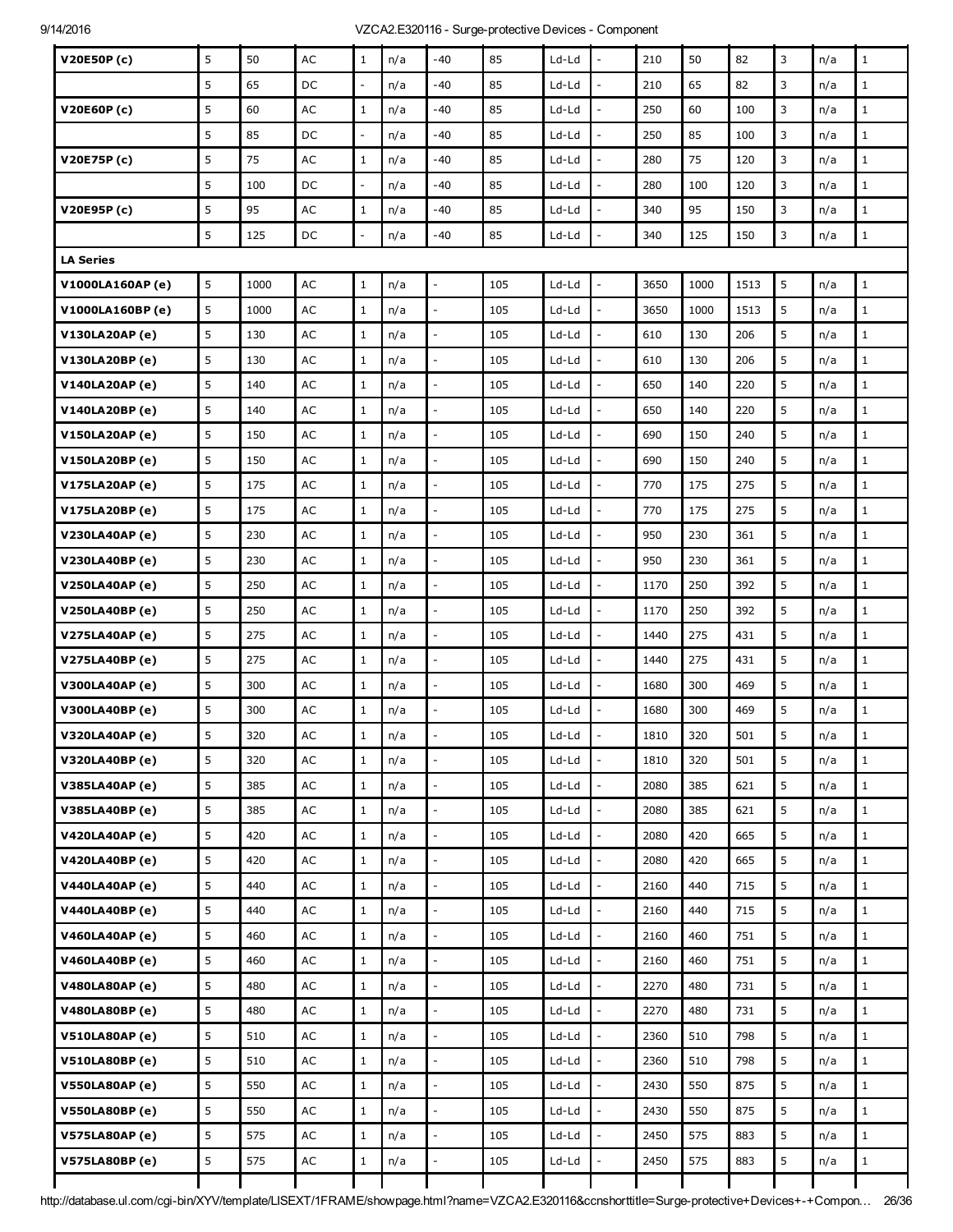| <b>V625LA80AP (e)</b>  | 5 | 625 | AC            | 1            | n/a | $\overline{\phantom{a}}$ | 105 | Ld-Ld   | $\mathbf{I}$             | 2550 | 625 | 1001 | l 5 | n/a | $\mathbf{1}$ |
|------------------------|---|-----|---------------|--------------|-----|--------------------------|-----|---------|--------------------------|------|-----|------|-----|-----|--------------|
| V625LA80BP (e)         | 5 | 625 | AC            | $\mathbf{1}$ | n/a |                          | 105 | Ld-Ld   |                          | 2550 | 625 | 1001 | 5   | n/a | $\mathbf{1}$ |
| <b>V660LA100AP (e)</b> | 5 | 660 | AC            | $\mathbf{1}$ | n/a | $\overline{a}$           | 105 | Ld-Ld   | $\overline{\phantom{a}}$ | 2580 | 660 | 1021 | 5   | n/a | $\mathbf 1$  |
| V660LA100BP (e)        | 5 | 660 | AC            | $\mathbf{1}$ | n/a | $\overline{\phantom{a}}$ | 105 | Ld-Ld   | $\overline{a}$           | 2580 | 660 | 1021 | 5   | n/a | $\mathbf{1}$ |
| <b>V680LA100AP (e)</b> | 5 | 680 | AC            | $\mathbf{1}$ | n/a | $\overline{\phantom{a}}$ | 105 | Ld-Ld   | $\overline{a}$           | 2640 | 680 | 1061 | 5   | n/a | $\mathbf{1}$ |
| V680LA100BP (e)        | 5 | 680 | AC            | 1            | n/a |                          | 105 | Ld-Ld   | $\overline{a}$           | 2640 | 680 | 1061 | 5   | n/a | $1\,$        |
| <b>HG34</b>            |   |     |               |              |     |                          |     |         |                          |      |     |      |     |     |              |
| V111HG34(h)            | 5 | 110 | AC            | $\mathbf{1}$ | N/A | $-40$                    | 85  | Ld-Ld   | $\overline{\phantom{a}}$ | 620  | 110 | 173  | 20  | N/A | $1\,$        |
| V131HG34(h)            | 5 | 130 | AC            | $\mathbf{1}$ | N/A | $-40$                    | 85  | Ld-Ld   | $\overline{a}$           | 690  | 130 | 200  | 20  | N/A | $\mathbf{1}$ |
| V141HG34(h)            | 5 | 140 | AC            | $\mathbf{1}$ | N/A | -40                      | 85  | Ld-Ld   | $\overline{a}$           | 720  | 140 | 220  | 20  | N/A | $\mathbf{1}$ |
| V151HG34(h)            | 5 | 150 | AC            | $\mathbf{1}$ | N/A | -40                      | 85  | Ld-Ld   | ÷,                       | 760  | 150 | 240  | 20  | N/A | $\mathbf{1}$ |
| V181HG34 (h)           | 5 | 180 | AC            | $\mathbf{1}$ | N/A | $-40$                    | 85  | Ld-Ld   |                          | 850  | 180 | 282  | 20  | N/A | $\mathbf{1}$ |
| V201HG34 (h)           | 5 | 200 | AC            | $\mathbf{1}$ | N/A | -40                      | 85  | Ld-Ld   |                          | 920  | 200 | 314  | 20  | N/A | $\mathbf{1}$ |
| V251HG34 (h)           | 5 | 250 | AC            | $\mathbf{1}$ | N/A | -40                      | 85  | Ld-Ld   | $\overline{a}$           | 1080 | 250 | 390  | 20  | N/A | $\mathbf{1}$ |
| V271HG34 (h)           | 5 | 275 | AC            | $\mathbf{1}$ | N/A | -40                      | 85  | Ld-Ld   |                          | 1170 | 275 | 430  | 20  | N/A | $\mathbf{1}$ |
| V301HG34 (h)           | 5 | 300 | AC            | $\mathbf{1}$ | N/A | $-40$                    | 85  | Ld-Ld   | $\overline{a}$           | 1280 | 300 | 478  | 20  | N/A | $\mathbf{1}$ |
| V321HG34 (h)           | 5 | 320 | AC            | $\mathbf{1}$ | N/A | -40                      | 85  | Ld-Ld   | $\overline{a}$           | 1360 | 320 | 510  | 20  | N/A | $\mathbf{1}$ |
| V331HG34 (h)           | 5 | 330 | AC            | $\mathbf{1}$ | N/A | -40                      | 85  | Ld-Ld   |                          | 1370 | 330 | 519  | 20  | N/A | $\mathbf{1}$ |
| V351HG34 (h)           | 5 | 350 | AC            | $\mathbf{1}$ | N/A | $-40$                    | 85  | Ld-Ld   | $\overline{\phantom{a}}$ | 1440 | 350 | 550  | 20  | N/A | $\mathbf{1}$ |
| V391HG34 (h)           | 5 | 385 | AC            | $\mathbf{1}$ | N/A | $-40$                    | 85  | Ld-Ld   | $\overline{a}$           | 1570 | 385 | 604  | 20  | N/A | $\mathbf 1$  |
| V421HG34 (h)           | 5 | 420 | AC            | $\mathbf{1}$ | N/A | -40                      | 85  | Ld-Ld   |                          | 1740 | 420 | 680  | 20  | N/A | $\mathbf{1}$ |
| V441HG34(h)            | 5 | 440 | AC            | $\mathbf{1}$ | N/A | -40                      | 85  | Ld-Ld   | $\sim$                   | 1760 | 440 | 691  | 20  | N/A | $\mathbf{1}$ |
| V481HG34 (h)           | 5 | 480 | AC            | $\mathbf{1}$ | N/A | $-40$                    | 85  | Ld-Ld   | $\overline{a}$           | 1890 | 480 | 750  | 20  | N/A | $\mathbf{1}$ |
| V511HG34(h)            | 5 | 510 | AC            | $\mathbf{1}$ | N/A | -40                      | 85  | Ld-Ld   | $\overline{a}$           | 2060 | 510 | 820  | 20  | N/A | $\mathbf{1}$ |
| V551HG34 (h)           | 5 | 550 | AC            | $\mathbf{1}$ | N/A | $-40$                    | 85  | Ld-Ld   | $\overline{\phantom{a}}$ | 2160 | 550 | 864  | 20  | N/A | $\mathbf{1}$ |
| V571HG34 (h)           | 5 | 570 | AC            | $\mathbf{1}$ | N/A | -40                      | 85  | Ld-Ld   | $\overline{a}$           | 2250 | 575 | 910  | 20  | N/A | $\mathbf{1}$ |
| V661HG34 (h)           | 5 | 660 | AC            | $\mathbf{1}$ | N/A | -40                      | 85  | Ld-Ld   | $\overline{a}$           | 2610 | 660 | 1050 | 20  | N/A | $\mathbf{1}$ |
| V681HG34 (h)           | 5 | 680 | AC            | $\mathbf 1$  | N/A | $-40$                    | 85  | Ld-Ld   |                          | 2650 | 680 | 1068 | 20  | N/A | $\mathbf{1}$ |
| V751HG34(h)            | 5 | 750 | $\mathsf{AC}$ | $\mathbf{1}$ | N/A | $-40$                    | 85  | Ld-Ld   | $\overline{\phantom{a}}$ | 2970 | 750 | 1200 | 20  | N/A | $\mathbf{1}$ |
| <b>HF34</b>            |   |     |               |              |     |                          |     |         |                          |      |     |      |     |     |              |
| V111HF34(h)            | 5 | 110 | AC            | $\mathbf{1}$ | N/A | $-40$                    | 85  | Ld-Ld   | $\overline{a}$           | 620  | 110 | 173  | 20  | N/A | $\mathbf{1}$ |
| V131HF34 (h)           | 5 | 130 | $\mathsf{AC}$ | $\mathbf{1}$ | N/A | $-40$                    | 85  | $Ld-Ld$ | $\overline{a}$           | 690  | 130 | 200  | 20  | N/A | $1\,$        |
| V141HF34 (h)           | 5 | 140 | AC            | $\mathbf{1}$ | N/A | -40                      | 85  | Ld-Ld   | $\overline{a}$           | 720  | 140 | 220  | 20  | N/A | $1\,$        |
| V151HF34 (h)           | 5 | 150 | $\mathsf{AC}$ | $\mathbf{1}$ | N/A | $-40$                    | 85  | Ld-Ld   | $\overline{a}$           | 760  | 150 | 240  | 20  | N/A | $\mathbf{1}$ |
| V181HF34 (h)           | 5 | 180 | AC            | $\mathbf{1}$ | N/A | $-40$                    | 85  | $Ld-Ld$ | $\overline{a}$           | 850  | 180 | 282  | 20  | N/A | $1\,$        |
| V201HF34 (h)           | 5 | 200 | AC            | $\mathbf{1}$ | N/A | $-40$                    | 85  | Ld-Ld   | $\overline{a}$           | 920  | 200 | 314  | 20  | N/A | $1\,$        |
| V251HF34 (h)           | 5 | 250 | $\mathsf{AC}$ | $\mathbf{1}$ | N/A | -40                      | 85  | Ld-Ld   | $\overline{a}$           | 1080 | 250 | 390  | 20  | N/A | $\mathbf{1}$ |
| V271HF34 (h)           | 5 | 275 | AC            | $\mathbf{1}$ | N/A | $-40$                    | 85  | Ld-Ld   | $\frac{1}{2}$            | 1170 | 275 | 430  | 20  | N/A | $\mathbf{1}$ |
| V301HF34 (h)           | 5 | 300 | AC            | $\mathbf{1}$ | N/A | -40                      | 85  | Ld-Ld   | $\frac{1}{2}$            | 1280 | 300 | 478  | 20  | N/A | $1\,$        |
| V321HF34 (h)           | 5 | 320 | $\mathsf{AC}$ | $\mathbf{1}$ | N/A | -40                      | 85  | Ld-Ld   | $\overline{a}$           | 1360 | 320 | 510  | 20  | N/A | $\mathbf{1}$ |
| V331HF34 (h)           | 5 | 330 | AC            | $\mathbf{1}$ | N/A | $-40$                    | 85  | Ld-Ld   | $\overline{\phantom{a}}$ | 1370 | 330 | 519  | 20  | N/A | $\mathbf{1}$ |
| V351HF34 (h)           | 5 | 350 | AC            | $\mathbf{1}$ | N/A | $-40$                    | 85  | $Ld-Ld$ | $\frac{1}{2}$            | 1440 | 350 | 550  | 20  | N/A | $1\,$        |
| V391HF34 (h)           | 5 | 385 | AC            | $\mathbf{1}$ | N/A | -40                      | 85  | Ld-Ld   | $\overline{a}$           | 1570 | 385 | 604  | 20  | N/A | $\mathbf{1}$ |
| V421HF34 (h)           | 5 | 420 | AC            | $\mathbf{1}$ | N/A | -40                      | 85  | Ld-Ld   | $\overline{a}$           | 1740 | 420 | 680  | 20  | N/A | $\mathbf{1}$ |
| V441HF34 (h)           | 5 | 440 | AC            | $\mathbf{1}$ | N/A | $-40$                    | 85  | $Ld-Ld$ | $\overline{a}$           | 1760 | 440 | 691  | 20  | N/A | $1\,$        |
| V481HF34 (h)           | 5 | 480 | $\sf AC$      | $\mathbf{1}$ | N/A | $-40$                    | 85  | $Ld-Ld$ |                          | 1890 | 480 | 750  | 20  | N/A | $\mathbf{1}$ |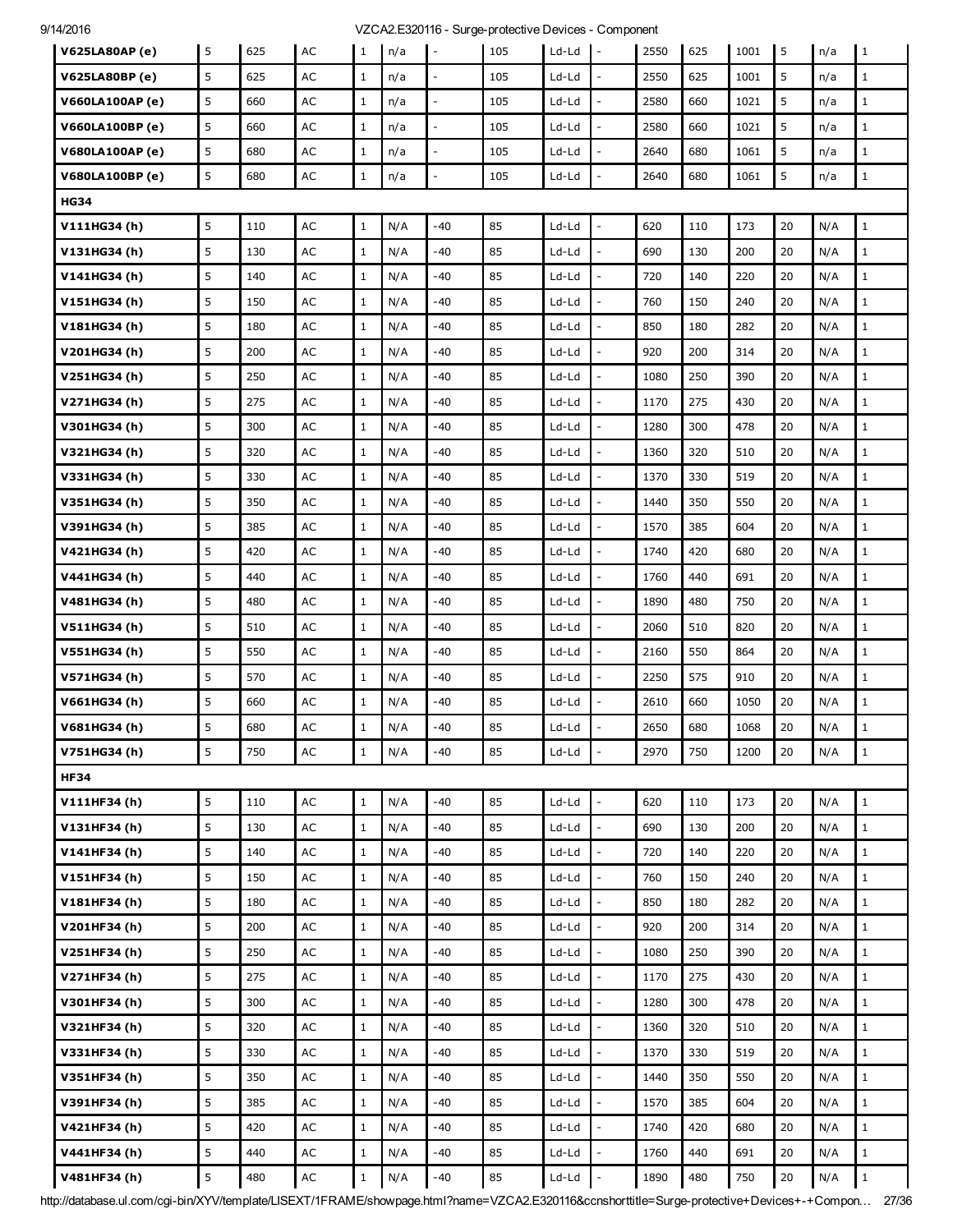| V511HF34 (h) | 5 | 510 | AC            | $\mathbf{1}$ | N/A | $-40$ | 85 | Ld-Ld   |                          | 2060 | 510 | 820  | 20 | N/A | $\mathbf{1}$ |
|--------------|---|-----|---------------|--------------|-----|-------|----|---------|--------------------------|------|-----|------|----|-----|--------------|
| V551HF34 (h) | 5 | 550 | AC            | $\mathbf{1}$ | N/A | -40   | 85 | Ld-Ld   | $\overline{a}$           | 2160 | 550 | 864  | 20 | N/A | $\mathbf{1}$ |
| V571HF34 (h) | 5 | 570 | AC            | $\mathbf{1}$ | N/A | -40   | 85 | Ld-Ld   | $\frac{1}{2}$            | 2250 | 575 | 910  | 20 | N/A | $\mathbf 1$  |
| V661HF34 (h) | 5 | 660 | AC            | $\mathbf{1}$ | N/A | -40   | 85 | Ld-Ld   |                          | 2610 | 660 | 1050 | 20 | N/A | $\mathbf{1}$ |
| V681HF34 (h) | 5 | 680 | AC            | $\mathbf{1}$ | N/A | $-40$ | 85 | Ld-Ld   | $\overline{a}$           | 2650 | 680 | 1068 | 20 | N/A | $1\,$        |
| V751HF34 (h) | 5 | 750 | AC            | $\mathbf{1}$ | N/A | -40   | 85 | Ld-Ld   | $\frac{1}{2}$            | 2970 | 750 | 1200 | 20 | N/A | $\,1$        |
| <b>HC40</b>  |   |     |               |              |     |       |    |         |                          |      |     |      |    |     |              |
| V111HC40 (h) | 5 | 110 | AC            | $\mathbf{1}$ | N/A | $-40$ | 85 | Ld-Ld   | $\overline{\phantom{a}}$ | 620  | 110 | 173  | 20 | N/A | $\mathbf{1}$ |
| V131HC40(h)  | 5 | 130 | AC            | $\mathbf{1}$ | N/A | $-40$ | 85 | Ld-Ld   | $\frac{1}{2}$            | 680  | 130 | 200  | 20 | N/A | $\mathbf 1$  |
| V141HC40(h)  | 5 | 140 | AC            | $\mathbf{1}$ | N/A | -40   | 85 | Ld-Ld   |                          | 720  | 140 | 220  | 20 | N/A | $\mathbf{1}$ |
| V151HC40(h)  | 5 | 150 | AC            | $\mathbf{1}$ | N/A | $-40$ | 85 | Ld-Ld   | $\overline{a}$           | 750  | 150 | 240  | 20 | N/A | $1\,$        |
| V181HC40 (h) | 5 | 180 | AC            | $\mathbf{1}$ | N/A | $-40$ | 85 | Ld-Ld   | $\frac{1}{2}$            | 840  | 180 | 282  | 20 | N/A | $\mathbf 1$  |
| V201HC40 (h) | 5 | 200 | AC            | $\mathbf{1}$ | N/A | -40   | 85 | Ld-Ld   |                          | 900  | 200 | 314  | 20 | N/A | $\mathbf{1}$ |
| V251HC40 (h) | 5 | 250 | AC            | $\mathbf{1}$ | N/A | -40   | 85 | Ld-Ld   | L,                       | 1060 | 250 | 390  | 20 | N/A | $\mathbf 1$  |
| V271HC40 (h) | 5 | 275 | AC            | $\mathbf{1}$ | N/A | -40   | 85 | Ld-Ld   | $\overline{a}$           | 1150 | 275 | 430  | 20 | N/A | $\mathbf{1}$ |
| V301HC40 (h) | 5 | 300 | AC            | $\mathbf{1}$ | N/A | $-40$ | 85 | Ld-Ld   | L,                       | 1260 | 300 | 478  | 20 | N/A | $\mathbf{1}$ |
| V321HC40 (h) | 5 | 320 | AC            | $\mathbf{1}$ | N/A | -40   | 85 | Ld-Ld   |                          | 1330 | 320 | 510  | 20 | N/A | $\mathbf 1$  |
| V331HC40 (h) | 5 | 330 | AC            | $\mathbf{1}$ | N/A | -40   | 85 | Ld-Ld   | L,                       | 1340 | 330 | 519  | 20 | N/A | $\mathbf{1}$ |
| V351HC40 (h) | 5 | 350 | AC            | $\mathbf{1}$ | N/A | -40   | 85 | Ld-Ld   | ÷,                       | 1410 | 350 | 550  | 20 | N/A | $\mathbf{1}$ |
| V391HC40 (h) | 5 | 385 | AC            | $\mathbf{1}$ | N/A | $-40$ | 85 | Ld-Ld   | $\overline{a}$           | 1530 | 385 | 604  | 20 | N/A | $\mathbf 1$  |
| V421HC40 (h) | 5 | 420 | AC            | $\mathbf{1}$ | N/A | -40   | 85 | Ld-Ld   | $\overline{a}$           | 1700 | 420 | 680  | 20 | N/A | $\mathbf{1}$ |
| V441HC40 (h) | 5 | 440 | AC            | $\mathbf{1}$ | N/A | -40   | 85 | Ld-Ld   | $\overline{a}$           | 1720 | 440 | 691  | 20 | N/A | $\mathbf{1}$ |
| V481HC40 (h) | 5 | 480 | AC            | $\mathbf{1}$ | N/A | $-40$ | 85 | Ld-Ld   |                          | 1850 | 480 | 750  | 20 | N/A | $\mathbf 1$  |
| V511HC40(h)  | 5 | 510 | AC            | $\mathbf{1}$ | N/A | -40   | 85 | Ld-Ld   | $\overline{a}$           | 2010 | 510 | 820  | 20 | N/A | $\mathbf{1}$ |
| V551HC40 (h) | 5 | 550 | AC            | $\mathbf{1}$ | N/A | -40   | 85 | Ld-Ld   | $\overline{\phantom{a}}$ | 2110 | 550 | 864  | 20 | N/A | $\mathbf{1}$ |
| V571HC40 (h) | 5 | 575 | AC            | $\mathbf 1$  | N/A | $-40$ | 85 | Ld-Ld   | $\overline{a}$           | 2200 | 575 | 910  | 20 | N/A | $\mathbf 1$  |
| V661HC40 (h) | 5 | 660 | AC            | $\mathbf{1}$ | N/A | $-40$ | 85 | Ld-Ld   |                          | 2530 | 660 | 1050 | 20 | N/A | $1\,$        |
| V681HC40 (h) | 5 | 680 | AC            | $\mathbf{1}$ | N/A | $-40$ | 85 | Ld-Ld   |                          | 2580 | 680 | 1068 | 20 | N/A | $\mathbf{1}$ |
| V751HC40 (h) | 5 | 750 | AC            | $\mathbf{1}$ | N/A | -40   | 85 | Ld-Ld   |                          | 2880 | 750 | 1200 | 20 | N/A | $\mathbf{1}$ |
| <b>HC32</b>  |   |     |               |              |     |       |    |         |                          |      |     |      |    |     |              |
| V111HC32(h)  | 5 | 110 | $\mathsf{AC}$ | $\mathbf{1}$ | N/A | -40   | 85 | $Ld-Ld$ | $\frac{1}{2}$            | 490  | 110 | 173  | 10 | N/A | $1\,$        |
| V131HC32(h)  | 5 | 130 | $\mathsf{AC}$ | $\mathbf{1}$ | N/A | -40   | 85 | Ld-Ld   |                          | 550  | 130 | 200  | 10 | N/A | $\mathbf{1}$ |
| V141HC32 (h) | 5 | 140 | AC            | $\mathbf{1}$ | N/A | -40   | 85 | Ld-Ld   | $\overline{a}$           | 590  | 140 | 220  | 10 | N/A | $\mathbf{1}$ |
| V151HC32(h)  | 5 | 150 | $\mathsf{AC}$ | $\mathbf{1}$ | N/A | $-40$ | 85 | $Ld-Ld$ | $\frac{1}{2}$            | 620  | 150 | 240  | 10 | N/A | $\,1$        |
| V181HC32(h)  | 5 | 180 | AC            | $\mathbf{1}$ | N/A | -40   | 85 | Ld-Ld   |                          | 710  | 180 | 282  | 10 | N/A | $\mathbf{1}$ |
| V201HC32(h)  | 5 | 200 | AC            | $\mathbf{1}$ | N/A | -40   | 85 | Ld-Ld   | $\overline{a}$           | 780  | 200 | 314  | 10 | N/A | $\mathbf{1}$ |
| V251HC32(h)  | 5 | 250 | $\mathsf{AC}$ | $\mathbf{1}$ | N/A | -40   | 85 | Ld-Ld   | $\overline{a}$           | 950  | 250 | 390  | 10 | N/A | $\mathbf 1$  |
| V271HC32(h)  | 5 | 275 | $\mathsf{AC}$ | $1\,$        | N/A | -40   | 85 | Ld-Ld   | $\overline{a}$           | 1050 | 275 | 430  | 10 | N/A | $\mathbf 1$  |
| V301HC32 (h) | 5 | 300 | AC            | $\mathbf{1}$ | N/A | -40   | 85 | Ld-Ld   |                          | 1170 | 300 | 478  | 10 | N/A | $\mathbf{1}$ |
| V321HC32(h)  | 5 | 320 | $\mathsf{AC}$ | $\mathbf{1}$ | N/A | -40   | 85 | Ld-Ld   | $\overline{a}$           | 1250 | 320 | 510  | 10 | N/A | $1\,$        |
| V331HC32 (h) | 5 | 330 | AC            | $\mathbf{1}$ | N/A | -40   | 85 | Ld-Ld   | ÷,                       | 1270 | 330 | 519  | 10 | N/A | $1\,$        |
| V351HC32(h)  | 5 | 350 | AC            | $\mathbf{1}$ | N/A | $-40$ | 85 | $Ld-Ld$ |                          | 1340 | 350 | 550  | 10 | N/A | $\mathbf{1}$ |
| V391HC32(h)  | 5 | 385 | $\mathsf{AC}$ | $\mathbf{1}$ | N/A | -40   | 85 | $Ld-Ld$ | $\overline{a}$           | 1460 | 385 | 604  | 10 | N/A | $\mathbf 1$  |
| V421HC32 (h) | 5 | 420 | $\mathsf{AC}$ | $\mathbf{1}$ | N/A | -40   | 85 | Ld-Ld   | $\overline{\phantom{a}}$ | 1620 | 420 | 680  | 10 | N/A | $\mathbf{1}$ |
| V441HC32(h)  | 5 | 440 | $\mathsf{AC}$ | $1\,$        | N/A | $-40$ | 85 | $Ld-Ld$ |                          | 1640 | 440 | 691  | 10 | N/A | $\mathbf 1$  |
|              |   |     |               |              |     |       |    |         |                          |      |     |      |    |     |              |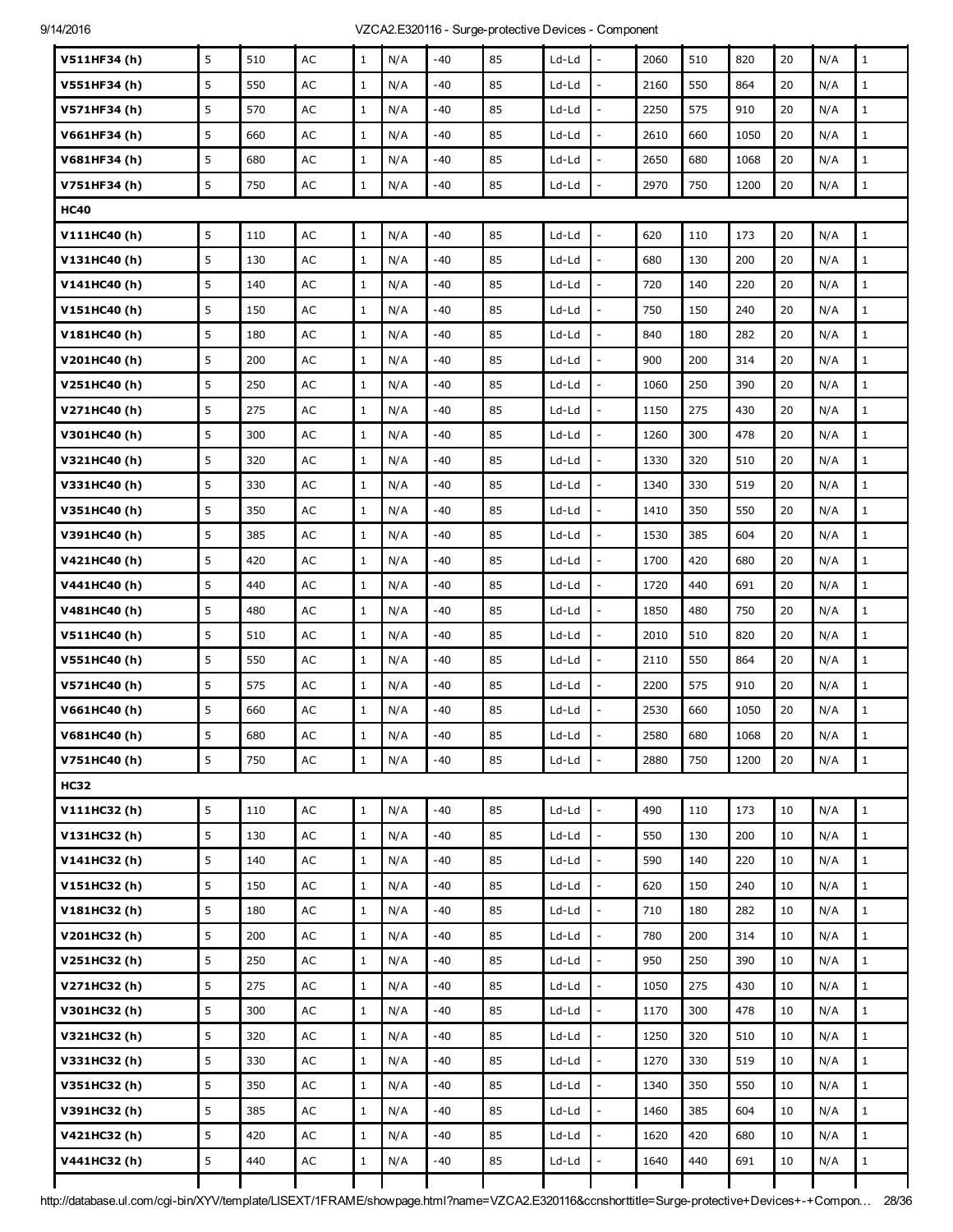| 9/14/2016 |  |  |
|-----------|--|--|
|           |  |  |

| V481HC32 (h) | 5 | 480 | AC            | 1            | N/A | $-40$ | 85 | Ld-Ld   | $\mathbf{I}$ –           | 1760 | 480 | 750  | 10     | N/A | 1            |
|--------------|---|-----|---------------|--------------|-----|-------|----|---------|--------------------------|------|-----|------|--------|-----|--------------|
| V511HC32(h)  | 5 | 510 | AC            | $\mathbf{1}$ | N/A | -40   | 85 | Ld-Ld   |                          | 1920 | 510 | 820  | 10     | N/A | $\mathbf{1}$ |
| V551HC32(h)  | 5 | 550 | AC            | $\mathbf{1}$ | N/A | -40   | 85 | Ld-Ld   | $\overline{\phantom{a}}$ | 2000 | 550 | 864  | 10     | N/A | $\mathbf{1}$ |
| V571HC32(h)  | 5 | 575 | AC            | $\mathbf{1}$ | N/A | -40   | 85 | Ld-Ld   | $\overline{a}$           | 2080 | 575 | 910  | 10     | N/A | $1\,$        |
| V661HC32(h)  | 5 | 660 | AC            | $\mathbf{1}$ | N/A | -40   | 85 | Ld-Ld   |                          | 2380 | 660 | 1050 | 10     | N/A | $\mathbf{1}$ |
| V681HC32 (h) | 5 | 680 | AC            | $\mathbf{1}$ | N/A | -40   | 85 | Ld-Ld   |                          | 2410 | 680 | 1068 | 10     | N/A | $1\,$        |
| V751HC32(h)  | 5 | 750 | $\mathsf{AC}$ | $1\,$        | N/A | -40   | 85 | Ld-Ld   | $\overline{a}$           | 2680 | 750 | 1200 | 10     | N/A | $1\,$        |
| <b>HB34</b>  |   |     |               |              |     |       |    |         |                          |      |     |      |        |     |              |
| V111HB34(h)  | 5 | 110 | AC            | $\mathbf{1}$ | N/A | -40   | 85 | Ld-Ld   |                          | 620  | 110 | 173  | 20     | N/A | $1\,$        |
| V131HB34(h)  | 5 | 130 | AC            | $\mathbf{1}$ | N/A | -40   | 85 | Ld-Ld   | $\overline{a}$           | 690  | 130 | 200  | 20     | N/A | $1\,$        |
| V141HB34(h)  | 5 | 140 | AC            | $\mathbf{1}$ | N/A | -40   | 85 | Ld-Ld   | $\overline{a}$           | 720  | 140 | 220  | 20     | N/A | $1\,$        |
| V151HB34(h)  | 5 | 150 | AC            | $\mathbf{1}$ | N/A | -40   | 85 | Ld-Ld   |                          | 760  | 150 | 240  | 20     | N/A | $\mathbf{1}$ |
| V181HB34(h)  | 5 | 180 | AC            | $\mathbf{1}$ | N/A | -40   | 85 | Ld-Ld   |                          | 850  | 180 | 282  | 20     | N/A | $1\,$        |
| V201HB34(h)  | 5 | 200 | AC            | $\mathbf{1}$ | N/A | -40   | 85 | Ld-Ld   | $\overline{a}$           | 920  | 200 | 314  | 20     | N/A | $1\,$        |
| V251HB34(h)  | 5 | 250 | AC            | $\mathbf{1}$ | N/A | -40   | 85 | Ld-Ld   |                          | 1080 | 250 | 390  | 20     | N/A | $\mathbf{1}$ |
| V271HB34(h)  | 5 | 275 | AC            | $\mathbf{1}$ | N/A | -40   | 85 | Ld-Ld   | $\overline{a}$           | 1170 | 275 | 430  | 20     | N/A | $\mathbf{1}$ |
| V301HB34(h)  | 5 | 300 | AC            | $\mathbf{1}$ | N/A | -40   | 85 | Ld-Ld   | $\overline{a}$           | 1280 | 300 | 478  | 20     | N/A | $\mathbf{1}$ |
| V321HB34(h)  | 5 | 320 | AC            | $\mathbf{1}$ | N/A | $-40$ | 85 | Ld-Ld   |                          | 1360 | 320 | 510  | 20     | N/A | $\mathbf{1}$ |
| V331HB34(h)  | 5 | 330 | AC            | $\mathbf{1}$ | N/A | -40   | 85 | Ld-Ld   | $\overline{a}$           | 1370 | 330 | 519  | 20     | N/A | $\mathbf{1}$ |
| V351HB34(h)  | 5 | 350 | AC            | $\mathbf{1}$ | N/A | -40   | 85 | Ld-Ld   | $\overline{a}$           | 1440 | 350 | 550  | 20     | N/A | $1\,$        |
| V391HB34(h)  | 5 | 385 | $\mathsf{AC}$ | $\mathbf{1}$ | N/A | -40   | 85 | Ld-Ld   |                          | 1570 | 385 | 604  | 20     | N/A | $\mathbf{1}$ |
| V421HB34(h)  | 5 | 420 | AC            | $\mathbf{1}$ | N/A | -40   | 85 | Ld-Ld   | $\overline{\phantom{a}}$ | 1740 | 420 | 680  | 20     | N/A | $\mathbf{1}$ |
| V441HB34(h)  | 5 | 440 | AC            | $\mathbf{1}$ | N/A | -40   | 85 | Ld-Ld   | $\overline{a}$           | 1760 | 440 | 691  | 20     | N/A | $1\,$        |
| V481HB34(h)  | 5 | 480 | AC            | $\mathbf{1}$ | N/A | -40   | 85 | Ld-Ld   |                          | 1890 | 480 | 750  | 20     | N/A | $\mathbf{1}$ |
| V511HB34(h)  | 5 | 510 | AC            | $\mathbf{1}$ | N/A | -40   | 85 | Ld-Ld   |                          | 2060 | 510 | 820  | 20     | N/A | $1\,$        |
| V551HB34(h)  | 5 | 550 | AC            | $\mathbf{1}$ | N/A | -40   | 85 | Ld-Ld   | $\overline{a}$           | 2160 | 550 | 864  | 20     | N/A | $1\,$        |
| V571HB34(h)  | 5 | 570 | AC            | $\mathbf{1}$ | N/A | -40   | 85 | Ld-Ld   |                          | 2250 | 575 | 910  | 20     | N/A | $\mathbf{1}$ |
| V661HB34(h)  | 5 | 660 | AC            | $1\,$        | N/A | -40   | 85 | Ld-Ld   |                          | 2610 | 660 | 1050 | 20     | N/A | $\mathbf{1}$ |
| V681HB34(h)  | 5 | 680 | AC            | $\mathbf{1}$ | N/A | -40   | 85 | Ld-Ld   | $\frac{1}{2}$            | 2650 | 680 | 1068 | 20     | N/A | $1\,$        |
| V751HB34(h)  | 5 | 750 | $\sf AC$      | $\,1$        | N/A | -40   | 85 | Ld-Ld   |                          | 2970 | 750 | 1200 | 20     | N/A | $\mathbf{1}$ |
| <b>HA40</b>  |   |     |               |              |     |       |    |         |                          |      |     |      |        |     |              |
| V111HA40(h)  | 5 | 110 | AC            | $\mathbf{1}$ | N/A | -40   | 85 | Ld-Ld   | $\overline{a}$           | 620  | 110 | 173  | $20\,$ | N/A | $\mathbf 1$  |
| V131HA40(h)  | 5 | 130 | $\mathsf{AC}$ | $\,1$        | N/A | -40   | 85 | Ld-Ld   | $\overline{\phantom{a}}$ | 680  | 130 | 200  | 20     | N/A | $\mathbf{1}$ |
| V141HA40(h)  | 5 | 140 | AC            | $\mathbf{1}$ | N/A | -40   | 85 | Ld-Ld   |                          | 720  | 140 | 220  | 20     | N/A | $\mathbf 1$  |
| V151HA40(h)  | 5 | 150 | AC            | $\mathbf{1}$ | N/A | -40   | 85 | $Ld-Ld$ | $\overline{a}$           | 750  | 150 | 240  | 20     | N/A | $\mathbf 1$  |
| V181HA40(h)  | 5 | 180 | AC            | $\mathbf{1}$ | N/A | -40   | 85 | Ld-Ld   | $\overline{a}$           | 840  | 180 | 282  | 20     | N/A | $\mathbf{1}$ |
| V201HA40 (h) | 5 | 200 | AC            | $\mathbf{1}$ | N/A | $-40$ | 85 | Ld-Ld   | $\overline{a}$           | 900  | 200 | 314  | 20     | N/A | $\mathbf{1}$ |
| V251HA40(h)  | 5 | 250 | AC            | $\mathbf{1}$ | N/A | -40   | 85 | $Ld-Ld$ |                          | 1060 | 250 | 390  | 20     | N/A | $\mathbf 1$  |
| V271HA40(h)  | 5 | 275 | AC            | $\mathbf{1}$ | N/A | -40   | 85 | Ld-Ld   | $\frac{1}{2}$            | 1150 | 275 | 430  | 20     | N/A | $\mathbf{1}$ |
| V301HA40(h)  | 5 | 300 | $\mathsf{AC}$ | $\mathbf{1}$ | N/A | $-40$ | 85 | Ld-Ld   |                          | 1260 | 300 | 478  | 20     | N/A | $\mathbf{1}$ |
| V321HA40 (h) | 5 | 320 | AC            | $\mathbf{1}$ | N/A | -40   | 85 | $Ld-Ld$ | $\overline{a}$           | 1330 | 320 | 510  | 20     | N/A | $\mathbf{1}$ |
| V331HA40 (h) | 5 | 330 | AC            | $\mathbf{1}$ | N/A | -40   | 85 | Ld-Ld   | $\overline{\phantom{m}}$ | 1340 | 330 | 519  | 20     | N/A | $\mathbf{1}$ |
| V351HA40(h)  | 5 | 350 | $\sf AC$      | $\mathbf{1}$ | N/A | -40   | 85 | Ld-Ld   |                          | 1410 | 350 | 550  | 20     | N/A | $\mathbf{1}$ |
| V391HA40(h)  | 5 | 385 | AC            | $\mathbf{1}$ | N/A | $-40$ | 85 | $Ld-Ld$ | $\overline{\phantom{a}}$ | 1530 | 385 | 604  | 20     | N/A | $\mathbf{1}$ |
| V421HA40 (h) | 5 | 420 | AC            | $\mathbf{1}$ | N/A | -40   | 85 | Ld-Ld   | $\overline{a}$           | 1700 | 420 | 680  | $20\,$ | N/A | $\mathbf{1}$ |
| V441HA40(h)  | 5 | 440 | AC            |              | N/A | $-40$ | 85 | $Ld-Ld$ |                          | 1720 | 440 | 691  | 20     | N/A |              |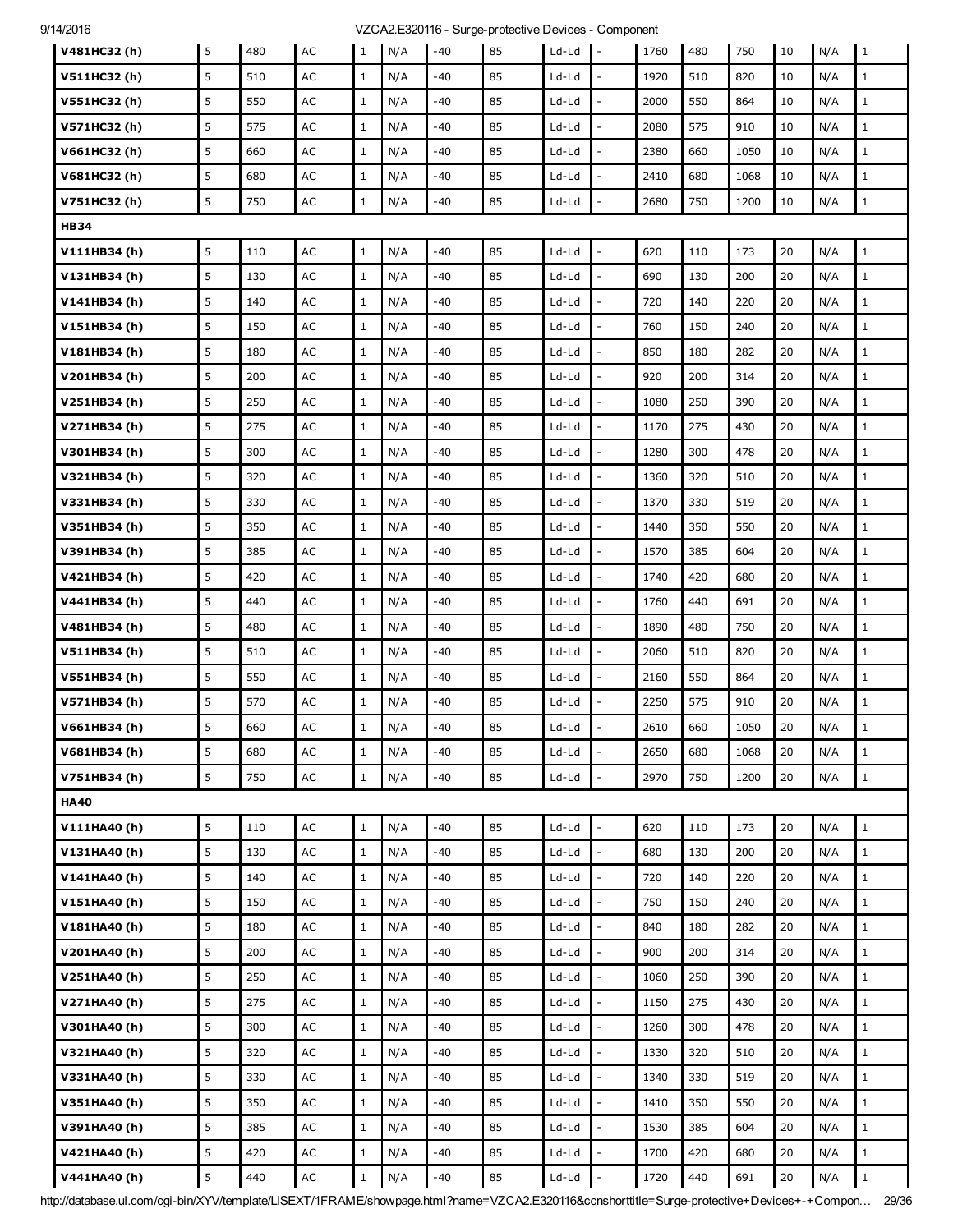| V481HA40(h)                        | 5 | 480 | AC            | $\mathbf{1}$ | N/A | $-40$ | 85 | Ld-Ld   |                              | 1850 | 480 | 750  | 20 | N/A | $\mathbf{1}$ |
|------------------------------------|---|-----|---------------|--------------|-----|-------|----|---------|------------------------------|------|-----|------|----|-----|--------------|
| V511HA40(h)                        | 5 | 510 | AC            | $\mathbf{1}$ | N/A | -40   | 85 | Ld-Ld   |                              | 2010 | 510 | 820  | 20 | N/A | $\mathbf{1}$ |
| V551HA40(h)                        | 5 | 550 | AC            | $\mathbf{1}$ | N/A | -40   | 85 | Ld-Ld   | $\overline{a}$               | 2110 | 550 | 864  | 20 | N/A | $\mathbf{1}$ |
| V571HA40 (h)                       | 5 | 575 | AC            | $\mathbf{1}$ | N/A | $-40$ | 85 | Ld-Ld   |                              | 2200 | 575 | 910  | 20 | N/A | $\mathbf{1}$ |
| V661HA40(h)                        | 5 | 660 | AC            | $\mathbf{1}$ | N/A | -40   | 85 | Ld-Ld   |                              | 2530 | 660 | 1050 | 20 | N/A | $\mathbf{1}$ |
| V681HA40(h)                        | 5 | 680 | AC            | $\mathbf{1}$ | N/A | -40   | 85 | Ld-Ld   | $\qquad \qquad \blacksquare$ | 2580 | 680 | 1068 | 20 | N/A | $\mathbf{1}$ |
| V751HA40(h)                        | 5 | 750 | AC            | $\mathbf 1$  | N/A | $-40$ | 85 | Ld-Ld   |                              | 2880 | 750 | 1200 | 20 | N/A | $\mathbf{1}$ |
| <b>HA32</b>                        |   |     |               |              |     |       |    |         |                              |      |     |      |    |     |              |
| V111HA32(h)                        | 5 | 110 | $\mathsf{AC}$ | $\mathbf{1}$ | N/A | -40   | 85 | Ld-Ld   | $\overline{\phantom{a}}$     | 490  | 110 | 173  | 10 | N/A | $1\,$        |
| V131HA32(h)                        | 5 | 130 | AC            | $\mathbf{1}$ | N/A | $-40$ | 85 | Ld-Ld   |                              | 550  | 130 | 200  | 10 | N/A | $\mathbf{1}$ |
| V141HA32(h)                        | 5 | 140 | AC            | $\mathbf{1}$ | N/A | $-40$ | 85 | Ld-Ld   |                              | 590  | 140 | 220  | 10 | N/A | $\mathbf{1}$ |
| V151HA32 (h)                       | 5 | 150 | AC            | $\mathbf{1}$ | N/A | -40   | 85 | Ld-Ld   | $\overline{\phantom{a}}$     | 620  | 150 | 240  | 10 | N/A | $1\,$        |
| V181HA32(h)                        | 5 | 180 | AC            | $\mathbf{1}$ | N/A | $-40$ | 85 | Ld-Ld   |                              | 710  | 180 | 282  | 10 | N/A | $\mathbf{1}$ |
| V201HA32 (h)                       | 5 | 200 | AC            | $\mathbf{1}$ | N/A | -40   | 85 | Ld-Ld   |                              | 780  | 200 | 314  | 10 | N/A | $\mathbf{1}$ |
| V251HA32 (h)                       | 5 | 250 | AC            | $\mathbf{1}$ | N/A | -40   | 85 | Ld-Ld   | $\overline{a}$               | 950  | 250 | 390  | 10 | N/A | $\mathbf{1}$ |
| V271HA32(h)                        | 5 | 275 | AC            | $\mathbf{1}$ | N/A | -40   | 85 | Ld-Ld   |                              | 1050 | 275 | 430  | 10 | N/A | $\mathbf{1}$ |
| V301HA32 (h)                       | 5 | 300 | AC            | $\mathbf{1}$ | N/A | -40   | 85 | Ld-Ld   |                              | 1170 | 300 | 478  | 10 | N/A | $\mathbf{1}$ |
| V321HA32(h)                        | 5 | 320 | AC            | $\mathbf{1}$ | N/A | -40   | 85 | Ld-Ld   | $\overline{\phantom{0}}$     | 1250 | 320 | 510  | 10 | N/A | $\mathbf{1}$ |
| V331HA32 (h)                       | 5 | 330 | AC            | $\mathbf{1}$ | N/A | -40   | 85 | Ld-Ld   |                              | 1270 | 330 | 519  | 10 | N/A | $\mathbf{1}$ |
| V351HA32 (h)                       | 5 | 350 | AC            | $\mathbf{1}$ | N/A | -40   | 85 | Ld-Ld   |                              | 1340 | 350 | 550  | 10 | N/A | $\mathbf{1}$ |
| V391HA32 (h)                       | 5 | 385 | AC            | $\mathbf{1}$ | N/A | -40   | 85 | Ld-Ld   | $\overline{\phantom{a}}$     | 1460 | 385 | 604  | 10 | N/A | $\mathbf{1}$ |
| V421HA32(h)                        | 5 | 420 | AC            | $\mathbf{1}$ | N/A | -40   | 85 | Ld-Ld   |                              | 1620 | 420 | 680  | 10 | N/A | $\mathbf{1}$ |
| V441HA32 (h)                       | 5 | 440 | AC            | $\mathbf{1}$ | N/A | -40   | 85 | Ld-Ld   |                              | 1640 | 440 | 691  | 10 | N/A | $\mathbf{1}$ |
| V481HA32(h)                        | 5 | 480 | AC            | $\mathbf{1}$ | N/A | -40   | 85 | Ld-Ld   |                              | 1760 | 480 | 750  | 10 | N/A | $\mathbf{1}$ |
| V511HA32(h)                        | 5 | 510 | AC            | $\mathbf{1}$ | N/A | -40   | 85 | Ld-Ld   | $\overline{a}$               | 1920 | 510 | 820  | 10 | N/A | $\mathbf{1}$ |
| V551HA32 (h)                       | 5 | 550 | AC            | $\mathbf{1}$ | N/A | $-40$ | 85 | Ld-Ld   |                              | 2000 | 550 | 864  | 10 | N/A | $\mathbf{1}$ |
| V571HA32(h)                        | 5 | 575 | AC            | $\mathbf{1}$ | N/A | -40   | 85 | Ld-Ld   |                              | 2080 | 575 | 910  | 10 | N/A | $\mathbf{1}$ |
| V661HA32(h)                        | 5 | 660 | $\mathsf{AC}$ | $\mathbf 1$  | N/A | -40   | 85 | Ld-Ld   |                              | 2380 | 660 | 1050 | 10 | N/A | $\mathbf 1$  |
| V681HA32 (h)                       | 5 | 680 | AC            | $\mathbf 1$  | N/A | -40   | 85 | Ld-Ld   |                              | 2410 | 680 | 1068 | 10 | N/A | $\mathbf{1}$ |
| V751HA32 (h)                       | 5 | 750 | AC            | $\mathbf{1}$ | N/A | -40   | 85 | Ld-Ld   |                              | 2680 | 750 | 1200 | 10 | N/A | $\mathbf{1}$ |
| Gas tube                           |   |     |               |              |     |       |    |         |                              |      |     |      |    |     |              |
| <b>AC120L+</b>                     | 5 | 110 | AC            | $\,1$        | N/A | $-40$ | 85 | Ld-Ld   | $\overline{a}$               | 590  | 110 | N/A  | 3  | N/A | 1,3          |
| CG2300 f/b LD or<br>TRD+           | 5 | 110 | AC            | $\mathbf{1}$ | N/A | -40   | 85 | Ld-Ld   |                              | 590  | 110 | N/A  | 3  | N/A | 1,3          |
| CG2470 f/b LD or<br><b>LSNTRD+</b> | 5 | 230 | AC            | $\mathbf{1}$ | N/A | -40   | 85 | Ld-Ld   | $\overline{a}$               | 980  | 230 | N/A  | 3  | N/A | 1,3          |
| CG31.0L+                           | 5 | 380 | AC            | $\mathbf{1}$ | N/A | $-40$ | 85 | Ld-Ld   | $\overline{\phantom{a}}$     | 1510 | 380 | N/A  | 3  | N/A | 1,3          |
| CG31.1L+                           | 5 | 380 | AC            | $\mathbf{1}$ | N/A | -40   | 85 | $Ld-Ld$ | $\overline{\phantom{a}}$     | 1620 | 380 | N/A  | 3  | N/A | 1,3          |
| CG31.2L+                           | 5 | 380 | $\mathsf{AC}$ | $\mathbf{1}$ | N/A | -40   | 85 | Ld-Ld   |                              | 1730 | 380 | N/A  | 3  | N/A | 1,3          |
| CG31.3L+                           | 5 | 380 | $\mathsf{AC}$ | $\mathbf{1}$ | N/A | -40   | 85 | Ld-Ld   |                              | 1770 | 380 | N/A  | 3  | N/A | 1,3          |
| CG31.5 may be f/b L<br>or LTR+     | 5 | 380 | AC            | $\mathbf{1}$ | N/A | $-40$ | 85 | Ld-Ld   | $\overline{\phantom{0}}$     | 2040 | 380 | N/A  | 3  | N/A | 1,3          |
| CG32.0L+                           | 5 | 380 | AC            | $\mathbf 1$  | N/A | $-40$ | 85 | Ld-Ld   | $\overline{a}$               | 2760 | 380 | N/A  | 3  | N/A | 1,3          |
| $CG32.5L+$                         | 5 | 380 | AC            | $\mathbf{1}$ | N/A | -40   | 85 | Ld-Ld   |                              | 3410 | 380 | N/A  | 3  | N/A | 1,3          |
| CG32.7L+                           | 5 | 380 | $\mathsf{AC}$ | $\mathbf{1}$ | N/A | -40   | 85 | Ld-Ld   |                              | 3440 | 380 | N/A  | 3  | N/A | 1,3          |
| CG33.0L+                           | 5 | 380 | $\mathsf{AC}$ | $\mathbf{1}$ | N/A | -40   | 85 | Ld-Ld   |                              | 3610 | 380 | N/A  | 3  | N/A | 1,3          |
| $CG33.2L+$                         | 5 | 380 | AC            | $\mathbf{1}$ | N/A | -40   | 85 | Ld-Ld   |                              | 3850 | 380 | N/A  | 3  | N/A | 1, 3         |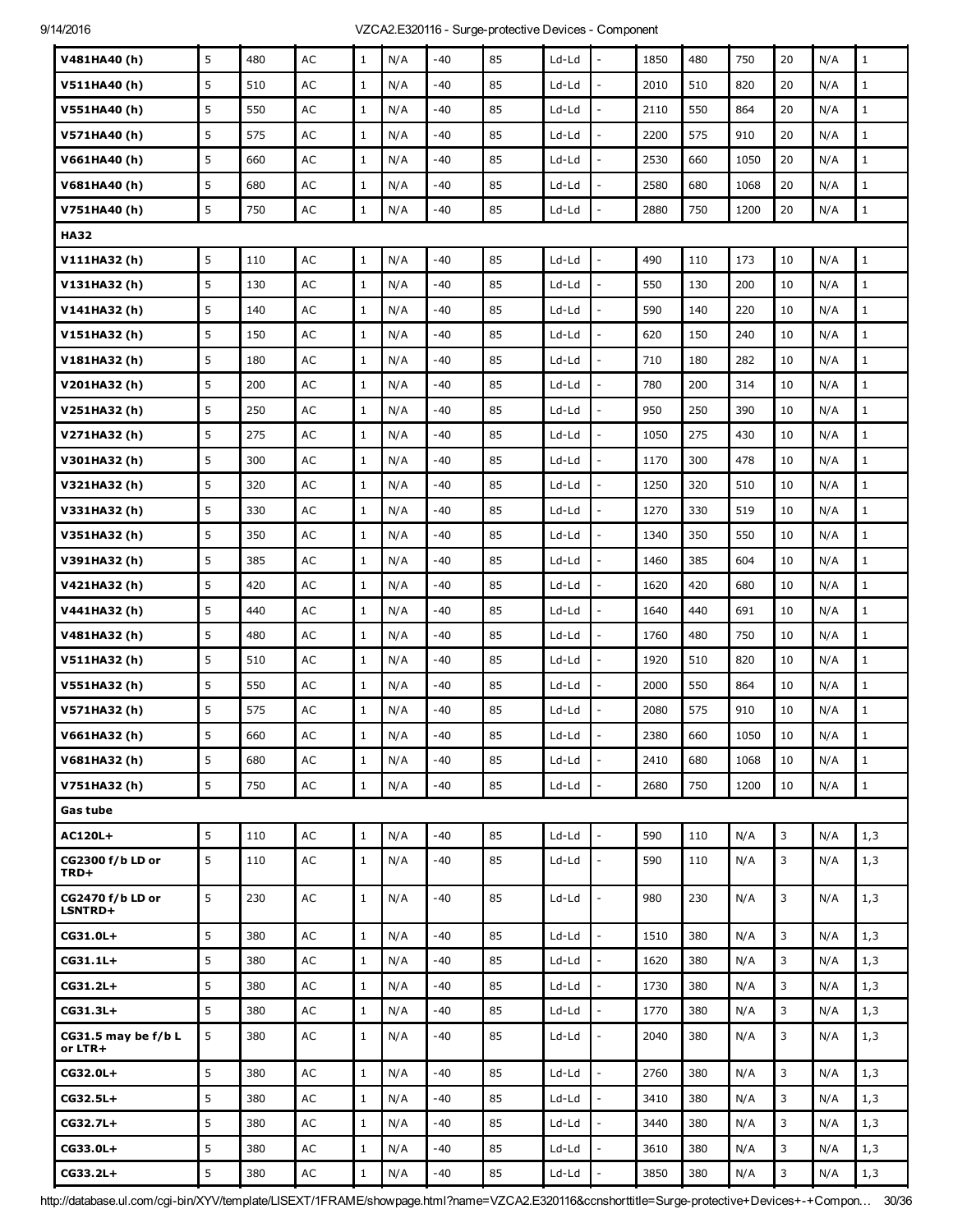| 9/14/2016 |  |  |
|-----------|--|--|
|           |  |  |

### 16 16 14/2016 100 vzcA2.E320116 - Surge-protective Devices - Component

| 14/2010                   |   |     |               |              |     |                | VZCAZ.E320 HD - Surge-protective Devices - Component |         |                          |      |     |      |    |     |              |
|---------------------------|---|-----|---------------|--------------|-----|----------------|------------------------------------------------------|---------|--------------------------|------|-----|------|----|-----|--------------|
| CG33.3L+                  | 5 | 380 | $\sf AC$      | $\mathbf{1}$ | N/A | $-40$          | 85                                                   | Ld-Ld   | $\sim$                   | 4110 | 380 | N/A  | 3  | N/A | 1,3          |
| <b>Gas Discharge Tube</b> |   |     |               |              |     |                |                                                      |         |                          |      |     |      |    |     |              |
| AC240L+                   | 5 | 250 | AC            | $\mathbf{1}$ | n/a |                | 85                                                   | Ld-Ld   |                          | 1160 | 250 | n/a  | 3  | n/a | 1, 3         |
| CG2600 f/b LD+            | 5 | 250 | AC            | $\mathbf{1}$ | n/a | $\overline{a}$ | 85                                                   | Ld-Ld   |                          | 1160 | 250 | n/a  | 3  | n/a | 1, 3         |
| P100A1500J (h)            | 5 | 220 | AC            | $\mathbf{1}$ | n/a | 0              | 85                                                   | Ld-Ld   | ÷,                       | 2360 | 220 | n/a  | 3  | n/a | 1,3          |
| P100A350G (h)             | 5 | 220 | AC            | $\mathbf{1}$ | n/a | $\mathbf 0$    | 85                                                   | Ld-Ld   |                          | 1280 | 220 | n/a  | 3  | n/a | 1,3          |
| P100A3600J (h)            | 5 | 220 | AC            | $\mathbf{1}$ | n/a | 0              | 85                                                   | Ld-Ld   |                          | 3890 | 220 | n/a  | 3  | n/a | 1,3          |
| P100A600J (h)             | 5 | 220 | AC            | $\mathbf{1}$ | n/a | 0              | 85                                                   | Ld-Ld   | $\overline{\phantom{a}}$ | 1390 | 220 | n/a  | 3  | n/a | 1,3          |
| P100A800J(h)              | 5 | 220 | AC            | $\mathbf{1}$ | n/a | $\mathbf 0$    | 85                                                   | Ld-Ld   |                          | 1660 | 220 | n/a  | 3  | n/a | 1,3          |
| P20A350(h)                | 5 | 220 | AC            | $\mathbf{1}$ | n/a | 0              | 85                                                   | Ld-Ld   |                          | 1300 | 220 | n/a  | 3  | n/a | 1,3          |
| P20A600 (h)               | 5 | 220 | AC            | $\mathbf{1}$ | n/a | 0              | 85                                                   | Ld-Ld   | $\overline{a}$           | 1470 | 220 | n/a  | 3  | n/a | 1,3          |
| P20A800 (h)               | 5 | 220 | AC            | $\mathbf{1}$ | n/a | 0              | 85                                                   | Ld-Ld   |                          | 1680 | 220 | n/a  | 3  | n/a | 1,3          |
| P40A350 (h)               | 5 | 220 | AC            | $\mathbf{1}$ | n/a | 0              | 85                                                   | Ld-Ld   |                          | 1220 | 220 | n/a  | 3  | n/a | 1,3          |
| P40A350C (h)              | 5 | 220 | AC            | $\mathbf{1}$ | n/a | 0              | 85                                                   | Ld-Ld   | $\frac{1}{2}$            | 1160 | 220 | n/a  | 3  | n/a | 1,3          |
| P40A600 (h)               | 5 | 220 | AC            | $\mathbf{1}$ | n/a | 0              | 85                                                   | Ld-Ld   |                          | 1320 | 220 | n/a  | 3  | n/a | 1,3          |
| P40A600C (h)              | 5 | 220 | AC            | $\mathbf{1}$ | n/a | 0              | 85                                                   | Ld-Ld   |                          | 1180 | 220 | n/a  | 3  | n/a | 1,3          |
| P40A800 (h)               | 5 | 220 | AC            | $\mathbf{1}$ | n/a | $\mathbf 0$    | 85                                                   | Ld-Ld   | $\overline{a}$           | 1580 | 220 | n/a  | 3  | n/a | 1,3          |
| P40A800C(h)               | 5 | 220 | AC            | $\mathbf{1}$ | n/a | 0              | 85                                                   | Ld-Ld   |                          | 1260 | 220 | n/a  | 3  | n/a | 1,3          |
| P50A350G (h)              | 5 | 220 | AC            | $\mathbf{1}$ | n/a | 0              | 85                                                   | Ld-Ld   |                          | 1140 | 220 | n/a  | 3  | n/a | 1,3          |
| P50A600G (h)              | 5 | 220 | AC            | $\mathbf{1}$ | n/a | $\mathbf 0$    | 85                                                   | Ld-Ld   | $\overline{a}$           | 1270 | 220 | n/a  | 3  | n/a | 1,3          |
| P50A800G (h)              | 5 | 220 | AC            | $\mathbf{1}$ | n/a | 0              | 85                                                   | Ld-Ld   |                          | 1320 | 220 | n/a  | 3  | n/a | 1,3          |
| P60A350D (h)              | 5 | 220 | AC            | $\mathbf{1}$ | n/a | 0              | 85                                                   | Ld-Ld   |                          | 1200 | 220 | n/a  | 3  | n/a | 1,3          |
| P60A600D (h)              | 5 | 220 | AC            | $\mathbf{1}$ | n/a | 0              | 85                                                   | Ld-Ld   |                          | 1210 | 220 | n/a  | 3  | n/a | 1,3          |
| P60A800D (h)              | 5 | 220 | AC            | $\mathbf{1}$ | n/a | 0              | 85                                                   | Ld-Ld   | L,                       | 1270 | 220 | n/a  | 3  | n/a | 1,3          |
| DHB34                     |   |     |               |              |     |                |                                                      |         |                          |      |     |      |    |     |              |
| V111DHB34(h)              | 5 | 110 | $\mathsf{AC}$ | $\mathbf{1}$ | N/A | $-40$          | 85                                                   | Ld-Ld   |                          | 620  | 110 | 173  | 20 | N/A | $\mathbf{1}$ |
| V131DHB34 (h)             | 5 | 130 | AC            | $\mathbf{1}$ | N/A | -40            | 85                                                   | Ld-Ld   |                          | 690  | 130 | 200  | 20 | N/A | 1            |
| V141DHB34 (h)             | 5 | 140 | AC            | 1            | N/A | -40            | 85                                                   | $Ld-Ld$ |                          | 720  | 140 | 220  | 20 | N/A | 1            |
| V151DHB34(h)              | 5 | 150 | AC            | $\mathbf{1}$ | N/A | $-40$          | 85                                                   | Ld-Ld   |                          | 760  | 150 | 240  | 20 | N/A | $\mathbf 1$  |
| V181DHB34(h)              | 5 | 180 | AC            | $\mathbf{1}$ | N/A | -40            | 85                                                   | Ld-Ld   | $\overline{\phantom{a}}$ | 850  | 180 | 282  | 20 | N/A | $\mathbf{1}$ |
| V201DHB34(h)              | 5 | 200 | $\mathsf{AC}$ | $\mathbf{1}$ | N/A | $-40$          | 85                                                   | $Ld-Ld$ |                          | 920  | 200 | 314  | 20 | N/A | $\mathbf{1}$ |
| V251DHB34(h)              | 5 | 250 | AC            | $\mathbf{1}$ | N/A | $-40$          | 85                                                   | Ld-Ld   |                          | 1080 | 250 | 390  | 20 | N/A | $\mathbf{1}$ |
| V271DHB34(h)              | 5 | 275 | AC            | $1\,$        | N/A | -40            | 85                                                   | Ld-Ld   | $\mathbb{L}$             | 1170 | 275 | 430  | 20 | N/A | $\mathbf{1}$ |
| V301DHB34(h)              | 5 | 300 | $\mathsf{AC}$ | $\mathbf{1}$ | N/A | $-40$          | 85                                                   | Ld-Ld   |                          | 1280 | 300 | 478  | 20 | N/A | $\mathbf{1}$ |
| V321DHB34(h)              | 5 | 320 | AC            | $1\,$        | N/A | $-40$          | 85                                                   | Ld-Ld   |                          | 1360 | 320 | 510  | 20 | N/A | $\mathbf{1}$ |
| V331DHB34(h)              | 5 | 330 | AC            | $\mathbf{1}$ | N/A | -40            | 85                                                   | Ld-Ld   | $\overline{a}$           | 1370 | 330 | 519  | 20 | N/A | $\mathbf{1}$ |
| V351DHB34(h)              | 5 | 350 | $\mathsf{AC}$ | $\mathbf{1}$ | N/A | -40            | 85                                                   | Ld-Ld   |                          | 1440 | 350 | 550  | 20 | N/A | $\mathbf{1}$ |
| V391DHB34 (h)             | 5 | 385 | AC            | $\mathbf{1}$ | N/A | $-40$          | 85                                                   | $Ld-Ld$ |                          | 1570 | 385 | 604  | 20 | N/A | $\mathbf{1}$ |
| V421DHB34(h)              | 5 | 420 | AC            | $\mathbf{1}$ | N/A | $-40$          | 85                                                   | $Ld-Ld$ | $\overline{\phantom{a}}$ | 1740 | 420 | 680  | 20 | N/A | $\mathbf{1}$ |
| V441DHB34(h)              | 5 | 440 | $\mathsf{AC}$ | $\mathbf{1}$ | N/A | -40            | 85                                                   | Ld-Ld   |                          | 1760 | 440 | 691  | 20 | N/A | $\mathbf{1}$ |
|                           | 5 |     |               |              |     |                | 85                                                   |         |                          |      |     |      |    |     |              |
| V481DHB34 (h)             |   | 480 | AC            | $\mathbf{1}$ | N/A | $-40$          |                                                      | $Ld-Ld$ | $\frac{1}{2}$            | 1890 | 480 | 750  | 20 | N/A | $\mathbf{1}$ |
| V511DHB34(h)              | 5 | 510 | AC            | $\mathbf{1}$ | N/A | $-40$          | 85                                                   | $Ld-Ld$ |                          | 2060 | 510 | 820  | 20 | N/A | $\mathbf{1}$ |
| V551DHB34(h)              | 5 | 550 | $\mathsf{AC}$ | $\mathbf{1}$ | N/A | -40            | 85                                                   | Ld-Ld   |                          | 2160 | 550 | 864  | 20 | N/A | $\mathbf{1}$ |
| V571DHB34(h)              | 5 | 570 | AC            | $\mathbf{1}$ | N/A | -40            | 85                                                   | Ld-Ld   | $\sim$                   | 2250 | 575 | 910  | 20 | N/A | $\mathbf{1}$ |
| V661DHB34(h)              | 5 | 660 | AC            | $\mathbf{1}$ | N/A | $-40$          | 85                                                   | Ld-Ld   |                          | 2610 | 660 | 1050 | 20 | N/A | $\mathbf{1}$ |
| V681DHB34 (h)             | 5 | 680 | AC            | $\mathbf{1}$ | N/A | $-40$          | 85                                                   | Ld-Ld   | $\sim$                   | 2650 | 680 | 1068 | 20 | N/A | $\vert$ 1    |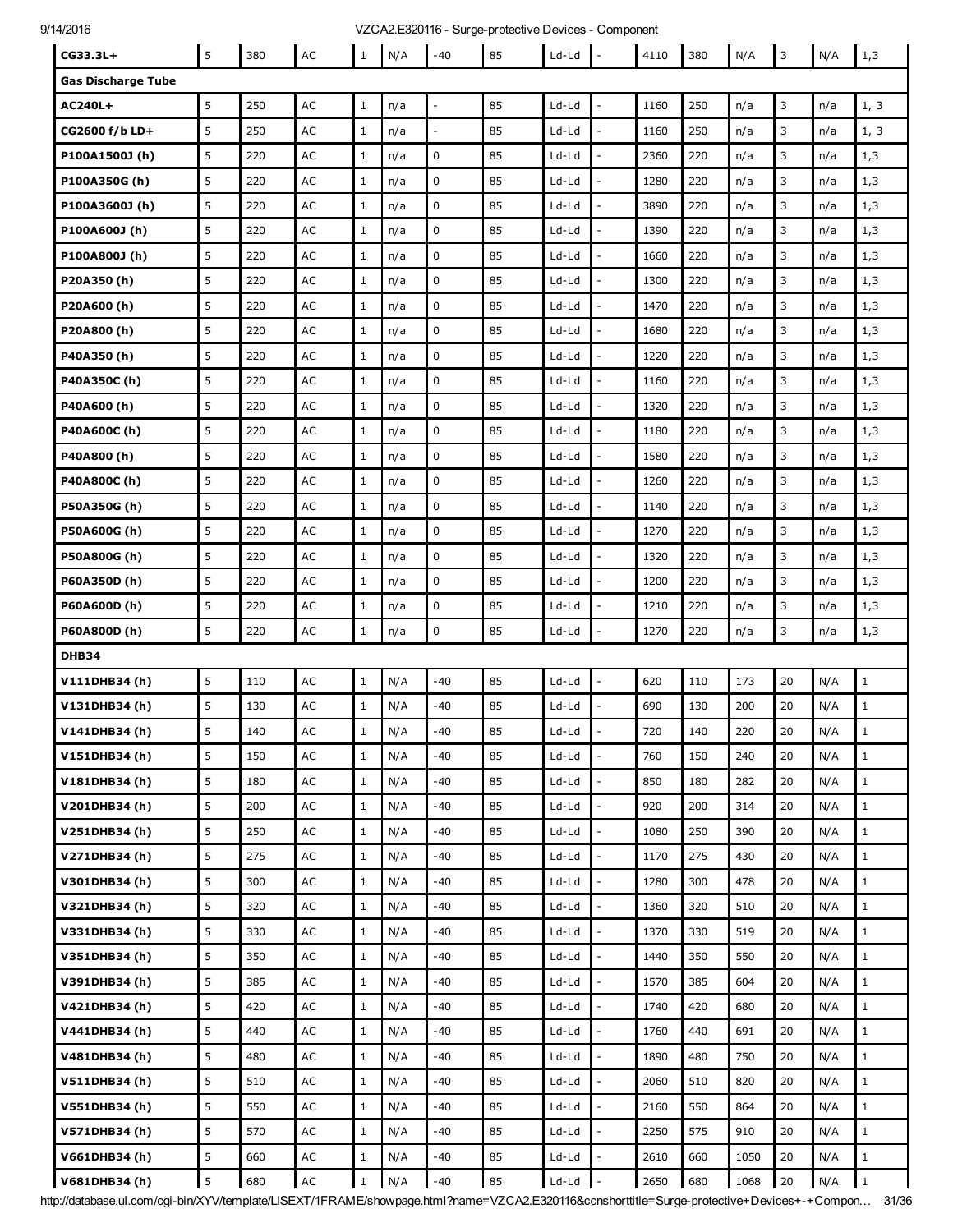| V751DHB34(h)          | 5 | 750  | AC            | $\mathbf 1$  | N/A | $-40$                    | 85  | Ld-Ld   | $\overline{\phantom{a}}$ | 2970 | 750  | 1200  | 20             | N/A | $\,$ 1 $\,$  |
|-----------------------|---|------|---------------|--------------|-----|--------------------------|-----|---------|--------------------------|------|------|-------|----------------|-----|--------------|
| <b>DB40</b>           |   |      |               |              |     |                          |     |         |                          |      |      |       |                |     |              |
| V131DB40(h)           | 5 | 130  | AC            | $\mathbf{1}$ | N/A | $-40$                    | 85  | Ld-Ld   | $\overline{a}$           | 680  | 130  | 200   | 20             | N/A | $\mathbf{1}$ |
| V151DB40(h)           | 5 | 150  | AC            | $\,1$        | N/A | -40                      | 85  | Ld-Ld   | $\frac{1}{2}$            | 750  | 150  | 240   | 20             | N/A | $\mathbf 1$  |
| V251DB40 (h)          | 5 | 250  | $\mathsf{AC}$ | $\mathbf{1}$ | N/A | -40                      | 85  | Ld-Ld   |                          | 1060 | 250  | 390   | 20             | N/A | $\mathbf{1}$ |
| V271DB40 (h)          | 5 | 275  | AC            | $\mathbf{1}$ | N/A | $-40$                    | 85  | Ld-Ld   | L,                       | 1150 | 275  | 430   | 20             | N/A | $\mathbf{1}$ |
| V321DB40 (h)          | 5 | 320  | AC            | $\mathbf{1}$ | N/A | -40                      | 85  | Ld-Ld   | $\overline{\phantom{a}}$ | 1330 | 320  | 510   | 20             | N/A | $\mathbf 1$  |
| V421DB40 (h)          | 5 | 420  | AC            | $\mathbf{1}$ | N/A | -40                      | 85  | Ld-Ld   |                          | 1700 | 420  | 680   | 20             | N/A | $\mathbf{1}$ |
| V481DB40 (h)          | 5 | 480  | AC            | $\mathbf{1}$ | N/A | -40                      | 85  | Ld-Ld   | L,                       | 1850 | 480  | 750   | 20             | N/A | $1\,$        |
| V511DB40(h)           | 5 | 510  | AC            | $\mathbf{1}$ | N/A | $-40$                    | 85  | Ld-Ld   | $\frac{1}{2}$            | 2010 | 510  | 820   | 20             | N/A | $\mathbf 1$  |
| V571DB40 (h)          | 5 | 575  | AC            | $\mathbf{1}$ | N/A | -40                      | 85  | Ld-Ld   |                          | 2200 | 575  | 910   | 20             | N/A | $\mathbf{1}$ |
| V661DB40 (h)          | 5 | 660  | AC            | $\mathbf{1}$ | N/A | -40                      | 85  | Ld-Ld   | L,                       | 2530 | 660  | 1050  | 20             | N/A | $1\,$        |
| V751DB40(h)           | 5 | 750  | AC            | $\mathbf{1}$ | N/A | -40                      | 85  | Ld-Ld   | $\frac{1}{2}$            | 2880 | 750  | 1200  | 20             | N/A | $1\,$        |
| <b>DA40</b>           |   |      |               |              |     |                          |     |         |                          |      |      |       |                |     |              |
| V131DA40 (h)          | 5 | 130  | AC            | $\,1$        | N/A | $-40$                    | 85  | Ld-Ld   | $\overline{\phantom{a}}$ | 680  | 130  | 200   | 20             | N/A | $1\,$        |
| V151DA40 (h)          | 5 | 150  | AC            | $\mathbf{1}$ | N/A | -40                      | 85  | Ld-Ld   | $\overline{a}$           | 750  | 150  | 240   | 20             | N/A | $\mathbf{1}$ |
| V251DA40(h)           | 5 | 250  | AC            | $\mathbf{1}$ | N/A | -40                      | 85  | Ld-Ld   | $\overline{a}$           | 1060 | 250  | 390   | 20             | N/A | $\mathbf{1}$ |
| V271DA40 (h)          | 5 | 275  | AC            | $\mathbf{1}$ | N/A | $-40$                    | 85  | Ld-Ld   |                          | 1150 | 275  | 430   | 20             | N/A | $\mathbf 1$  |
| V321DA40 (h)          | 5 | 320  | AC            | $\mathbf{1}$ | N/A | -40                      | 85  | Ld-Ld   | $\overline{a}$           | 1330 | 320  | 510   | 20             | N/A | $\mathbf{1}$ |
| V421DA40 (h)          | 5 | 420  | AC            | $\mathbf{1}$ | N/A | -40                      | 85  | Ld-Ld   | $\overline{a}$           | 1700 | 420  | 680   | 20             | N/A | $\mathbf{1}$ |
| V481DA40(h)           | 5 | 480  | AC            | $\mathbf{1}$ | N/A | $-40$                    | 85  | Ld-Ld   | $\overline{a}$           | 1850 | 480  | 750   | 20             | N/A | $\mathbf 1$  |
| V511DA40 (h)          | 5 | 510  | AC            | $\mathbf{1}$ | N/A | -40                      | 85  | Ld-Ld   |                          | 2010 | 510  | 820   | 20             | N/A | $\mathbf{1}$ |
| V571DA40 (h)          | 5 | 575  | AC            | $\mathbf{1}$ | N/A | -40                      | 85  | Ld-Ld   | $\bar{\phantom{a}}$      | 2200 | 575  | 910   | 20             | N/A | $\mathbf{1}$ |
| V661DA40 (h)          | 5 | 660  | AC            | $\mathbf{1}$ | N/A | $-40$                    | 85  | Ld-Ld   |                          | 2530 | 660  | 1050  | 20             | N/A | $\mathbf 1$  |
| V751DA40 (h)          | 5 | 750  | AC            | $\mathbf{1}$ | N/A | -40                      | 85  | Ld-Ld   | $\overline{a}$           | 2880 | 750  | 1200  | 20             | N/A | $\mathbf{1}$ |
| <b>C-III Series</b>   |   |      |               |              |     |                          |     |         |                          |      |      |       |                |     |              |
| V1000LA160CP (e)      | 5 | 1000 | AC            | $\mathbf{1}$ | n/a |                          | 105 | Ld-Ld   |                          | 3920 | 1000 | 1613  | 5              | n/a | $\mathbf{1}$ |
| V1000LA80CP (e)       | 5 | 1000 | $\mathsf{AC}$ | $\mathbf 1$  | n/a |                          | 105 | Ld-Ld   |                          | 2820 | 1000 | 1613  | 3              | n/a | $\mathbf 1$  |
| V130LA10CP (e)        | 5 | 130  | AC            | $\mathbf{1}$ | n/a | $\mathbb{L}$             | 105 | Ld-Ld   | $\overline{\phantom{a}}$ | 580  | 130  | 206   | 3              | n/a | $1\,$        |
| V130LA20CP (e)        | 5 | 130  | $\mathsf{AC}$ | $\mathbf{1}$ | n/a |                          | 105 | Ld-Ld   |                          | 620  | 130  | 206   | 5              | n/a | $\mathbf 1$  |
| V130LA5CP (e)         | 5 | 130  | $\mathsf{AC}$ | $\mathbf{1}$ | n/a |                          | 105 | $Ld-Ld$ | ÷,                       | 580  | 130  | 206   | $\overline{2}$ | n/a | $\mathbf{1}$ |
| <b>V140LA10CP (e)</b> | 5 | 140  | $\mathsf{AC}$ | $\mathbf{1}$ | n/a | $\mathbb{L}$             | 105 | Ld-Ld   | $\frac{1}{2}$            | 650  | 140  | 220   | 3              | n/a | $\,1$        |
| V140LA20CP (e)        | 5 | 140  | $\mathsf{AC}$ | $\mathbf{1}$ | n/a |                          | 105 | Ld-Ld   |                          | 660  | 140  | 220   | 5              | n/a | $\mathbf{1}$ |
| <b>V140LA5CP (e)</b>  | 5 | 140  | AC            | $\mathbf{1}$ | n/a |                          | 105 | Ld-Ld   | $\frac{1}{2}$            | 650  | 140  | 220   | $\overline{2}$ | n/a | $\mathbf{1}$ |
| V150LA10CP (e)        | 5 | 150  | $\mathsf{AC}$ | $\mathbf{1}$ | n/a | $\mathbb{L}$             | 105 | Ld-Ld   | $\overline{a}$           | 740  | 150  | 240   | 3              | n/a | $\,1$        |
| V150LA20CP (e)        | 5 | 150  | $\mathsf{AC}$ | $\mathbf{1}$ | n/a |                          | 105 | Ld-Ld   | $\overline{a}$           | 700  | 150  | 240   | 5              | n/a | $\mathbf 1$  |
| V150LA5CP (e)         | 5 | 150  | AC            | $\,1$        | n/a | $\overline{a}$           | 105 | $Ld-Ld$ | $\frac{1}{2}$            | 730  | 150  | 240   | $\overline{2}$ | n/a | $1\,$        |
| V175LA10CP (e)        | 5 | 175  | $\mathsf{AC}$ | $\mathbf{1}$ | n/a | $\overline{a}$           | 105 | Ld-Ld   | $\overline{a}$           | 900  | 175  | 275   | 3              | n/a | $1\,$        |
| V175LA20CP (e)        | 5 | 175  | $\mathsf{AC}$ | $1\,$        | n/a | $\overline{\phantom{a}}$ | 105 | Ld-Ld   | $\overline{a}$           | 770  | 175  | 275   | 5              | n/a | $\mathbf 1$  |
| V175LA5CP (e)         | 5 | 175  | AC            | $\mathbf{1}$ | n/a |                          | 105 | Ld-Ld   |                          | 880  | 175  | 275   | $\overline{2}$ | n/a | $\mathbf{1}$ |
| <b>V230LA10CP (e)</b> | 5 | 230  | $\mathsf{AC}$ | $\mathbf{1}$ | n/a | $\sim$                   | 105 | Ld-Ld   | $\overline{a}$           | 900  | 230  | 360   | $\overline{2}$ | n/a | $\mathbf 1$  |
| V230LA20CP (e)        | 5 | 230  | AC            | $\mathbf{1}$ | n/a | $\overline{\phantom{a}}$ | 105 | Ld-Ld   | $\overline{\phantom{a}}$ | 910  | 230  | 360   | 3              | n/a | $\mathbf 1$  |
| <b>V230LA40CP (e)</b> | 5 | 230  | AC            | $\mathbf{1}$ | n/a |                          | 105 | Ld-Ld   | $\overline{a}$           | 780  | 230  | 360   | 5              | n/a | $\mathbf 1$  |
| <b>V250LA10CP (e)</b> | 5 | 250  | $\mathsf{AC}$ | $\mathbf{1}$ | n/a | $\overline{a}$           | 105 | Ld-Ld   | $\overline{a}$           | 1010 | 250  | 391.5 | $\overline{2}$ | n/a | $\mathbf 1$  |
| <b>V250LA20CP (e)</b> | 5 | 250  | $\sf AC$      | $\mathbf{1}$ | n/a | $\overline{\phantom{a}}$ | 105 | $Ld-Ld$ | $\overline{a}$           | 1030 | 250  | 391.5 | 3              | n/a | $1\,$        |
|                       |   |      |               |              |     |                          |     |         |                          |      |      |       |                |     |              |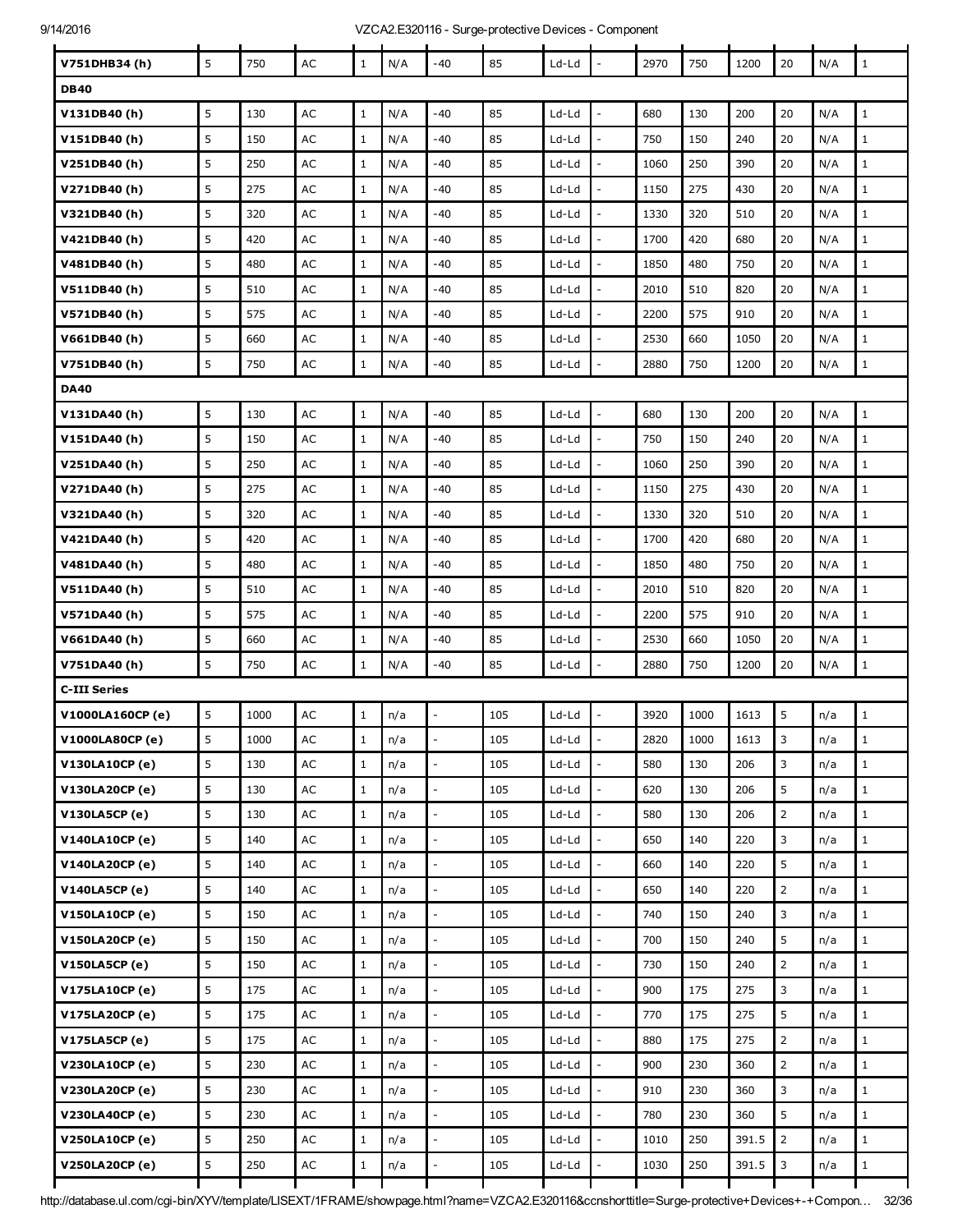| V250LA40CP (e)         | 5       | 250 | AC            | $\mathbf{1}$ | n/a | $\overline{\phantom{a}}$ | 105 | Ld-Ld   | $\mathbf{I}$             | 960  | 250 | 391.5 | $\overline{1}5$ | n/a | $\mathbf{1}$ |
|------------------------|---------|-----|---------------|--------------|-----|--------------------------|-----|---------|--------------------------|------|-----|-------|-----------------|-----|--------------|
| V275LA10CP (e)         | 5       | 275 | AC            | $\mathbf{1}$ | n/a |                          | 105 | $Ld-Ld$ |                          | 1140 | 275 | 431   | $\overline{2}$  | n/a | $\mathbf{1}$ |
| V275LA20CP (e)         | 5       | 275 | AC            | $\mathbf{1}$ | n/a |                          | 105 | Ld-Ld   |                          | 1160 | 275 | 431   | 3               | n/a | $\mathbf{1}$ |
| <b>V275LA40CP (e)</b>  | 5       | 275 | AC            | $\mathbf{1}$ | n/a | $\overline{\phantom{a}}$ | 105 | Ld-Ld   | $\frac{1}{2}$            | 1060 | 275 | 431   | 5               | n/a | $\mathbf{1}$ |
| V300LA10CP (e)         | 5       | 300 | AC            | $\mathbf{1}$ | n/a |                          | 105 | Ld-Ld   |                          | 1260 | 300 | 468.5 | $\overline{2}$  | n/a | $\mathbf{1}$ |
| V300LA20CP (e)         | 5       | 300 | AC            | $\mathbf{1}$ | n/a | $\overline{a}$           | 105 | Ld-Ld   | L.                       | 1290 | 300 | 468.5 | 3               | n/a | $\mathbf{1}$ |
| V300LA40CP (e)         | 5       | 300 | AC            | $\mathbf{1}$ | n/a | $\overline{\phantom{a}}$ | 105 | Ld-Ld   | $\frac{1}{2}$            | 1190 | 300 | 468.5 | 5               | n/a | $\mathbf{1}$ |
| <b>V320LA10CP (e)</b>  | 5       | 320 | AC            | $\mathbf{1}$ | n/a |                          | 105 | Ld-Ld   |                          | 1420 | 320 | 513.5 | $\overline{2}$  | n/a | $\mathbf{1}$ |
| V320LA20CP (e)         | 5       | 320 | AC            | $\mathbf{1}$ | n/a | $\overline{a}$           | 105 | Ld-Ld   | L.                       | 1460 | 320 | 513.5 | 3               | n/a | $\mathbf{1}$ |
| V320LA40CP (e)         | 5       | 320 | AC            | $\mathbf{1}$ | n/a | $\overline{\phantom{a}}$ | 105 | Ld-Ld   | $\overline{\phantom{a}}$ | 1350 | 320 | 513.5 | 5               | n/a | $1\,$        |
| V385LA10CP (e)         | 5       | 385 | AC            | $\mathbf{1}$ | n/a |                          | 105 | Ld-Ld   |                          | 1780 | 385 | 620   | $\overline{2}$  | n/a | $\mathbf{1}$ |
| V385LA20CP (e)         | 5       | 385 | AC            | $\mathbf{1}$ | n/a | $\overline{a}$           | 105 | Ld-Ld   | ÷,                       | 1830 | 385 | 620   | 3               | n/a | $\mathbf{1}$ |
| V385LA40CP (e)         | 5       | 385 | AC            | $\mathbf{1}$ | n/a | $\overline{\phantom{a}}$ | 105 | Ld-Ld   | $\overline{\phantom{a}}$ | 2030 | 385 | 620   | 5               | n/a | $\mathbf{1}$ |
| <b>V420LA10CP (e)</b>  | 5       | 420 | AC            | $\mathbf{1}$ | n/a |                          | 105 | $Ld-Ld$ |                          | 1910 | 420 | 679   | 2               | n/a | $\mathbf{1}$ |
| <b>V420LA20CP (e)</b>  | 5       | 420 | AC            | $\mathbf{1}$ | n/a | $\overline{\phantom{a}}$ | 105 | Ld-Ld   | $\overline{a}$           | 1890 | 420 | 679   | 3               | n/a | $\mathbf{1}$ |
| <b>V420LA40CP</b> (e)  | 5       | 420 | AC            | $\mathbf{1}$ | n/a | $\overline{\phantom{a}}$ | 105 | Ld-Ld   | $\overline{a}$           | 1580 | 420 | 679   | 5               | n/a | $\mathbf{1}$ |
| <b>V460LA10CP (e)</b>  | 5       | 460 | AC            | $\mathbf{1}$ | n/a |                          | 105 | Ld-Ld   | $\overline{a}$           | 1990 | 460 | 715   | 2               | n/a | $\mathbf{1}$ |
| <b>V460LA20CP (e)</b>  | 5       | 460 | AC            | $\mathbf{1}$ | n/a |                          | 105 | Ld-Ld   | $\overline{a}$           | 1930 | 460 | 715   | 3               | n/a | $\mathbf{1}$ |
| <b>V460LA40CP</b> (e)  | 5       | 460 | AC            | $\mathbf{1}$ | n/a | $\overline{\phantom{a}}$ | 105 | Ld-Ld   | $\overline{a}$           | 1640 | 460 | 715   | 5               | n/a | $\mathbf{1}$ |
| <b>V480LA10CP (e)</b>  | 5       | 480 | AC            | $\mathbf{1}$ | n/a | $\overline{a}$           | 105 | Ld-Ld   | ÷,                       | 2060 | 480 | 747.5 | $\overline{2}$  | n/a | $\mathbf{1}$ |
| <b>V480LA40CP (e)</b>  | 5       | 480 | AC            | $\mathbf{1}$ | n/a |                          | 105 | Ld-Ld   |                          | 1960 | 480 | 747.5 | 3               | n/a | $\mathbf{1}$ |
| <b>V480LA80CP (e)</b>  | 5       | 480 | AC            | $\mathbf{1}$ | n/a | $\overline{\phantom{a}}$ | 105 | Ld-Ld   | $\overline{a}$           | 1680 | 480 | 747.5 | 5               | n/a | $\mathbf{1}$ |
| <b>V510LA10CP (e)</b>  | 5       | 510 | AC            | $\mathbf{1}$ | n/a | $\overline{\phantom{a}}$ | 105 | Ld-Ld   | $\overline{a}$           | 2230 | 510 | 822.5 | $\overline{2}$  | n/a | $\mathbf{1}$ |
| <b>V510LA40CP (e)</b>  | 5       | 510 | AC            | $\mathbf{1}$ | n/a |                          | 105 | Ld-Ld   |                          | 2040 | 510 | 822.5 | 3               | n/a | $\mathbf{1}$ |
| <b>V510LA80CP (e)</b>  | 5       | 510 | AC            | $\mathbf{1}$ | n/a |                          | 105 | Ld-Ld   |                          | 1800 | 510 | 822.5 | 5               | n/a | $\mathbf{1}$ |
| <b>V550LA10CP (e)</b>  | 5       | 550 | AC            | $\mathbf{1}$ | n/a | $\overline{\phantom{a}}$ | 105 | Ld-Ld   | $\overline{\phantom{a}}$ | 2340 | 550 | 875   | $\overline{2}$  | n/a | $\mathbf{1}$ |
| <b>V550LA40CP</b> (e)  | 5       | 550 | AC            | $\mathbf{1}$ | n/a |                          | 105 | Ld-Ld   |                          | 2090 | 550 | 875   | 3               | n/a | $\mathbf{1}$ |
| <b>V550LA80CP (e)</b>  | 5       | 550 | AC            | $\mathbf 1$  | n/a |                          | 105 | Ld-Ld   |                          | 1880 | 550 | 875   | 5               | n/a | $\mathbf{1}$ |
| <b>V575LA10CP (e)</b>  | 5       | 575 | AC            | $\mathbf{1}$ | n/a | $\equiv$                 | 105 | Ld-Ld   | $\bar{\phantom{a}}$      | 2400 | 575 | 902.5 | $\overline{2}$  | n/a | $1\,$        |
| <b>V575LA40CP (e)</b>  | 5       | 575 | $\mathsf{AC}$ | $\mathbf{1}$ | n/a |                          | 105 | Ld-Ld   |                          | 2120 | 575 | 902.5 | 3               | n/a | $\mathbf{1}$ |
| <b>V575LA80CP (e)</b>  | 5       | 575 | $\mathsf{AC}$ | $\mathbf{1}$ | n/a | $\overline{\phantom{a}}$ | 105 | Ld-Ld   | L.                       | 2120 | 575 | 902.5 | 5               | n/a | $\mathbf{1}$ |
| <b>V625LA10CP (e)</b>  | 5       | 625 | AC            | $\mathbf{1}$ | n/a | $\mathbb{Z}^2$           | 105 | $Ld-Ld$ | $\overline{\phantom{a}}$ | 2610 | 625 | 1000  | $\overline{2}$  | n/a | $\mathbf{1}$ |
| <b>V625LA40CP (e)</b>  | 5       | 625 | AC            | $\mathbf{1}$ | n/a |                          | 105 | Ld-Ld   |                          | 2210 | 625 | 1000  | 3               | n/a | $\mathbf{1}$ |
| <b>V625LA80CP (e)</b>  | 5       | 625 | AC            | $\mathbf{1}$ | n/a | $\overline{a}$           | 105 | Ld-Ld   | L.                       | 2190 | 625 | 1000  | 5               | n/a | $\mathbf{1}$ |
| <b>V660LA10CP (e)</b>  | 5       | 660 | $\mathsf{AC}$ | $\mathbf{1}$ | n/a | $\mathbb{Z}^2$           | 105 | $Ld-Ld$ | $\frac{1}{2}$            | 2780 | 660 | 1075  | $\overline{2}$  | n/a | $\mathbf{1}$ |
| <b>V660LA50CP (e)</b>  | 5       | 660 | AC            | $\mathbf{1}$ | n/a |                          | 105 | Ld-Ld   |                          | 2290 | 660 | 1075  | 3               | n/a | $\mathbf{1}$ |
| <b>V660LA80CP (e)</b>  | 5       | 660 | AC            | $\mathbf{1}$ | n/a | $\overline{a}$           | 105 | Ld-Ld   | $\overline{a}$           | 2400 | 660 | 1075  | 5               | n/a | $1\,$        |
| <b>V680LA100CP (e)</b> | 5       | 680 | AC            | $\mathbf{1}$ | n/a | $\overline{\phantom{a}}$ | 105 | $Ld-Ld$ | $\overline{\phantom{a}}$ | 2520 | 680 | 1115  | 5               | n/a | $\mathbf{1}$ |
| <b>V680LA10CP (e)</b>  | 5       | 680 | AC            | $\mathbf{1}$ | n/a |                          | 105 | Ld-Ld   | ÷,                       | 2860 | 680 | 1115  | $\overline{2}$  | n/a | $\mathbf{1}$ |
| <b>V680LA80CP (e)</b>  | 5       | 680 | AC            | $\mathbf{1}$ | n/a | $\overline{a}$           | 105 | Ld-Ld   | L.                       | 2330 | 680 | 1115  | 3               | n/a | $\mathbf{1}$ |
| BA                     |         |     |               |              |     |                          |     |         |                          |      |     |       |                 |     |              |
| V131BA60(h)            | 5       | 130 | AC            | $1\,$        | N/A | $-40$                    | 85  | Ld-Ld   | $\bar{\phantom{a}}$      | 700  | 130 | 200   | 20              | N/A | $\mathbf{1}$ |
| V151BA60(h)            | 5       | 150 | AC            | $\mathbf{1}$ | N/A | $-40$                    | 85  | Ld-Ld   |                          | 840  | 150 | 240   | 20              | N/A | $\mathbf{1}$ |
| V251BA60(h)            | 5       | 250 | AC            | $\mathbf{1}$ | N/A | $-40$                    | 85  | $Ld-Ld$ | $\overline{a}$           | 980  | 250 | 390   | 20              | N/A | $1\,$        |
| V271BA60(h)            | 5       | 275 | AC            | $\mathbf{1}$ | N/A | -40                      | 85  | Ld-Ld   | ÷,                       | 1130 | 275 | 430   | 20              | N/A | $\mathbf{1}$ |
| V321BA60(h)            | $\sf 5$ | 320 | $\mathsf{AC}$ | $\mathbf{1}$ | N/A | $-40$                    | 85  | Ld-Ld   | ÷,                       | 1290 | 320 | 510   | $20\,$          | N/A | $\mathbf 1$  |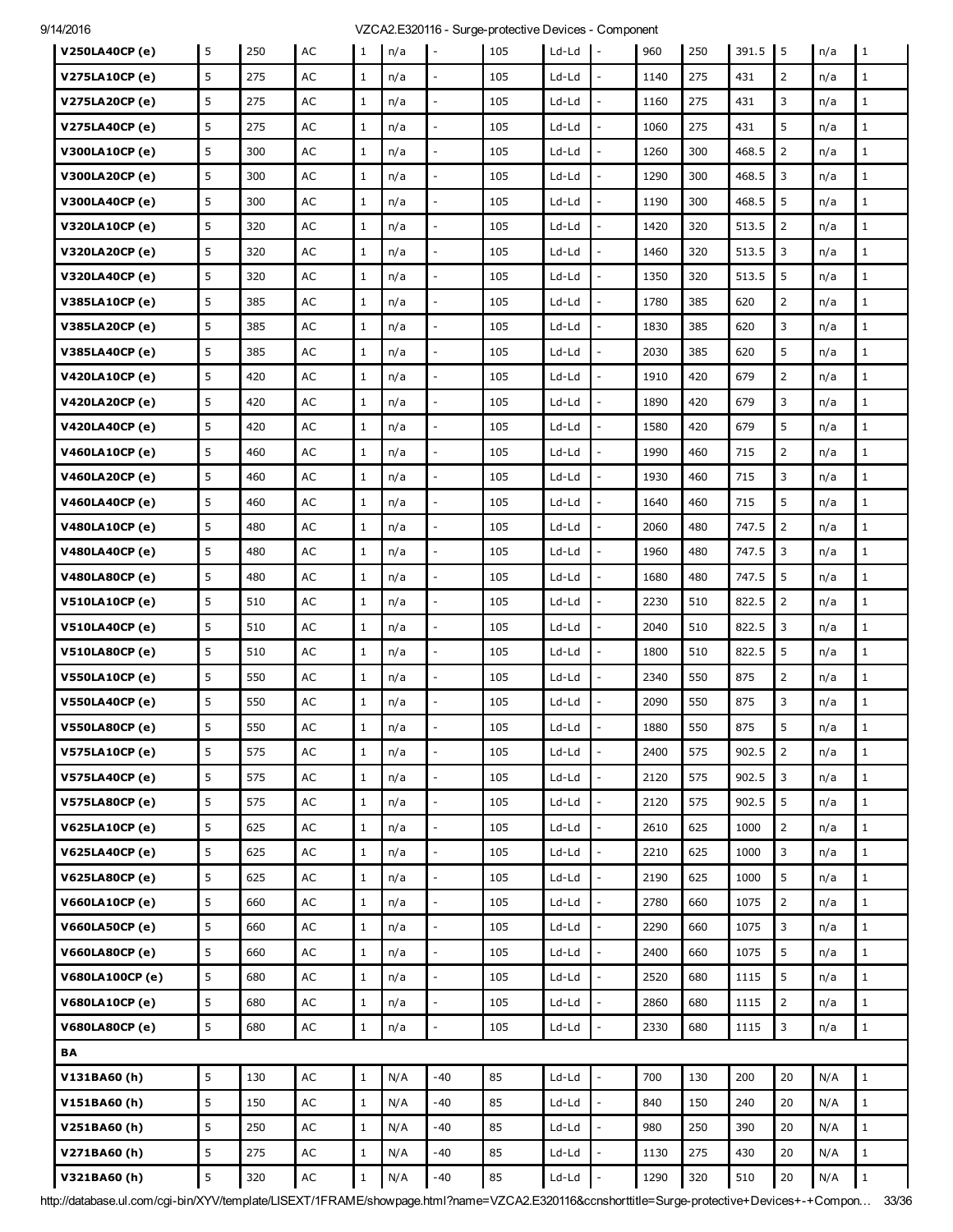| V421BA60(h)              | 5 | 420 | AC            | $\mathbf{1}$             | N/A | $-40$ | 85 | $Ld-Ld$ |                          | 1670 | 420 | 680  | 20   | N/A | $\mathbf{1}$ |
|--------------------------|---|-----|---------------|--------------------------|-----|-------|----|---------|--------------------------|------|-----|------|------|-----|--------------|
| V481BA60(h)              | 5 | 480 | AC            | $\mathbf{1}$             | N/A | $-40$ | 85 | Ld-Ld   | $\overline{a}$           | 1820 | 480 | 750  | 20   | N/A | $\mathbf{1}$ |
| V511BA60(h)              | 5 | 510 | AC            | $\mathbf{1}$             | N/A | $-40$ | 85 | Ld-Ld   | $\overline{a}$           | 1980 | 510 | 820  | 20   | N/A | $\mathbf{1}$ |
| V571BA60(h)              | 5 | 575 | AC            | $\mathbf{1}$             | N/A | $-40$ | 85 | Ld-Ld   | $\overline{a}$           | 2130 | 575 | 910  | 20   | N/A | $\mathbf 1$  |
| V661BA60(h)              | 5 | 660 | AC            | $\mathbf{1}$             | N/A | -40   | 85 | Ld-Ld   | $\overline{a}$           | 2370 | 660 | 1050 | 20   | N/A | $\mathbf{1}$ |
| V751BA60(h)              | 5 | 750 | AC            | $\mathbf{1}$             | N/A | -40   | 85 | Ld-Ld   | $\overline{a}$           | 2660 | 750 | 1200 | 20   | N/A | $\mathbf 1$  |
| V881BA60(h)              | 5 | 880 | $\mathsf{AC}$ | $\,1$                    | N/A | $-40$ | 85 | Ld-Ld   | $\overline{\phantom{a}}$ | 3140 | 880 | 1500 | 20   | N/A | $\mathbf 1$  |
| <b>Automotive Series</b> |   |     |               |                          |     |       |    |         |                          |      |     |      |      |     |              |
| <b>V05E14AUTO (i)</b>    | 5 | 14  | AC            | $\mathbf{1}$             | n/a | $-40$ | 85 | Ld-Ld   | $\overline{\phantom{a}}$ | 80   | 14  | 22   | 0.1  | n/a | $\mathbf 1$  |
|                          | 5 | 16  | DC            | $\overline{a}$           | n/a | $-40$ | 85 | Ld-Ld   |                          | 80   | 16  | 22   | 0.1  | n/a | $\mathbf 1$  |
| V05E17AUTO (i)           | 5 | 17  | AC            | $\mathbf{1}$             | n/a | -40   | 85 | Ld-Ld   | $\overline{a}$           | 90   | 17  | 27   | 0.1  | n/a | $\mathbf{1}$ |
|                          | 5 | 20  | DC            | $\mathbf{L}$             | n/a | $-40$ | 85 | Ld-Ld   | $\frac{1}{2}$            | 90   | 20  | 27   | 0.1  | n/a | $\mathbf 1$  |
| V05E20AUTO (i)           | 5 | 20  | AC            | $\mathbf{1}$             | n/a | $-40$ | 85 | $Ld-Ld$ |                          | 110  | 20  | 33   | 0.1  | N/A | $\mathbf{1}$ |
|                          | 5 | 26  | DC            | $\overline{\phantom{0}}$ | n/a | $-40$ | 85 | Ld-Ld   | $\overline{a}$           | 110  | 26  | 33   | 0.1  | N/A | $\mathbf{1}$ |
| V05E23AUTO (i)           | 5 | 23  | AC            | $\mathbf{1}$             | n/a | $-40$ | 85 | Ld-Ld   | $\frac{1}{2}$            | 120  | 23  | 36   | 0.1  | N/A | $\mathbf 1$  |
|                          | 5 | 28  | DC            | $\overline{a}$           | n/a | -40   | 85 | Ld-Ld   |                          | 120  | 28  | 36   | 0.1  | N/A | $\mathbf{1}$ |
| V05E25AUTO (i)           | 5 | 25  | AC            | $\mathbf{1}$             | n/a | $-40$ | 85 | Ld-Ld   | ÷,                       | 120  | 25  | 39   | 0.1  | n/a | $\mathbf{1}$ |
|                          | 5 | 28  | DC            | $\mathbf{L}$             | n/a | $-40$ | 85 | Ld-Ld   | $\frac{1}{2}$            | 120  | 28  | 39   | 0.1  | n/a | $\mathbf 1$  |
| V05E30AUTO (i)           | 5 | 30  | AC            | $\mathbf{1}$             | n/a | -40   | 85 | Ld-Ld   |                          | 140  | 30  | 47   | 0.1  | n/a | $\mathbf{1}$ |
|                          | 5 | 34  | DC            | $\overline{\phantom{0}}$ | n/a | $-40$ | 85 | Ld-Ld   | $\overline{a}$           | 140  | 34  | 47   | 0.1  | n/a | $\mathbf{1}$ |
| V05E35AUTO (i)           | 5 | 35  | AC            | $\mathbf{1}$             | n/a | $-40$ | 85 | Ld-Ld   | $\overline{\phantom{a}}$ | 160  | 35  | 56   | 0.1  | N/A | $\mathbf 1$  |
|                          | 5 | 45  | DC            | $\frac{1}{2}$            | n/a | $-40$ | 85 | Ld-Ld   |                          | 160  | 45  | 56   | 0.1  | N/A | $\mathbf{1}$ |
| V05E42AUTO (i)           | 5 | 42  | AC            | $\,1$                    | n/a | $-40$ | 85 | Ld-Ld   | $\overline{a}$           | 180  | 42  | 68   | 0.1  | n/a | $\mathbf{1}$ |
|                          | 5 | 50  | DC            | $\overline{\phantom{0}}$ | n/a | -40   | 85 | Ld-Ld   | $\overline{a}$           | 180  | 50  | 68   | 0.1  | n/a | $\mathbf{1}$ |
| V07E14AUTO (i)           | 5 | 14  | AC            | $\mathbf{1}$             | n/a | $-40$ | 85 | Ld-Ld   | $\overline{a}$           | 90   | 14  | 22   | 0.25 | n/a | $\mathbf{1}$ |
|                          | 5 | 16  | DC            | $\overline{\phantom{m}}$ | n/a | $-40$ | 85 | Ld-Ld   |                          | 90   | 16  | 22   | 0.25 | n/a | $1\,$        |
| V07E17AUTO (i)           | 5 | 17  | AC            | $\mathbf{1}$             | n/a | -40   | 85 | Ld-Ld   | $\overline{a}$           | 110  | 17  | 27   | 0.25 | n/a | $\mathbf 1$  |
|                          | 5 | 20  | DC            | $\overline{a}$           | n/a | -40   | 85 | Ld-Ld   |                          | 110  | 20  | 27   | 0.25 | n/a | $\mathbf{1}$ |
| <b>V07E20AUTO (i)</b>    | 5 | 20  | AC            | $\mathbf{1}$             | n/a | $-40$ | 85 | Ld-Ld   | $\overline{a}$           | 120  | 20  | 33   | 0.25 | N/A | $\mathbf{1}$ |
|                          | 5 | 26  | DC            | $\frac{1}{2}$            | n/a | -40   | 85 | Ld-Ld   | $\overline{a}$           | 120  | 26  | 33   | 0.25 | N/A | $1\,$        |
| <b>V07E23AUTO (i)</b>    | 5 | 23  | AC            | $\,1$                    | n/a | $-40$ | 85 | Ld-Ld   | $\overline{\phantom{a}}$ | 130  | 23  | 36   | 0.25 | N/A | $\mathbf 1$  |
|                          | 5 | 28  | DC            | $\overline{\phantom{0}}$ | n/a | $-40$ | 85 | $Ld-Ld$ | $\overline{\phantom{a}}$ | 130  | 28  | 36   | 0.25 | N/A | $1\,$        |
| V07E25AUTO (i)           | 5 | 25  | AC            | $\mathbf{1}$             | n/a | -40   | 85 | Ld-Ld   | $\overline{a}$           | 130  | 25  | 39   | 0.25 | n/a | $\mathbf{1}$ |
|                          | 5 | 28  | DC            | $\overline{\phantom{a}}$ | n/a | -40   | 85 | Ld-Ld   | $\overline{\phantom{a}}$ | 130  | 28  | 39   | 0.25 | n/a | $\mathbf 1$  |
| V07E30AUTO (i)           | 5 | 30  | AC            | $\mathbf{1}$             | n/a | $-40$ | 85 | Ld-Ld   | $\overline{a}$           | 150  | 30  | 47   | 0.25 | n/a | $\mathbf{1}$ |
|                          | 5 | 34  | DC            | $\overline{\phantom{a}}$ | n/a | $-40$ | 85 | Ld-Ld   | $\frac{1}{2}$            | 150  | 34  | 47   | 0.25 | n/a | $\mathbf 1$  |
| V07E35AUTO (i)           | 5 | 35  | AC            | $\mathbf{1}$             | n/a | -40   | 85 | Ld-Ld   | $\frac{1}{2}$            | 180  | 35  | 56   | 0.25 | N/A | $\,1$        |
|                          | 5 | 45  | DC            | $\overline{\phantom{a}}$ | n/a | -40   | 85 | Ld-Ld   | $\overline{a}$           | 180  | 45  | 56   | 0.25 | N/A | $\mathbf{1}$ |
| V07E42AUTO (i)           | 5 | 42  | $\mathsf{AC}$ | $\mathbf{1}$             | n/a | $-40$ | 85 | Ld-Ld   | $\frac{1}{2}$            | 210  | 42  | 68   | 0.25 | n/a | $\mathbf{1}$ |
|                          | 5 | 50  | DC            | $\overline{\phantom{a}}$ | n/a | $-40$ | 85 | Ld-Ld   | $\frac{1}{2}$            | 210  | 50  | 68   | 0.25 | n/a | $\,1$        |
| V10E14AUTO (i)           | 5 | 14  | $\mathsf{AC}$ | $\mathbf{1}$             | n/a | -40   | 85 | Ld-Ld   | $\overline{a}$           | 110  | 14  | 22   | 0.5  | n/a | $\mathbf{1}$ |
|                          | 5 | 16  | DC            | $\overline{\phantom{a}}$ | n/a | $-40$ | 85 | Ld-Ld   | $\overline{\phantom{a}}$ | 110  | 16  | 22   | 0.5  | n/a | $\mathbf{1}$ |
| V10E17AUTO (i)           | 5 | 17  | AC            | $\mathbf{1}$             | n/a | $-40$ | 85 | Ld-Ld   | $\overline{\phantom{a}}$ | 120  | 17  | 27   | 0.5  | n/a | $\,1$        |
|                          | 5 | 20  | DC            | $\overline{\phantom{0}}$ | n/a | -40   | 85 | Ld-Ld   | $\overline{a}$           | 120  | 20  | 27   | 0.5  | n/a | $\mathbf{1}$ |
| V10E20AUTO (i)           | 5 | 20  | $\mathsf{AC}$ | $\mathbf 1$              | n/a | $-40$ | 85 | Ld-Ld   | $\frac{1}{2}$            | 140  | 20  | 33   | 0.5  | N/A | $\,1$        |
|                          |   |     |               |                          |     |       |    |         |                          |      |     |      |      |     |              |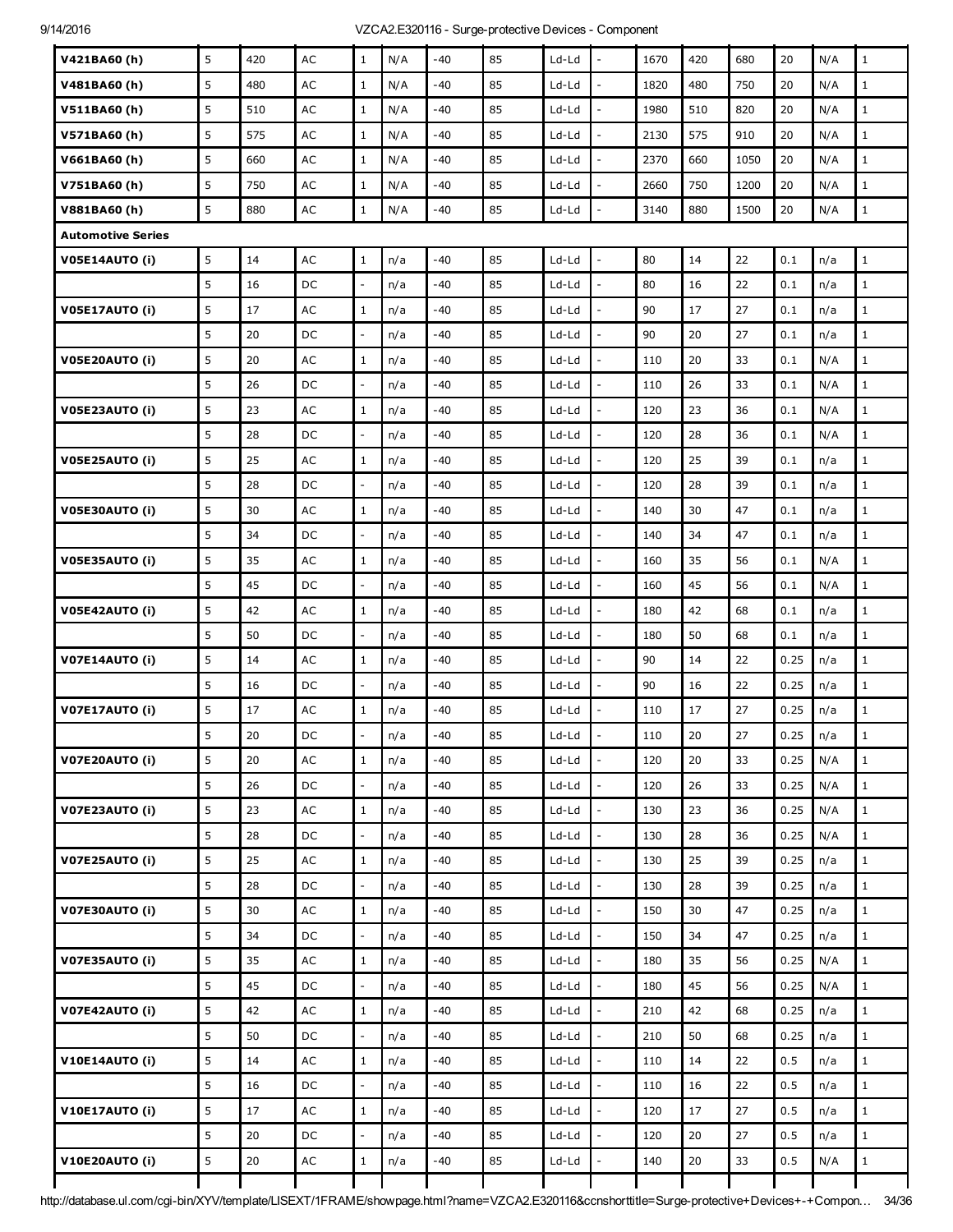### 9/14/2016 9/14/2016 VZCA2.E320116 - Surge-protective Devices - Component

|                       | 5 | 26 | DC            | $\mathbf{L}$             | n/a | $-40$ | 85 | Ld-Ld   | $\sim$                   | 140 | 26 | 33 | 0.5          | N/A | $\overline{1}$ |
|-----------------------|---|----|---------------|--------------------------|-----|-------|----|---------|--------------------------|-----|----|----|--------------|-----|----------------|
| <b>V10E23AUTO (i)</b> | 5 | 23 | AC            | $\mathbf{1}$             | n/a | -40   | 85 | Ld-Ld   | $\overline{\phantom{a}}$ | 150 | 23 | 36 | 0.5          | N/A | $\mathbf{1}$   |
|                       | 5 | 28 | DC            | $\qquad \qquad -$        | n/a | -40   | 85 | Ld-Ld   |                          | 150 | 28 | 36 | 0.5          | N/A | $\mathbf{1}$   |
| <b>V10E25AUTO (i)</b> | 5 | 25 | AC            | $\mathbf{1}$             | n/a | $-40$ | 85 | Ld-Ld   | $\overline{\phantom{a}}$ | 150 | 25 | 39 | 0.5          | n/a | $\mathbf{1}$   |
|                       | 5 | 28 | DC            | $\overline{\phantom{a}}$ | n/a | -40   | 85 | Ld-Ld   | $\overline{a}$           | 150 | 28 | 39 | 0.5          | n/a | $\mathbf{1}$   |
| V10E30AUTO (i)        | 5 | 30 | $\mathsf{AC}$ | $\mathbf{1}$             | n/a | -40   | 85 | Ld-Ld   |                          | 170 | 30 | 47 | 0.5          | n/a | $\mathbf{1}$   |
|                       | 5 | 34 | DC            | $\blacksquare$           | n/a | -40   | 85 | Ld-Ld   | $\overline{\phantom{a}}$ | 170 | 34 | 47 | 0.5          | n/a | $\mathbf{1}$   |
| <b>V10E35AUTO (i)</b> | 5 | 35 | AC            | $\mathbf{1}$             | n/a | -40   | 85 | Ld-Ld   | $\overline{\phantom{a}}$ | 200 | 35 | 56 | 0.5          | N/A | $\mathbf{1}$   |
|                       | 5 | 45 | DC            | $\blacksquare$           | n/a | -40   | 85 | Ld-Ld   |                          | 200 | 45 | 56 | 0.5          | N/A | $\mathbf{1}$   |
| <b>V10E42AUTO (i)</b> | 5 | 42 | AC            | $\mathbf{1}$             | n/a | -40   | 85 | Ld-Ld   | $\overline{\phantom{a}}$ | 220 | 42 | 68 | 0.5          | n/a | $\mathbf{1}$   |
|                       | 5 | 50 | DC            | $\overline{\phantom{a}}$ | n/a | -40   | 85 | Ld-Ld   | $\overline{a}$           | 220 | 50 | 68 | 0.5          | n/a | $\mathbf{1}$   |
| V14E14AUTO (i)        | 5 | 14 | $\mathsf{AC}$ | $\mathbf{1}$             | n/a | -40   | 85 | Ld-Ld   |                          | 120 | 14 | 22 | $\mathbf{1}$ | n/a | $\mathbf{1}$   |
|                       | 5 | 16 | DC            | $\sim$                   | n/a | -40   | 85 | Ld-Ld   | $\overline{\phantom{a}}$ | 120 | 16 | 22 | $\mathbf{1}$ | n/a | $\mathbf{1}$   |
| V14E17AUTO (i)        | 5 | 17 | $\mathsf{AC}$ | $\mathbf{1}$             | n/a | -40   | 85 | Ld-Ld   | $\overline{a}$           | 140 | 17 | 27 | $\mathbf{1}$ | n/a | $\mathbf{1}$   |
|                       | 5 | 20 | DC            | $\overline{\phantom{a}}$ | n/a | -40   | 85 | Ld-Ld   | $\overline{a}$           | 140 | 20 | 27 | $\mathbf{1}$ | n/a | $\mathbf{1}$   |
| V14E20AUTO (i)        | 5 | 20 | AC            | $\mathbf{1}$             | n/a | -40   | 85 | Ld-Ld   |                          | 150 | 20 | 33 | $\mathbf{1}$ | N/A | $\mathbf{1}$   |
|                       | 5 | 26 | DC            | $\overline{\phantom{a}}$ | n/a | -40   | 85 | Ld-Ld   | $\overline{a}$           | 150 | 26 | 33 | $\mathbf{1}$ | N/A | $\mathbf{1}$   |
| <b>V14E23AUTO (i)</b> | 5 | 23 | AC            | $\mathbf{1}$             | n/a | -40   | 85 | Ld-Ld   | $\overline{a}$           | 160 | 23 | 36 | $\mathbf{1}$ | N/A | $\mathbf{1}$   |
|                       | 5 | 28 | DC            | $\equiv$                 | n/a | $-40$ | 85 | Ld-Ld   |                          | 160 | 28 | 36 | $\mathbf{1}$ | N/A | $\mathbf{1}$   |
| <b>V14E25AUTO (i)</b> | 5 | 25 | $\mathsf{AC}$ | $\mathbf{1}$             | n/a | -40   | 85 | Ld-Ld   | $\overline{a}$           | 160 | 25 | 39 | $\mathbf{1}$ | n/a | $\mathbf{1}$   |
|                       | 5 | 28 | DC            | $\overline{\phantom{a}}$ | n/a | -40   | 85 | Ld-Ld   | $\frac{1}{2}$            | 160 | 28 | 39 | $\mathbf{1}$ | n/a | $1\,$          |
| <b>V14E30AUTO (i)</b> | 5 | 30 | AC            | $\mathbf 1$              | n/a | $-40$ | 85 | Ld-Ld   |                          | 180 | 30 | 47 | $1\,$        | n/a | $\mathbf{1}$   |
|                       | 5 | 34 | DC            | $\blacksquare$           | n/a | -40   | 85 | Ld-Ld   | $\overline{a}$           | 180 | 34 | 47 | $\mathbf{1}$ | n/a | $\mathbf{1}$   |
| <b>V14E35AUTO (i)</b> | 5 | 35 | AC            | $\mathbf{1}$             | n/a | -40   | 85 | Ld-Ld   | $\frac{1}{2}$            | 210 | 35 | 56 | $\mathbf{1}$ | N/A | $\mathbf{1}$   |
|                       | 5 | 45 | DC            | $\qquad \qquad -$        | n/a | -40   | 85 | Ld-Ld   |                          | 210 | 45 | 56 | $\mathbf{1}$ | N/A | $\mathbf{1}$   |
| <b>V14E42AUTO (i)</b> | 5 | 42 | $\mathsf{AC}$ | $\mathbf{1}$             | n/a | -40   | 85 | Ld-Ld   | $\overline{\phantom{a}}$ | 230 | 42 | 68 | $\mathbf{1}$ | n/a | $\mathbf{1}$   |
|                       | 5 | 50 | DC            | $\overline{\phantom{a}}$ | n/a | -40   | 85 | Ld-Ld   | $\overline{a}$           | 230 | 50 | 68 | $\mathbf{1}$ | n/a | $\mathbf{1}$   |
| V20E14AUTO (i)        | 5 | 14 | AC            | $\mathbf{1}$             | n/a | -40   | 85 | Ld-Ld   |                          | 140 | 14 | 22 | 1.5          | n/a | $\mathbf{1}$   |
|                       | 5 | 16 | DC            | $\overline{\phantom{a}}$ | n/a | $-40$ | 85 | Ld-Ld   | $\mathbb{L}$             | 140 | 16 | 22 | 1.5          | n/a | $\mathbf{1}$   |
| V20E17AUTO (i)        | 5 | 17 | AC            | $\mathbf 1$              | n/a | -40   | 85 | Ld-Ld   | $\overline{\phantom{a}}$ | 150 | 17 | 27 | 1.5          | n/a | $\mathbf 1$    |
|                       | 5 | 20 | DC            | $\blacksquare$           | n/a | -40   | 85 | $Ld-Ld$ |                          | 150 | 20 | 27 | 1.5          | n/a | $\mathbf{1}$   |
| V20E20AUTO (i)        | 5 | 20 | $\mathsf{AC}$ | $\,1$                    | n/a | $-40$ | 85 | $Ld-Ld$ | $\overline{\phantom{a}}$ | 160 | 20 | 33 | 1.5          | N/A | $\mathbf{1}$   |
|                       | 5 | 26 | DC            | $\bar{\phantom{a}}$      | n/a | -40   | 85 | $Ld-Ld$ | $\overline{a}$           | 160 | 26 | 33 | 1.5          | N/A | $\mathbf 1$    |
| V20E23AUTO (i)        | 5 | 23 | $\mathsf{AC}$ | $\mathbf{1}$             | n/a | -40   | 85 | Ld-Ld   |                          | 170 | 23 | 36 | 1.5          | N/A | $\mathbf{1}$   |
|                       | 5 | 28 | DC            | $\overline{\phantom{a}}$ | n/a | $-40$ | 85 | Ld-Ld   | $\overline{\phantom{a}}$ | 170 | 28 | 36 | 1.5          | N/A | $\mathbf 1$    |
| <b>V20E25AUTO (i)</b> | 5 | 25 | $\mathsf{AC}$ | $\mathbf{1}$             | n/a | $-40$ | 85 | $Ld-Ld$ | $\overline{a}$           | 170 | 25 | 39 | 1.5          | n/a | $\mathbf{1}$   |
|                       | 5 | 28 | DC            | $\overline{\phantom{a}}$ | n/a | -40   | 85 | Ld-Ld   | $\frac{1}{2}$            | 170 | 28 | 39 | 1.5          | n/a | $\mathbf{1}$   |
| V20E30AUTO (i)        | 5 | 30 | $\mathsf{AC}$ | $\mathbf{1}$             | n/a | -40   | 85 | $Ld-Ld$ | $\overline{\phantom{a}}$ | 190 | 30 | 47 | 1.5          | n/a | $\mathbf{1}$   |
|                       | 5 | 34 | DC            | $\overline{\phantom{a}}$ | n/a | $-40$ | 85 | $Ld-Ld$ | $\overline{a}$           | 190 | 34 | 47 | 1.5          | n/a | $\mathbf{1}$   |
| V20E35AUTO (i)        | 5 | 35 | $\mathsf{AC}$ | $\,1$                    | n/a | $-40$ | 85 | Ld-Ld   | $\frac{1}{2}$            | 210 | 35 | 56 | 1.5          | N/A | $\mathbf{1}$   |
|                       | 5 | 45 | DC            | $\blacksquare$           | n/a | -40   | 85 | Ld-Ld   | $\overline{a}$           | 210 | 45 | 56 | 1.5          | N/A | $\mathbf{1}$   |
| V20E42AUTO (i)        | 5 | 42 | $\mathsf{AC}$ | $\,1$                    | n/a | -40   | 85 | Ld-Ld   |                          | 220 | 42 | 68 | 1.5          | n/a | $\mathbf{1}$   |
|                       | 5 | 50 | DC            | $\equiv$                 | n/a | $-40$ | 85 | $Ld-Ld$ | $\overline{\phantom{a}}$ | 220 | 50 | 68 | $1.5\,$      | n/a | $\mathbf{1}$   |

### Notes:

1. Suitable for Factory wiring only.

2. Suitable for Field and Factory wiring.